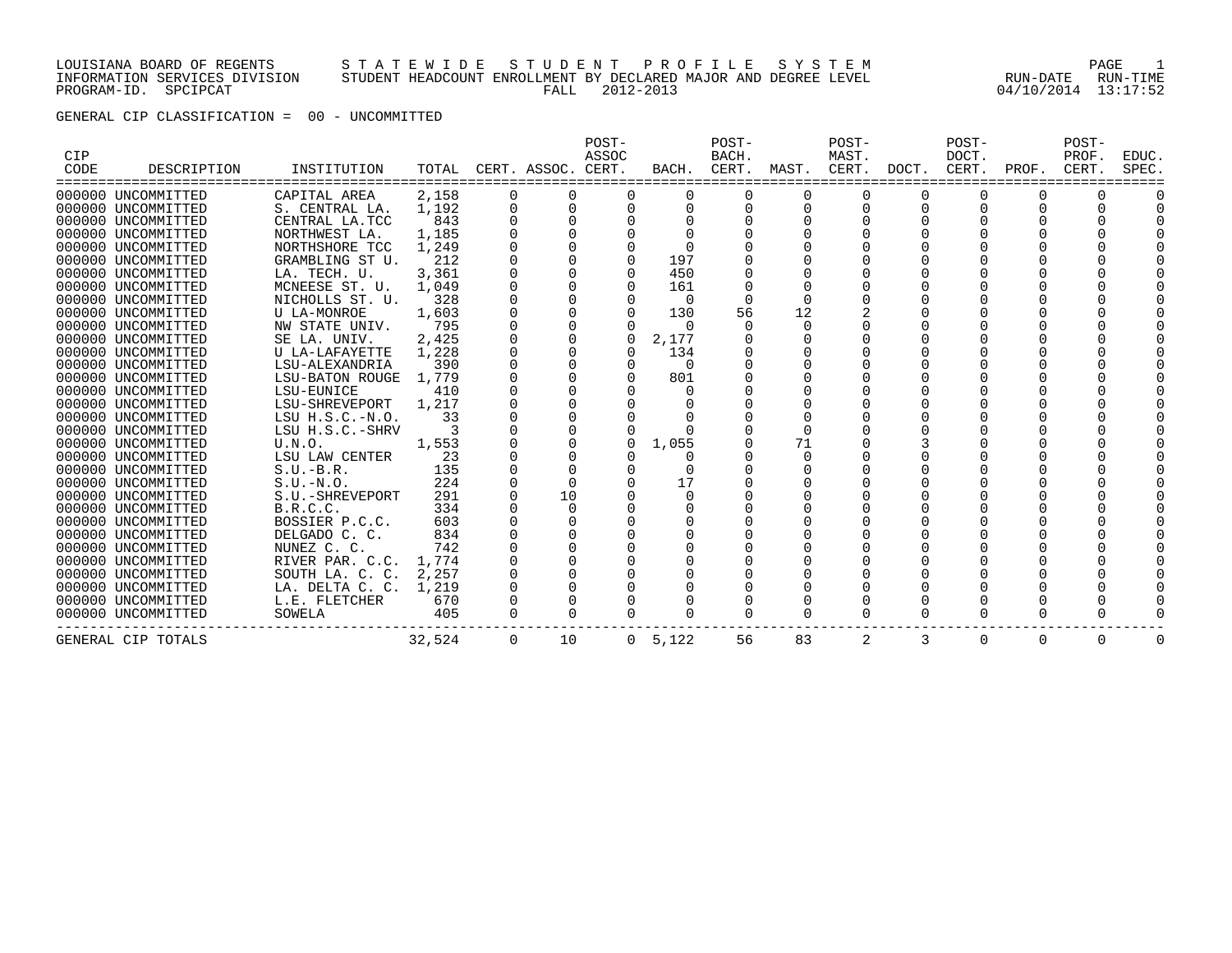## LOUISIANA BOARD OF REGENTS S T A T E W I D E S T U D E N T P R O F I L E S Y S T E M PAGE 2 INFORMATION SERVICES DIVISION STUDENT HEADCOUNT ENROLLMENT BY DECLARED MAJOR AND DEGREE LEVEL RUN-DATE RUN-TIME PROGRAM-ID. SPCIPCAT FALL 2012-2013 04/10/2014 13:17:52

| CIP<br>CODE | DESCRIPTION                                                                                                                                                               | INSTITUTION     | TOTAL                |                      | CERT. ASSOC. CERT. | POST-<br>ASSOC | BACH.           | POST-<br>BACH.<br>CERT. | MAST.          | POST-<br>MAST.<br>CERT. | DOCT.          | POST-<br>DOCT. | CERT. PROF. | POST-<br>PROF.<br>CERT. | <b>EDUC</b><br>SPEC. |
|-------------|---------------------------------------------------------------------------------------------------------------------------------------------------------------------------|-----------------|----------------------|----------------------|--------------------|----------------|-----------------|-------------------------|----------------|-------------------------|----------------|----------------|-------------|-------------------------|----------------------|
|             | 010000 Agriculture, Gener MCNEESE ST. U.<br>010000 Agriculture, Gener U LA-LAFAYETTE<br>010000 Agriculture, Gener S.U.-B.R.                                               |                 | 256<br>56<br>75      |                      |                    |                | 256<br>56<br>75 |                         |                |                         |                |                |             |                         |                      |
|             | 010101 Agricultural Busin LA. TECH. U.<br>010101 Agricultural Busin NICHOLLS ST. U.<br>010101 Agricultural Busin U LA-MONROE<br>010101 Agricultural Busin LSU-BATON ROUGE |                 | 50<br>36<br>149      |                      |                    |                | 50<br>36<br>149 |                         |                |                         |                |                |             |                         |                      |
|             | 010103 Agricultural Econo LSU-BATON ROUGE<br>010103 Agricultural Econo S.U.-B.R.                                                                                          |                 | 40                   | n                    | <sup>n</sup>       |                |                 | $\cap$<br>$\cap$        | 15<br>$\Omega$ | $\Omega$                | 25<br>$\Omega$ | <sup>0</sup>   | U           |                         |                      |
|             | 010308 Agroecology and Su LSU-BATON ROUGE                                                                                                                                 |                 | 35                   | $\Omega$             |                    |                |                 |                         | 22             | $\Omega$                | 13             | $\Omega$       | $\Omega$    |                         |                      |
|             | 010601 Applied Horticultu CAPITAL AREA<br>010601 Applied Horticultu CENTRAL LA.TCC<br>010601 Applied Horticultu NORTHWEST LA.<br>010601 Applied Horticultu DELGADO C. C.  |                 | 64<br>27<br>12<br>51 | 44                   |                    |                |                 |                         |                |                         |                |                |             |                         |                      |
|             | 010901 Animal Sciences, G LA. TECH. U.<br>010901 Animal Sciences, G LSU-BATON ROUGE                                                                                       |                 | 161<br>512           | $\Omega$<br>$\Omega$ |                    |                | 161<br>477      | 0                       | 19             | $\Omega$<br>$\Omega$    | 16             | <sup>0</sup>   | U           |                         |                      |
|             | 011001 Food Science                                                                                                                                                       | LSU-BATON ROUGE | 54                   | <sup>o</sup>         | $\Omega$           | $\cap$         | 11              | $\Omega$                | 22             | $\Omega$                | 21             | $\Omega$       | 0           | $\Omega$                | U                    |
|             | 011101 Plant Sciences, Ge LSU-BATON ROUGE                                                                                                                                 |                 | 52                   |                      |                    |                | 52              | $\Omega$                | $\Omega$       | $\Omega$                |                | O              | 0           |                         |                      |
|             | 011102 Agronomy and Crop LSU-BATON ROUGE                                                                                                                                  |                 | 28                   | $\Omega$             | $\Omega$           |                | $\Omega$        | $\Omega$                | 12             | $\Omega$                | 16             | $\Omega$       | 0           | $\Omega$                | U                    |
|             | 011103 Horticultural Scie LSU-BATON ROUGE                                                                                                                                 |                 | 3                    | $\Omega$             | $\cap$             |                | $\cap$          | $\cap$                  | $\cap$         | $\cap$                  | 3              | $\Omega$       | $\cap$      | $\Omega$                |                      |
|             | GENERAL CIP TOTALS                                                                                                                                                        |                 | 1,663                | 45                   |                    |                | $0 \quad 1,325$ |                         | 90             | $\Omega$                | 94             | O              | 0           | $\Omega$                |                      |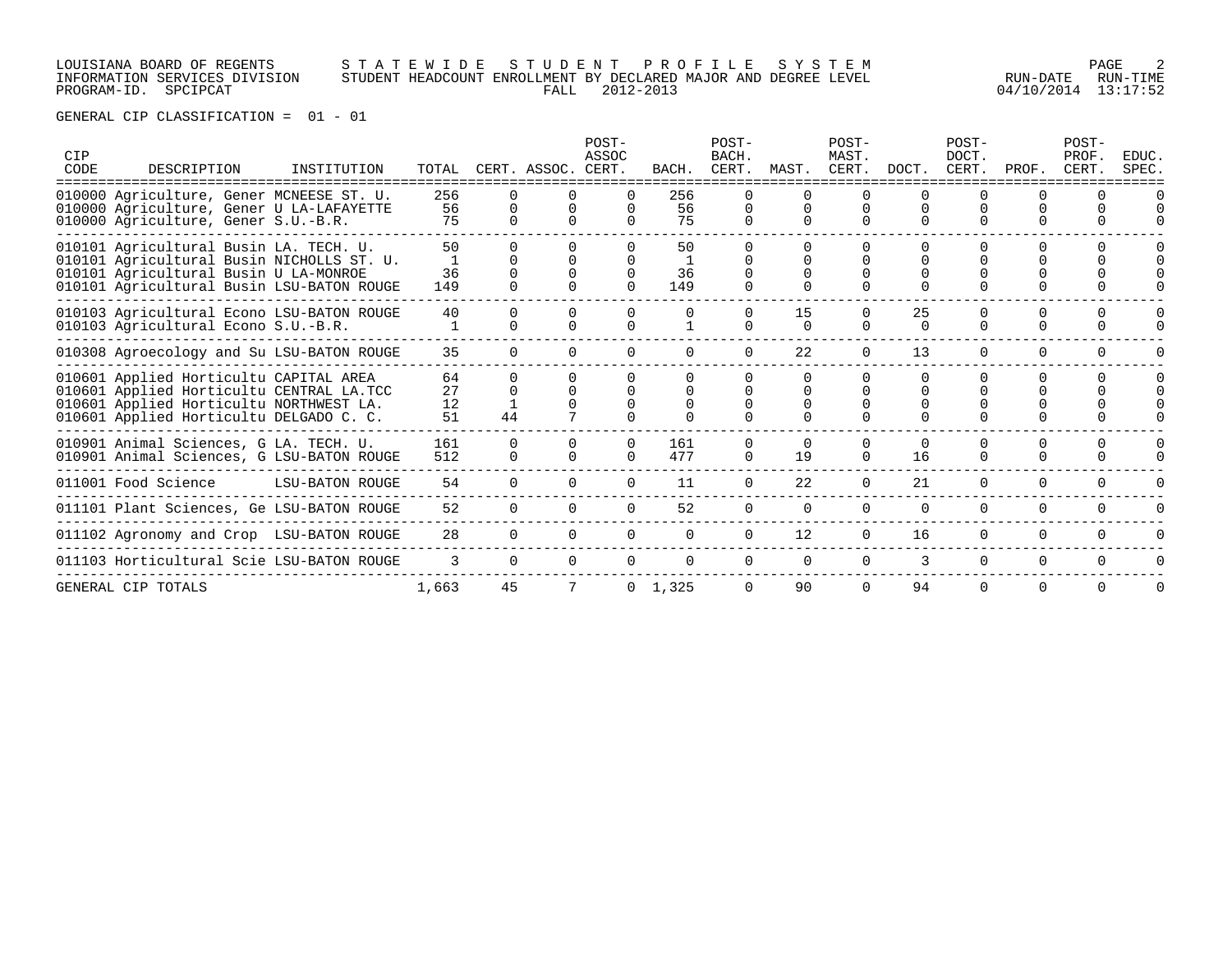# LOUISIANA BOARD OF REGENTS S T A T E W I D E S T U D E N T P R O F I L E S Y S T E M PAGE 3 INFORMATION SERVICES DIVISION STUDENT HEADCOUNT ENROLLMENT BY DECLARED MAJOR AND DEGREE LEVEL RUN-DATE RUN-TIME PROGRAM-ID. SPCIPCAT FALL 2012-2013 04/10/2014 13:17:52

| CIP<br>CODE | DESCRIPTION                                                                                                                                                                 | INSTITUTION |                | TOTAL CERT. ASSOC. CERT. | POST-<br>ASSOC | BACH.          | POST-<br>BACH.<br>CERT. | MAST.                      | POST-<br>MAST.<br>CERT. | DOCT.    | POST-<br>DOCT.<br>CERT. | PROF.    | POST-<br>PROF.<br>CERT. | EDUC.<br>SPEC. |
|-------------|-----------------------------------------------------------------------------------------------------------------------------------------------------------------------------|-------------|----------------|--------------------------|----------------|----------------|-------------------------|----------------------------|-------------------------|----------|-------------------------|----------|-------------------------|----------------|
|             | 030101 Natural Resources/ LA. TECH. U.<br>030101 Natural Resources/ LSU-BATON ROUGE<br>030103 Environmental Stud DELGADO C. C.                                              |             | 14<br>33       |                          |                | 14<br>$\Omega$ |                         | $\Omega$<br>22<br>$\Omega$ |                         | $\Omega$ |                         |          |                         |                |
|             | 030104 Environmental Scie LA, TECH, U.<br>030104 Environmental Scie MCNEESE ST. U.<br>030104 Environmental Scie U LA-LAFAYETTE<br>030104 Environmental Scie LSU-BATON ROUGE |             | 45<br>32<br>84 |                          |                | 45<br>32<br>43 |                         | 33                         |                         |          |                         |          |                         |                |
|             | 030201 Natural Resources LSU-BATON ROUGE                                                                                                                                    |             | 223            |                          |                | 223            |                         |                            |                         |          |                         |          |                         |                |
|             | 030501 Forestry, General LA. TECH. U.<br>030501 Forestry, General LSU-BATON ROUGE                                                                                           |             | 68<br>9        |                          |                | 68<br>$\cap$   |                         |                            |                         |          |                         |          |                         |                |
|             | 030506 Forest Management/ LSU-BATON ROUGE                                                                                                                                   |             | 15             |                          |                | 15             |                         |                            |                         |          |                         |          |                         |                |
|             | 030508 Urban Forestry                                                                                                                                                       | $S.U.-B.R.$ | 73             |                          |                | 29             |                         | 17                         |                         | 2.7      | $\cap$                  | $\cap$   |                         |                |
|             | 030511 Forest Technology/ CENTRAL LA.TCC                                                                                                                                    |             | 3              |                          |                |                |                         |                            |                         |          |                         |          |                         |                |
|             | 030601 Wildlife, Fish and MCNEESE ST. U.<br>030601 Wildlife, Fish and LSU-BATON ROUGE                                                                                       |             | 58<br>14       |                          |                | 58             |                         |                            |                         |          |                         |          |                         |                |
|             | 039999 Natural Resources U LA-LAFAYETTE                                                                                                                                     |             | 39             |                          |                | 39             |                         |                            |                         |          | <sup>0</sup>            |          |                         |                |
|             | GENERAL CIP TOTALS                                                                                                                                                          |             | 717            |                          |                | 567            |                         | 82                         | $\Omega$                | 59       | $\Omega$                | $\Omega$ |                         | $\Omega$       |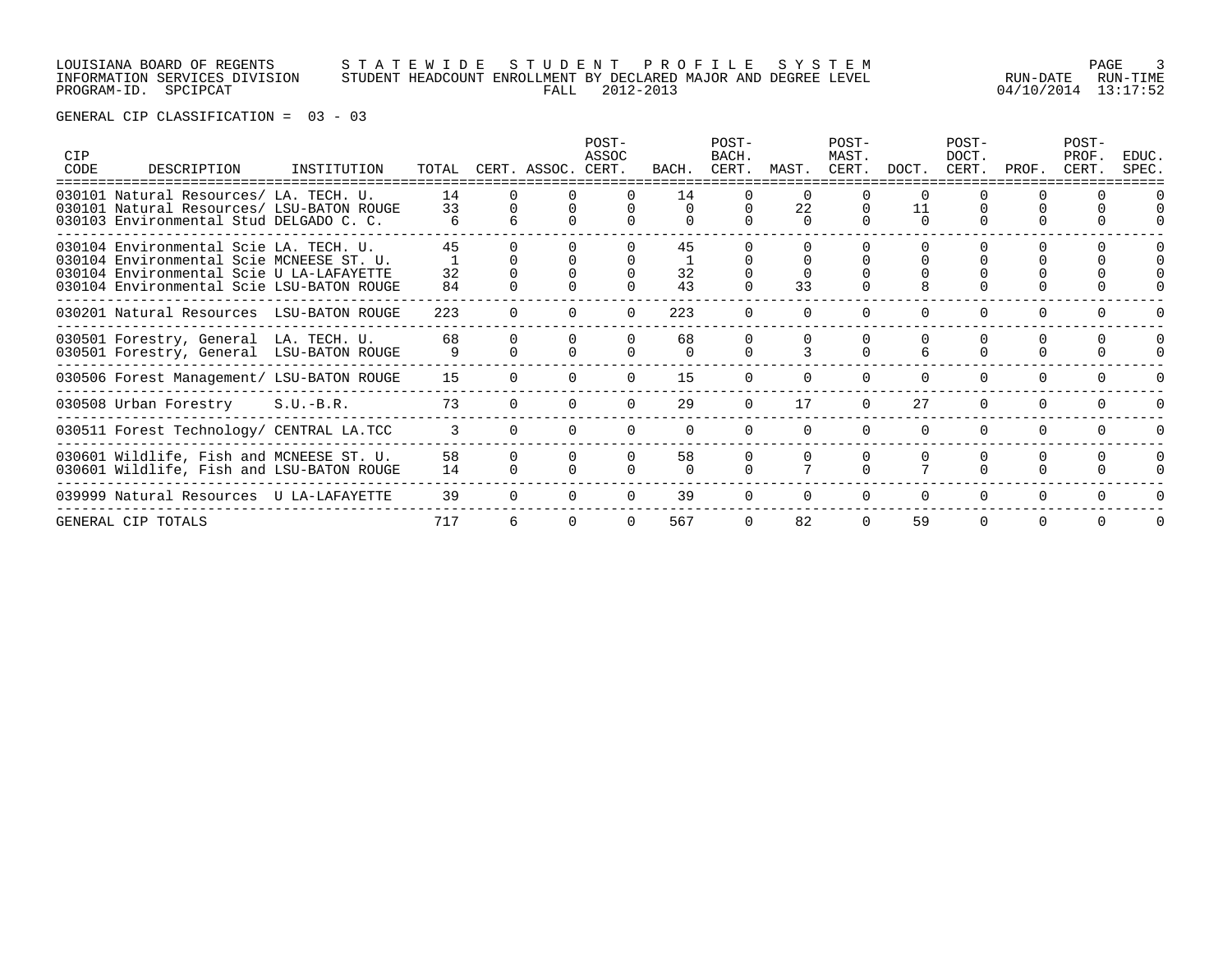LOUISIANA BOARD OF REGENTS S T A T E W I D E S T U D E N T P R O F I L E S Y S T E M PAGE 4 INFORMATION SERVICES DIVISION STUDENT HEADCOUNT ENROLLMENT BY DECLARED MAJOR AND DEGREE LEVEL RUN-DATE RUN-TIME

PROGRAM-ID. SPCIPCAT FALL 2012-2013 04/10/2014 13:17:52

| <b>CIP</b><br>CODE | DESCRIPTION                                                                                                                     | INSTITUTION                                                             | TOTAL                 | CERT. ASSOC. CERT. | POST-<br>ASSOC | BACH.           | POST-<br>BACH.<br>CERT. | MAST.          | POST-<br>MAST.<br>CERT. | DOCT.    | POST-<br>DOCT.<br>CERT. | PROF.    | POST-<br>PROF.<br>CERT. | EDUC.<br>SPEC. |
|--------------------|---------------------------------------------------------------------------------------------------------------------------------|-------------------------------------------------------------------------|-----------------------|--------------------|----------------|-----------------|-------------------------|----------------|-------------------------|----------|-------------------------|----------|-------------------------|----------------|
|                    | 040201 Architecture<br>040201 Architecture<br>040201 Architecture<br>040201 Architecture                                        | LA. TECH. U.<br>U LA-LAFAYETTE<br><b>LSU-BATON ROUGE</b><br>$S.U.-B.R.$ | 21<br>46<br>260<br>75 |                    |                | 230<br>75       |                         | 21<br>46<br>30 |                         |          |                         |          |                         |                |
|                    | 040301 City/Urban, Commun U.N.O.                                                                                                |                                                                         | 69                    |                    |                |                 |                         | 69             |                         |          |                         |          |                         |                |
|                    | 040501 Interior Architect LA. TECH. U.<br>040501 Interior Architect U LA-LAFAYETTE<br>040501 Interior Architect LSU-BATON ROUGE |                                                                         | 35<br>70<br>169       |                    |                | 35<br>70<br>169 |                         |                |                         |          |                         |          |                         |                |
|                    | 040601 Landscape Architec LSU-BATON ROUGE                                                                                       |                                                                         | 151                   |                    | $\Omega$       | 112             | $\Omega$                | 39             | $\Omega$                | $\Omega$ | $\Omega$                | $\Omega$ |                         |                |
|                    | 049999 Architecture and R LA. TECH. U.<br>049999 Architecture and R U LA-LAFAYETTE                                              |                                                                         | 131<br>203            |                    |                | 131<br>203      |                         |                |                         |          |                         |          |                         | $\Omega$       |
|                    | GENERAL CIP TOTALS                                                                                                              |                                                                         | 1,230                 |                    | $\Omega$       | 1,025           | $\Omega$                | 205            | $\Omega$                | $\Omega$ | $\Omega$                |          |                         |                |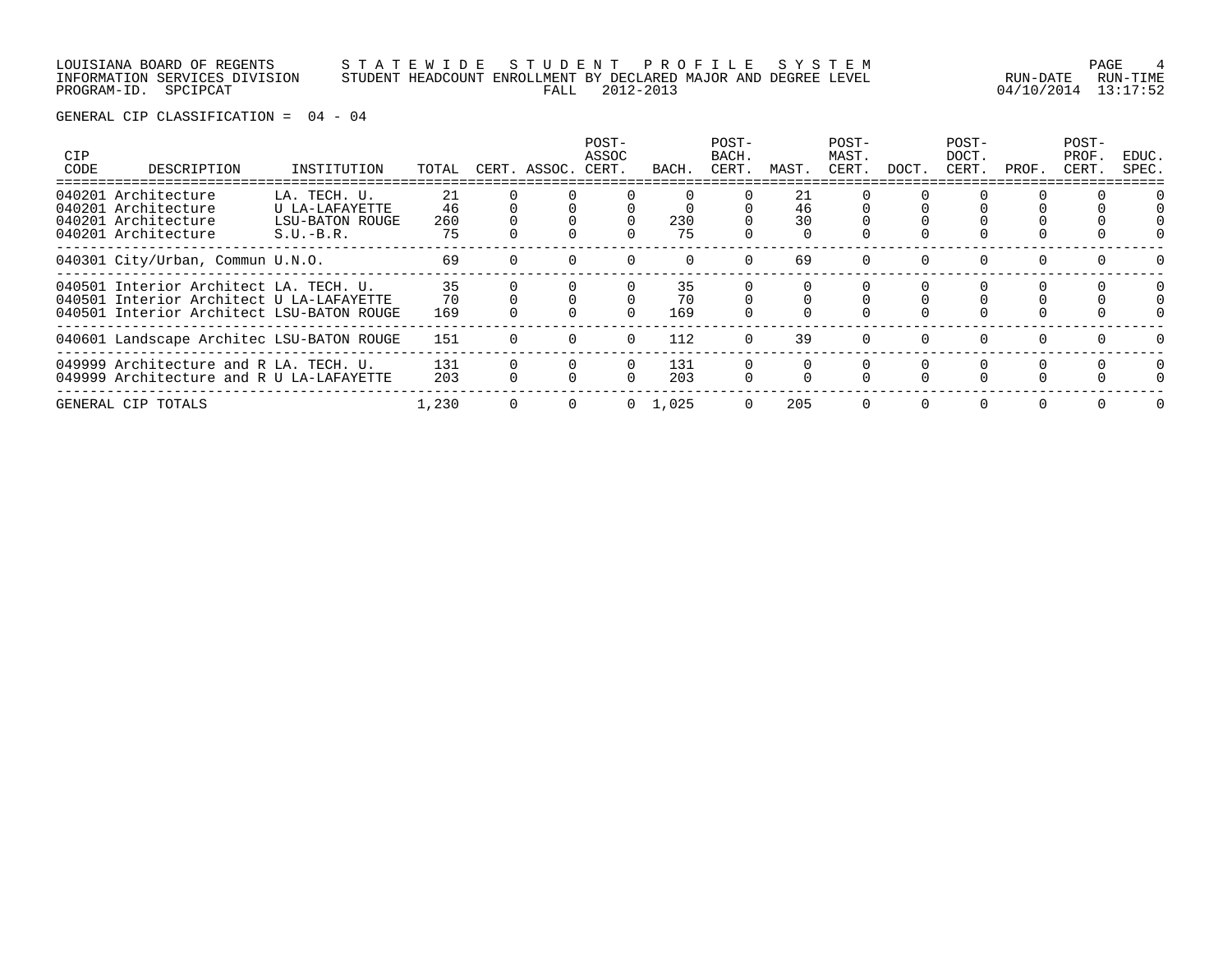| LOUISIANA BOARD OF REGENTS    | STATEWIDE STUDENT PROFILE SYSTEM                                |                     | PAGE     |
|-------------------------------|-----------------------------------------------------------------|---------------------|----------|
| INFORMATION SERVICES DIVISION | STUDENT HEADCOUNT ENROLLMENT BY DECLARED MAJOR AND DEGREE LEVEL | RUN-DATE            | RUN-TIMF |
| PROGRAM-ID. SPCIPCAT          | FALL 2012-2013                                                  | 04/10/2014 13:17:52 |          |

| CIP<br>CODE | DESCRIPTION            | INSTITUTION    | TOTAL | CERT. ASSOC. | POST-<br>ASSOC<br>CERT | BACH. | POST-<br>BACH.<br>CERT. | MAST | POST-<br>MAST.<br>CERT. | DOCT | POST-<br>DOCT.<br>CERT | PROF. | POST-<br>PROF<br>CERT | EDUC.<br>SPEC. |
|-------------|------------------------|----------------|-------|--------------|------------------------|-------|-------------------------|------|-------------------------|------|------------------------|-------|-----------------------|----------------|
|             | 050124 French Studies  | U LA-LAFAYETTE | 15    |              |                        |       |                         |      |                         | L5.  |                        |       |                       |                |
|             | 050207 Women's Studies | U.N.O.         |       |              |                        |       |                         |      |                         |      |                        |       |                       |                |
|             | GENERAL CIP TOTALS     |                |       |              |                        |       |                         |      |                         | L5.  |                        |       |                       |                |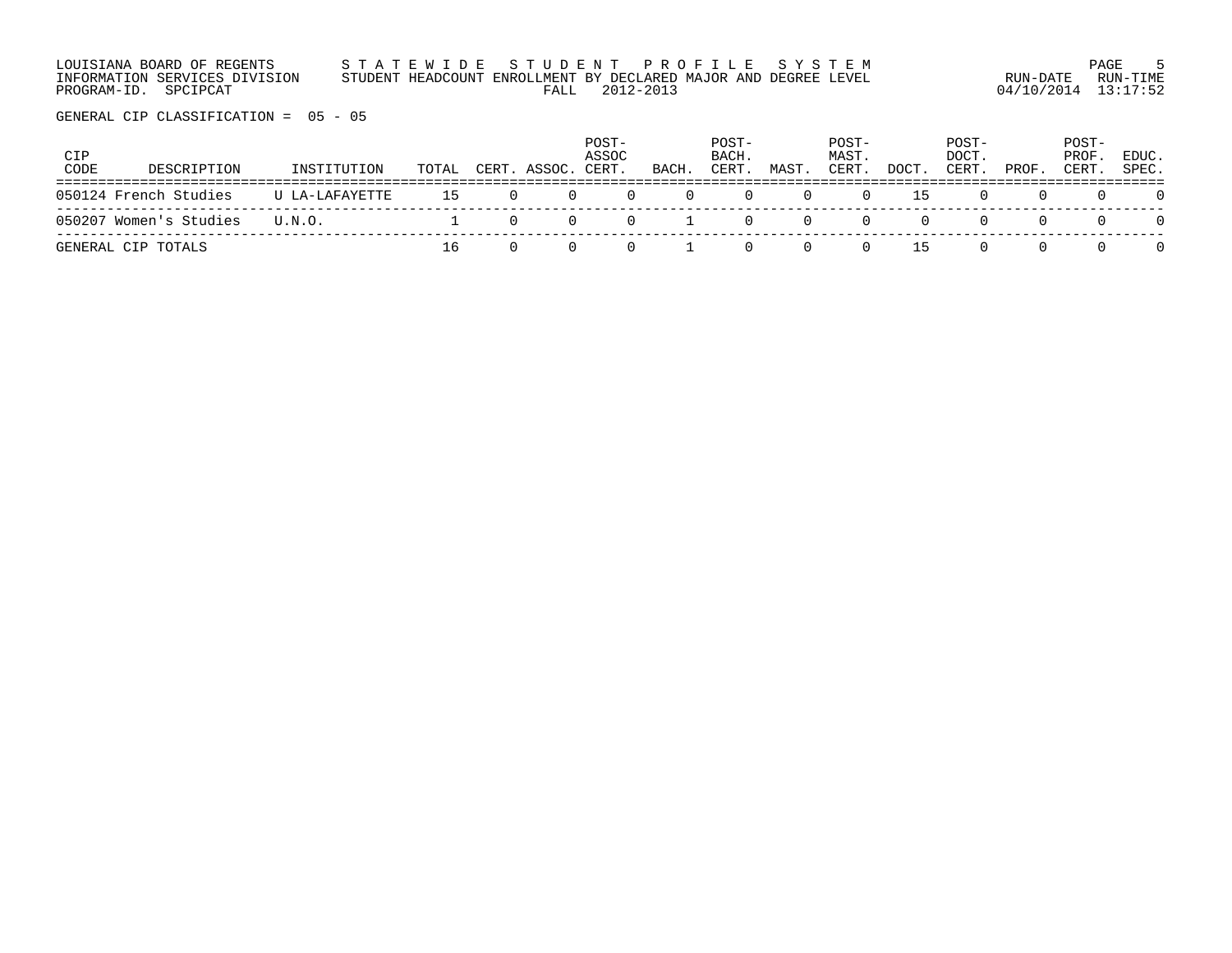# LOUISIANA BOARD OF REGENTS S T A T E W I D E S T U D E N T P R O F I L E S Y S T E M PAGE 6 INFORMATION SERVICES DIVISION STUDENT HEADCOUNT ENROLLMENT BY DECLARED MAJOR AND DEGREE LEVEL RUN-DATE RUN-TIME PROGRAM-ID. SPCIPCAT FALL 2012-2013 04/10/2014 13:17:52

| CIP<br>CODE | DESCRIPTION                               | INSTITUTION  |              |          | TOTAL CERT. ASSOC. CERT. | POST-<br>ASSOC | BACH.     | POST-<br>BACH.<br>CERT. | MAST. CERT. DOCT. | POST-<br>MAST. |          | POST-<br>DOCT.<br>CERT. | PROF.        | POST-<br>PROF.<br>CERT. | EDUC.<br>SPEC. |
|-------------|-------------------------------------------|--------------|--------------|----------|--------------------------|----------------|-----------|-------------------------|-------------------|----------------|----------|-------------------------|--------------|-------------------------|----------------|
|             | 090101 Speech Communicati LA. TECH. U.    |              | 47           |          |                          |                | 39        |                         |                   |                |          |                         |              |                         |                |
|             | 090101 Speech Communicati MCNEESE ST. U.  |              |              |          |                          |                |           |                         |                   |                |          |                         |              |                         |                |
|             | 090101 Speech Communicati U LA-MONROE     |              | 20           |          |                          |                |           |                         | 20                |                |          |                         |              |                         |                |
|             | 090101 Speech Communicati NW STATE UNIV.  |              | 97           |          |                          |                | 97        |                         |                   |                |          |                         |              |                         |                |
|             | 090101 Speech Communicati SE LA. UNIV.    |              | 350          |          |                          |                | 350       |                         |                   |                |          |                         |              |                         |                |
|             | 090101 Speech Communicati U LA-LAFAYETTE  |              | 74           |          |                          |                | 25        |                         | 49                |                |          |                         |              |                         |                |
|             | 090101 Speech Communicati LSU-BATON ROUGE |              | 338          |          |                          |                | 290       |                         | 11                |                | 37       |                         |              |                         |                |
|             | 090101 Speech Communicati LSU-SHREVEPORT  |              |              |          |                          |                |           |                         |                   |                |          |                         |              |                         |                |
|             | 090102 Mass Communication GRAMBLING ST U. |              | 248          |          |                          |                | 227       |                         | 21                |                |          |                         |              |                         |                |
|             | 090102 Mass Communication MCNEESE ST. U.  |              | 168          |          |                          |                | 168       |                         | $\Omega$          |                |          |                         |              |                         |                |
|             | 090102 Mass Communication NICHOLLS ST. U. |              | 154          |          |                          |                | 154       |                         |                   |                |          |                         |              |                         |                |
|             | 090102 Mass Communication U LA-MONROE     |              | 152          |          |                          |                | 152       |                         |                   |                |          |                         |              |                         |                |
|             | 090102 Mass Communication U LA-LAFAYETTE  |              | 240          |          |                          |                | 240       |                         |                   |                |          |                         |              |                         |                |
|             | 090102 Mass Communication LSU-ALEXANDRIA  |              | 40           |          |                          |                | 40        |                         |                   |                |          |                         |              |                         |                |
|             | 090102 Mass Communication LSU-BATON ROUGE |              | 1,285        |          |                          |                | 1,235     |                         | 50                |                |          |                         |              |                         |                |
|             | 090102 Mass Communication LSU-SHREVEPORT  |              | 81           |          |                          |                | 81        |                         |                   |                |          |                         |              |                         |                |
|             | 090102 Mass Communication S.U.-B.R.       |              | 243          |          |                          |                | 225       |                         | 18                |                |          |                         |              |                         |                |
|             | 090199 Communication and LSU-BATON ROUGE  |              | 27           |          |                          |                |           |                         | $\Omega$          | $\Omega$       | 27       | $\Omega$                | <sup>0</sup> | O                       |                |
|             | 090401 Journalism                         | LA. TECH. U. | 42           |          |                          |                | 42        | 0                       | $\Omega$          | $\Omega$       | $\Omega$ | $\Omega$                | $\Omega$     | $\Omega$                |                |
|             | 090901 Organizational Com SE LA. UNIV.    |              | 23           | $\Omega$ |                          |                | $\Omega$  |                         | 23                | $\Omega$       | $\Omega$ | $\Omega$                | 0            |                         |                |
|             | 090902 Public Relations/I U LA-LAFAYETTE  |              | 223          | $\Omega$ |                          | $\Omega$       | 223       | $\Omega$                | $\Omega$          | $\Omega$       | $\Omega$ | $\Omega$                | 0            | $\Omega$                | U              |
|             | 099999 Communication, Jou BOSSIER P.C.C.  |              | $\mathbf{1}$ | $\Omega$ |                          |                |           |                         | $\Omega$          | $\Omega$       |          | $\Omega$                | U            |                         |                |
|             | 099999 Communication, Jou DELGADO C. C.   |              | 303          | $\Omega$ | 303                      |                |           |                         |                   |                |          |                         |              |                         |                |
|             |                                           |              |              |          |                          |                |           |                         |                   |                |          |                         |              |                         |                |
|             | GENERAL CIP TOTALS                        |              | 4,161        |          | 303                      |                | 0, 3, 593 |                         | 200               |                | 64       | O                       |              |                         |                |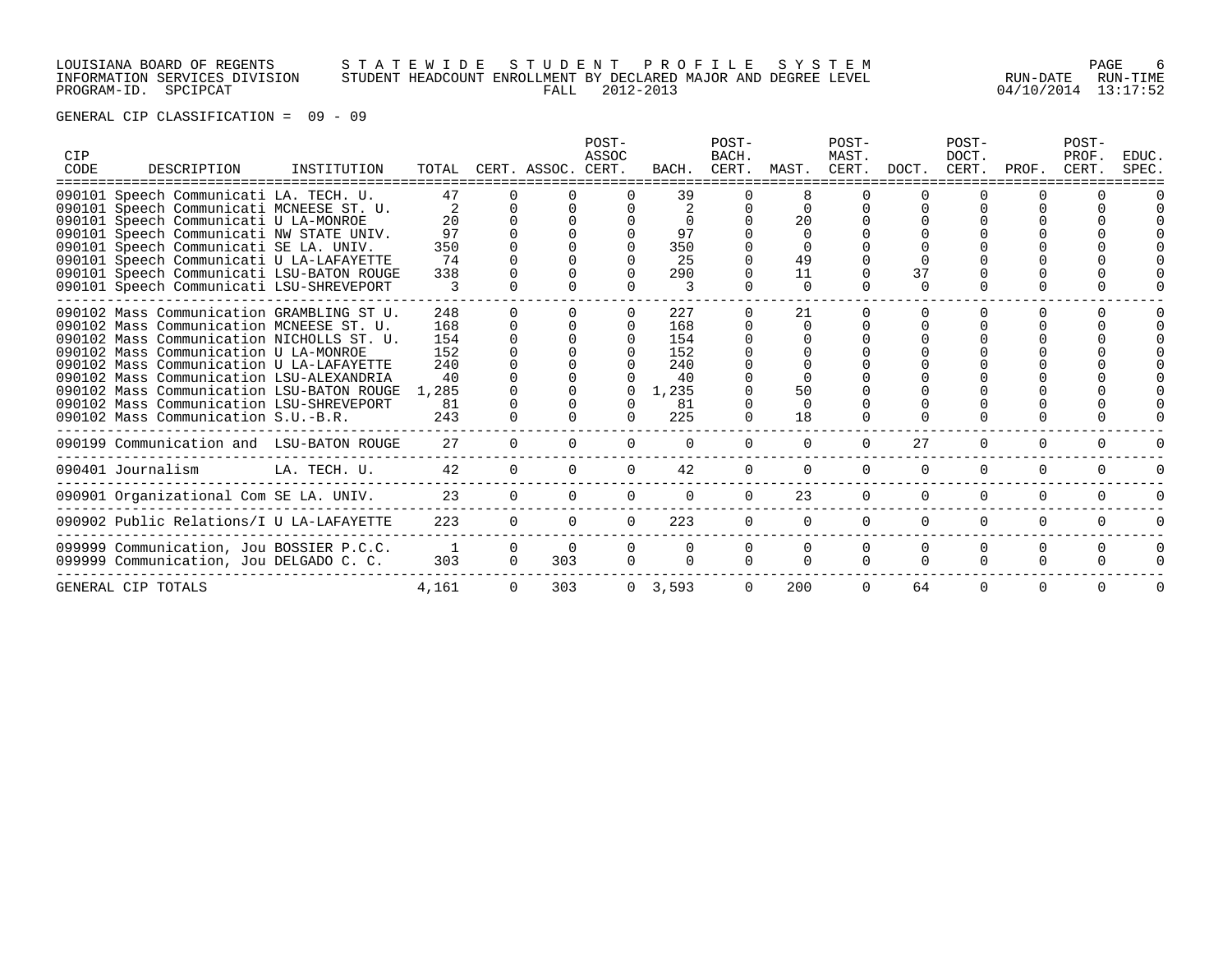# LOUISIANA BOARD OF REGENTS S T A T E W I D E S T U D E N T P R O F I L E S Y S T E M PAGE 7 INFORMATION SERVICES DIVISION STUDENT HEADCOUNT ENROLLMENT BY DECLARED MAJOR AND DEGREE LEVEL RUN-DATE RUN-TIME PROGRAM-ID. SPCIPCAT FALL 2012-2013 04/10/2014 13:17:52

| <b>CIP</b><br>CODE | DESCRIPTION                                                                                                                                                                | INSTITUTION | TOTAL    |    | CERT. ASSOC. | POST-<br>ASSOC<br>CERT. | BACH.    | POST-<br>BACH.<br>CERT. | MAST.    | POST-<br>MAST.<br>CERT. | DOCT.    | POST-<br>DOCT.<br>CERT. | PROF.    | POST-<br>PROF.<br>CERT. | EDUC.<br>SPEC. |
|--------------------|----------------------------------------------------------------------------------------------------------------------------------------------------------------------------|-------------|----------|----|--------------|-------------------------|----------|-------------------------|----------|-------------------------|----------|-------------------------|----------|-------------------------|----------------|
|                    | 100201 Photographic and F BOSSIER P.C.C.                                                                                                                                   |             |          |    |              |                         |          |                         |          |                         |          |                         |          |                         |                |
|                    | 100202 Radio and Televisi BOSSIER P.C.C.                                                                                                                                   |             |          |    |              |                         |          |                         |          |                         | $\Omega$ |                         |          |                         |                |
|                    | 100203 Recording Arts Tec S.U.-SHREVEPORT<br>100203 Recording Arts Tec BOSSIER P.C.C.                                                                                      |             |          |    |              |                         |          |                         |          |                         |          |                         |          |                         | 0              |
|                    | 100299 Audiovisual Commun BOSSIER P.C.C.                                                                                                                                   |             | 328      | 8  | 320          |                         | $\Omega$ |                         | $\Omega$ |                         | $\Omega$ | 0                       | $\Omega$ |                         |                |
|                    | 100303 Prepress/Desktop P CAPITAL AREA<br>100303 Prepress/Desktop P CENTRAL LA.TCC<br>100303 Prepress/Desktop P NORTHWEST LA.<br>100303 Prepress/Desktop P SOUTH LA. C. C. |             | 33<br>24 |    |              |                         |          |                         |          |                         |          |                         |          |                         |                |
|                    | 100304 Animation, Interac BOSSIER P.C.C.                                                                                                                                   |             |          |    |              |                         |          |                         |          |                         | $\Omega$ |                         |          |                         |                |
|                    | GENERAL CIP TOTALS                                                                                                                                                         |             | 421      | 14 | 328          |                         | $\Omega$ | $\Omega$                | $\Omega$ |                         | $\Omega$ | $\Omega$                | $\Omega$ |                         |                |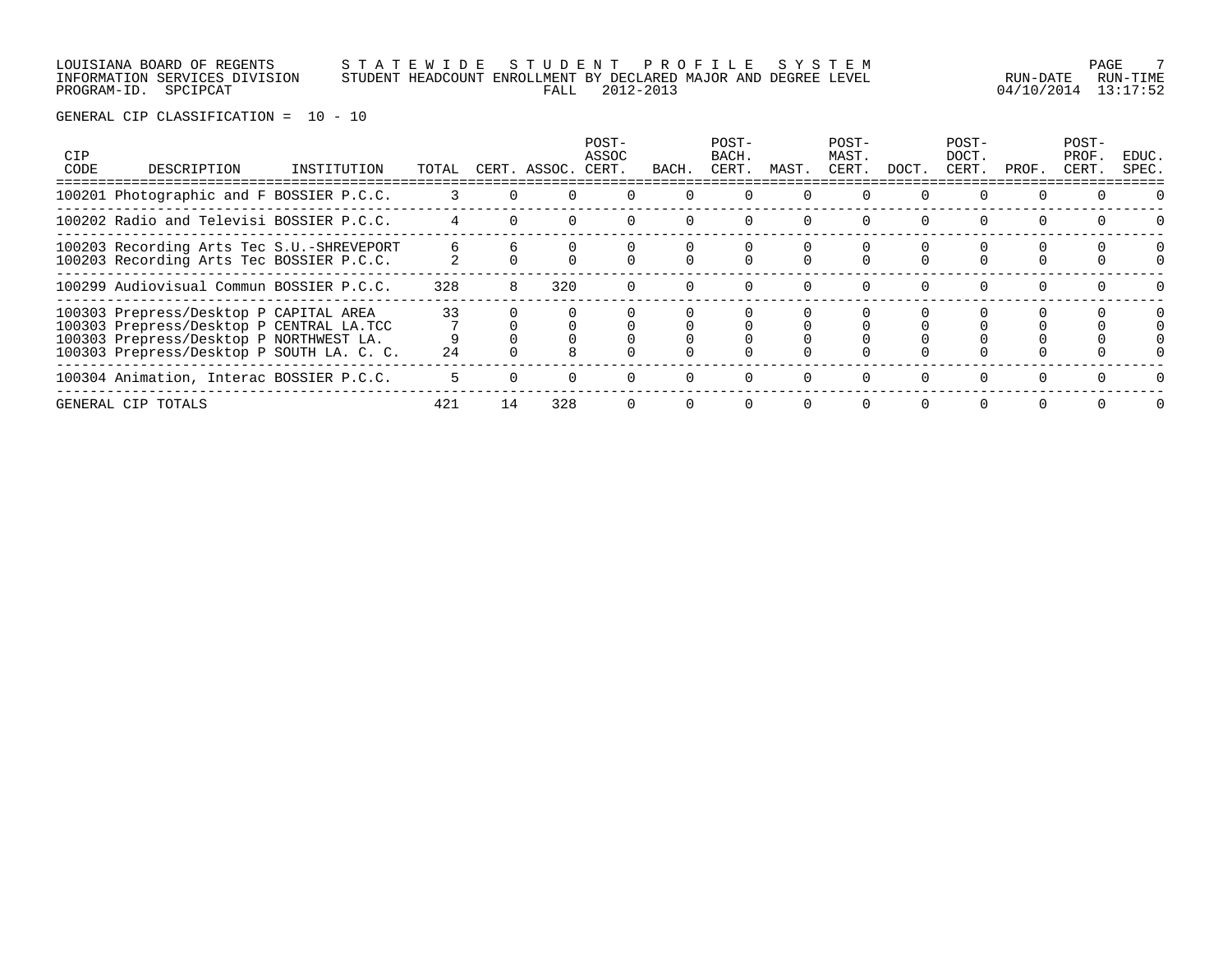LOUISIANA BOARD OF REGENTS S T A T E W I D E S T U D E N T P R O F I L E S Y S T E M PAGE 8 INFORMATION SERVICES DIVISION STUDENT HEADCOUNT ENROLLMENT BY DECLARED MAJOR AND DEGREE LEVEL RUN-DATE RUN-TIME PROGRAM-ID. SPCIPCAT FALL 2012-2013 04/10/2014 13:17:52

| <b>CIP</b><br>CODE | DESCRIPTION<br>===================================                                                                                                                                                                                                                                                                                          | INSTITUTION                                                                                                                                                                                            |                                                                                       |                                                                                                                         | TOTAL CERT. ASSOC. CERT.                                                                | POST-<br>ASSOC                                                                                              | BACH.                                                                                         | POST-<br>BACH.<br>CERT.                                                                               | MAST. CERT.                                                                                                          | POST-<br>MAST.                                              | DOCT.                                                                                | POST-<br>DOCT.<br>CERT.<br>--------------                                                         | PROF.                        | POST-<br>PROF.<br>CERT.                       | EDUC<br>SPEC                                             |
|--------------------|---------------------------------------------------------------------------------------------------------------------------------------------------------------------------------------------------------------------------------------------------------------------------------------------------------------------------------------------|--------------------------------------------------------------------------------------------------------------------------------------------------------------------------------------------------------|---------------------------------------------------------------------------------------|-------------------------------------------------------------------------------------------------------------------------|-----------------------------------------------------------------------------------------|-------------------------------------------------------------------------------------------------------------|-----------------------------------------------------------------------------------------------|-------------------------------------------------------------------------------------------------------|----------------------------------------------------------------------------------------------------------------------|-------------------------------------------------------------|--------------------------------------------------------------------------------------|---------------------------------------------------------------------------------------------------|------------------------------|-----------------------------------------------|----------------------------------------------------------|
|                    | 110101 Computer and Infor LSU-SHREVEPORT<br>110101 Computer and Infor B.R.C.C.<br>110103 Information Techno MCNEESE ST. U.                                                                                                                                                                                                                  |                                                                                                                                                                                                        | 22<br>297<br>15                                                                       | $\Omega$<br>$\mathbf 0$<br>$\Omega$                                                                                     | $\Omega$<br>297<br>15                                                                   | $\Omega$<br>$\Omega$<br>0                                                                                   | 22<br>$\mathbf 0$<br>0                                                                        | $\Omega$<br>0<br>0                                                                                    | $\Omega$<br>$\mathbf 0$<br>0                                                                                         | $\Omega$<br>0<br>0                                          | $\Omega$<br>$\Omega$<br>$\Omega$                                                     | $\Omega$<br>0<br>$\Omega$                                                                         | 0<br>0<br>$\Omega$           | $\Omega$<br>0<br>$\Omega$                     | $\Omega$<br>$\Omega$                                     |
|                    | 110104 Informatics                                                                                                                                                                                                                                                                                                                          | U LA-LAFAYETTE                                                                                                                                                                                         | 108                                                                                   | $\overline{0}$                                                                                                          | 0                                                                                       | $\mathbf 0$                                                                                                 | 108                                                                                           | $\overline{0}$                                                                                        | $\overline{0}$                                                                                                       | $\mathbf{0}$                                                | $\mathbf 0$                                                                          | $\Omega$                                                                                          | 0                            | 0                                             |                                                          |
|                    | 110202 Computer Programmi SOWELA                                                                                                                                                                                                                                                                                                            |                                                                                                                                                                                                        | 58                                                                                    | $\mathbf{0}$                                                                                                            | 58                                                                                      | $\overline{0}$                                                                                              | 0                                                                                             | 0                                                                                                     | $\overline{0}$                                                                                                       | $\mathbf{0}$                                                | $\Omega$                                                                             | 0                                                                                                 | 0                            | $\Omega$                                      | $\Omega$                                                 |
|                    | 110299 Computer Programmi BOSSIER P.C.C.                                                                                                                                                                                                                                                                                                    |                                                                                                                                                                                                        | 25                                                                                    | $\overline{0}$                                                                                                          | 25                                                                                      | $\mathbf 0$                                                                                                 | 0                                                                                             | 0                                                                                                     | $\overline{0}$                                                                                                       | $\mathbf 0$                                                 | $\mathbf 0$                                                                          | $\mathbf 0$                                                                                       | 0                            | $\mathbf 0$                                   | $\Omega$                                                 |
|                    | 110301 Data Processing an LSU-EUNICE<br>110301 Data Processing an DELGADO C. C.                                                                                                                                                                                                                                                             |                                                                                                                                                                                                        | 74<br>342                                                                             | $\Omega$<br>$\Omega$                                                                                                    | 74<br>342                                                                               | 0<br>0                                                                                                      | $\Omega$<br>0                                                                                 | $\Omega$<br>$\mathbf 0$                                                                               | 0<br>$\Omega$                                                                                                        | $\Omega$<br>$\Omega$                                        | $\Omega$<br>$\Omega$                                                                 | $\Omega$<br>$\Omega$                                                                              | 0<br>$\Omega$                | $\Omega$<br>$\Omega$                          | $\Omega$<br>$\Omega$                                     |
|                    | 110401 Information Scienc GRAMBLING ST U.<br>110401 Information Scienc NW STATE UNIV.<br>110401 Information Scienc LSU-BATON ROUGE<br>110401 Information Scienc LSU-SHREVEPORT<br>110401 Information Scienc S.U.-SHREVEPORT<br>110401 Information Scienc BOSSIER P.C.C.<br>110401 Information Scienc NUNEZ C. C.                            |                                                                                                                                                                                                        | 108<br>140<br>59<br>9<br>$7\phantom{.0}$<br>185<br>12                                 | $\Omega$<br>$\Omega$<br>$\Omega$<br>$\Omega$<br>$\Omega$<br>10                                                          | $\Omega$<br>$\Omega$<br>$\Omega$<br>$\Omega$<br>$\Omega$<br>185<br>$\mathcal{L}$        | 0<br>$\Omega$<br>$\Omega$<br>0<br>0<br>0<br>0                                                               | 108<br>140<br>$\Omega$<br>0<br>0<br>$\Omega$<br>0                                             | $\Omega$<br>$\Omega$<br>$\Omega$<br><sup>0</sup><br>$\Omega$<br>0<br>0                                | $\Omega$<br>$\Omega$<br>59<br>9<br>$\Omega$<br>$\Omega$<br>$\Omega$                                                  | $\Omega$<br>$\Omega$<br>$\Omega$<br>∩<br>∩<br>$\Omega$      | $\Omega$<br>$\Omega$<br>$\Omega$<br>$\Omega$<br>$\Omega$<br><sup>0</sup><br>$\Omega$ | 0<br>$\Omega$<br><sup>0</sup><br><sup>0</sup><br>U<br><sup>0</sup><br><sup>0</sup>                | $\Omega$<br>0<br>0<br>U<br>U | $\Omega$<br>$\Omega$<br>0<br>U<br>U<br>O<br>0 | $\Omega$<br>$\Omega$<br>$\Omega$<br>$\Omega$<br>$\Omega$ |
|                    | 110701 Computer Science<br>110701 Computer Science<br>110701 Computer Science<br>110701 Computer Science<br>110701 Computer Science<br>110701 Computer Science<br>110701 Computer Science<br>110701 Computer Science<br>110701 Computer Science<br>110701 Computer Science<br>110701 Computer Science<br>110701 Computer Science            | GRAMBLING ST U.<br>LA. TECH. U.<br>MCNEESE ST. U.<br>NICHOLLS ST. U.<br>U LA-MONROE<br>SE LA. UNIV.<br>U LA-LAFAYETTE<br>LSU-BATON ROUGE<br>LSU-SHREVEPORT<br>U.N.O.<br>$S.U.-B.R.$<br>S.U.-SHREVEPORT | 60<br>204<br>90<br><sup>1</sup><br>99<br>315<br>426<br>327<br>144<br>240<br>188<br>41 | $\Omega$<br>$\Omega$<br>$\Omega$<br>$\Omega$<br>$\Omega$<br>$\Omega$<br>$\Omega$<br>$\Omega$<br>0<br>0<br>0<br>$\Omega$ | $\Omega$<br>$\Omega$<br><sup>n</sup><br>U<br><sup>n</sup><br>$\Omega$<br>$\Omega$<br>41 | $\Omega$<br>$\Omega$<br>∩<br>0<br>$\Omega$<br>$\Omega$<br>$\Omega$<br>$\Omega$<br>$\Omega$<br>$\Omega$<br>0 | 60<br>170<br>90<br>$\overline{1}$<br>99<br>315<br>328<br>278<br>144<br>193<br>147<br>$\Omega$ | $\Omega$<br>0<br>U<br>U<br>0<br>$\Omega$<br>$\Omega$<br>$\Omega$<br>0<br>$\mathbf 0$<br>0<br>$\Omega$ | $\Omega$<br>34<br>$\Omega$<br>$\Omega$<br>$\Omega$<br>$\Omega$<br>53<br>$\Omega$<br>$\Omega$<br>47<br>41<br>$\Omega$ | $\Omega$<br>∩<br>∩<br>$\Omega$<br>∩<br>$\Omega$<br>$\Omega$ | $\Omega$<br>O<br>∩<br>$\Omega$<br>45<br>49<br>$\Omega$<br>0<br>0<br>$\Omega$         | $\Omega$<br><sup>0</sup><br>0<br><sup>0</sup><br>U<br><sup>0</sup><br><sup>0</sup><br>0<br>0<br>0 | 0<br>U<br>U<br>0             | $\Omega$<br>U<br>U<br>0                       | $\Omega$<br>$\Omega$<br>$\Omega$                         |
|                    | 110801 Web Page, Digital/ DELGADO C. C.                                                                                                                                                                                                                                                                                                     |                                                                                                                                                                                                        | 27                                                                                    | 27                                                                                                                      | $\Omega$                                                                                | $\Omega$                                                                                                    | $\Omega$                                                                                      | $\Omega$                                                                                              | $\Omega$                                                                                                             | $\Omega$                                                    | $\Omega$                                                                             | $\Omega$                                                                                          | 0                            | $\Omega$                                      | $\Omega$                                                 |
|                    | 110901 Computer Systems N CAPITAL AREA<br>110901 Computer Systems N S. CENTRAL LA.<br>110901 Computer Systems N NORTHWEST LA.<br>110901 Computer Systems N NORTHSHORE TCC<br>110901 Computer Systems N B.R.C.C.<br>110901 Computer Systems N DELGADO C. C.<br>110901 Computer Systems N SOUTH LA. C. C.<br>110901 Computer Systems N SOWELA |                                                                                                                                                                                                        | 63<br>21<br>39<br>268<br>9<br>137<br>119<br>67                                        | $\Omega$<br>$\Omega$<br>$\Omega$<br>$\Omega$<br>$\Omega$<br>$\Omega$<br>$\Omega$                                        | $\Omega$<br>22<br>204<br>$\Omega$<br>137<br>55<br>67                                    | 0<br>0<br>$\Omega$<br>$\Omega$<br>0<br>∩<br>0<br>0                                                          | 0<br>0<br>0<br>0<br><sup>n</sup><br>0<br>0<br>$\Omega$                                        | <sup>0</sup><br>0<br><sup>0</sup><br>$\Omega$<br>0<br>0<br>0<br>$\Omega$                              | $\Omega$<br>$\Omega$<br>$\Omega$<br>$\Omega$<br>∩<br>$\Omega$<br>$\Omega$                                            | $\Omega$<br>∩<br>∩<br>$\Omega$                              | $\Omega$<br>$\Omega$<br>O<br>$\Omega$                                                | $\Omega$<br>0<br><sup>0</sup><br><sup>0</sup><br>U<br><sup>0</sup><br>0                           | 0<br>0<br>0                  | $\Omega$<br>U<br>O                            | $\Omega$<br>$\Omega$<br>$\Omega$                         |
|                    | 111001 Network and System NORTHSHORE TCC<br>111001 Network and System BOSSIER P.C.C.                                                                                                                                                                                                                                                        |                                                                                                                                                                                                        | 19<br>12                                                                              | $\Omega$<br>$\Omega$                                                                                                    | $\Omega$<br>12                                                                          | $\Omega$<br>0                                                                                               | $\Omega$<br>0                                                                                 | 0<br>$\Omega$                                                                                         | 0<br>$\Omega$                                                                                                        | $\Omega$<br>$\Omega$                                        | 0<br>$\Omega$                                                                        | 0<br>$\Omega$                                                                                     | 0<br>$\Omega$                | 0<br>$\Omega$                                 | $\mathbf 0$<br>$\Omega$                                  |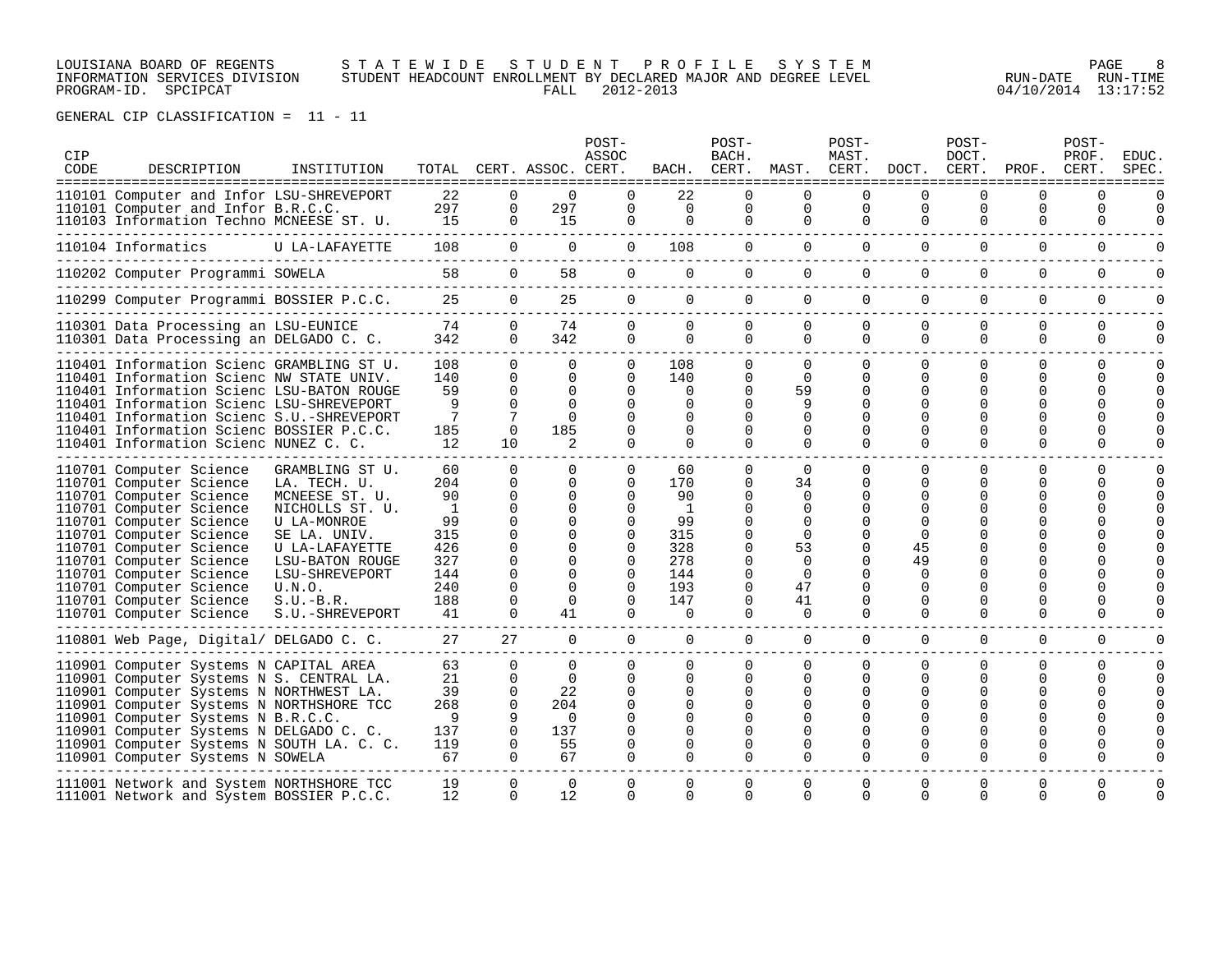LOUISIANA BOARD OF REGENTS S T A T E W I D E S T U D E N T P R O F I L E S Y S T E M PAGE 9 INFORMATION SERVICES DIVISION STUDENT HEADCOUNT ENROLLMENT BY DECLARED MAJOR AND DEGREE LEVEL RUN-DATE RUN-TIME PROGRAM-ID. SPCIPCAT FALL 2012-2013 04/10/2014 13:17:52

| <b>CIP</b><br>CODE | DESCRIPTION                                                                                                                        | INSTITUTION | TOTAL          |    | CERT. ASSOC. | POST-<br>ASSOC<br>CERT. | BACH            | POST-<br>BACH.<br><b>CERT</b> | MAST.    | POST-<br>MAST.<br>CERT. | DOCT.    | POST-<br>DOCT.<br>CERT. | PROF.    | POST-<br>PROF.<br>CERT. | EDUC.<br>SPEC.       |
|--------------------|------------------------------------------------------------------------------------------------------------------------------------|-------------|----------------|----|--------------|-------------------------|-----------------|-------------------------------|----------|-------------------------|----------|-------------------------|----------|-------------------------|----------------------|
|                    | 111001 Network and System SOUTH LA. C. C.<br>111001 Network and System LA. DELTA C. C.<br>111002 System, Networking BOSSIER P.C.C. |             | 19<br>66<br>37 |    | 27<br>37     |                         |                 |                               |          |                         |          |                         |          |                         |                      |
|                    | 111003 Computer and Infor BOSSIER P.C.C.                                                                                           |             | 89             |    | 88           |                         |                 | $\Omega$                      | $\Omega$ |                         |          | $\Omega$                | $\Omega$ |                         | $\Omega$             |
|                    | 111004 Web/Multimedia Man BOSSIER P.C.C.                                                                                           |             |                |    |              | $\Omega$                | 0               | $\Omega$                      | $\Omega$ | $\Omega$                | $\Omega$ | $\Omega$                | $\Omega$ | $\Omega$                | $\Omega$             |
|                    | 119999 Computer and Infor LA. TECH. U.<br>119999 Computer and Infor BOSSIER P.C.C.                                                 |             | 38             |    |              |                         |                 |                               |          |                         | 38       |                         |          |                         | $\Omega$<br>$\Omega$ |
|                    | GENERAL CIP TOTALS                                                                                                                 |             | 4,644          | 64 | 1,703        |                         | $0 \quad 2,203$ |                               | 243      | $\Omega$                | 132      | $\Omega$                |          |                         | $\Omega$             |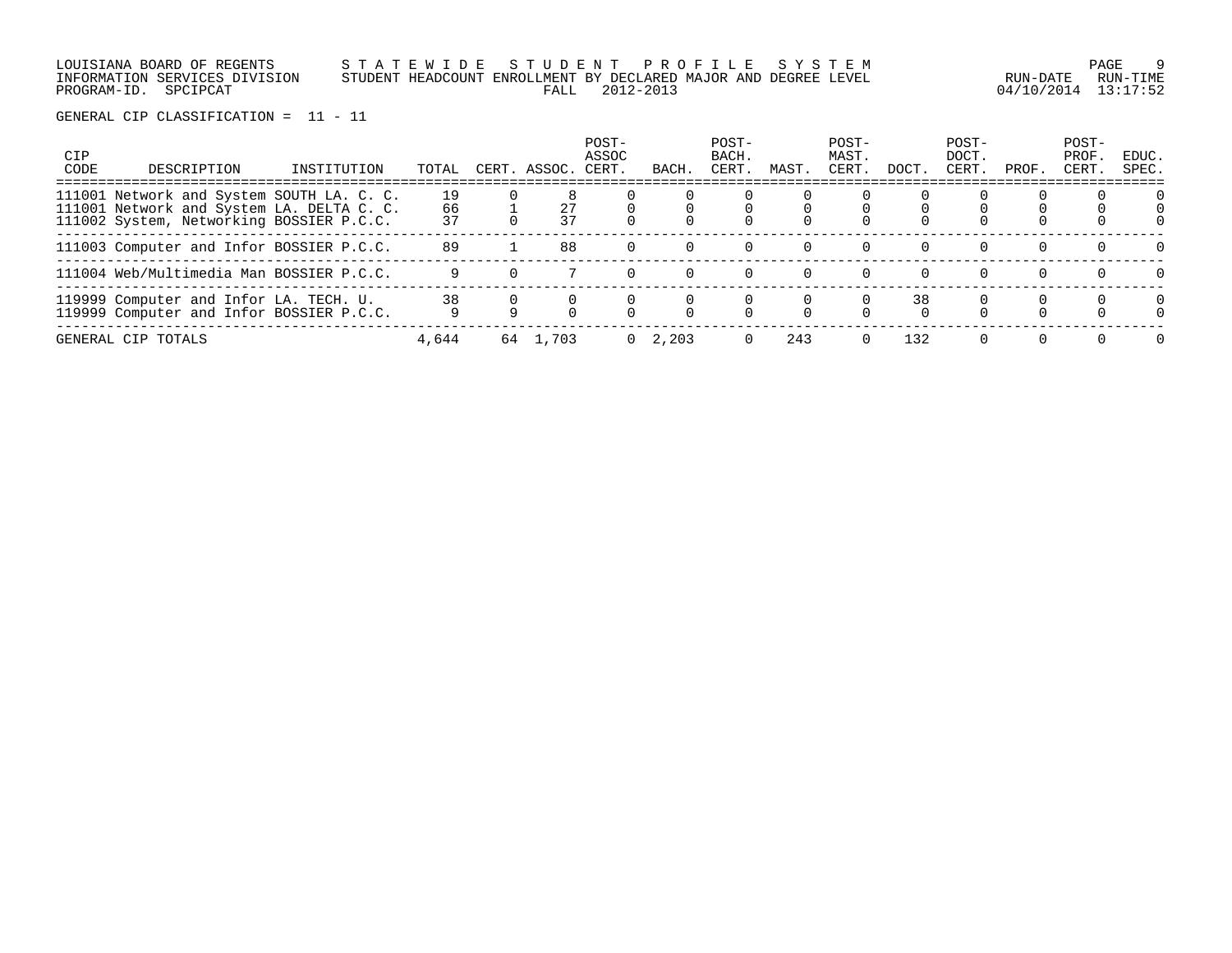# LOUISIANA BOARD OF REGENTS S T A T E W I D E S T U D E N T P R O F I L E S Y S T E M PAGE 10 INFORMATION SERVICES DIVISION STUDENT HEADCOUNT ENROLLMENT BY DECLARED MAJOR AND DEGREE LEVEL RUN-DATE RUN-TIME PROGRAM-ID. SPCIPCAT FALL 2012-2013 04/10/2014 13:17:52

| CIP<br>CODE | DESCRIPTION                                                                                                                                                                                                                                                                                                                                                                                                                             | INSTITUTION                                                                                            | TOTAL                                                       |                     | CERT. ASSOC. CERT.                   | POST-<br>ASSOC               | BACH.    | POST-<br>BACH.<br>CERT. | MAST.                        | POST-<br>MAST.<br>CERT. | DOCT.                        | POST-<br>DOCT.<br>CERT.      | PROF.                | POST-<br>PROF.<br>CERT. | EDUC.<br>SPEC. |
|-------------|-----------------------------------------------------------------------------------------------------------------------------------------------------------------------------------------------------------------------------------------------------------------------------------------------------------------------------------------------------------------------------------------------------------------------------------------|--------------------------------------------------------------------------------------------------------|-------------------------------------------------------------|---------------------|--------------------------------------|------------------------------|----------|-------------------------|------------------------------|-------------------------|------------------------------|------------------------------|----------------------|-------------------------|----------------|
|             | 120301 Funeral Service an DELGADO C. C.                                                                                                                                                                                                                                                                                                                                                                                                 |                                                                                                        | 105                                                         | $\Omega$            | 105                                  | $\Omega$                     | $\Omega$ | $\Omega$                | $\Omega$                     | $\Omega$                | $\Omega$                     | $\Omega$                     |                      | $\Omega$                |                |
|             | 120401 Cosmetology/Cosmet CAPITAL AREA<br>120401 Cosmetology/Cosmet NORTHWEST LA.<br>120401 Cosmetology/Cosmet DELGADO C. C.<br>120401 Cosmetology/Cosmet SOUTH LA. C. C.                                                                                                                                                                                                                                                               |                                                                                                        | 26<br>16<br>84<br>40                                        | U<br><sup>n</sup>   | $\Omega$<br>$\Omega$<br><sup>n</sup> | $\Omega$<br>$\cap$<br>$\cap$ |          |                         | $\Omega$<br>$\cap$<br>$\cap$ |                         | $\cap$<br>$\Omega$<br>$\cap$ | $\cap$<br>$\Omega$<br>$\cap$ |                      |                         |                |
|             | 120402 Barbering/Barber<br>120402 Barbering/Barber<br>120402 Barbering/Barber<br>120402 Barbering/Barber<br>120402 Barbering/Barber<br>120402 Barbering/Barber                                                                                                                                                                                                                                                                          | CAPITAL AREA<br>CENTRAL LA.TCC<br>NORTHWEST LA.<br>DELGADO C. C.<br>SOUTH LA. C. C.<br>LA. DELTA C. C. | 21<br>23<br>34<br>25<br>10<br>37                            |                     |                                      |                              |          |                         |                              |                         |                              |                              |                      |                         |                |
|             | 120413 Cosmetology, Barbe DELGADO C. C.                                                                                                                                                                                                                                                                                                                                                                                                 |                                                                                                        | 9                                                           | 9                   | 0                                    | $\Omega$                     |          |                         | $\Omega$                     | $\Omega$                | 0                            | $\Omega$                     | $\Omega$             | $\Omega$                |                |
|             | 120501 Baking and Pastry DELGADO C. C.                                                                                                                                                                                                                                                                                                                                                                                                  |                                                                                                        | 45                                                          | 28                  | 17                                   | $\Omega$                     |          |                         |                              | $\Omega$                |                              | $\Omega$                     | $\Omega$             | $\Omega$                |                |
|             | 120503 Culinary Arts/Chef CAPITAL AREA<br>120503 Culinary Arts/Chef CENTRAL LA.TCC<br>120503 Culinary Arts/Chef NORTHWEST LA.<br>120503 Culinary Arts/Chef NORTHSHORE TCC<br>120503 Culinary Arts/Chef NICHOLLS ST. U.<br>120503 Culinary Arts/Chef BOSSIER P.C.C.<br>120503 Culinary Arts/Chef DELGADO C. C.<br>120503 Culinary Arts/Chef NUNEZ C. C.<br>120503 Culinary Arts/Chef SOUTH LA. C. C.<br>120503 Culinary Arts/Chef SOWELA |                                                                                                        | 96<br>30<br>26<br>12<br>289<br>74<br>359<br>36<br>55<br>103 | 74<br>55<br>20<br>0 | 24<br>304<br>16<br>19<br>70          |                              | 265      |                         |                              |                         |                              |                              |                      |                         |                |
|             | 120504 Restaurant, Culina S.U.-SHREVEPORT<br>120504 Restaurant, Culina DELGADO C. C.                                                                                                                                                                                                                                                                                                                                                    |                                                                                                        | 10<br>5                                                     | 10<br>$\Omega$      | $\Omega$<br>5                        | $\Omega$<br>$\Omega$         |          |                         | $\Omega$<br>$\Omega$         | $\Omega$<br>$\Omega$    | $\Omega$<br>$\Omega$         | $\Omega$<br>$\Omega$         | $\Omega$<br>$\Omega$ | <sup>0</sup>            |                |
|             | GENERAL CIP TOTALS                                                                                                                                                                                                                                                                                                                                                                                                                      |                                                                                                        | 1,570                                                       | 198                 | 567                                  | $\Omega$                     | 265      |                         | $\Omega$                     | <sup>o</sup>            | $\Omega$                     | $\Omega$                     | $\Omega$             | <sup>0</sup>            |                |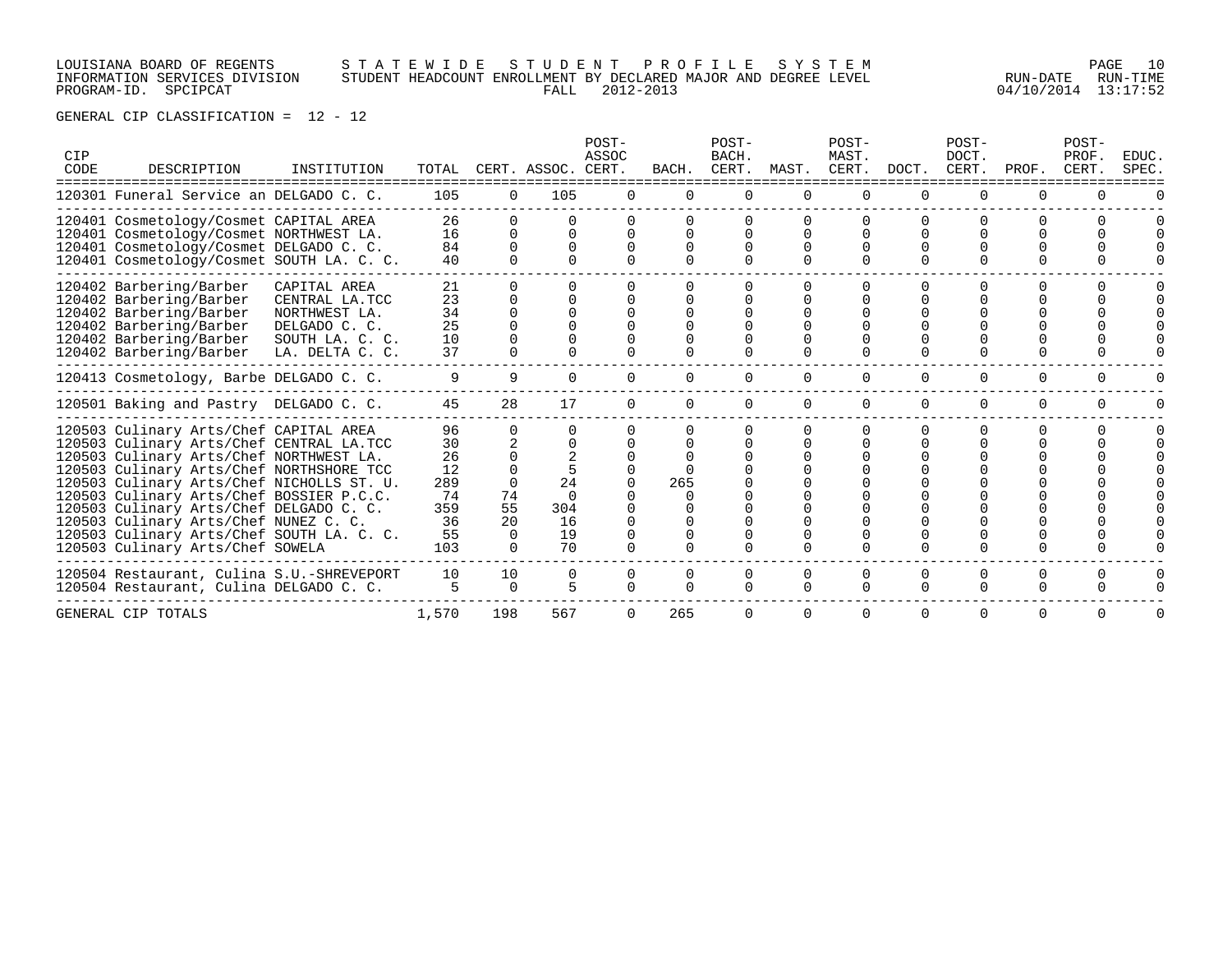# LOUISIANA BOARD OF REGENTS S T A T E W I D E S T U D E N T P R O F I L E S Y S T E M PAGE 11 INFORMATION SERVICES DIVISION STUDENT HEADCOUNT ENROLLMENT BY DECLARED MAJOR AND DEGREE LEVEL RUN-DATE RUN-TIME DOUSTANA BOARD OF RUBNIS<br>INFORMATION STUDENT HEADCOUNT ENROLLMENT BY DECLARED MAJOR AND DEGREE LEVEL FOR RUN-DATE RUN-TIME<br>PROGRAM-ID. SPCIPCAT 13:17:52

| CIP<br>CODE | DESCRIPTION<br>======================================                               | INSTITUTION | TOTAL<br>-------- |                      | CERT. ASSOC. CERT.<br>=============== | POST-<br>ASSOC<br>------     | BACH.<br>-------     | POST-<br>BACH.<br>CERT.<br>------- | MAST.    | POST-<br>MAST.<br>CERT.<br>------------- | DOCT.                | POST-<br>DOCT.<br>CERT.<br>------------ | PROF.<br>------      | POST-<br>PROF.<br>CERT.<br>------ | EDUC.<br>SPEC.<br>$=$ $=$ $=$ $=$ |
|-------------|-------------------------------------------------------------------------------------|-------------|-------------------|----------------------|---------------------------------------|------------------------------|----------------------|------------------------------------|----------|------------------------------------------|----------------------|-----------------------------------------|----------------------|-----------------------------------|-----------------------------------|
|             | 130101 Education, General LSU-BATON ROUGE                                           |             | 63                | $\Omega$             | $\Omega$                              | <sup>n</sup>                 | 0                    | $\Omega$                           | 45       | $\Omega$                                 | $\Omega$             | ∩                                       | U                    | <sup>n</sup>                      |                                   |
|             | 130101 Education, General B.R.C.C.                                                  |             | 334               | $\Omega$             | 334                                   | $\Omega$                     | $\Omega$             | $\Omega$                           | $\Omega$ | $\Omega$                                 | $\Omega$             | ∩                                       | $\Omega$             | $\Omega$                          |                                   |
|             | 130101 Education, General BOSSIER P.C.C.                                            |             | 149               | $\mathbf 0$          | 149                                   | 0                            | 0                    | 0                                  | $\Omega$ | $\Omega$                                 | 0                    | $\Omega$                                | $\Omega$             | $\Omega$                          | $\Omega$                          |
|             | 130101 Education, General DELGADO C. C.                                             |             | 326               | $\Omega$             | 326                                   | $\Omega$                     | <sup>0</sup>         | $\Omega$<br>0                      |          | <sup>n</sup><br>0                        | $\Omega$<br>$\Omega$ | $\Omega$<br>$\Omega$                    | $\Omega$<br>$\Omega$ | $\Omega$                          | $\Omega$<br>$\Omega$              |
|             | 130101 Education, General NUNEZ C. C.<br>130101 Education, General RIVER PAR. C.C.  |             | 49<br>68          | $\Omega$             | 49<br>68                              | 0<br>$\Omega$                | 0<br>U               |                                    |          |                                          | $\Omega$             | $\Omega$                                | 0                    | 0<br>$\Omega$                     | $\Omega$                          |
|             | 130101 Education, General SOUTH LA. C. C.                                           |             | 49                | $\Omega$             | 49                                    | $\Omega$                     | 0                    | 0                                  | O        | $\Omega$                                 | $\Omega$             | $\Omega$                                | O                    | $\Omega$                          | $\Omega$                          |
|             | 130101 Education, General LA. DELTA C. C.                                           |             | 107               | $\Omega$             | 107                                   | $\Omega$                     | 0                    | $\Omega$                           | $\Omega$ | $\Omega$                                 | $\Omega$             | $\Omega$                                | $\Omega$             | $\Omega$                          |                                   |
|             |                                                                                     |             |                   |                      |                                       |                              |                      |                                    |          |                                          |                      |                                         |                      |                                   |                                   |
|             | 130301 Curriculum and Ins GRAMBLING ST U.                                           |             | 15                | $\Omega$             | $\Omega$                              | $\Omega$                     | $\Omega$             | $\Omega$                           | 14       | $\Omega$                                 | 1                    | 0                                       | $\Omega$             | $\Omega$                          |                                   |
|             | 130301 Curriculum and Ins LA. TECH. U.                                              |             | 38                | $\Omega$             | $\Omega$                              | $\Omega$                     | 0                    | $\Omega$                           | 28       | 0                                        | 10                   | $\Omega$                                | $\Omega$             | $\Omega$                          | $\Omega$                          |
|             | 130301 Curriculum and Ins MCNEESE ST. U.                                            |             | 15                | $\Omega$<br>$\Omega$ | O                                     | $\Omega$<br><sup>n</sup>     | 0<br><sup>0</sup>    | $\Omega$<br>$\Omega$               | 15       | $\Omega$<br>$\Omega$                     | 0<br>$\Omega$        | 0<br>$\Omega$                           | $\Omega$<br>0        | 0<br>$\Omega$                     | $\Omega$<br>$\Omega$              |
|             | 130301 Curriculum and Ins NICHOLLS ST. U.<br>130301 Curriculum and Ins U LA-MONROE  |             | 63<br>112         | $\Omega$             |                                       | O                            | <sup>0</sup>         |                                    | 63<br>71 | $\Omega$                                 | 41                   | $\Omega$                                | $\Omega$             | $\Omega$                          |                                   |
|             | 130301 Curriculum and Ins NW STATE UNIV.                                            |             | 33                | ∩                    |                                       |                              | <sup>0</sup>         |                                    | 33       |                                          | $\Omega$             | ∩                                       | U                    | $\Omega$                          |                                   |
|             | 130301 Curriculum and Ins SE LA. UNIV.                                              |             | 34                | O                    |                                       |                              | 0                    |                                    | 34       | 0                                        | $\Omega$             | $\Omega$                                | 0                    | $\Omega$                          |                                   |
|             | 130301 Curriculum and Ins U LA-LAFAYETTE                                            |             | 20                |                      |                                       |                              | U                    |                                    | 20       | <sup>n</sup>                             | $\Omega$             | $\Omega$                                | ∩                    | $\Omega$                          |                                   |
|             | 130301 Curriculum and Ins LSU-BATON ROUGE                                           |             | 90                | ∩                    | ∩                                     | U                            | U                    | 0                                  | 23       | U                                        | 67                   | ∩                                       | U                    | $\Omega$                          | $\Omega$                          |
|             | 130301 Curriculum and Ins LSU-SHREVEPORT                                            |             | 33                | $\Omega$             | $\Omega$                              | $\Omega$                     | $\Omega$             | $\Omega$                           | 33       | $\Omega$                                 | $\Omega$             | $\Omega$                                | $\Omega$             | $\Omega$                          |                                   |
|             | 130301 Curriculum and Ins U.N.O.                                                    |             | 77                | $\Omega$             | $\Omega$                              | $\Omega$                     | $\Omega$             | $\Omega$                           | 52       | $\Omega$                                 | 25                   | $\Omega$                                | $\Omega$             | $\Omega$                          |                                   |
|             |                                                                                     |             |                   | $\Omega$             | $\Omega$                              | $\Omega$                     |                      | $\Omega$                           |          | $\Omega$                                 |                      | 0                                       | U                    |                                   |                                   |
|             | 130401 Educational Leader GRAMBLING ST U.<br>130401 Educational Leader LA. TECH. U. |             | 13<br>90          | 0                    | 0                                     | 0                            | $\Omega$<br>0        | 0                                  | 9<br>38  | $\Omega$                                 | 4<br>52              | 0                                       | O                    | $\Omega$<br>$\Omega$              | $\Omega$                          |
|             | 130401 Educational Leader MCNEESE ST. U.                                            |             | 60                | $\Omega$             |                                       | $\Omega$                     | <sup>0</sup>         | $\Omega$                           | 58       | $\Omega$                                 | 0                    | $\Omega$                                | U                    | $\Omega$                          | $\Omega$                          |
|             | 130401 Educational Leader NICHOLLS ST. U.                                           |             | 68                | $\Omega$             | $\Omega$                              | $\Omega$                     | <sup>0</sup>         | 0                                  | 68       | $\Omega$                                 | $\Omega$             | $\Omega$                                | $\Omega$             | $\Omega$                          | $\Omega$                          |
|             | 130401 Educational Leader U LA-MONROE                                               |             | 74                | $\Omega$             |                                       | <sup>n</sup>                 | <sup>0</sup>         | $\Omega$                           | 63       | $\Omega$                                 | 11                   | $\Omega$                                | 0                    | $\Omega$                          |                                   |
|             | 130401 Educational Leader NW STATE UNIV.                                            |             | 101               | ∩                    |                                       | U                            | U                    | 0                                  | 35       | 12                                       | $\Omega$             | ∩                                       | U                    | $\Omega$                          |                                   |
|             | 130401 Educational Leader SE LA. UNIV.                                              |             | 247               | O                    |                                       |                              | <sup>0</sup>         |                                    | 174      | $\Omega$                                 | 73                   | $\Omega$                                | 0                    | 0                                 |                                   |
|             | 130401 Educational Leader U LA-LAFAYETTE                                            |             | 142               | ∩                    |                                       | U                            | U                    | 0                                  | 46       | $\Omega$                                 | 84                   | ∩                                       | 0                    | $\Omega$                          |                                   |
|             | 130401 Educational Leader LSU-BATON ROUGE                                           |             | 12                | O                    |                                       | O                            | 0                    |                                    | 12       | 0                                        | 0                    | $\Omega$                                | U                    | $\Omega$                          |                                   |
|             | 130401 Educational Leader LSU-SHREVEPORT                                            |             | 38                | $\Omega$             |                                       | U                            | <sup>0</sup>         | 0                                  | 38       | 0                                        | $\Omega$             | ∩                                       | 0                    | $\Omega$                          | $\Omega$                          |
|             | 130401 Educational Leader U.N.O.                                                    |             | 78                | 0                    | O                                     | $\Omega$                     | 0                    | 0                                  | 18       | 0                                        | 60                   | $\Omega$                                | $\Omega$             | $\Omega$                          | <sup>n</sup>                      |
|             | 130401 Educational Leader S.U.-B.R.                                                 |             | 60                | $\Omega$             | $\Omega$                              | $\Omega$                     | $\Omega$             | $\Omega$                           | 60       | $\Omega$                                 | $\Omega$             | $\Omega$                                | $\Omega$             | $\Omega$                          | <sup>n</sup>                      |
|             | 130501 Educational/Instru MCNEESE ST. U.                                            |             | 26                | $\Omega$             | $\Omega$                              | $\mathbf 0$                  | $\mathbf 0$          | $\mathbf 0$                        | 26       | 0                                        | $\mathbf{0}$         | $\Omega$                                | $\Omega$             | 0                                 |                                   |
|             | 131001 Special Education GRAMBLING ST U.                                            |             | 9                 | 0                    | $\Omega$                              | 0                            | 6                    | 0                                  | 3        | $\Omega$                                 | 0                    | 0                                       | $\Omega$             | 0                                 | $\Omega$                          |
|             | 131001 Special Education LA. TECH. U.                                               |             | 6                 | $\Omega$             | $\Omega$                              | $\Omega$                     | 0                    | $\Omega$                           | 4        | $\Omega$                                 | $\Omega$             | $\Omega$                                | U                    | 0                                 | $\Omega$                          |
|             | 131001 Special Education MCNEESE ST. U.                                             |             | 6                 | 0                    | O                                     | O                            | 0                    | 2                                  |          | 0                                        | 0                    | $\Omega$                                | $\Omega$             | 0                                 | $\Omega$                          |
|             | 131001 Special Education U LA-MONROE                                                |             | $\mathbf{1}$      | $\Omega$             |                                       | U                            | 0                    | $\Omega$                           | 1        | $\Omega$                                 | $\Omega$             | ∩                                       | 0                    | $\Omega$                          | $\Omega$                          |
|             | 131001 Special Education NW STATE UNIV.                                             |             | 56                | $\Omega$             |                                       | $\Omega$                     | $\Omega$             | 13                                 | 43       |                                          | $\Omega$             | $\Omega$                                | U                    | $\Omega$                          |                                   |
|             | 131001 Special Education SE LA. UNIV.                                               |             | 47                | $\Omega$             |                                       | $\Omega$                     | 2                    | $\Omega$                           | 45       | U                                        | $\Omega$             | $\Omega$                                | 0                    | $\Omega$                          |                                   |
|             | 131001 Special Education U LA-LAFAYETTE                                             |             | 18                | $\Omega$             |                                       | $\Omega$                     | 18                   | 0                                  | $\Omega$ |                                          | $\Omega$             | $\Omega$                                | $\Omega$             | $\Omega$                          |                                   |
|             | 131001 Special Education LSU-BATON ROUGE                                            |             | -6<br>38          | $\Omega$             | ∩                                     | <sup>n</sup><br><sup>n</sup> | $\Omega$<br>$\Omega$ | 0<br>$\Omega$                      | 6        | $\Omega$<br>U                            | $\Omega$<br>15       | $\Omega$<br>∩                           | $\Omega$<br>U        | $\Omega$<br>$\Omega$              | $\Omega$<br>$\Omega$              |
|             | 131001 Special Education U.N.O.<br>131001 Special Education S.U.-B.R.               |             | 11                | $\Omega$             | $\Omega$                              | 0                            | 6                    | 0                                  | 23<br>4  | 0                                        | 1                    | $\Omega$                                | $\Omega$             | $\Omega$                          |                                   |
|             |                                                                                     |             |                   |                      |                                       |                              |                      |                                    |          |                                          |                      |                                         |                      |                                   |                                   |
|             | 131003 Education/Teaching U.N.O.                                                    |             | 9                 | $\Omega$             | $\Omega$                              | $\mathbf 0$                  | $\mathbf 0$          | $\Omega$                           | 9        | 0                                        | $\mathbf 0$          | $\Omega$                                | $\Omega$             | $\Omega$                          | $\Omega$                          |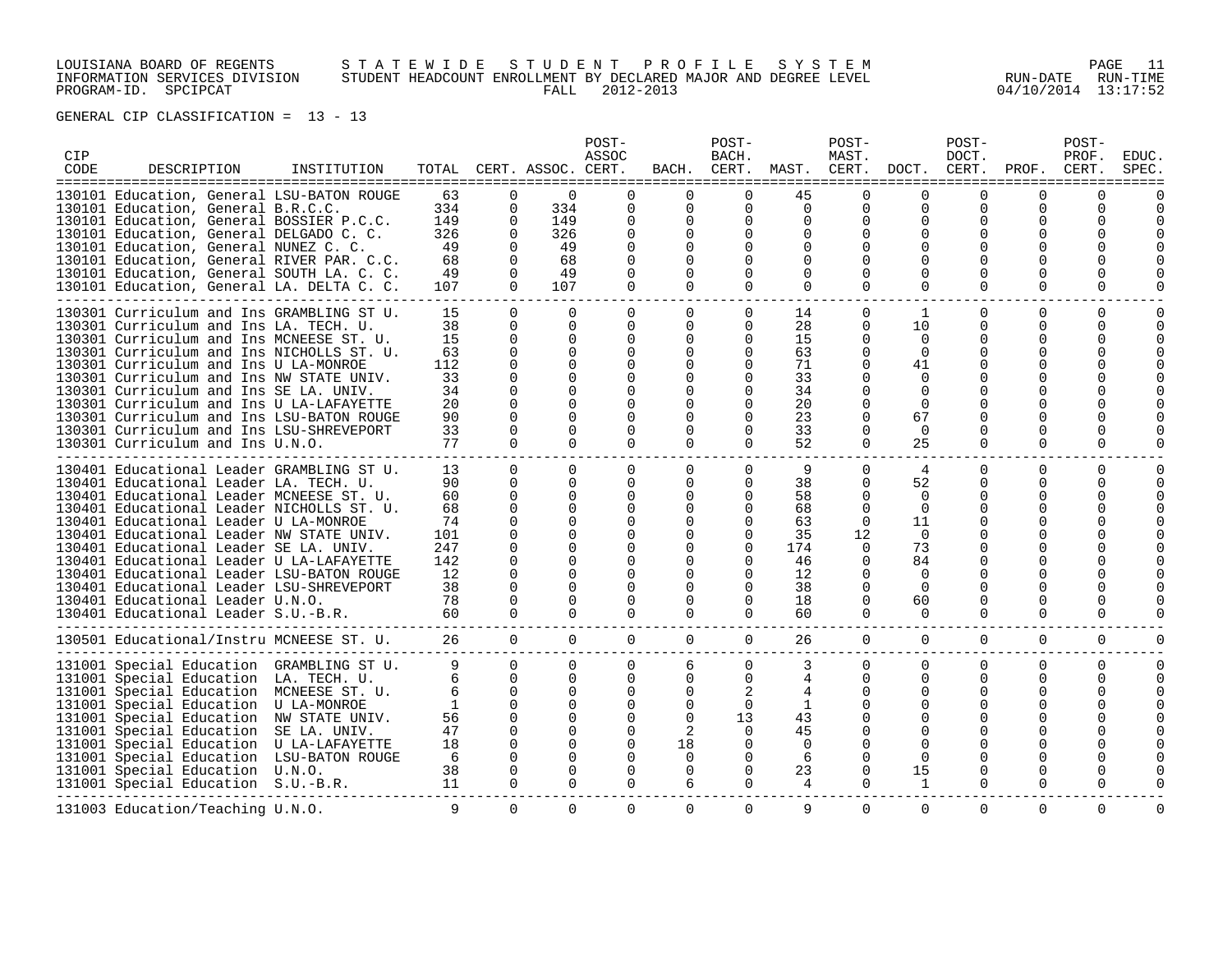### LOUISIANA BOARD OF REGENTS S T A T E W I D E S T U D E N T P R O F I L E S Y S T E M PAGE 12 INFORMATION SERVICES DIVISION STUDENT HEADCOUNT ENROLLMENT BY DECLARED MAJOR AND DEGREE LEVEL RUN-DATE RUN-TIME PROGRAM-ID. SPCIPCAT FALL 2012-2013 04/10/2014 13:17:52

| CIP<br>CODE | DESCRIPTION                                                                                                                                                                                                                                                                                                                                                                                                                                                                                                                                                                                                    | INSTITUTION   |                                                                                               |                                                                                                                                          | TOTAL CERT. ASSOC. CERT.                                                                                                          | POST-<br>ASSOC                                                                                                                                           |                                                                                              | POST-<br>BACH.                                                                                   | BACH. CERT. MAST. CERT. DOCT. CERT.                                                              | POST-<br>MAST.                                                                               |                                                    | POST-<br>DOCT.                                                     | PROF.                                                            | POST-<br>PROF.<br>CERT.    | <b>EDUC</b><br>SPEC                       |
|-------------|----------------------------------------------------------------------------------------------------------------------------------------------------------------------------------------------------------------------------------------------------------------------------------------------------------------------------------------------------------------------------------------------------------------------------------------------------------------------------------------------------------------------------------------------------------------------------------------------------------------|---------------|-----------------------------------------------------------------------------------------------|------------------------------------------------------------------------------------------------------------------------------------------|-----------------------------------------------------------------------------------------------------------------------------------|----------------------------------------------------------------------------------------------------------------------------------------------------------|----------------------------------------------------------------------------------------------|--------------------------------------------------------------------------------------------------|--------------------------------------------------------------------------------------------------|----------------------------------------------------------------------------------------------|----------------------------------------------------|--------------------------------------------------------------------|------------------------------------------------------------------|----------------------------|-------------------------------------------|
|             | ==============<br>131004 Education/Teaching NW STATE UNIV.<br>131004 Education/Teaching U LA-LAFAYETTE<br>131004 Education/Teaching LSU-BATON ROUGE                                                                                                                                                                                                                                                                                                                                                                                                                                                            | ============= | 6<br>19<br>13                                                                                 | $\Omega$<br>$\mathbf 0$<br>$\mathbf 0$                                                                                                   | 0<br>0<br>$\mathbf 0$                                                                                                             | $\mathbf 0$<br>0                                                                                                                                         | 0<br>0                                                                                       | 6<br>0<br>$\mathbf 0$                                                                            | $\Omega$<br>19<br>13                                                                             | $\mathbf 0$<br>0                                                                             | $\mathbf 0$<br>$\mathbf 0$                         | 0<br>$\mathbf 0$<br>0                                              | $\Omega$<br>0<br>0                                               | 0<br>0<br>0                | 0<br>O                                    |
|             | 131006 Education/Teaching U.N.O.                                                                                                                                                                                                                                                                                                                                                                                                                                                                                                                                                                               |               | $\overline{3}$                                                                                | $\overline{0}$                                                                                                                           | $\overline{0}$                                                                                                                    | $\mathbf 0$                                                                                                                                              | $\Omega$                                                                                     | $\overline{0}$                                                                                   | 3                                                                                                | $\overline{0}$                                                                               | $\mathbf 0$                                        | 0                                                                  | $\mathbf 0$                                                      | 0                          | O                                         |
|             | 131009 Education/Teaching LA. TECH. U.<br>131009 Education/Teaching MCNEESE ST. U.                                                                                                                                                                                                                                                                                                                                                                                                                                                                                                                             |               | $\sim$ 1                                                                                      | $\Omega$<br>$\Omega$                                                                                                                     | $\Omega$<br>$\Omega$                                                                                                              | $\Omega$                                                                                                                                                 | $\Omega$<br>$\Omega$                                                                         | $\Omega$<br>$\Omega$                                                                             | 2<br>$\Omega$                                                                                    | 0<br>$\Omega$                                                                                | $\Omega$<br>$\Omega$                               | $\Omega$<br>$\Omega$                                               | $\Omega$<br>$\Omega$                                             | 0<br>$\Omega$              | 0<br>0                                    |
|             | 131015 Education/Teaching LA. TECH. U.<br>131015 Education/Teaching MCNEESE ST. U.<br>131015 Education/Teaching NICHOLLS ST. U.<br>131015 Education/Teaching NW STATE UNIV.<br>131015 Education/Teaching SE LA. UNIV.<br>131015 Education/Teaching U.N.O.                                                                                                                                                                                                                                                                                                                                                      |               | 8<br>4<br>108<br>4<br>17<br>4                                                                 | $\Omega$<br>$\Omega$<br>$\Omega$<br>$\Omega$<br>$\Omega$<br>$\Omega$                                                                     | $\Omega$<br>$\Omega$<br>$\Omega$<br>$\Omega$<br>$\Omega$<br>$\Omega$                                                              | $\Omega$<br>$\Omega$<br>$\Omega$<br>$\Omega$<br>$\Omega$                                                                                                 | $\Omega$<br>$\Omega$<br>108<br>$\Omega$<br>$\Omega$<br>$\Omega$                              | $\Omega$<br>4<br>$\Omega$<br>$\Omega$<br>0                                                       | 6<br>$\Omega$<br>$\Omega$<br>$\Omega$<br>17<br>4                                                 | $\Omega$<br>$\Omega$<br>$\Omega$<br>$\Omega$<br>0<br>$\Omega$                                | ∩<br>∩<br>O<br>$\Omega$                            | O<br>O<br>O<br>O<br>$\Omega$<br>0                                  | $\Omega$<br>0<br>O<br>O<br>0<br>0                                | 0<br>0<br>U<br>0<br>U<br>0 | $\Omega$<br>$\Omega$<br>O<br><sup>0</sup> |
|             | 131101 Counselor Educatio LA. TECH. U.<br>131101 Counselor Educatio MCNEESE ST. U.<br>131101 Counselor Educatio NICHOLLS ST. U.<br>131101 Counselor Educatio U LA-MONROE<br>131101 Counselor Educatio NW STATE UNIV.<br>131101 Counselor Educatio SE LA. UNIV.<br>131101 Counselor Educatio U LA-LAFAYETTE<br>131101 Counselor Educatio LSU-BATON ROUGE<br>131101 Counselor Educatio U.N.O.<br>131101 Counselor Educatio S.U.-B.R.                                                                                                                                                                             |               | 160<br>36<br>46<br>1<br>41<br>95<br>74<br>17<br>96<br>42                                      | $\Omega$<br>$\Omega$<br>$\mathbf 0$<br>$\Omega$<br>$\Omega$<br>$\Omega$<br>$\Omega$<br>$\Omega$<br>$\Omega$<br>$\Omega$                  | $\Omega$<br>$\Omega$<br>$\Omega$<br>$\Omega$<br>$\Omega$<br>$\Omega$<br>$\Omega$<br>$\Omega$<br>$\Omega$<br>$\Omega$              | $\Omega$<br>$\Omega$<br>$\Omega$                                                                                                                         | $\Omega$<br>$\Omega$<br>$\Omega$<br>$\Omega$<br>$\Omega$<br>0<br>$\Omega$<br>0               | $\overline{0}$<br>0<br>$\Omega$<br>1<br>$\Omega$<br>0<br>$\Omega$<br>0<br>$\Omega$               | 160<br>34<br>46<br>1<br>40<br>95<br>74<br>17<br>58<br>42                                         | 0<br>0<br>$\Omega$<br>$\Omega$<br>0<br><sup>0</sup><br>0<br>0<br>0<br>$\Omega$               | $\Omega$<br>$\Omega$<br>$\Omega$<br>38<br>$\Omega$ | 0<br>$\Omega$<br>$\Omega$<br>$\Omega$<br>O<br>$\Omega$<br>$\Omega$ | 0<br>$\Omega$<br>$\Omega$<br>$\Omega$<br>0<br>O<br>0<br>$\Omega$ | 0<br>0<br>U<br>O<br>0      | $\Omega$<br>$\Omega$                      |
|             | 131102 College Student Co NW STATE UNIV.                                                                                                                                                                                                                                                                                                                                                                                                                                                                                                                                                                       |               | 33                                                                                            | $\Omega$                                                                                                                                 | $\Omega$                                                                                                                          | $\Omega$                                                                                                                                                 | $\Omega$                                                                                     | $\Omega$                                                                                         | 33                                                                                               | $\Omega$                                                                                     | $\Omega$                                           | $\Omega$                                                           | $\Omega$                                                         | $\Omega$                   | 0                                         |
|             | 131201 Adult and Continui LA. TECH. U.<br>131201 Adult and Continui NW STATE UNIV.<br>131201 Adult and Continui LSU-BATON ROUGE                                                                                                                                                                                                                                                                                                                                                                                                                                                                                |               | 2<br>72<br>191                                                                                | $\Omega$<br>$\Omega$<br>$\Omega$                                                                                                         | $\Omega$<br>$\Omega$<br>$\Omega$                                                                                                  | $\Omega$<br>$\Omega$<br>$\Omega$                                                                                                                         | $\Omega$<br>$\Omega$<br>54                                                                   | $\Omega$<br>$\Omega$<br>$\Omega$                                                                 | $\Omega$<br>72<br>58                                                                             | $\Omega$<br>$\mathbf 0$<br>$\mathbf 0$                                                       | $\Omega$<br>$\Omega$<br>79                         | $\Omega$<br>$\Omega$<br>$\Omega$                                   | $\Omega$<br>$\Omega$<br>$\Omega$                                 | $\Omega$<br>0<br>0         | $\Omega$<br>0<br>$\Omega$                 |
|             | 131202 Elementary Educati GRAMBLING ST U.<br>131202 Elementary Educati LA. TECH. U.<br>131202 Elementary Educati MCNEESE ST. U.<br>131202 Elementary Educati NICHOLLS ST. U.<br>131202 Elementary Educati U LA-MONROE<br>131202 Elementary Educati NW STATE UNIV.<br>131202 Elementary Educati SE LA. UNIV.<br>131202 Elementary Educati U LA-LAFAYETTE<br>131202 Elementary Educati LSU-ALEXANDRIA<br>131202 Elementary Educati LSU-BATON ROUGE<br>131202 Elementary Educati LSU-SHREVEPORT<br>131202 Elementary Educati U.N.O.<br>131202 Elementary Educati S.U.-B.R.<br>131202 Elementary Educati S.U.-N.O. |               | 95<br>193<br>250<br>133<br>389<br>223<br>463<br>375<br>155<br>621<br>133<br>149<br>186<br>231 | $\Omega$<br>$\Omega$<br>$\Omega$<br>$\Omega$<br>$\Omega$<br>$\Omega$<br>$\Omega$<br>$\Omega$<br>0<br>0<br>0<br>0<br>$\Omega$<br>$\Omega$ | $\Omega$<br>$\Omega$<br>0<br>$\Omega$<br>$\Omega$<br>$\Omega$<br>$\Omega$<br>$\Omega$<br>0<br>0<br>0<br>0<br>$\Omega$<br>$\Omega$ | $\Omega$<br>$\Omega$<br>$\Omega$<br>$\Omega$<br>$\Omega$<br>$\Omega$<br>$\Omega$<br>$\Omega$<br>$\Omega$<br>$\Omega$<br>$\Omega$<br>$\Omega$<br>$\Omega$ | 90<br>141<br>206<br>109<br>336<br>155<br>440<br>362<br>155<br>578<br>133<br>64<br>177<br>231 | $\Omega$<br>6<br>7<br>$\Omega$<br>0<br>$\Omega$<br>0<br>0<br>0<br>0<br>0<br>$\Omega$<br>$\Omega$ | 5<br>46<br>37<br>24<br>53<br>66<br>23<br>13<br>$\Omega$<br>43<br>$\Omega$<br>85<br>9<br>$\Omega$ | $\mathbf 0$<br>$\Omega$<br>$\Omega$<br>$\Omega$<br>O<br><sup>0</sup><br>$\Omega$<br>$\Omega$ | $\Omega$<br>O<br>$\Omega$                          | 0<br>0<br>O<br>∩<br>$\Omega$                                       | 0<br>O<br>O<br>O<br>O<br>O<br>$\Omega$                           | $\Omega$<br>0              | $\Omega$<br>O                             |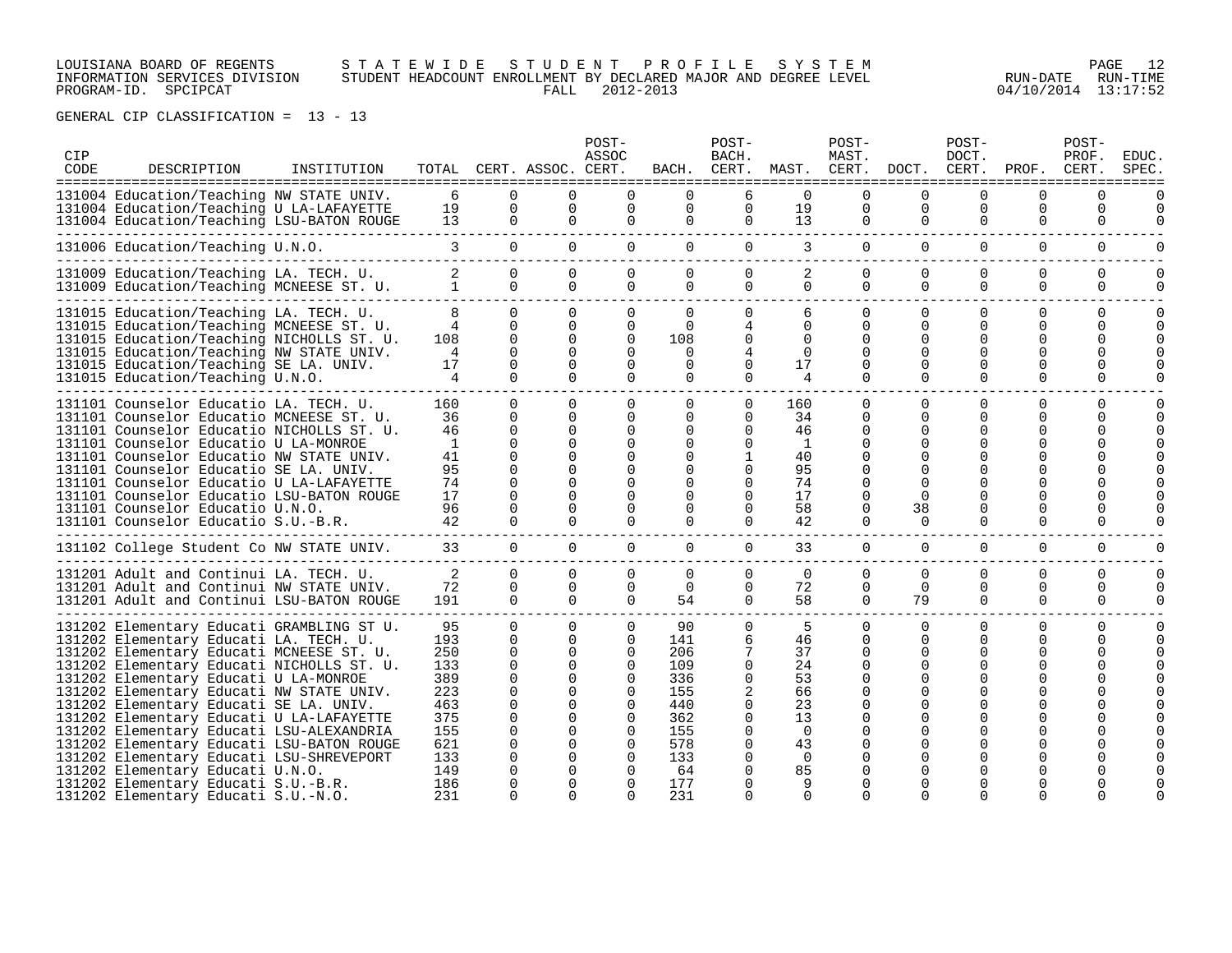# LOUISIANA BOARD OF REGENTS S T A T E W I D E S T U D E N T P R O F I L E S Y S T E M PAGE 13 INFORMATION SERVICES DIVISION STUDENT HEADCOUNT ENROLLMENT BY DECLARED MAJOR AND DEGREE LEVEL RUN-DATE RUN-TIME PROGRAM-ID. SPCIPCAT FALL 2012-2013 04/10/2014 13:17:52

| CIP<br>CODE | DESCRIPTION                                                                                                                                                                                                                                                                                                                                                                                                                                                                        | INSTITUTION |                                                                                   |                                                                                                                              | TOTAL CERT. ASSOC. CERT.<br>=======                                                                       | POST-<br>ASSOC                                                                      | BACH.                                                                         | POST-<br>BACH.<br>CERT.                                                               | MAST. CERT.                                                                                         | POST-<br>MAST.                                                                                                |                                       | POST-<br>DOCT.<br>DOCT. CERT.                  | PROF.                                                                                         | POST-<br>PROF.<br>CERT.   | <b>EDUC</b><br>SPEC       |
|-------------|------------------------------------------------------------------------------------------------------------------------------------------------------------------------------------------------------------------------------------------------------------------------------------------------------------------------------------------------------------------------------------------------------------------------------------------------------------------------------------|-------------|-----------------------------------------------------------------------------------|------------------------------------------------------------------------------------------------------------------------------|-----------------------------------------------------------------------------------------------------------|-------------------------------------------------------------------------------------|-------------------------------------------------------------------------------|---------------------------------------------------------------------------------------|-----------------------------------------------------------------------------------------------------|---------------------------------------------------------------------------------------------------------------|---------------------------------------|------------------------------------------------|-----------------------------------------------------------------------------------------------|---------------------------|---------------------------|
| =====:      | 131203 Junior High/Interm LA. TECH. U.<br>131203 Junior High/Interm MCNEESE ST. U.<br>131203 Junior High/Interm NICHOLLS ST. U.<br>131203 Junior High/Interm NW STATE UNIV.<br>131203 Junior High/Interm SE LA. UNIV.<br>131203 Junior High/Interm U LA-LAFAYETTE<br>131203 Junior High/Interm U.N.O.<br>131203 Junior High/Interm S.U.-B.R.                                                                                                                                       |             | 25<br>$\mathbf{1}$<br>72<br>42<br>149<br>57<br>29<br>5                            | $\Omega$<br>0<br>0<br>$\mathbf 0$<br>$\Omega$<br>$\Omega$<br>$\Omega$<br>$\Omega$                                            | $\Omega$<br>0<br>0<br>$\mathbf 0$<br>0<br>$\Omega$<br>$\Omega$<br>$\Omega$                                | 0<br>0<br>0<br>$\Omega$<br>$\Omega$                                                 | 5<br>$\Omega$<br>59<br>$\Omega$<br>149<br>57<br>$\Omega$<br>5                 | $\mathbf{1}$<br>0<br>0<br>0<br>0                                                      | 19<br>$\overline{0}$<br>13<br>39<br>$\Omega$<br>$\Omega$<br>29<br>$\Omega$                          | $\Omega$<br>0<br>0<br>0<br>$\Omega$<br>$\Omega$<br><sup>0</sup><br>$\Omega$                                   | 0<br>$\Omega$                         | O<br>$\Omega$<br>O<br>$\Omega$<br>$\Omega$     | U<br>0<br>0<br>0<br><sup>0</sup><br><sup>0</sup>                                              | O                         |                           |
|             | 131205 Secondary Educatio GRAMBLING ST U.<br>131205 Secondary Educatio LA. TECH. U.<br>131205 Secondary Educatio MCNEESE ST. U.<br>131205 Secondary Educatio NICHOLLS ST. U.<br>131205 Secondary Educatio U LA-MONROE<br>131205 Secondary Educatio NW STATE UNIV.<br>131205 Secondary Educatio U LA-LAFAYETTE<br>131205 Secondary Educatio LSU-BATON ROUGE<br>131205 Secondary Educatio LSU-SHREVEPORT<br>131205 Secondary Educatio U.N.O.                                         |             | 2<br>180<br>61<br>95<br>97<br>181<br>209<br>23<br>93<br>81                        | $\Omega$<br>$\Omega$<br>$\mathbf 0$<br>0<br>$\mathbf 0$<br>$\Omega$<br>$\Omega$<br>$\Omega$<br>0<br>$\Omega$                 | $\Omega$<br>$\Omega$<br>0<br>0<br>$\mathbf 0$<br>$\Omega$<br>$\Omega$<br>$\Omega$<br>$\Omega$<br>$\Omega$ | 0<br>$\Omega$<br>$\Omega$<br>$\Omega$<br>$\Omega$<br>0<br>$\Omega$<br>0<br>$\Omega$ | $\Omega$<br>131<br>13<br>68<br>67<br>106<br>194<br>$\Omega$<br>93<br>$\Omega$ | $\Omega$<br>1<br>$\mathbf{1}$<br>0<br>0<br>6<br>$\Omega$<br>0<br>$\Omega$<br>$\Omega$ | 2<br>48<br>47<br>27<br>30<br>69<br>15<br>23<br>$\Omega$<br>81                                       | $\Omega$<br>$\Omega$<br>$\Omega$<br>$\Omega$<br>0<br>$\Omega$<br>$\Omega$<br>$\Omega$<br>$\Omega$<br>$\Omega$ | ∩<br>∩<br>$\Omega$                    | O<br>O<br>$\Omega$<br>$\Omega$<br>$\Omega$     | $\Omega$<br>0<br><sup>0</sup><br><sup>0</sup><br>0<br>0<br>U<br>U<br><sup>0</sup><br>$\Omega$ | O<br>0<br>U<br>0          | $\Omega$<br>$\Omega$      |
|             | 131206 Teacher Education, LA. TECH. U.<br>131206 Teacher Education, MCNEESE ST. U.<br>131206 Teacher Education, NICHOLLS ST. U.<br>131206 Teacher Education, U LA-MONROE<br>131206 Teacher Education, U LA-LAFAYETTE                                                                                                                                                                                                                                                               |             | 62<br>1<br>3<br>7<br>34                                                           | $\Omega$<br>$\Omega$<br>$\Omega$<br>$\Omega$<br>$\Omega$                                                                     | $\mathbf 0$<br>0<br>$\Omega$<br>$\Omega$<br>$\Omega$                                                      | 0<br>0<br>$\Omega$<br>$\Omega$<br>$\Omega$                                          | 45<br>0<br>$\Omega$<br>$\Omega$<br>34                                         | 0<br>$\mathbf{1}$<br>$\Omega$<br>0<br>$\Omega$                                        | 17<br>$\overline{0}$<br>3<br>7<br>0                                                                 | 0<br>0<br>$\Omega$<br>$\Omega$<br>$\Omega$                                                                    | 0<br>O<br>O<br>$\Omega$               | 0<br>$\Omega$<br>O<br><sup>0</sup><br>$\Omega$ | 0<br>$\Omega$<br>0<br><sup>0</sup><br>$\Omega$                                                | 0<br>0<br>U<br>U<br>O     | $\Omega$<br>$\Omega$      |
|             | 131209 Kindergarten/Presc S.U.-SHREVEPORT                                                                                                                                                                                                                                                                                                                                                                                                                                          |             | 5                                                                                 | $\overline{0}$                                                                                                               | 5                                                                                                         | 0                                                                                   | $\mathbf 0$                                                                   | 0                                                                                     | $\overline{0}$                                                                                      | 0                                                                                                             | 0                                     | 0                                              | $\mathbf 0$                                                                                   | 0                         | O                         |
|             | 131210 Early Childhood Ed GRAMBLING ST U.<br>131210 Early Childhood Ed LA. TECH. U.<br>131210 Early Childhood Ed MCNEESE ST. U.<br>131210 Early Childhood Ed NICHOLLS ST. U.<br>131210 Early Childhood Ed NW STATE UNIV.<br>131210 Early Childhood Ed SE LA. UNIV.<br>131210 Early Childhood Ed U LA-LAFAYETTE<br>131210 Early Childhood Ed LSU-BATON ROUGE<br>131210 Early Childhood Ed LSU-SHREVEPORT<br>131210 Early Childhood Ed U.N.O.<br>131210 Early Childhood Ed S.U.-B.R. |             | 100<br>99<br>185<br>142<br>164<br>397<br>292<br>144<br>93<br>63<br>$\overline{4}$ | $\Omega$<br>0<br>$\mathbf 0$<br>$\Omega$<br>$\Omega$<br>$\Omega$<br>$\Omega$<br>$\Omega$<br>$\Omega$<br>$\Omega$<br>$\Omega$ | $\mathbf 0$<br>0<br>0<br>0<br>$\mathbf 0$<br>$\Omega$<br>$\Omega$<br>0<br>$\Omega$<br>0<br>$\Omega$       | 0<br>0<br>0<br>$\Omega$<br>$\Omega$<br>$\Omega$<br>$\Omega$<br>0<br>$\Omega$        | 100<br>81<br>185<br>142<br>130<br>397<br>292<br>144<br>93<br>34<br>4          | 0<br>1<br>0<br>0<br>$\Omega$<br>0<br>0<br>$\Omega$                                    | 0<br>17<br>$\mathbf 0$<br>$\Omega$<br>34<br>0<br>$\Omega$<br>$\Omega$<br>$\Omega$<br>29<br>$\Omega$ | 0<br>0<br>0<br>$\Omega$<br>$\Omega$<br>$\Omega$<br>0<br>$\Omega$                                              | $\Omega$<br>$\Omega$<br>0<br>$\Omega$ | $\Omega$<br>$\Omega$<br>O<br>0<br>$\Omega$     | $\Omega$<br>$\Omega$<br>0<br><sup>0</sup><br>0<br><sup>0</sup>                                | O<br>0<br>U<br>0<br>0     | $\Omega$<br>$\Omega$      |
|             | 131299 Teacher Education NW STATE UNIV.                                                                                                                                                                                                                                                                                                                                                                                                                                            |             | 10                                                                                | $\Omega$                                                                                                                     | $\Omega$                                                                                                  | $\Omega$                                                                            | $\Omega$                                                                      | 0                                                                                     | 10                                                                                                  | 0                                                                                                             | $\Omega$                              | 0                                              | 0                                                                                             | 0                         | $\Omega$                  |
|             | 131301 Agricultural Teach LA. TECH. U.<br>131301 Agricultural Teach MCNEESE ST. U.<br>131301 Agricultural Teach LSU-BATON ROUGE                                                                                                                                                                                                                                                                                                                                                    |             | 6<br>7<br>20                                                                      | $\Omega$<br>$\Omega$<br>$\Omega$                                                                                             | $\Omega$<br>$\Omega$<br>$\Omega$                                                                          | 0<br>$\Omega$<br>$\Omega$                                                           | 6<br>7<br>20                                                                  | $\Omega$<br>$\Omega$<br>$\Omega$                                                      | $\Omega$<br>0<br>$\Omega$                                                                           | $\Omega$<br>0<br>$\Omega$                                                                                     | $\Omega$<br>$\Omega$<br>$\Omega$      | $\Omega$<br>$\Omega$<br>$\Omega$               | $\Omega$<br>$\Omega$<br>$\Omega$                                                              | $\Omega$<br>0<br>$\Omega$ | $\Omega$<br>$\Omega$<br>0 |
|             | 131302 Art Teacher Educat GRAMBLING ST U.                                                                                                                                                                                                                                                                                                                                                                                                                                          |             | 1                                                                                 | $\mathbf{0}$                                                                                                                 | 0                                                                                                         | 0                                                                                   | 1                                                                             | 0                                                                                     | $\Omega$                                                                                            | 0                                                                                                             | $\Omega$                              | $\Omega$                                       | 0                                                                                             | $\Omega$                  | $\Omega$                  |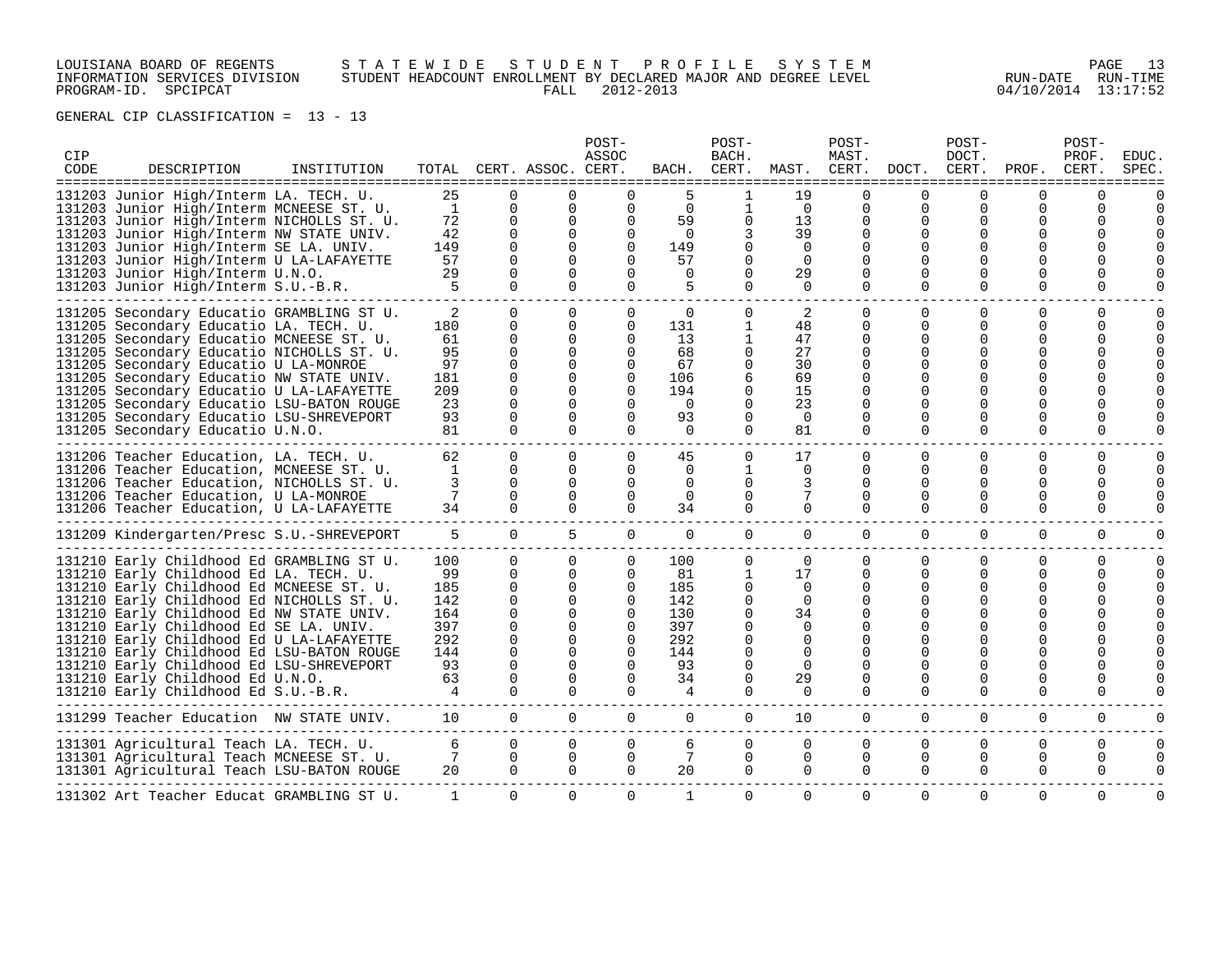# LOUISIANA BOARD OF REGENTS S T A T E W I D E S T U D E N T P R O F I L E S Y S T E M PAGE 14 INFORMATION SERVICES DIVISION STUDENT HEADCOUNT ENROLLMENT BY DECLARED MAJOR AND DEGREE LEVEL RUN-DATE RUN-TIME PROGRAM-ID. SPCIPCAT FALL 2012-2013 04/10/2014 13:17:52

| CIP<br>CODE | DESCRIPTION                                                                                                                                                                                                                                                                                                                                                                                                                                                                    | INSTITUTION |                                                             |                                                                                                                                  | TOTAL CERT. ASSOC. CERT.                                                                                                         | POST-<br>ASSOC                                                                 | BACH.                                                       | POST-<br>BACH.<br>CERT.                                                                |                                                                    | POST-<br>MAST.<br>MAST. CERT.                                                 | DOCT.                                                  | POST-<br>DOCT.<br>CERT.                                                 | PROF.                                                                                  | POST-<br>PROF.<br>CERT.           | <b>EDUC</b><br>SPEC              |
|-------------|--------------------------------------------------------------------------------------------------------------------------------------------------------------------------------------------------------------------------------------------------------------------------------------------------------------------------------------------------------------------------------------------------------------------------------------------------------------------------------|-------------|-------------------------------------------------------------|----------------------------------------------------------------------------------------------------------------------------------|----------------------------------------------------------------------------------------------------------------------------------|--------------------------------------------------------------------------------|-------------------------------------------------------------|----------------------------------------------------------------------------------------|--------------------------------------------------------------------|-------------------------------------------------------------------------------|--------------------------------------------------------|-------------------------------------------------------------------------|----------------------------------------------------------------------------------------|-----------------------------------|----------------------------------|
|             | 131302 Art Teacher Educat LA. TECH. U.<br>131302 Art Teacher Educat MCNEESE ST. U.<br>131302 Art Teacher Educat NICHOLLS ST. U.<br>131302 Art Teacher Educat U LA-MONROE<br>131302 Art Teacher Educat SE LA. UNIV.<br>131302 Art Teacher Educat U LA-LAFAYETTE<br>131302 Art Teacher Educat LSU-SHREVEPORT                                                                                                                                                                     |             | 2<br>16<br>5<br>1<br>15<br>24<br>12                         | $\Omega$<br>$\mathbf 0$<br>$\mathbf 0$<br>$\Omega$<br>$\Omega$<br>$\Omega$<br>$\Omega$                                           | $\Omega$<br>0<br>$\mathbf 0$<br>$\Omega$<br>$\Omega$<br>$\Omega$<br>$\Omega$                                                     | 0<br>$\Omega$<br>$\Omega$<br>$\Omega$<br>$\Omega$                              | 2<br>16<br>5<br>1<br>15<br>24<br>12                         | $\Omega$<br>0<br>0<br>$\Omega$<br>$\Omega$<br>$\Omega$<br>$\Omega$                     | $\Omega$<br>0<br>0<br>$\Omega$<br>$\Omega$<br>$\Omega$<br>$\Omega$ | $\Omega$<br>0<br>0<br>$\Omega$<br>$\Omega$<br>$\Omega$<br>$\Omega$            | ∩<br>0<br>$\Omega$<br>$\Omega$<br>$\Omega$             | 0<br>0<br>0<br>∩<br>0<br>$\Omega$                                       | $\Omega$<br>0<br>$\Omega$<br>0<br>O<br>0<br>$\Omega$                                   | U<br>0<br>O<br>0                  | O                                |
|             | 131303 Business Teacher E LA. TECH. U.<br>131303 Business Teacher E MCNEESE ST. U.<br>131303 Business Teacher E NICHOLLS ST. U.<br>131303 Business Teacher E NW STATE UNIV.<br>131303 Business Teacher E U LA-LAFAYETTE<br>131303 Business Teacher E LSU-BATON ROUGE                                                                                                                                                                                                           |             | $\mathbf{1}$<br>11<br>4<br>4                                | $\Omega$<br>$\Omega$<br>$\Omega$<br>$\Omega$<br>$\Omega$<br>$\Omega$                                                             | $\Omega$<br>$\Omega$<br>$\Omega$<br>$\Omega$<br>$\Omega$<br>$\Omega$                                                             | $\Omega$<br>$\Omega$<br>$\Omega$<br>$\cap$<br>0<br>$\Omega$                    | 11<br>4<br>4<br>9<br>6                                      | $\Omega$<br>0<br>0<br>$\Omega$<br>$\Omega$<br>$\Omega$                                 | $\Omega$<br>0<br>$\Omega$<br>$\Omega$<br>$\Omega$<br>$\Omega$      | $\Omega$<br>0<br>$\Omega$<br>$\Omega$<br>$\Omega$<br>$\Omega$                 | $\Omega$<br>$\Omega$<br>∩<br>∩<br>∩<br>$\Omega$        | $\Omega$<br>$\Omega$<br>O<br>∩<br>∩<br>$\Omega$                         | $\Omega$<br>0<br>O<br>U<br>$\Omega$<br>$\Omega$                                        | 0<br>0<br>0<br>U<br>0             | $\Omega$<br>$\Omega$<br>$\Omega$ |
|             | 131305 English/Language A GRAMBLING ST U.<br>131305 English/Language A LA. TECH. U.<br>131305 English/Language A MCNEESE ST. U.<br>131305 English/Language A NICHOLLS ST. U.<br>131305 English/Language A U LA-MONROE<br>131305 English/Language A NW STATE UNIV.<br>131305 English/Language A SE LA. UNIV.<br>131305 English/Language A U LA-LAFAYETTE<br>131305 English/Language A LSU-SHREVEPORT<br>131305 English/Language A U.N.O.<br>131305 English/Language A S.U.-B.R. |             | 16<br>5<br>25<br>15<br>10<br>9<br>123<br>54<br>7<br>20<br>8 | $\Omega$<br>0<br>0<br>$\Omega$<br>$\Omega$<br>$\Omega$<br>$\Omega$<br>$\Omega$<br>$\Omega$<br>0<br>$\Omega$                      | 0<br>0<br>0<br>$\Omega$<br>$\Omega$<br>$\Omega$<br>0<br>$\Omega$<br>$\Omega$<br>0<br>$\Omega$                                    | $\Omega$<br>$\Omega$<br>0<br>$\Omega$<br>$\Omega$<br>$\Omega$<br>0<br>$\Omega$ | 16<br>5<br>25<br>15<br>10<br>9<br>123<br>54<br>7<br>20<br>8 | 0<br>0<br>0<br>$\Omega$<br>$\Omega$<br><sup>0</sup><br>$\Omega$<br>0<br>$\Omega$       | $\Omega$<br>$\Omega$<br>0<br>0<br>O<br>$\Omega$<br>0<br>$\Omega$   | 0<br>0<br>0<br>U<br><sup>0</sup><br>$\Omega$<br>0<br>$\Omega$                 | $\Omega$<br>$\Omega$<br>O<br>0<br>$\Omega$             | $\Omega$<br>0<br>$\Omega$<br>∩<br>O<br>$\Omega$<br>$\Omega$<br>$\Omega$ | 0<br>0<br>0<br>O<br>U<br>0<br>$\Omega$<br>0<br>$\Omega$                                | 0<br>0<br>0<br>U<br>0<br>0        | $\Omega$<br>$\Omega$             |
|             | 131308 Family and Consume NICHOLLS ST. U.<br>131308 Family and Consume SE LA. UNIV.<br>131308 Family and Consume U LA-LAFAYETTE                                                                                                                                                                                                                                                                                                                                                |             | 8<br>$\mathbf{1}$                                           | $\Omega$<br>$\Omega$<br>$\Omega$                                                                                                 | $\Omega$<br>$\Omega$<br>$\Omega$                                                                                                 | 0<br>$\Omega$<br>$\Omega$                                                      | 8<br>$\mathbf{1}$                                           | 0<br>$\Omega$<br>$\Omega$                                                              | $\Omega$<br>$\Omega$<br>$\Omega$                                   | $\Omega$<br>0<br>$\Omega$                                                     | $\Omega$<br>$\Omega$<br>$\Omega$                       | 0<br>$\Omega$<br>$\Omega$                                               | $\Omega$<br>0<br>$\Omega$                                                              | $\Omega$<br>0<br>$\Omega$         | $\Omega$<br>$\Omega$<br>$\Omega$ |
|             | 131311 Mathematics Teache GRAMBLING ST U.<br>131311 Mathematics Teache LA. TECH. U.<br>131311 Mathematics Teache MCNEESE ST. U.<br>131311 Mathematics Teache NICHOLLS ST. U.<br>131311 Mathematics Teache U LA-MONROE<br>131311 Mathematics Teache NW STATE UNIV.<br>131311 Mathematics Teache SE LA. UNIV.<br>131311 Mathematics Teache U LA-LAFAYETTE<br>131311 Mathematics Teache LSU-SHREVEPORT<br>131311 Mathematics Teache U.N.O.<br>131311 Mathematics Teache S.U.-B.R. |             | 11<br>6<br>3<br>8<br>10<br>35<br>5<br>9                     | $\Omega$<br>$\Omega$<br>$\Omega$<br>$\Omega$<br>$\Omega$<br>$\Omega$<br>$\Omega$<br>$\Omega$<br>$\Omega$<br>$\Omega$<br>$\Omega$ | $\Omega$<br>$\Omega$<br>$\Omega$<br>$\Omega$<br>$\Omega$<br>$\Omega$<br>$\Omega$<br>$\Omega$<br>$\Omega$<br>$\Omega$<br>$\Omega$ | $\Omega$<br>$\Omega$<br>0<br>O<br>$\Omega$                                     | 11<br>6<br>3<br>8<br>10<br>35<br>5<br>8<br>9                | 0<br>$\Omega$<br>0<br><sup>0</sup><br>$\Omega$<br>$\Omega$<br><sup>0</sup><br>$\Omega$ | $\Omega$<br>$\Omega$<br>0<br>O<br>$\Omega$<br>O<br>$\Omega$        | $\Omega$<br>$\Omega$<br>$\Omega$<br><sup>0</sup><br>$\Omega$<br>O<br>$\Omega$ | $\Omega$<br>$\Omega$<br>∩<br>$\Omega$<br>O<br>$\Omega$ | $\Omega$<br>$\Omega$<br>∩<br>∩<br>$\Omega$<br>$\Omega$<br>$\Omega$      | $\Omega$<br>$\Omega$<br>O<br>O<br>O<br>O<br>O<br>$\Omega$<br>0<br>$\Omega$<br>$\Omega$ | $\Omega$<br>0<br>U<br>U<br>O<br>0 | $\Omega$<br>$\Omega$             |
|             | 131312 Music Teacher Educ GRAMBLING ST U.<br>131312 Music Teacher Educ MCNEESE ST. U.<br>131312 Music Teacher Educ NICHOLLS ST. U.<br>131312 Music Teacher Educ U LA-MONROE                                                                                                                                                                                                                                                                                                    |             | 59<br>40<br>13<br>2                                         | 0<br>$\Omega$<br>$\Omega$<br>O                                                                                                   | 0<br>$\Omega$<br>$\Omega$<br>$\Omega$                                                                                            | O<br>∩<br>∩                                                                    | 59<br>40<br>13                                              | 0<br><sup>0</sup><br>$\Omega$                                                          | 0<br>$\Omega$<br>$\Omega$                                          | 0<br>$\Omega$<br>$\cap$<br>$\cap$                                             | 0<br>U                                                 | 0<br>O<br>∩<br>∩                                                        | 0<br>O<br>O<br>O                                                                       | 0                                 | 0                                |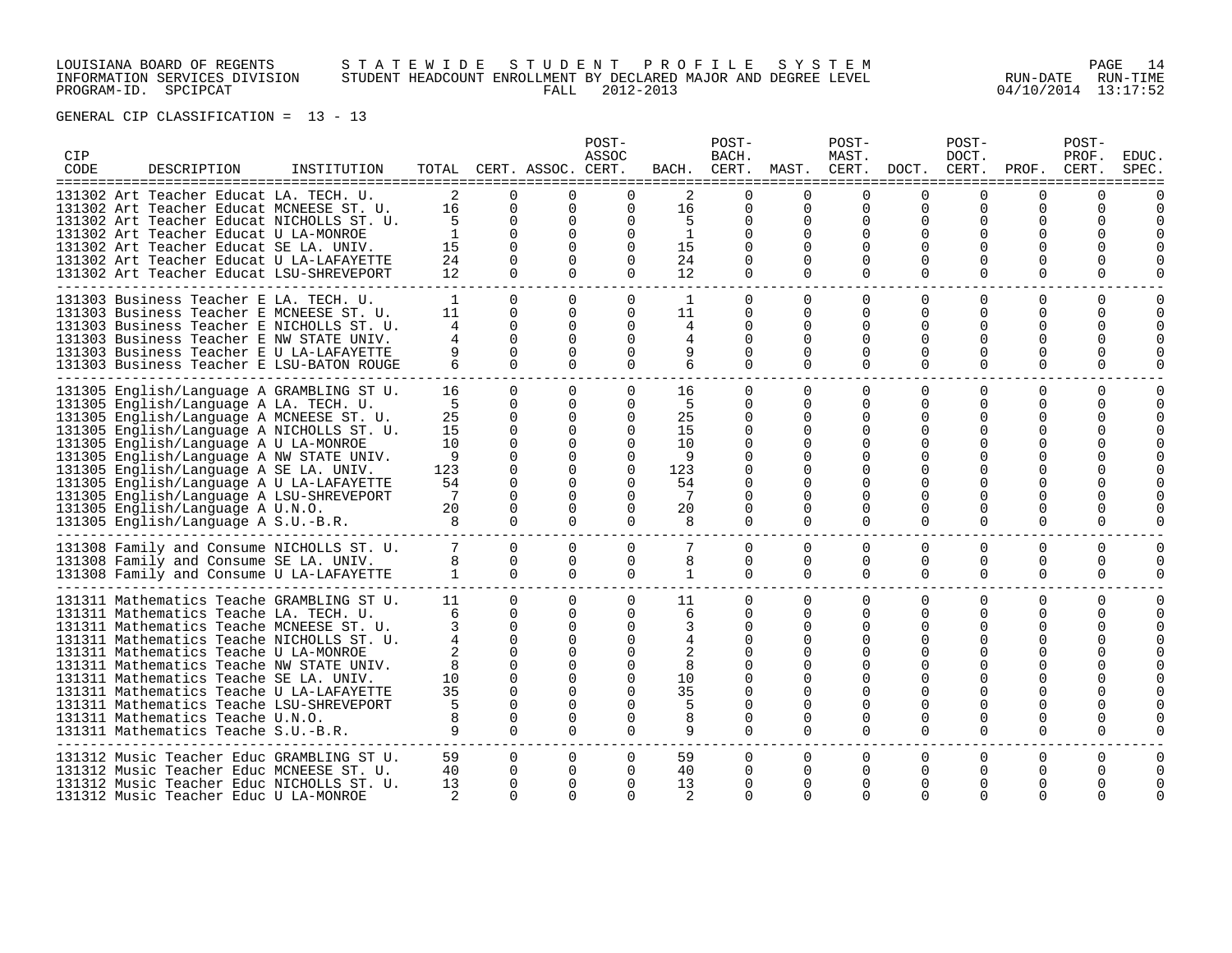# LOUISIANA BOARD OF REGENTS S T A T E W I D E S T U D E N T P R O F I L E S Y S T E M PAGE 15 INFORMATION SERVICES DIVISION STUDENT HEADCOUNT ENROLLMENT BY DECLARED MAJOR AND DEGREE LEVEL RUN-DATE RUN-TIME PROGRAM-ID. SPCIPCAT FALL 2012-2013 04/10/2014 13:17:52

| CIP<br>CODE | DESCRIPTION                                                                                                                                                                                                                                                                                                                                                                                                                                          | INSTITUTION |                                                        |                                                                                                                            | TOTAL CERT. ASSOC. CERT.                                                                                      | POST-<br>ASSOC                                                                                           | BACH.                                                           | POST-<br>BACH.                                                                           | CERT. MAST. CERT. DOCT. CERT. PROF.                                                         | POST-<br>MAST.                                                                                    |                                                              | POST-<br>DOCT.                                                               | ==============                                                                                   | POST-<br>PROF.<br>CERT.   | EDUC.<br>SPEC.                   |
|-------------|------------------------------------------------------------------------------------------------------------------------------------------------------------------------------------------------------------------------------------------------------------------------------------------------------------------------------------------------------------------------------------------------------------------------------------------------------|-------------|--------------------------------------------------------|----------------------------------------------------------------------------------------------------------------------------|---------------------------------------------------------------------------------------------------------------|----------------------------------------------------------------------------------------------------------|-----------------------------------------------------------------|------------------------------------------------------------------------------------------|---------------------------------------------------------------------------------------------|---------------------------------------------------------------------------------------------------|--------------------------------------------------------------|------------------------------------------------------------------------------|--------------------------------------------------------------------------------------------------|---------------------------|----------------------------------|
|             | 131312 Music Teacher Educ NW STATE UNIV.<br>131312 Music Teacher Educ SE LA. UNIV.<br>131312 Music Teacher Educ U LA-LAFAYETTE<br>131312 Music Teacher Educ LSU-BATON ROUGE<br>131312 Music Teacher Educ U.N.O.<br>131312 Music Teacher Educ S.U.-B.R.                                                                                                                                                                                               |             | 146<br>44<br>29<br>91<br>3<br>30                       | <sup>n</sup><br>$\Omega$<br>$\Omega$<br>$\Omega$<br>$\Omega$<br>$\Omega$                                                   | $\cap$<br>$\Omega$<br>$\Omega$<br>$\Omega$<br>$\Omega$<br>$\Omega$                                            | $\Omega$<br>0<br>$\Omega$<br>$\Omega$<br>$\Omega$                                                        | 146<br>44<br>29<br>91<br>$\overline{3}$<br>30                   | $\Omega$<br>$\Omega$<br>0<br>0<br>$\Omega$<br>$\Omega$                                   | <sup>n</sup><br>0<br>$\Omega$<br>0<br>$\Omega$<br>$\Omega$                                  | $\Omega$<br>0<br>0<br>$\Omega$<br>$\Omega$<br>$\Omega$                                            | $\Omega$<br>O<br>$\Omega$                                    | ∩<br>$\Omega$<br>O<br>$\Omega$                                               | <sup>n</sup><br>$\Omega$<br><sup>0</sup><br><sup>0</sup><br><sup>0</sup><br>$\Omega$             | U<br>U.<br>U<br>0         |                                  |
|             | 131314 Physical Education GRAMBLING ST U.<br>131314 Physical Education LA. TECH. U.<br>131314 Physical Education MCNEESE ST. U.<br>131314 Physical Education NICHOLLS ST. U.<br>131314 Physical Education NW STATE UNIV.<br>131314 Physical Education SE LA. UNIV.<br>131314 Physical Education U LA-LAFAYETTE<br>131314 Physical Education LSU-BATON ROUGE 1,539<br>131314 Physical Education LSU-SHREVEPORT<br>131314 Physical Education S.U.-B.R. |             | 374<br>29<br>145<br>52<br>63<br>764<br>925<br>16<br>11 | $\Omega$<br>$\Omega$<br>$\Omega$<br>$\Omega$<br>$\Omega$<br>$\mathbf 0$<br>$\mathbf 0$<br>$\Omega$<br>$\Omega$<br>$\Omega$ | $\Omega$<br>$\Omega$<br>$\Omega$<br>$\Omega$<br>0<br>0<br>$\mathbf 0$<br>$\Omega$<br>$\Omega$<br>$\Omega$     | $\Omega$<br>$\Omega$<br>$\Omega$<br>$\Omega$<br>$\Omega$<br>$\Omega$<br>$\Omega$<br>$\Omega$<br>$\Omega$ | 374<br>-9<br>145<br>52<br>63<br>711<br>925<br>1,435<br>16<br>11 | $\Omega$<br>0<br>0<br>$\Omega$<br>$\Omega$<br>0<br>$\Omega$<br>$\Omega$<br>0<br>$\Omega$ | $\Omega$<br>20<br>$\Omega$<br>$\Omega$<br>$\Omega$<br>53<br>$\Omega$<br>73<br>$\Omega$<br>0 | $\Omega$<br>$\Omega$<br>$\Omega$<br>$\Omega$<br>$\Omega$<br>0<br>$\Omega$<br>$\Omega$<br>$\Omega$ | $\Omega$<br>∩<br>O<br>$\Omega$<br>31<br>$\Omega$<br>$\Omega$ | $\Omega$<br>$\Omega$<br><sup>0</sup><br><sup>0</sup><br>$\Omega$<br>$\Omega$ | $\Omega$<br>$\Omega$<br><sup>0</sup><br><sup>0</sup><br><sup>0</sup><br><sup>0</sup><br>$\Omega$ | 0<br>0<br>U.<br>U<br>0    |                                  |
|             | 131315 Reading Teacher Ed LA. TECH. U.<br>131315 Reading Teacher Ed MCNEESE ST. U.                                                                                                                                                                                                                                                                                                                                                                   |             | 1<br>2                                                 | $\Omega$<br>$\Omega$                                                                                                       | $\Omega$<br>$\Omega$                                                                                          | $\Omega$<br>$\Omega$                                                                                     | $\Omega$<br>$\Omega$                                            | 0<br>$\Omega$                                                                            | $\overline{0}$<br>$\Omega$                                                                  | $\mathbf{0}$<br>0                                                                                 | 0<br>$\Omega$                                                | 0<br>$\Omega$                                                                | 0<br>$\Omega$                                                                                    | 0<br>$\Omega$             | 0<br>$\Omega$                    |
|             | 131316 Science Teacher Ed NICHOLLS ST. U.<br>131316 Science Teacher Ed SE LA. UNIV.<br>131316 Science Teacher Ed U LA-LAFAYETTE                                                                                                                                                                                                                                                                                                                      |             | 6<br>5<br>$\mathcal{L}$                                | $\Omega$<br>$\Omega$<br>$\Omega$                                                                                           | $\Omega$<br>$\Omega$<br>$\cap$                                                                                | $\Omega$<br>$\Omega$<br>$\Omega$                                                                         | 6<br>5<br>3                                                     | $\Omega$<br>$\Omega$<br>$\Omega$                                                         | $\Omega$<br>$\Omega$<br>$\Omega$                                                            | $\Omega$<br>$\Omega$<br>$\Omega$                                                                  | $\Omega$<br>$\Omega$<br>$\Omega$                             | $\Omega$<br>$\Omega$<br>$\Omega$                                             | $\Omega$<br>$\Omega$<br>$\Omega$                                                                 | $\Omega$<br>0<br>$\Omega$ | $\Omega$<br>$\Omega$<br>$\Omega$ |
|             | 131317 Social Science Tea GRAMBLING ST U.                                                                                                                                                                                                                                                                                                                                                                                                            |             | 77                                                     | $\Omega$                                                                                                                   | $\Omega$                                                                                                      | $\Omega$                                                                                                 | $\Omega$                                                        | $\Omega$                                                                                 | 77                                                                                          | $\Omega$                                                                                          | $\Omega$                                                     | $\Omega$                                                                     | $\Omega$                                                                                         | $\Omega$                  | $\Omega$                         |
|             | 131318 Social Studies Tea GRAMBLING ST U.<br>131318 Social Studies Tea LA. TECH. U.<br>131318 Social Studies Tea MCNEESE ST. U.<br>131318 Social Studies Tea NICHOLLS ST. U.<br>131318 Social Studies Tea U LA-MONROE<br>131318 Social Studies Tea NW STATE UNIV.<br>131318 Social Studies Tea SE LA. UNIV.<br>131318 Social Studies Tea U LA-LAFAYETTE<br>131318 Social Studies Tea LSU-SHREVEPORT<br>131318 Social Studies Tea U.N.O.              |             | 10<br>8<br>8<br>34<br>6<br>15<br>119<br>52<br>10<br>17 | $\Omega$<br>$\Omega$<br>$\Omega$<br>$\Omega$<br>$\Omega$<br>$\Omega$<br>$\Omega$<br>$\Omega$<br>$\Omega$<br>$\Omega$       | $\Omega$<br>$\Omega$<br>0<br>$\Omega$<br>$\Omega$<br>$\Omega$<br>$\Omega$<br>$\Omega$<br>$\Omega$<br>$\Omega$ | $\Omega$<br>$\Omega$<br>$\Omega$<br>$\Omega$<br>$\Omega$<br>$\Omega$                                     | 10<br>8<br>8<br>34<br>6<br>15<br>119<br>52<br>10<br>17          | $\Omega$<br>$\Omega$<br>O                                                                | $\Omega$<br>$\Omega$<br>0<br>0<br>0<br>0                                                    | $\Omega$<br>$\Omega$<br>$\Omega$<br>$\Omega$<br>$\Omega$<br>$\Omega$                              | $\Omega$<br>$\Omega$                                         | $\Omega$<br>$\Omega$<br>O                                                    | $\Omega$<br>$\Omega$<br><sup>0</sup><br>0                                                        | $\Omega$<br>0<br>0        | $\Omega$<br>$\Omega$             |
|             | 131318 Social Studies Tea S.U.-B.R.                                                                                                                                                                                                                                                                                                                                                                                                                  |             | $\mathbf{1}$                                           | $\Omega$                                                                                                                   | $\Omega$                                                                                                      | $\Omega$                                                                                                 | -1                                                              | $\Omega$                                                                                 | $\Omega$                                                                                    | $\Omega$                                                                                          | $\Omega$                                                     | $\Omega$                                                                     | $\Omega$                                                                                         | 0                         |                                  |
|             | 131319 Technical Teacher CAPITAL AREA                                                                                                                                                                                                                                                                                                                                                                                                                |             | 10                                                     | $\overline{0}$                                                                                                             | 10                                                                                                            | $\overline{0}$                                                                                           | $\mathbf 0$                                                     | $\overline{0}$                                                                           | $\mathbf 0$                                                                                 | $\mathbf 0$                                                                                       | $\mathbf 0$                                                  | $\mathbf 0$                                                                  | $\mathbf 0$                                                                                      | $\mathbf 0$               | 0                                |
|             | 131321 Computer Teacher E SE LA. UNIV.                                                                                                                                                                                                                                                                                                                                                                                                               |             | $7\overline{ }$                                        | $\Omega$                                                                                                                   | $\Omega$                                                                                                      | $\Omega$                                                                                                 | $7^{\circ}$                                                     | $\mathbf{0}$                                                                             | $\Omega$                                                                                    | $\Omega$                                                                                          | $\Omega$                                                     | $\Omega$                                                                     | $\Omega$                                                                                         | $\Omega$                  | $\Omega$                         |
|             | 131322 Biology Teacher Ed GRAMBLING ST U.<br>131322 Biology Teacher Ed MCNEESE ST. U.<br>131322 Biology Teacher Ed U LA-MONROE<br>131322 Biology Teacher Ed U LA-LAFAYETTE                                                                                                                                                                                                                                                                           |             | $5 -$<br>$\mathbf{1}$<br>18                            | $\Omega$<br>$\overline{0}$<br>$\Omega$<br>$\cap$                                                                           | $\Omega$<br>$\mathbf{0}$<br>$\Omega$<br>$\cap$                                                                | $\Omega$<br>$\Omega$<br>$\Omega$                                                                         | 18                                                              | 0<br>0<br>$\Omega$                                                                       | $\Omega$<br>$\Omega$<br>0<br>$\Omega$                                                       | $\Omega$<br>$\Omega$<br>$\Omega$<br>$\Omega$                                                      | O                                                            | 0<br>O<br><sup>0</sup><br>$\cap$                                             | $\Omega$<br>0<br>U                                                                               | 0<br>0                    | $\Omega$<br>0                    |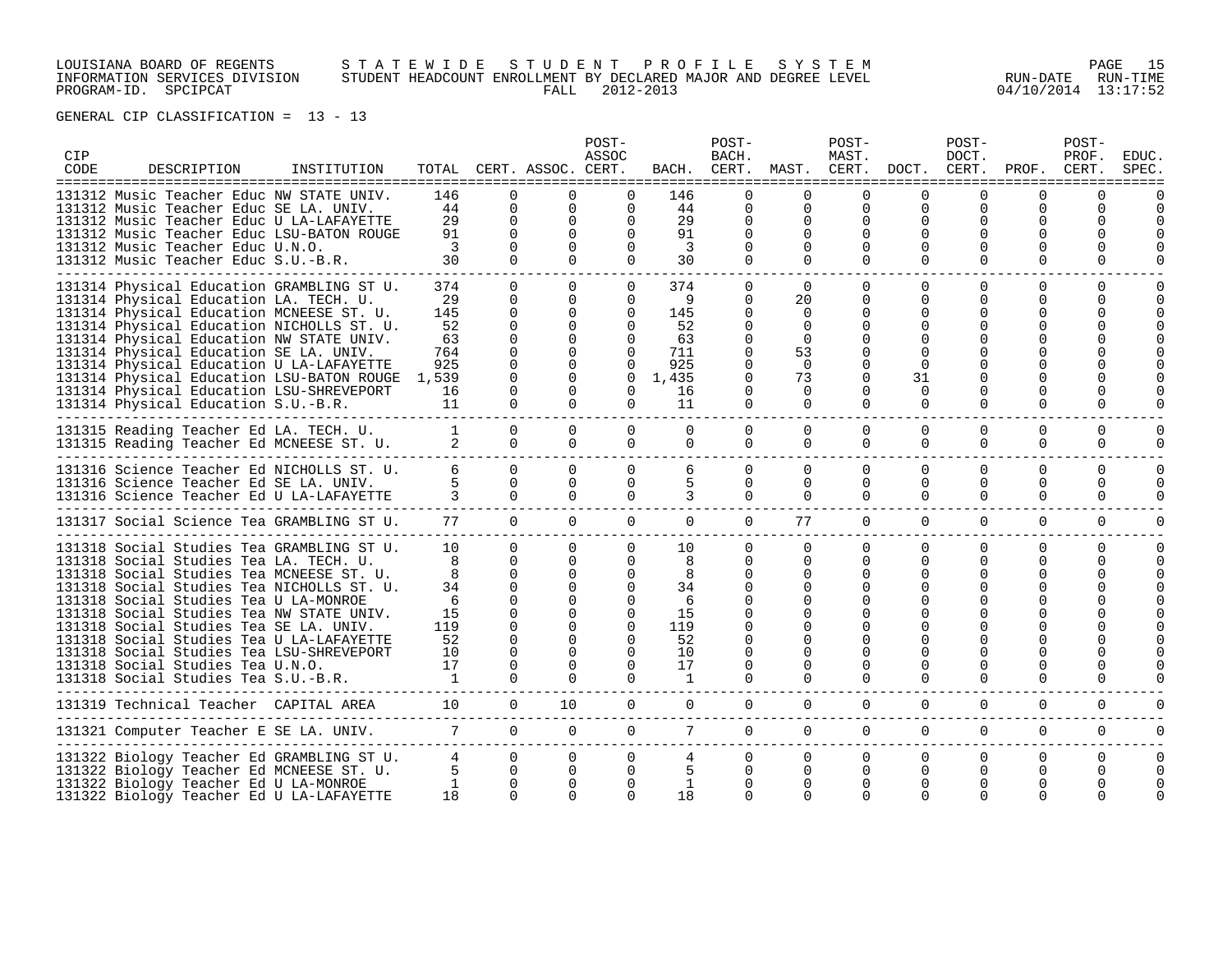### LOUISIANA BOARD OF REGENTS S T A T E W I D E S T U D E N T P R O F I L E S Y S T E M PAGE 16 INFORMATION SERVICES DIVISION STUDENT HEADCOUNT ENROLLMENT BY DECLARED MAJOR AND DEGREE LEVEL RUN-DATE RUN-TIME PROGRAM-ID. SPCIPCAT FALL 2012-2013 04/10/2014 13:17:52

| CIP<br>CODE | DESCRIPTION                                                                                                                                                                                         | INSTITUTION                                                                           | TOTAL                             |                    | CERT. ASSOC. CERT. | POST-<br>ASSOC | BACH.                 | POST-<br>BACH.<br>CERT. |                            | POST-<br>MAST.<br>MAST. CERT. DOCT. |                                | POST-<br>DOCT.       | CERT. PROF.  | POST-<br>PROF.<br>CERT. | <b>EDUC</b><br>SPEC. |
|-------------|-----------------------------------------------------------------------------------------------------------------------------------------------------------------------------------------------------|---------------------------------------------------------------------------------------|-----------------------------------|--------------------|--------------------|----------------|-----------------------|-------------------------|----------------------------|-------------------------------------|--------------------------------|----------------------|--------------|-------------------------|----------------------|
|             | 131322 Biology Teacher Ed LSU-SHREVEPORT<br>131322 Biology Teacher Ed U.N.O.<br>131323 Chemistry Teacher U.N.O.<br>131323 Chemistry Teacher S.U.-B.R.                                               |                                                                                       | 5.                                | $\Omega$           |                    |                |                       |                         | $\cap$                     | $\Omega$<br>$\cap$                  |                                | $\Omega$             | <sup>n</sup> |                         |                      |
|             | 131329 Physics Teacher Ed GRAMBLING ST U.<br>131329 Physics Teacher Ed LA. TECH. U.<br>131329 Physics Teacher Ed U LA-LAFAYETTE                                                                     |                                                                                       |                                   | $\Omega$           |                    |                |                       |                         | $\cap$                     | $\Omega$                            |                                |                      | $\Omega$     |                         |                      |
|             | 131330 Spanish Language T U LA-MONROE<br>131330 Spanish Language T SE LA. UNIV.<br>131330 Spanish Language T LSU-SHREVEPORT                                                                         |                                                                                       |                                   | $\Omega$<br>$\cap$ |                    |                |                       |                         | $\Omega$<br>$\cap$         | $\Omega$<br>$\Omega$                | $\cap$                         | $\Omega$             | $\Omega$     |                         |                      |
|             | 131331 Speech Teacher Edu SE LA. UNIV.                                                                                                                                                              |                                                                                       | 5 <sup>1</sup>                    | $\Omega$           |                    | $\Omega$       | 5                     | 0                       | $\Omega$                   | $\Omega$                            | $\Omega$                       | $\Omega$             | $\Omega$     | $\Omega$                |                      |
|             | 131334 School Librarian/S LA. TECH. U.<br>131334 School Librarian/S MCNEESE ST. U.<br>131334 School Librarian/S NW STATE UNIV.                                                                      |                                                                                       | 36                                | $\cap$<br>$\cap$   |                    | $\Omega$       | $\Omega$<br>$\cap$    | 9<br>36                 | $\Omega$<br>$\Omega$       | $\Omega$<br>$\cap$                  | $\cap$                         | $\Omega$<br>$\Omega$ | $\cap$       |                         |                      |
|             | 131399 Teacher Education MCNEESE ST. U.<br>131399 Teacher Education U LA-MONROE<br>131399 Teacher Education U LA-LAFAYETTE<br>131399 Teacher Education U.N.O.<br>131399 Teacher Education S.U.-B.R. |                                                                                       | 32                                | $\cap$<br>$\Omega$ |                    |                |                       |                         | <sup>n</sup><br>$\Omega$   | $\cap$<br>$\cap$<br>$\cap$          | 32                             | $\Omega$             |              |                         |                      |
|             | 139999 Education, Other<br>139999 Education, Other<br>139999 Education, Other<br>139999 Education, Other<br>139999 Education, Other SE LA. UNIV.<br>139999 Education, Other                         | GRAMBLING ST U.<br>MCNEESE ST. U.<br>U LA-MONROE<br>NW STATE UNIV.<br>LSU-BATON ROUGE | 133<br>13<br>28<br>47<br>62<br>80 | <sup>n</sup>       |                    |                | 0<br>$\cap$<br>$\cap$ | <sup>n</sup>            | 53<br>13<br>28<br>47<br>62 | $\Omega$                            | 76<br>$\cap$<br>$\Omega$<br>79 |                      |              |                         |                      |
|             | GENERAL CIP TOTALS                                                                                                                                                                                  |                                                                                       | 16,621                            |                    | $0 \quad 1,097$    |                | 0 11, 123             |                         | 105 3,402                  | 16                                  | 779                            | $\Omega$             | $\Omega$     | $\Omega$                |                      |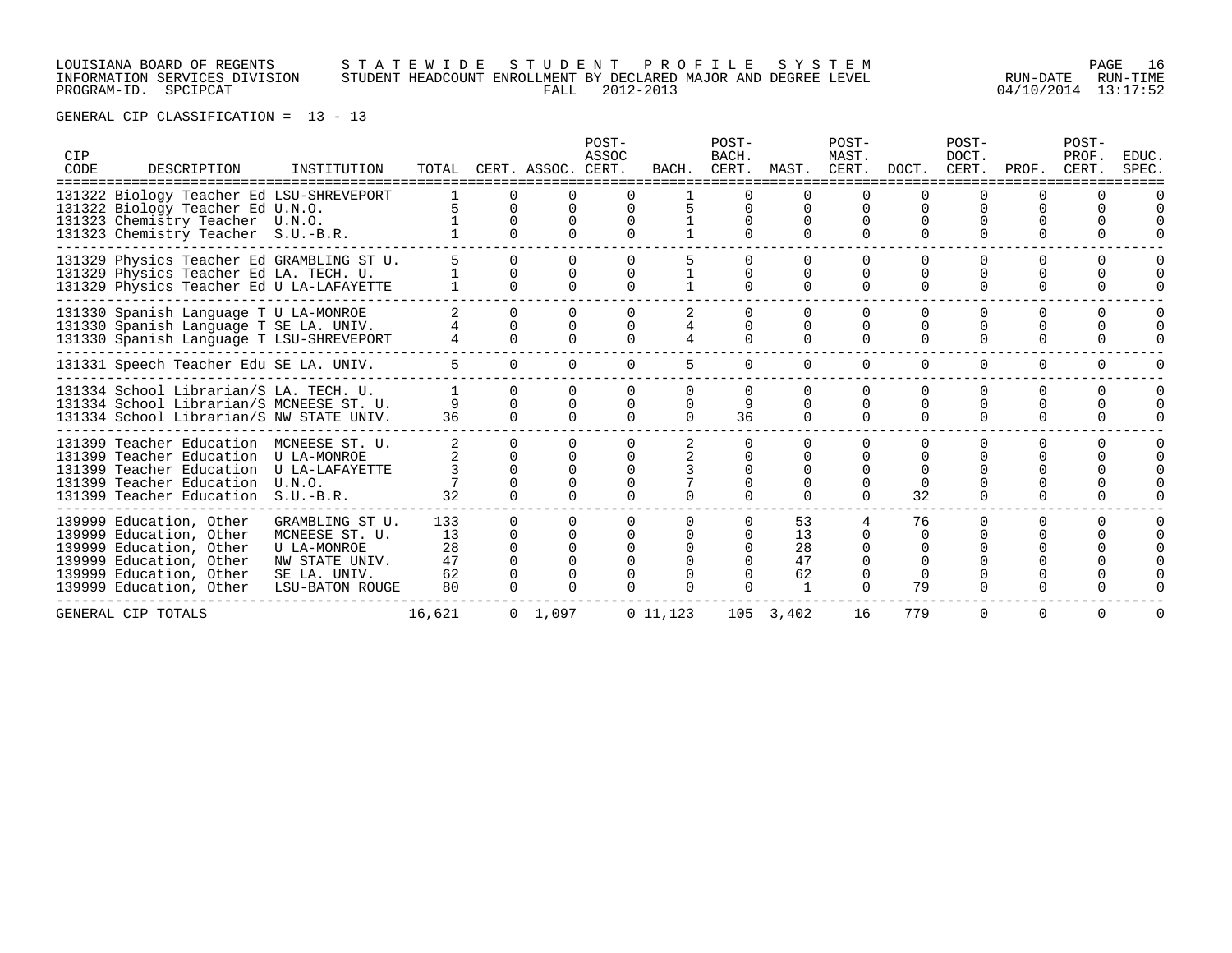LOUISIANA BOARD OF REGENTS S T A T E W I D E S T U D E N T P R O F I L E S Y S T E M PAGE 17 INFORMATION SERVICES DIVISION STUDENT HEADCOUNT ENROLLMENT BY DECLARED MAJOR AND DEGREE LEVEL RUN-DATE RUN-TIME PROGRAM-ID. SPCIPCAT FALL 2012-2013 04/10/2014 13:17:52

| CIP<br>CODE | DESCRIPTION<br>=================================                                                                                                                                                            | INSTITUTION | -----------------                 |                                                          | TOTAL CERT. ASSOC. CERT.<br>-------               | POST-<br>ASSOC                                           | BACH.                               | POST-<br>BACH.<br>CERT.                                  | MAST.                                       | POST-<br>MAST.<br>CERT.                                          | DOCT.                                              | POST-<br>DOCT.<br>CERT.          | PROF.                                       | POST-<br>PROF.<br>CERT.                                  | <b>EDUC</b><br>SPEC      |
|-------------|-------------------------------------------------------------------------------------------------------------------------------------------------------------------------------------------------------------|-------------|-----------------------------------|----------------------------------------------------------|---------------------------------------------------|----------------------------------------------------------|-------------------------------------|----------------------------------------------------------|---------------------------------------------|------------------------------------------------------------------|----------------------------------------------------|----------------------------------|---------------------------------------------|----------------------------------------------------------|--------------------------|
|             | 140101 Engineering, Gener LA. TECH. U.<br>140101 Engineering, Gener MCNEESE ST. U.<br>140101 Engineering, Gener U LA-LAFAYETTE<br>140101 Engineering, Gener S.U.-B.R.<br>140101 Engineering, Gener B.R.C.C. |             | 164<br>555<br>85<br>37<br>347     | $\Omega$<br>0<br>0<br>0<br>0                             | $\Omega$<br>$\Omega$<br>$\Omega$<br>347           | ∩<br>0<br>O<br>$\Omega$<br>0                             | $\cap$<br>531<br>0<br>$\Omega$<br>0 | 0<br>0<br>$\Omega$<br>$\Omega$<br>0                      | 88<br>24<br>85<br>37<br>0                   | $\Omega$<br>$\Omega$<br>$\Omega$<br><sup>0</sup>                 | 76<br>0<br>$\Omega$<br>$\Omega$<br>O               | ∩<br>0<br>U<br>U                 | U<br>0<br>0<br><sup>0</sup><br><sup>0</sup> | $\Omega$<br>$\Omega$                                     |                          |
|             | 140101 Engineering, Gener BOSSIER P.C.C.                                                                                                                                                                    |             | 110                               | $\Omega$                                                 | 110                                               | 0                                                        | 0                                   | $\Omega$                                                 | 0                                           | $\Omega$                                                         | O                                                  | O                                | <sup>0</sup>                                | 0                                                        |                          |
|             | 140301 Agricultural Engin LSU-BATON ROUGE                                                                                                                                                                   |             | 13                                | $\overline{0}$                                           | $\mathbf 0$                                       | $\mathbf 0$                                              | $\mathbf 0$                         | $\mathbf 0$                                              | 13                                          | $\Omega$                                                         | $\mathbf 0$                                        | $\mathbf 0$                      | $\mathbf 0$                                 | $\mathbf 0$                                              |                          |
|             | 140501 Bioengineering and LA. TECH. U.<br>140501 Bioengineering and LSU-BATON ROUGE                                                                                                                         |             | 177<br>231                        | $\Omega$<br>$\Omega$                                     | $\Omega$<br>$\Omega$                              | $\mathbf 0$<br>$\Omega$                                  | 146<br>231                          | $\Omega$<br>$\Omega$                                     | $\Omega$<br>$\Omega$                        | $\Omega$<br>$\Omega$                                             | 31<br>$\Omega$                                     | $\Omega$<br>$\Omega$             | $\Omega$<br>$\Omega$                        | $\Omega$<br>$\Omega$                                     | <sup>n</sup>             |
|             | 140701 Chemical Engineeri LA. TECH. U.<br>140701 Chemical Engineeri U LA-LAFAYETTE<br>140701 Chemical Engineeri LSU-BATON ROUGE                                                                             |             | 184<br>233<br>626                 | $\Omega$<br>$\Omega$<br>$\Omega$                         | $\Omega$<br>$\Omega$<br>$\Omega$                  | $\Omega$<br>$\Omega$<br>0                                | 184<br>229<br>576                   | $\Omega$<br>$\Omega$<br>$\Omega$                         | $\Omega$<br>4<br>9                          | $\Omega$<br>$\Omega$<br>$\Omega$                                 | $\Omega$<br>$\Omega$<br>41                         | $\Omega$<br>$\Omega$<br>$\Omega$ | $\Omega$<br>$\Omega$<br>$\Omega$            | $\Omega$<br>$\Omega$<br>$\Omega$                         | $\Omega$<br><sup>n</sup> |
|             | 140801 Civil Engineering, LA. TECH. U.<br>140801 Civil Engineering, U LA-LAFAYETTE<br>140801 Civil Engineering, LSU-BATON ROUGE<br>140801 Civil Engineering, U.N.O.<br>140801 Civil Engineering, S.U.-B.R.  |             | 172<br>204<br>644<br>274<br>89    | $\Omega$<br>$\Omega$<br>$\Omega$<br>$\Omega$<br>$\Omega$ | $\Omega$<br>0<br>$\Omega$<br>$\Omega$<br>$\Omega$ | $\Omega$<br>0<br>$\Omega$<br>$\Omega$<br>$\Omega$        | 172<br>199<br>527<br>274<br>89      | $\Omega$<br>$\Omega$<br>0<br>$\Omega$<br>0               | $\Omega$<br>5<br>44<br>$\Omega$<br>0        | $\Omega$<br>$\Omega$<br>$\Omega$<br>$\Omega$<br>$\mathbf 0$      | $\Omega$<br>$\Omega$<br>73<br>$\mathbf 0$<br>0     | 0<br>0<br>U<br>U<br>$\Omega$     | $\Omega$<br>$\Omega$<br>0<br>0<br>0         | $\Omega$<br>$\Omega$<br>$\Omega$<br>$\Omega$<br>0        | U                        |
|             | 140901 Computer Engineeri U LA-LAFAYETTE<br>140901 Computer Engineeri LSU-BATON ROUGE                                                                                                                       |             | 48<br>193                         | $\Omega$<br>$\Omega$                                     | $\Omega$<br>$\Omega$                              | 0<br>0                                                   | 12<br>193                           | $\mathbf 0$<br>$\Omega$                                  | $\Omega$                                    | $\Omega$<br>$\Omega$                                             | 29<br>$\Omega$                                     | 0<br>$\Omega$                    | $\mathbf 0$<br>$\Omega$                     | $\mathbf 0$<br>$\Omega$                                  |                          |
|             | 141001 Electrical and Ele LA. TECH. U.<br>141001 Electrical and Ele U LA-LAFAYETTE<br>141001 Electrical and Ele LSU-BATON ROUGE<br>141001 Electrical and Ele U.N.O.<br>141001 Electrical and Ele S.U.-B.R.  |             | 174<br>251<br>413<br>199<br>155   | $\Omega$<br>$\Omega$<br>$\Omega$<br>$\Omega$<br>$\Omega$ | $\Omega$<br>$\Omega$<br>$\Omega$<br>$\Omega$      | $\Omega$<br>$\Omega$<br>$\Omega$<br>$\Omega$<br>$\Omega$ | 174<br>246<br>314<br>199<br>155     | $\Omega$<br>$\Omega$<br>$\Omega$<br>$\Omega$<br>$\Omega$ | $\Omega$<br>5<br>42<br>$\Omega$<br>$\Omega$ | <sup>n</sup><br><sup>n</sup><br>$\Omega$<br>$\Omega$<br>$\Omega$ | $\Omega$<br>$\Omega$<br>57<br>$\Omega$<br>$\Omega$ | 0<br>U<br>0<br>O<br>0            | $\Omega$<br>U<br>0<br>0<br>0                | $\Omega$<br>$\Omega$<br>$\Omega$<br>$\Omega$<br>$\Omega$ | $\Omega$<br>U            |
|             | 141004 Telecommunications LA. TECH. U.                                                                                                                                                                      |             | 38                                | $\Omega$                                                 | $\Omega$                                          | $\Omega$                                                 | 0                                   | $\Omega$                                                 | $\Omega$                                    | $\Omega$                                                         | $\Omega$                                           | $\Omega$                         | $\Omega$                                    | $\Omega$                                                 | $\Omega$                 |
|             | 141301 Engineering Scienc LSU-BATON ROUGE<br>141301 Engineering Scienc U.N.O.                                                                                                                               |             | 68<br>148                         | $\mathbf 0$<br>$\Omega$                                  | 0<br>$\Omega$                                     | $\mathbf 0$<br>$\Omega$                                  | 0<br>$\Omega$                       | $\mathbf 0$<br>$\Omega$                                  | 11<br>66                                    | 0<br>0                                                           | 57<br>82                                           | 0<br>$\Omega$                    | $\mathbf 0$<br>$\Omega$                     | $\mathbf 0$<br>$\Omega$                                  | $\Omega$                 |
|             | 141401 Environmental/Envi LSU-BATON ROUGE                                                                                                                                                                   |             | 132                               | $\Omega$                                                 | $\Omega$                                          | $\Omega$                                                 | 132                                 | $\Omega$                                                 | $\Omega$                                    | $\Omega$                                                         | $\Omega$                                           | $\Omega$                         | $\Omega$                                    | $\Omega$                                                 | $\Omega$                 |
|             | 141901 Mechanical Enginee LA. TECH. U.<br>141901 Mechanical Enginee U LA-LAFAYETTE<br>141901 Mechanical Enginee LSU-BATON ROUGE<br>141901 Mechanical Enginee U.N.O.<br>141901 Mechanical Enginee S.U.-B.R.  |             | 437<br>548<br>1,096<br>345<br>150 | $\Omega$<br>$\Omega$<br>$\Omega$<br>$\Omega$<br>$\Omega$ | $\Omega$<br>$\Omega$<br>0                         | 0<br>$\Omega$<br>$\Omega$<br>$\Omega$<br>∩               | 437<br>546<br>988<br>345<br>150     | $\Omega$<br>$\Omega$<br>$\Omega$<br>$\Omega$<br>$\Omega$ | $\Omega$<br>2<br>35<br>$\Omega$<br>$\Omega$ | $\Omega$<br>$\Omega$<br>$\Omega$<br>$\Omega$<br>$\Omega$         | $\Omega$<br>$\Omega$<br>73<br>$\Omega$<br>$\Omega$ | 0<br>U<br>U<br>U<br>0            | 0<br>U<br>U<br><sup>0</sup><br>0            | $\Omega$<br>$\Omega$<br>$\Omega$<br>$\Omega$<br>$\Omega$ | $\Omega$<br>$\Omega$     |
|             | 142201 Naval Architecture U.N.O.                                                                                                                                                                            |             | 121                               | $\Omega$                                                 | $\Omega$                                          | $\mathbf{0}$                                             | 121                                 | 0                                                        | $\Omega$                                    | $\Omega$                                                         | 0                                                  | 0                                | 0                                           | 0                                                        |                          |
|             | 142401 Ocean Engineering LSU-BATON ROUGE                                                                                                                                                                    |             |                                   | $\Omega$                                                 | $\Omega$                                          | $\Omega$                                                 | $\Omega$                            | $\Omega$                                                 | $\mathbf{1}$                                | $\Omega$                                                         | $\Omega$                                           | $\Omega$                         | $\Omega$                                    | $\Omega$                                                 | $\Omega$                 |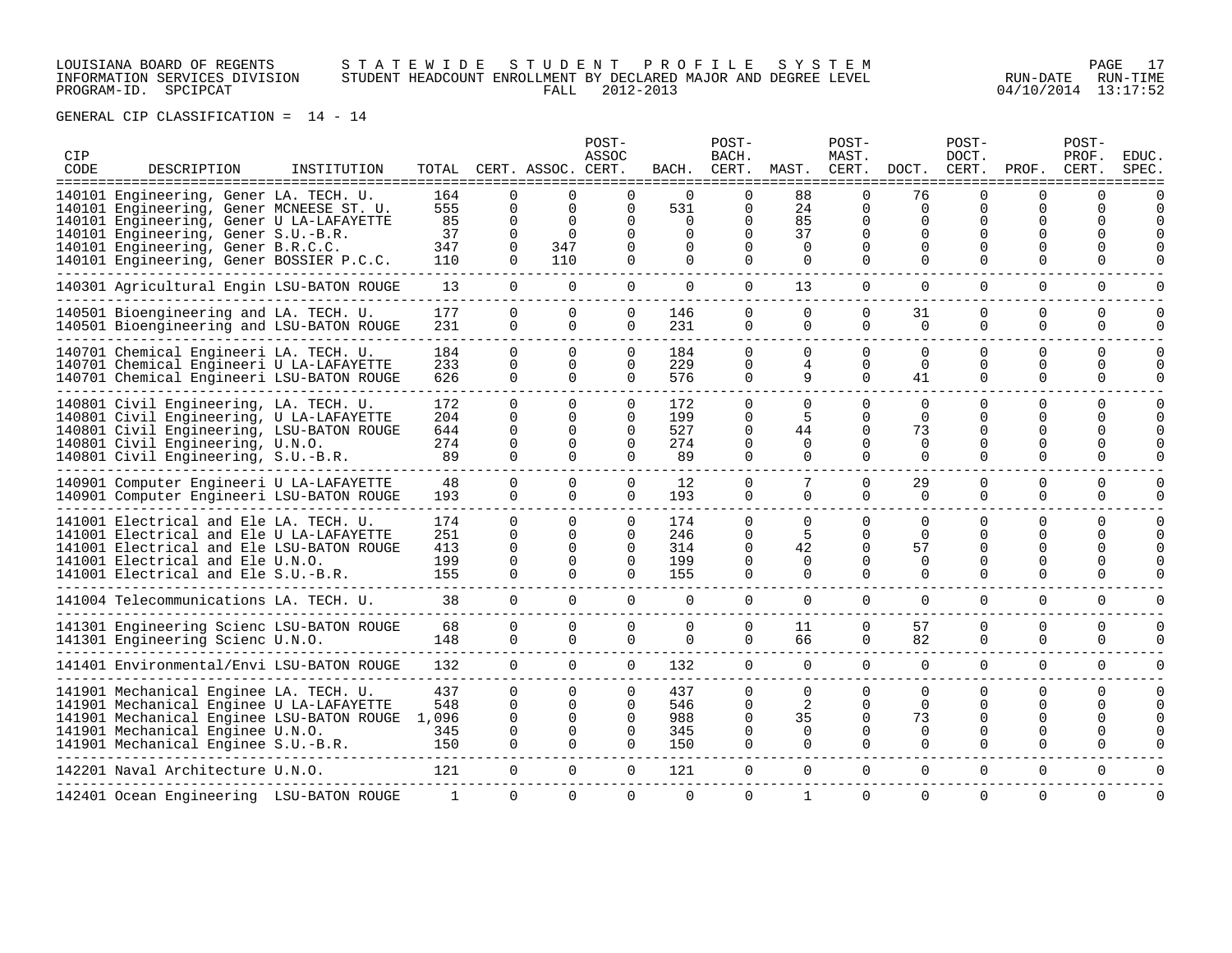| LOUISIANA BOARD OF REGENTS    | STATEWIDE STUDENT PROFILE SYSTEM                                |                     | 18<br>PAGE |
|-------------------------------|-----------------------------------------------------------------|---------------------|------------|
| INFORMATION SERVICES DIVISION | STUDENT HEADCOUNT ENROLLMENT BY DECLARED MAJOR AND DEGREE LEVEL | RUN-DATE            | RUN-TIMF   |
| PROGRAM-ID. SPCIPCAT          | FALL 2012-2013                                                  | 04/10/2014 13:17:52 |            |

| <b>CIP</b><br>CODE | DESCRIPTION                                                                         | INSTITUTION | TOTAL     | CERT         | ASSOC. | POST-<br>ASSOC<br>CERT. | BACH     | POST-<br>BACH.<br>CERT | MAST | POST-<br>MAST.<br>CERT | DOCT. | POST-<br>DOCT.<br>CERT. | PROF.    | POST-<br>PROF.<br>CERT. | EDUC.<br>SPEC.           |
|--------------------|-------------------------------------------------------------------------------------|-------------|-----------|--------------|--------|-------------------------|----------|------------------------|------|------------------------|-------|-------------------------|----------|-------------------------|--------------------------|
|                    | 142501 Petroleum Engineer U LA-LAFAYETTE                                            |             | 350       |              |        |                         | 342      |                        |      |                        |       |                         |          |                         | $\Omega$                 |
|                    | 142501 Petroleum Engineer LSU-BATON ROUGE<br>142701 Systems Engineerin LA. TECH. U. |             | 872       |              |        |                         | 810      |                        | 28   |                        | 34    |                         |          |                         |                          |
|                    | 142701 Systems Engineerin U LA-LAFAYETTE                                            |             | 23        |              |        |                         |          |                        |      |                        | 23    |                         |          |                         |                          |
|                    | 143501 Industrial Enginee LA. TECH. U.<br>143501 Industrial Enginee LSU-BATON ROUGE |             | 64<br>101 |              |        |                         | 64<br>91 |                        | 10   |                        |       |                         |          |                         | $\Omega$<br><sup>n</sup> |
|                    | 149999 Engineering, Other LA. TECH. U.                                              |             | 80        | <sup>n</sup> |        |                         | 80       |                        |      |                        |       | $\Omega$                | $\Omega$ | $\Omega$                | $\Omega$                 |
|                    | GENERAL CIP TOTALS                                                                  |             | 10,153    |              | 457    | $\Omega$                | 8,557    |                        | 525  |                        | 576   |                         |          |                         | $\Omega$                 |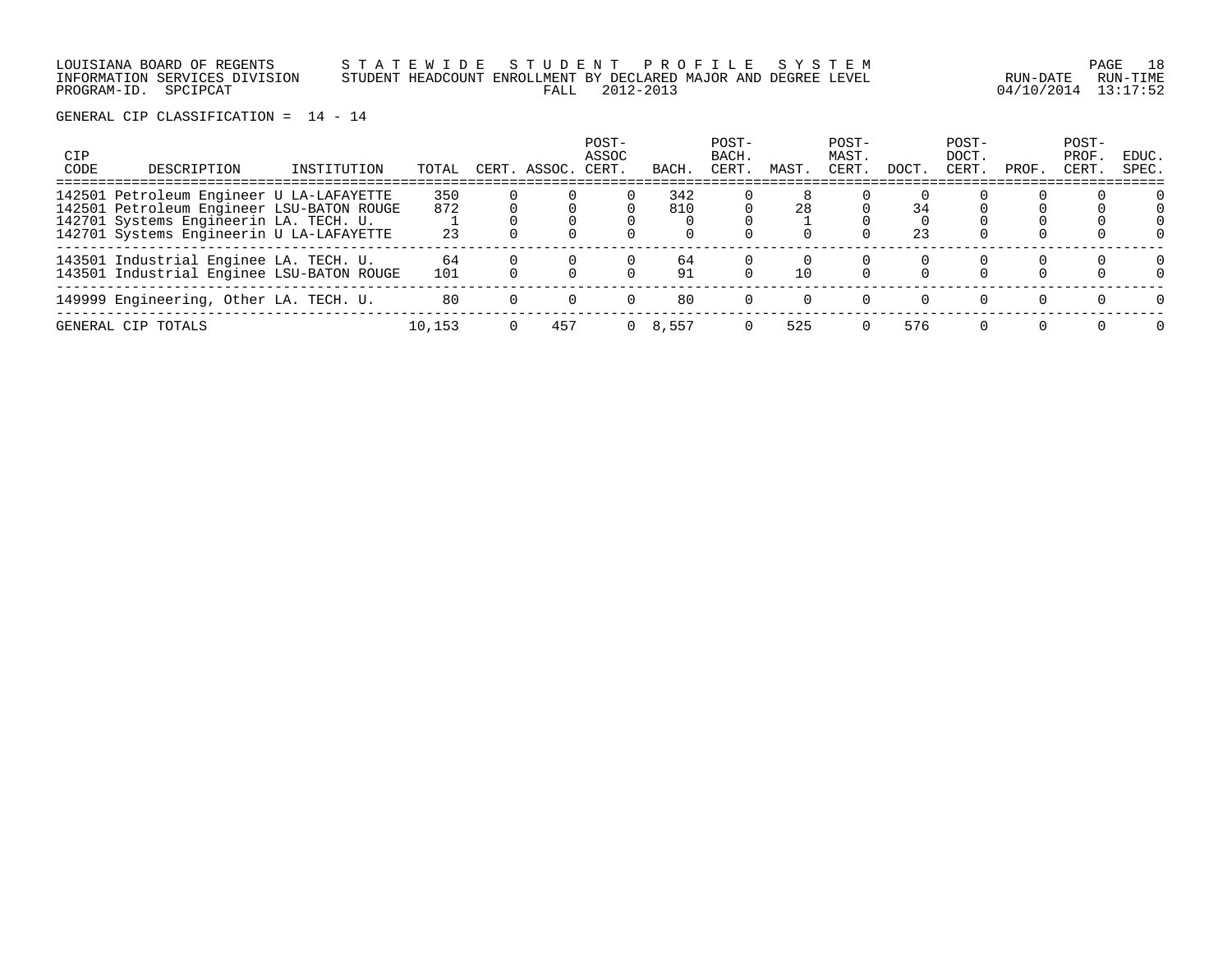### LOUISIANA BOARD OF REGENTS S T A T E W I D E S T U D E N T P R O F I L E S Y S T E M PAGE 19 INFORMATION SERVICES DIVISION STUDENT HEADCOUNT ENROLLMENT BY DECLARED MAJOR AND DEGREE LEVEL RUN-DATE RUN-TIME PROGRAM-ID. SPCIPCAT FALL 2012-2013 04/10/2014 13:17:52

| CIP<br>CODE | DESCRIPTION                                                                                                                                                                                                                                                      | INSTITUTION |                                      |                                                                      | TOTAL CERT. ASSOC. CERT.                           | POST-<br>ASSOC                                           | BACH.                                                | POST-<br>BACH.<br>CERT.                                  |                                                                   | POST-<br>MAST.<br>MAST. CERT.                                 | DOCT.                                                    | POST-<br>DOCT.<br>CERT.                                    | PROF.                                                     | POST-<br>PROF.<br>CERT.             | <b>EDUC</b><br>SPEC.                  |
|-------------|------------------------------------------------------------------------------------------------------------------------------------------------------------------------------------------------------------------------------------------------------------------|-------------|--------------------------------------|----------------------------------------------------------------------|----------------------------------------------------|----------------------------------------------------------|------------------------------------------------------|----------------------------------------------------------|-------------------------------------------------------------------|---------------------------------------------------------------|----------------------------------------------------------|------------------------------------------------------------|-----------------------------------------------------------|-------------------------------------|---------------------------------------|
|             | 150000 Engineering Techno GRAMBLING ST U.<br>150000 Engineering Techno MCNEESE ST. U.<br>150000 Engineering Techno SE LA. UNIV.                                                                                                                                  |             | 179<br>118<br>296                    | U<br>0<br>$\Omega$                                                   | $\Omega$<br>37<br>$\Omega$                         | $\Omega$<br>$\Omega$                                     | 179<br>81<br>296                                     | 0<br>$\Omega$                                            | $\Omega$<br>$\mathbf 0$<br>$\Omega$                               | $\Omega$<br>$\mathbf 0$<br>$\Omega$                           | $\mathbf 0$<br>$\Omega$                                  | <sup>0</sup><br>0<br>$\Omega$                              | $\Omega$<br>0<br>$\Omega$                                 | U<br>0<br>$\Omega$                  | O<br><sup>0</sup>                     |
|             | 150101 Architectural Engi DELGADO C. C.                                                                                                                                                                                                                          |             | 123                                  | $\Omega$                                                             | 123                                                | $\Omega$                                                 | $\Omega$                                             | $\Omega$                                                 | $\Omega$                                                          | $\Omega$                                                      | $\Omega$                                                 | $\Omega$                                                   | $\Omega$                                                  | $\Omega$                            | U                                     |
|             | 150201 Civil Engineering DELGADO C. C.                                                                                                                                                                                                                           |             | 88                                   | $\Omega$                                                             | 88                                                 | $\Omega$                                                 | $\Omega$                                             | $\Omega$                                                 | $\Omega$                                                          | $\Omega$                                                      | $\Omega$                                                 | $\Omega$                                                   | $\Omega$                                                  | $\mathbf 0$                         | 0                                     |
|             | 150303 Electrical, Electr GRAMBLING ST U.<br>150303 Electrical, Electr LA. TECH. U.<br>150303 Electrical, Electr NW STATE UNIV.<br>150303 Electrical, Electr S.U.-B.R.<br>150303 Electrical, Electr S.U.-SHREVEPORT<br>150303 Electrical, Electr DELGADO C. C.   |             | 9<br>95<br>75<br>58<br>10<br>180     | $\Omega$<br>$\Omega$<br>$\Omega$<br>$\Omega$<br>$\Omega$<br>$\Omega$ | $\Omega$<br>$\Omega$<br>3<br>$\Omega$<br>10<br>180 | $\Omega$<br>$\Omega$<br>$\Omega$<br>0<br>0               | 9<br>95<br>72<br>58<br>$\Omega$<br>$\Omega$          | $\Omega$<br>$\Omega$<br>$\Omega$<br>0<br>0<br>0          | $\Omega$<br>$\Omega$<br><sup>0</sup><br>$\Omega$<br>O<br>$\Omega$ | 0<br>$\Omega$<br>$\Omega$<br>$\Omega$<br>$\Omega$<br>$\Omega$ | $\Omega$<br>∩<br>∩<br>$\Omega$                           | $\Omega$<br>0<br><sup>0</sup><br>$\Omega$<br>O<br>$\Omega$ | 0<br>$\Omega$<br>U<br>U<br><sup>0</sup><br>$\Omega$       | 0<br>0<br>U<br>U<br>0               | $\Omega$<br>$\Omega$                  |
|             | 150401 Biomedical Technol DELGADO C. C.                                                                                                                                                                                                                          |             | 53                                   | $\Omega$                                                             | 53                                                 | $\Omega$                                                 | $\Omega$                                             | $\Omega$                                                 | $\Omega$                                                          | $\Omega$                                                      | $\Omega$                                                 | $\Omega$                                                   | $\Omega$                                                  | $\Omega$                            | O                                     |
|             | 150404 Instrumentation Te S. CENTRAL LA.<br>150404 Instrumentation Te NORTHWEST LA.<br>150404 Instrumentation Te RIVER PAR. C.C.<br>150404 Instrumentation Te LA. DELTA C. C.<br>150404 Instrumentation Te SOWELA                                                |             | 106<br>81<br>57<br>38<br>282         | $\Omega$<br>0<br>$\Omega$<br>0<br>$\Omega$                           | 63<br>20<br>57<br>17<br>282                        | $\Omega$<br><sup>0</sup><br>$\Omega$<br>0<br>$\Omega$    | 0<br>0<br>$\Omega$<br>$\Omega$<br>$\Omega$           | 0<br>0<br>0<br>0<br>$\Omega$                             | $\Omega$<br><sup>o</sup><br>$\Omega$<br>$\Omega$<br>$\Omega$      | $\Omega$<br>$\Omega$<br>$\Omega$<br>$\Omega$<br>$\Omega$      | $\Omega$<br>∩<br>$\Omega$<br>∩<br>$\Omega$               | $\Omega$<br>$\Omega$<br>$\Omega$<br>O<br>$\Omega$          | $\Omega$<br>$\Omega$<br>U<br><sup>0</sup><br><sup>0</sup> | 0<br>0<br>U<br>U<br>U               | $\Omega$                              |
|             | 150499 Electromechanical CENTRAL LA.TCC                                                                                                                                                                                                                          |             | 16                                   | $\Omega$                                                             | $\Omega$                                           | $\Omega$                                                 | $\Omega$                                             | $\Omega$                                                 | $\Omega$                                                          | $\Omega$                                                      | $\Omega$                                                 | $\Omega$                                                   | 0                                                         | $\Omega$                            | 0                                     |
|             | 150612 Industrial Technol NW STATE UNIV.<br>150612 Industrial Technol SE LA. UNIV.<br>150612 Industrial Technol U LA-LAFAYETTE<br>150612 Industrial Technol BOSSIER P.C.C.<br>150612 Industrial Technol NUNEZ C. C.<br>150612 Industrial Technol SOUTH LA. C. C. |             | 91<br>228<br>372<br>53<br>232<br>189 | <sup>n</sup><br>$\Omega$<br>$\Omega$<br>$\Omega$<br>0<br>$\Omega$    | $\Omega$<br>50<br>$\Omega$<br>53<br>232<br>189     | $\Omega$<br>$\Omega$<br>$\Omega$<br>$\Omega$             | 91<br>178<br>372<br>$\Omega$<br>$\Omega$<br>$\Omega$ | <sup>0</sup><br>$\Omega$<br>0<br>0<br>0<br>0             | <sup>o</sup><br>$\Omega$<br>$\Omega$<br>∩<br>0<br>$\Omega$        | $\Omega$<br>$\Omega$<br>$\Omega$<br>∩<br>$\Omega$<br>$\Omega$ | $\Omega$<br>∩                                            | <sup>0</sup><br><sup>0</sup><br>O<br>$\Omega$              | 0<br><sup>0</sup><br>U<br><sup>0</sup><br>$\Omega$        | 0<br>0                              |                                       |
|             | 150699 Industrial Product S. CENTRAL LA.<br>150699 Industrial Product B.R.C.C.<br>150699 Industrial Product RIVER PAR. C.C.<br>150699 Industrial Product LA. DELTA C. C.<br>150699 Industrial Product SOWELA                                                     |             | 344<br>144<br>229<br>132<br>379      | $\Omega$<br>0<br>$\Omega$<br>$\Omega$<br>$\cap$                      | 344<br>144<br>229<br>132<br>379                    | $\Omega$<br>0<br>$\Omega$<br>$\Omega$                    | $\Omega$<br>$\Omega$<br>$\Omega$<br>$\Omega$         | 0<br>$\Omega$<br>0<br>0<br><sup>n</sup>                  | $\Omega$<br>0<br>0<br>∩<br>$\Omega$                               | $\Omega$<br>$\Omega$<br>$\Omega$<br>$\Omega$<br><sup>n</sup>  | $\Omega$<br>O<br>$\Omega$                                | $\Omega$<br><sup>0</sup><br>$\Omega$<br>$\Omega$           | $\Omega$<br><sup>0</sup><br>O<br><sup>0</sup><br>U        | 0<br>O<br>U<br>U                    |                                       |
|             | 150701 Occupational Safet SE LA. UNIV.                                                                                                                                                                                                                           |             | 90                                   | $\Omega$                                                             | $\Omega$                                           | $\Omega$                                                 | 90                                                   | $\Omega$                                                 | $\Omega$                                                          | $\Omega$                                                      | $\Omega$                                                 | $\Omega$                                                   | $\Omega$                                                  | $\Omega$                            |                                       |
|             | 150799 Quality Control an LSU-EUNICE                                                                                                                                                                                                                             |             | $\mathbf{3}$                         | 3                                                                    | $\Omega$                                           | $\mathbf 0$                                              | $\overline{0}$                                       | 0                                                        | $\Omega$                                                          | $\overline{0}$                                                | $\mathbf 0$                                              | $\Omega$                                                   | $\mathbf 0$                                               | $\mathbf 0$                         | 0                                     |
|             | 150903 Petroleum Technolo S. CENTRAL LA.<br>150903 Petroleum Technolo NICHOLLS ST. U.<br>150903 Petroleum Technolo BOSSIER P.C.C.<br>150903 Petroleum Technolo L.E. FLETCHER                                                                                     |             | 22<br>264<br>132<br>100<br>107       | $\mathbf{1}$<br>$\Omega$<br>$\Omega$<br>$\Omega$<br>$\Omega$         | 6<br>115<br>132<br>100<br>$\Omega$                 | $\Omega$<br>$\Omega$<br>$\Omega$<br>$\Omega$<br>$\Omega$ | $\Omega$<br>149<br>$\Omega$<br>$\Omega$<br>107       | $\Omega$<br>$\Omega$<br>$\Omega$<br>$\Omega$<br>$\Omega$ | 0<br>$\Omega$<br>$\Omega$<br>$\Omega$<br>$\Omega$                 | 0<br>$\Omega$<br>$\Omega$<br>$\Omega$<br>$\Omega$             | $\Omega$<br>$\Omega$<br>$\Omega$<br>$\Omega$<br>$\Omega$ | $\Omega$<br>$\Omega$<br>$\Omega$<br>$\Omega$<br>$\Omega$   | 0<br>$\Omega$<br>$\Omega$<br>$\Omega$<br>$\Omega$         | 0<br>$\Omega$<br>U<br>O<br>$\Omega$ | $\Omega$<br>$\Omega$<br>0<br>$\Omega$ |
|             | 151001 Construction Engin LA. TECH. U.                                                                                                                                                                                                                           |             |                                      |                                                                      |                                                    |                                                          |                                                      |                                                          |                                                                   |                                                               |                                                          |                                                            |                                                           |                                     |                                       |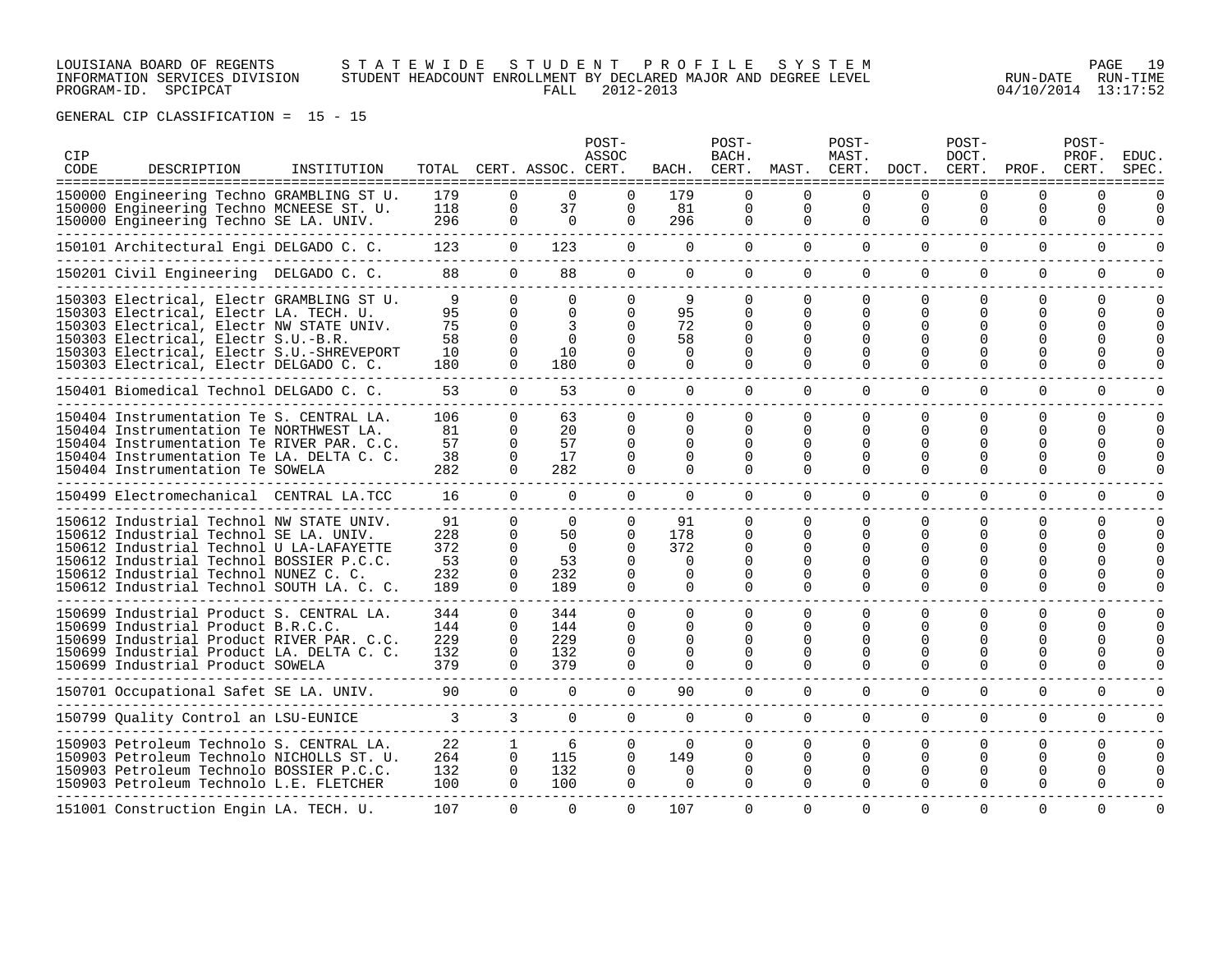# LOUISIANA BOARD OF REGENTS S T A T E W I D E S T U D E N T P R O F I L E S Y S T E M PAGE 20 INFORMATION SERVICES DIVISION STUDENT HEADCOUNT ENROLLMENT BY DECLARED MAJOR AND DEGREE LEVEL RUN-DATE RUN-TIME PROGRAM-ID. SPCIPCAT FALL 2012-2013 04/10/2014 13:17:52

| <b>CIP</b><br>CODE | DESCRIPTION                                                                                                                                                                                                                                                                                                                                                                                                                                                                                                                                                                     | INSTITUTION |                                                     |    | TOTAL CERT. ASSOC. CERT.    | POST-<br>ASSOC | BACH.           | POST-<br>BACH.<br>CERT. | MAST.    | POST-<br>MAST.<br>CERT. | DOCT. | POST-<br>DOCT.<br>CERT. | PROF. | POST-<br>PROF.<br>CERT. | EDUC.<br>SPEC. |
|--------------------|---------------------------------------------------------------------------------------------------------------------------------------------------------------------------------------------------------------------------------------------------------------------------------------------------------------------------------------------------------------------------------------------------------------------------------------------------------------------------------------------------------------------------------------------------------------------------------|-------------|-----------------------------------------------------|----|-----------------------------|----------------|-----------------|-------------------------|----------|-------------------------|-------|-------------------------|-------|-------------------------|----------------|
|                    | 151001 Construction Engin BOSSIER P.C.C.                                                                                                                                                                                                                                                                                                                                                                                                                                                                                                                                        |             | 45                                                  | 14 | 30                          |                |                 |                         |          |                         |       |                         |       |                         |                |
|                    | 151102 Surveying Technolo NICHOLLS ST. U.<br>151102 Surveying Technolo SOUTH LA. C. C.                                                                                                                                                                                                                                                                                                                                                                                                                                                                                          |             | 64<br>25                                            |    | 16                          |                | 64              |                         |          |                         |       |                         |       |                         |                |
|                    | 151301 Drafting and Desig CAPITAL AREA<br>151301 Drafting and Desig S. CENTRAL LA.<br>151301 Drafting and Desig CENTRAL LA.TCC<br>151301 Drafting and Desig NORTHWEST LA.<br>151301 Drafting and Desig NORTHSHORE TCC<br>151301 Drafting and Desig GRAMBLING ST U.<br>151301 Drafting and Desig BOSSIER P.C.C.<br>151301 Drafting and Desig DELGADO C. C.<br>151301 Drafting and Desig RIVER PAR. C.C.<br>151301 Drafting and Desig SOUTH LA. C. C.<br>151301 Drafting and Desig LA. DELTA C. C.<br>151301 Drafting and Desig L.E. FLETCHER<br>151301 Drafting and Desig SOWELA |             | 25<br>28<br>17<br>184<br>35<br>82<br>17<br>69<br>60 | 53 | 131<br>35<br>24<br>64<br>60 |                |                 |                         |          |                         |       |                         |       |                         |                |
|                    | 151501 Engineering/Indust LA. TECH. U.<br>151501 Engineering/Indust U.N.O.                                                                                                                                                                                                                                                                                                                                                                                                                                                                                                      |             | 61<br>17                                            |    |                             |                |                 |                         | 61<br>17 |                         |       |                         |       |                         |                |
|                    | GENERAL CIP TOTALS                                                                                                                                                                                                                                                                                                                                                                                                                                                                                                                                                              |             | 5,735                                               |    | 73 3,404                    |                | $0 \quad 1,848$ |                         | 78       |                         |       |                         |       |                         |                |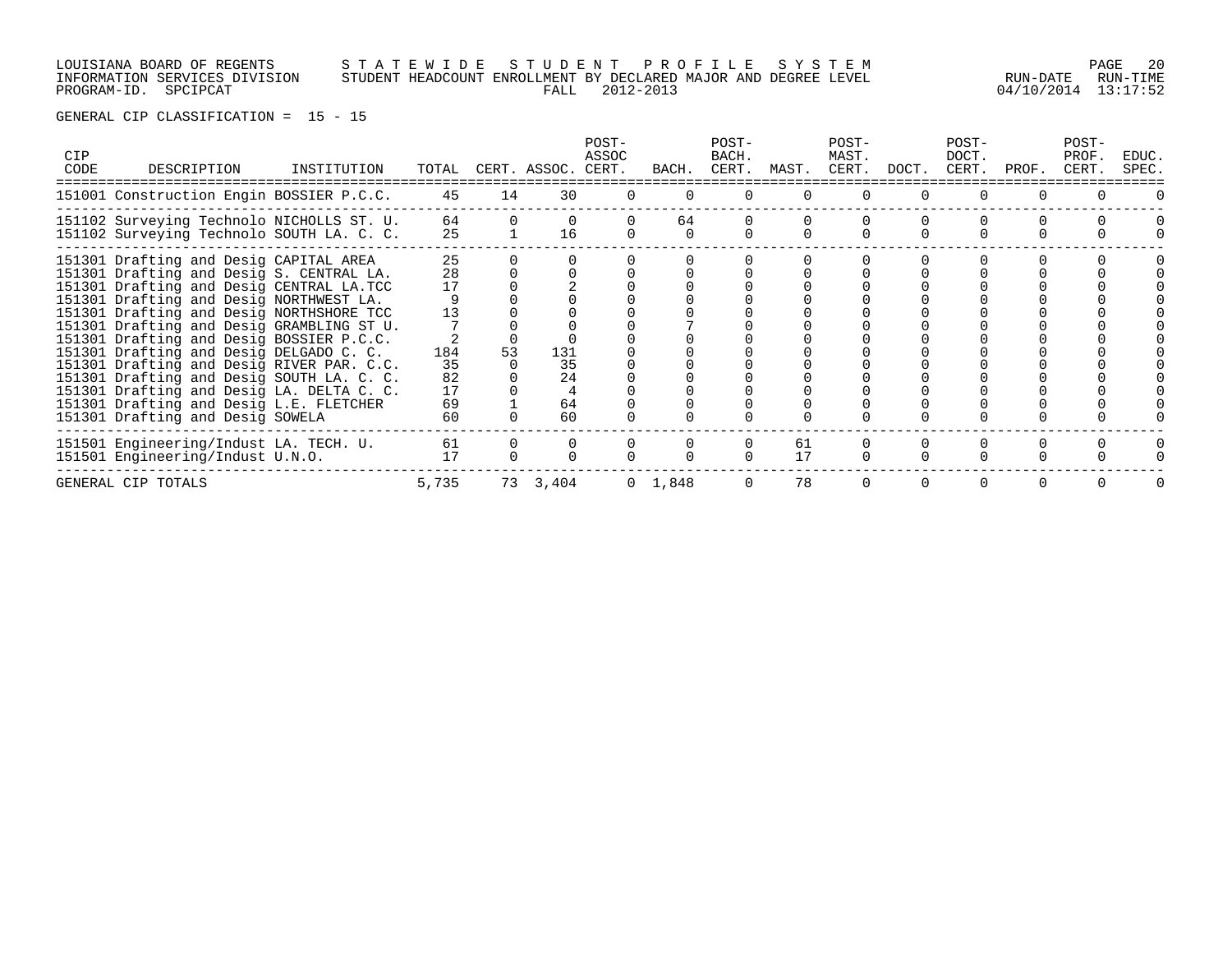### LOUISIANA BOARD OF REGENTS S T A T E W I D E S T U D E N T P R O F I L E S Y S T E M PAGE 21 INFORMATION SERVICES DIVISION STUDENT HEADCOUNT ENROLLMENT BY DECLARED MAJOR AND DEGREE LEVEL RUN-DATE RUN-TIME PROGRAM-ID. SPCIPCAT FALL 2012-2013 04/10/2014 13:17:52

| CIP<br>CODE | DESCRIPTION                                                                                                                                                                                                                                                                                     | INSTITUTION                                                               |                            |                        | TOTAL CERT. ASSOC. CERT. | POST-<br>ASSOC |                                | POST-<br>BACH.<br>BACH. CERT. MAST. |                                                            | POST-<br>MAST.<br>CERT. DOCT. |                          | POST-<br>DOCT.<br>CERT. | PROF.       | POST-<br>PROF.<br>CERT. | EDUC.<br>SPEC. |
|-------------|-------------------------------------------------------------------------------------------------------------------------------------------------------------------------------------------------------------------------------------------------------------------------------------------------|---------------------------------------------------------------------------|----------------------------|------------------------|--------------------------|----------------|--------------------------------|-------------------------------------|------------------------------------------------------------|-------------------------------|--------------------------|-------------------------|-------------|-------------------------|----------------|
|             | 160101 Foreign Languages<br>160101 Foreign Languages<br>160101 Foreign Languages<br>160101 Foreign Languages<br>160101 Foreign Languages                                                                                                                                                        | LA. TECH. U.<br>MCNEESE ST. U.<br>U LA-MONROE<br>U LA-LAFAYETTE<br>U.N.O. | 14<br>15<br>21<br>57<br>27 | $\Omega$<br>$\Omega$   |                          |                | 14<br>15<br>21<br>57<br>27     |                                     |                                                            |                               |                          |                         |             |                         |                |
|             | 160102 Linguistics                                                                                                                                                                                                                                                                              | LSU-BATON ROUGE                                                           | 6                          | $\Omega$               | $\Omega$                 | $\Omega$       | $\Omega$                       | $\Omega$                            | $\Omega$                                                   | $\Omega$                      | 6                        | 0                       | $\Omega$    | $\Omega$                |                |
|             | 160104 Comparative Litera LSU-BATON ROUGE                                                                                                                                                                                                                                                       |                                                                           | 12                         | 0                      |                          | $\Omega$       | $\Omega$                       | $\Omega$                            | $\Omega$                                                   | $\Omega$                      | 12                       | $\Omega$                | $\Omega$    | $\Omega$                |                |
|             | 160501 German Language an LSU-BATON ROUGE                                                                                                                                                                                                                                                       |                                                                           | 4                          | $\Omega$               |                          |                | 4                              |                                     | 0                                                          | $\Omega$                      | 0                        | $\Omega$                | $\Omega$    | $\Omega$                |                |
|             | 160900 Romance Languages, U.N.O.                                                                                                                                                                                                                                                                |                                                                           | 31                         | $\Omega$               |                          | $\Omega$       | $\Omega$                       | $\Omega$                            | 31                                                         | $\Omega$                      | $\Omega$                 | $\Omega$                | $\Omega$    | $\Omega$                |                |
|             | 160901 French Language an LA. TECH. U.<br>160901 French Language an MCNEESE ST. U.<br>160901 French Language an U LA-MONROE<br>160901 French Language an U LA-LAFAYETTE<br>160901 French Language an LSU-BATON ROUGE<br>160901 French Language an LSU-SHREVEPORT                                |                                                                           | 11<br>65                   | <sup>n</sup><br>$\cap$ |                          |                | $\Omega$<br>42<br>$\mathbf{1}$ |                                     | $\Omega$<br><sup>n</sup><br>$\Omega$<br>11<br><sup>n</sup> |                               | ∩<br>∩<br>20<br>$\Omega$ |                         |             |                         |                |
|             | 160905 Spanish Language a MCNEESE ST. U.<br>160905 Spanish Language a U LA-MONROE<br>160905 Spanish Language a SE LA. UNIV.<br>160905 Spanish Language a LSU-BATON ROUGE<br>160905 Spanish Language a LSU-SHREVEPORT<br>160905 Spanish Language a U.N.O.<br>160905 Spanish Language a S.U.-B.R. |                                                                           | 35<br>63<br>10             |                        |                          |                | 2<br>35<br>50<br>10            |                                     | 13<br>$\Omega$<br>0                                        |                               |                          |                         |             |                         |                |
|             | 161203 Latin Language and LSU-BATON ROUGE                                                                                                                                                                                                                                                       |                                                                           | 3                          | $\Omega$               |                          | $\Omega$       |                                | 0                                   | 0                                                          | $\Omega$                      | 0                        | 0                       | $\mathbf 0$ | 0                       |                |
|             | 161603 Sign Language Inte DELGADO C. C.                                                                                                                                                                                                                                                         |                                                                           | 51                         | 2                      | 49                       | 0              | $\Omega$                       | $\Omega$                            | $\Omega$                                                   | $\Omega$                      | 0                        | 0                       | $\Omega$    | $\Omega$                |                |
|             | GENERAL CIP TOTALS                                                                                                                                                                                                                                                                              |                                                                           | 441                        | 2                      | 49                       | $\Omega$       | 294                            | $\Omega$                            | 58                                                         | $\Omega$                      | 38                       | $\Omega$                | $\Omega$    | $\Omega$                |                |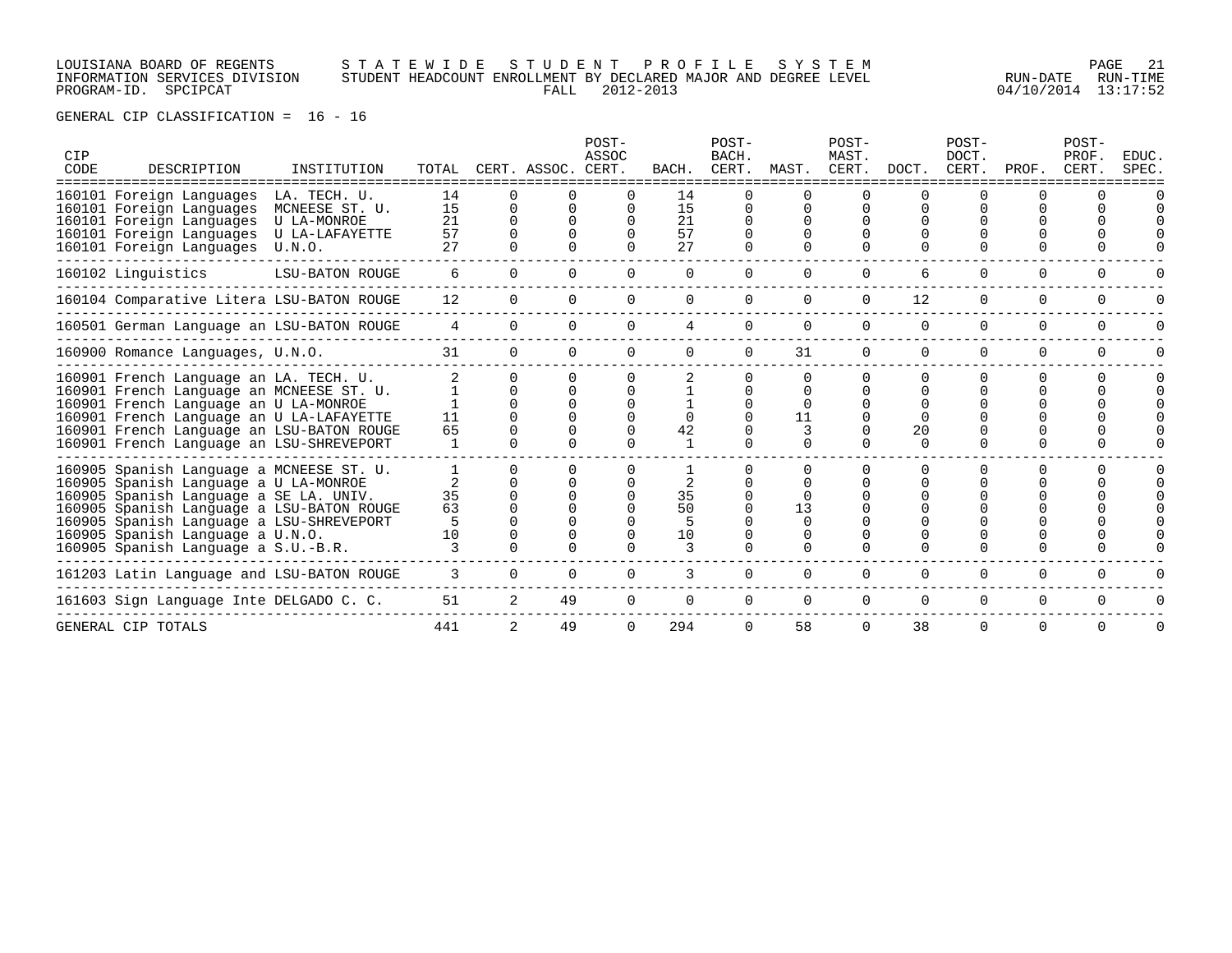# LOUISIANA BOARD OF REGENTS S T A T E W I D E S T U D E N T P R O F I L E S Y S T E M PAGE 22 INFORMATION SERVICES DIVISION STUDENT HEADCOUNT ENROLLMENT BY DECLARED MAJOR AND DEGREE LEVEL RUN-DATE RUN-TIME PROGRAM-ID. SPCIPCAT FALL 2012-2013 04/10/2014 13:17:52

|             |                                           |             |       |                |                    | POST-    |                 | POST-                |          | POST-          |          | POST-          |              | POST-          |                |
|-------------|-------------------------------------------|-------------|-------|----------------|--------------------|----------|-----------------|----------------------|----------|----------------|----------|----------------|--------------|----------------|----------------|
| CIP<br>CODE | DESCRIPTION                               | INSTITUTION | TOTAL |                | CERT. ASSOC. CERT. | ASSOC    | BACH.           | <b>BACH</b><br>CERT. | MAST.    | MAST.<br>CERT. | DOCT.    | DOCT.<br>CERT. | PROF.        | PROF.<br>CERT. | EDUC.<br>SPEC. |
|             |                                           |             |       |                |                    |          |                 |                      |          |                |          |                |              |                |                |
|             | 190101 Family and Consume LA. TECH. U.    |             | 5     | U              |                    |          |                 |                      |          |                |          |                |              |                |                |
|             | 190101 Family and Consume MCNEESE ST. U.  |             | 36    | $\Omega$       | $\Omega$           |          | 36              |                      |          |                |          |                |              |                |                |
|             | 190101 Family and Consume NICHOLLS ST. U. |             | 152   | $\cap$         | $\cap$             |          | 152             |                      |          |                |          |                |              |                |                |
|             | 190101 Family and Consume NW STATE UNIV.  |             | 129   |                |                    |          | 129             |                      |          |                |          |                |              |                |                |
|             | 190101 Family and Consume SE LA. UNIV.    |             | 210   |                |                    |          | 210             |                      |          |                |          |                |              |                |                |
|             | 190101 Family and Consume LSU-BATON ROUGE |             | 150   |                |                    |          | 120             |                      | 15       |                | 15       |                |              |                |                |
|             | 190101 Family and Consume S.U.-B.R.       |             | 188   |                |                    |          | 188             |                      | $\Omega$ |                | $\Omega$ |                |              |                |                |
|             | 190402 Consumer Economics LA. TECH. U.    |             | 32    | $\overline{0}$ | $\Omega$           | $\Omega$ | 32              | 0                    | $\Omega$ | $\Omega$       | 0        | 0              | 0            | 0              |                |
|             | 190604 Facilities Plannin S.U.-SHREVEPORT |             | 10    | $\Omega$       | 10                 | $\Omega$ | $\Omega$        | $\Omega$             | $\Omega$ | $\Omega$       | 0        | $\Omega$       | $\Omega$     | 0              |                |
|             | 190701 Human Development LA. TECH. U.     |             | 110   | $\Omega$       | $\Omega$           | $\Omega$ | 110             | 0                    |          |                |          |                | O            | $\Omega$       |                |
|             | 190701 Human Development U LA-LAFAYETTE   |             | 202   | $\Omega$       | $\Omega$           | $\cap$   | 202             | $\Omega$             | $\Omega$ | $\Omega$       | $\cap$   | $\Omega$       | $\Omega$     | $\Omega$       |                |
|             | 190706 Child Development GRAMBLING ST U.  |             | 27    | $\Omega$       | 27                 | $\Omega$ | $\Omega$        | $\Omega$             | $\Omega$ | $\Omega$       | $\Omega$ | $\Omega$       | $\Omega$     | 0              |                |
|             | 190706 Child Development S.U.-SHREVEPORT  |             | 15    | 15             | $\Omega$           | $\Omega$ | $\Omega$        | $\Omega$             | $\Omega$ | $\Omega$       | $\Omega$ | $\Omega$       | $\Omega$     | $\Omega$       |                |
|             | 190707 Family and Communi S.U.-N.O.       |             | 88    | $\Omega$       | $\Omega$           | $\Omega$ | 88              | $\Omega$             | $\Omega$ | $\Omega$       | $\Omega$ | $\Omega$       | $\Omega$     | $\Omega$       |                |
|             | 190709 Child Care Provide CAPITAL AREA    |             | 66    | <sup>n</sup>   |                    |          |                 |                      |          |                | ∩        |                | <sup>0</sup> |                |                |
|             | 190709 Child Care Provide CENTRAL LA.TCC  |             | 17    | $\Omega$       | $\Omega$           |          |                 | $\Omega$             |          |                |          |                |              |                |                |
|             | 190709 Child Care Provide NORTHWEST LA.   |             | 15    |                |                    |          |                 |                      |          |                |          |                |              |                |                |
|             | 190709 Child Care Provide NORTHSHORE TCC  |             | 162   |                | 55                 |          |                 |                      |          |                |          |                |              |                |                |
|             | 190709 Child Care Provide NICHOLLS ST. U. |             | 18    |                | 18                 |          |                 |                      |          |                |          |                |              |                |                |
|             | 190709 Child Care Provide LSU-ALEXANDRIA  |             | 13    |                | 13                 |          |                 |                      |          |                |          |                |              |                |                |
|             | 190709 Child Care Provide LSU-EUNICE      |             | 45    |                | 45                 |          |                 |                      |          |                |          |                |              |                |                |
|             | 190709 Child Care Provide B.R.C.C.        |             | 21    | <sup>0</sup>   | $\Omega$           |          |                 |                      |          |                |          |                |              |                |                |
|             | 190709 Child Care Provide BOSSIER P.C.C.  |             | 114   | $\Omega$       | 114                |          |                 |                      |          |                |          |                |              |                |                |
|             | 190709 Child Care Provide DELGADO C. C.   |             | 443   | 0              | 442                |          |                 |                      |          |                |          |                |              |                |                |
|             | 190709 Child Care Provide NUNEZ C. C.     |             | 70    | 14             | 55                 |          |                 |                      |          |                |          |                |              |                |                |
|             | 190709 Child Care Provide SOUTH LA. C. C. |             | 108   | $\Omega$       | 83                 |          |                 |                      |          |                |          |                |              |                |                |
|             | 190709 Child Care Provide LA. DELTA C. C. |             | 105   | $\Omega$       | 99                 |          |                 |                      |          |                |          |                |              |                |                |
|             | GENERAL CIP TOTALS                        |             | 2,551 | 29             | 967                |          | $0 \quad 1,267$ | 0                    | 20       | $\Omega$       | 15       | $\Omega$       | $\Omega$     | $\Omega$       | U              |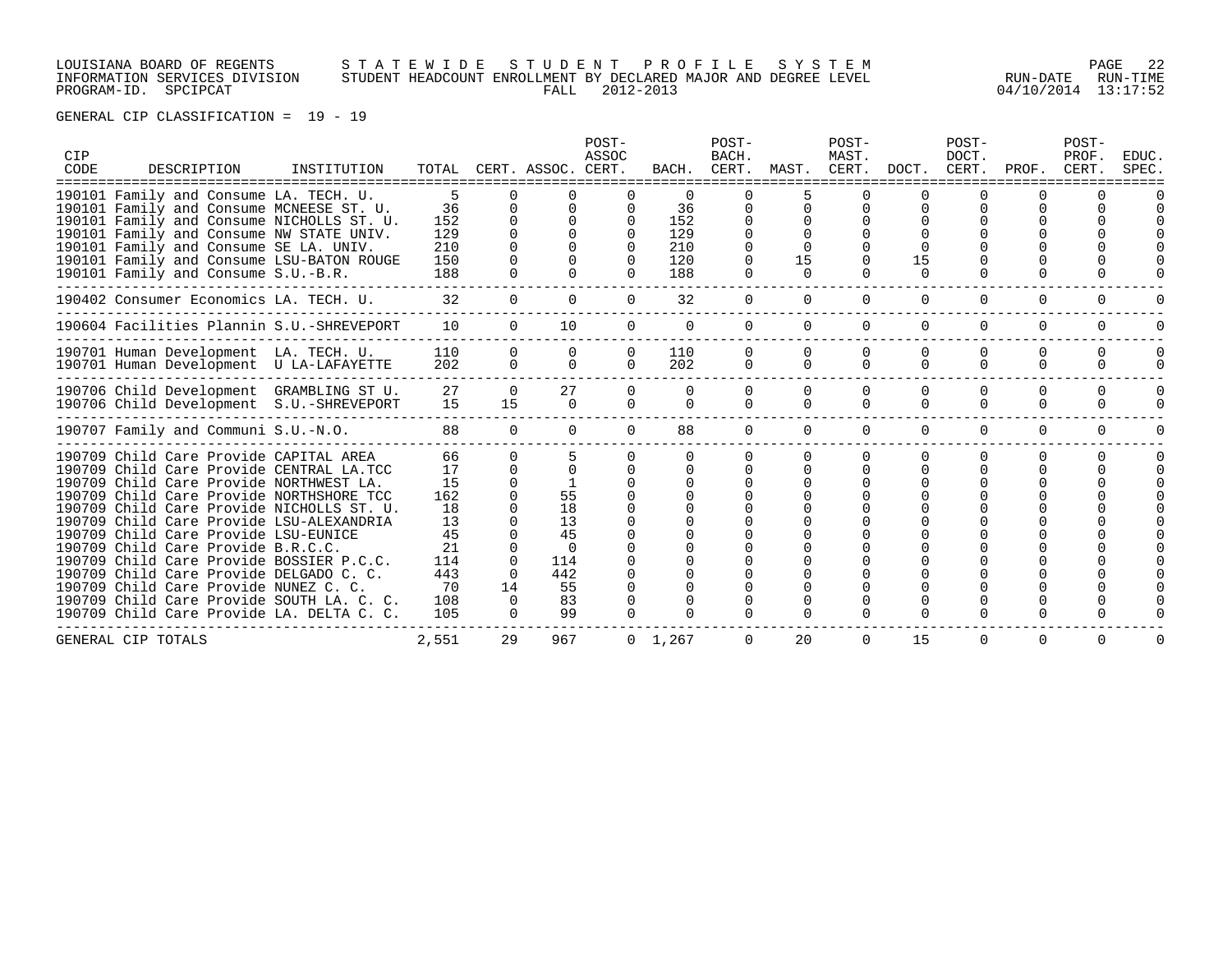|                      | LOUISIANA BOARD OF REGENTS    |  |                | STATEWIDE STUDENT PROFILE SYSTEM                                |                     | PAGE 23           |
|----------------------|-------------------------------|--|----------------|-----------------------------------------------------------------|---------------------|-------------------|
|                      | INFORMATION SERVICES DIVISION |  |                | STUDENT HEADCOUNT ENROLLMENT BY DECLARED MAJOR AND DEGREE LEVEL |                     | RUN-DATE RUN-TIME |
| PROGRAM-ID. SPCIPCAT |                               |  | FALL 2012-2013 |                                                                 | 04/10/2014 13:17:52 |                   |

| <b>CIP</b><br>CODE       | DESCRIPTION                                                                                                                                                                                                  | INSTITUTION                       | TOTAL               |          | CERT. ASSOC. CERT. | POST-<br>ASSOC | BACH. | POST-<br>BACH.<br>CERT. | MAST. | POST-<br>MAST.<br>CERT. | DOCT.    | POST-<br>DOCT.<br>CERT. | PROF.      | POST-<br>PROF.<br>CERT. | EDUC.<br>SPEC. |
|--------------------------|--------------------------------------------------------------------------------------------------------------------------------------------------------------------------------------------------------------|-----------------------------------|---------------------|----------|--------------------|----------------|-------|-------------------------|-------|-------------------------|----------|-------------------------|------------|-------------------------|----------------|
|                          | 220001 Pre-Law Studies                                                                                                                                                                                       | GRAMBLING ST U.                   | 17                  | $\Omega$ |                    | $\Omega$       | 17    | $\Omega$                |       |                         | $\Omega$ | $\Omega$                |            |                         |                |
| 220101 Law<br>220101 Law |                                                                                                                                                                                                              | LSU LAW CENTER<br>S.U. LAW CENTER | 651<br>755          |          |                    |                |       |                         |       |                         |          | $\Omega$                | 651<br>755 |                         |                |
|                          | 220201 Advanced Legal Res LSU LAW CENTER                                                                                                                                                                     |                                   |                     |          |                    |                |       |                         |       |                         |          | $\Omega$                |            |                         |                |
|                          | 220301 Legal Administrati BOSSIER P.C.C.<br>220301 Legal Administrati DELGADO C. C.                                                                                                                          |                                   | 11<br>42            | 11<br>42 |                    |                |       |                         |       |                         |          |                         |            |                         |                |
|                          | 220302 Legal Assistant/Pa GRAMBLING ST U.<br>220302 Legal Assistant/Pa MCNEESE ST. U.<br>220302 Legal Assistant/Pa LSU-EUNICE<br>220302 Legal Assistant/Pa B.R.C.C.<br>220302 Legal Assistant/Pa NUNEZ C. C. |                                   | 6<br>26<br>61<br>50 | 10       | 26<br>61<br>40     |                |       |                         |       |                         |          |                         |            |                         |                |
|                          | GENERAL CIP TOTALS                                                                                                                                                                                           |                                   | 1,631               | 63       | 132                |                | 23    | $\Omega$                |       |                         | $\Omega$ | $\Omega$                | 1,406      |                         |                |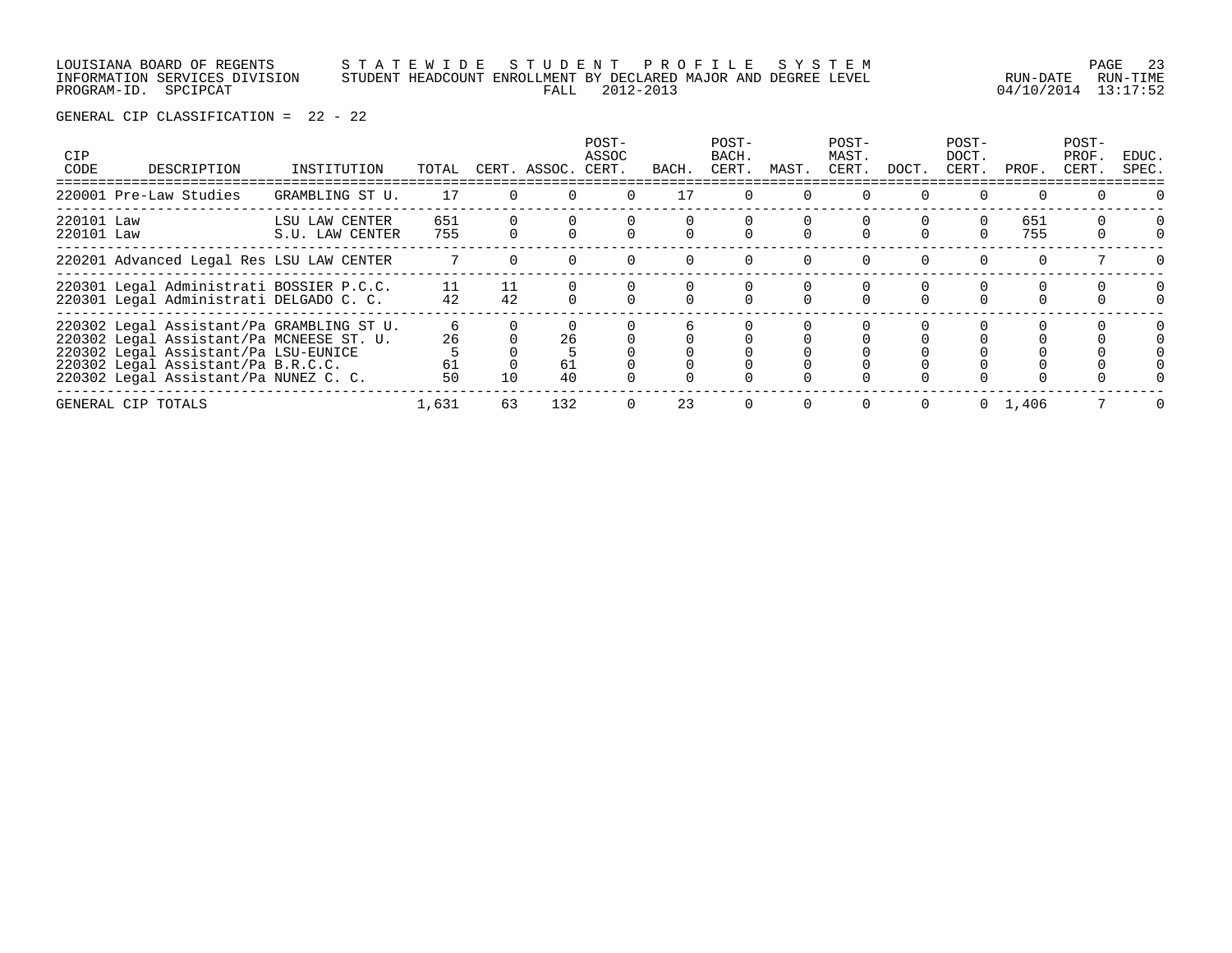LOUISIANA BOARD OF REGENTS S T A T E W I D E S T U D E N T P R O F I L E S Y S T E M PAGE 24 INFORMATION SERVICES DIVISION STUDENT HEADCOUNT ENROLLMENT BY DECLARED MAJOR AND DEGREE LEVEL RUN-DATE RUN-TIME PROGRAM-ID. SPCIPCAT FALL 2012-2013 04/10/2014 13:17:52

| <b>CIP</b><br>CODE | DESCRIPTION                               | INSTITUTION     | TOTAL         | CERT. ASSOC. | POST-<br>ASSOC<br>CERT. | BACH.           | POST-<br>BACH.<br>CERT. | MAST. | POST-<br>MAST.<br>CERT. | DOCT. | POST-<br>DOCT.<br>CERT. | PROF. | POST-<br>PROF.<br>CERT. | EDUC.<br>SPEC. |
|--------------------|-------------------------------------------|-----------------|---------------|--------------|-------------------------|-----------------|-------------------------|-------|-------------------------|-------|-------------------------|-------|-------------------------|----------------|
|                    |                                           |                 |               |              |                         |                 |                         |       |                         |       |                         |       |                         |                |
|                    | 230101 English Language a GRAMBLING ST U. |                 | 31            |              |                         | 31              |                         |       |                         |       |                         |       |                         |                |
|                    | 230101 English Language a LA. TECH. U.    |                 | 76            |              |                         | 60              |                         | 16    |                         |       |                         |       |                         |                |
|                    | 230101 English Language a MCNEESE ST. U.  |                 | 100           |              |                         | 83              |                         | 17    |                         |       |                         |       |                         |                |
|                    | 230101 English Language a NICHOLLS ST. U. |                 | 72            |              |                         | 72              |                         |       |                         |       |                         |       |                         |                |
|                    | 230101 English Language a U LA-MONROE     |                 | 104           |              |                         | 80              |                         | 24    |                         |       |                         |       |                         |                |
|                    | 230101 English Language a NW STATE UNIV.  |                 | 105           |              |                         | 39              |                         | 66    |                         |       |                         |       |                         |                |
|                    | 230101 English Language a SE LA. UNIV.    |                 | 223           |              |                         | 176             |                         | 47    |                         |       |                         |       |                         |                |
|                    | 230101 English Language a U LA-LAFAYETTE  |                 | 272           |              |                         | 161             |                         | 24    |                         | 87    |                         |       |                         |                |
|                    | 230101 English Language a LSU-ALEXANDRIA  |                 | 56            |              |                         | 56              |                         |       |                         |       |                         |       |                         |                |
|                    | 230101 English Language a LSU-BATON ROUGE |                 | 577           |              |                         | 517             |                         |       |                         | 59    |                         |       |                         |                |
|                    | 230101 English Language a LSU-SHREVEPORT  |                 | 47            |              |                         | 47              |                         |       |                         |       |                         |       |                         |                |
|                    | 230101 English Language a U.N.O.          |                 | 272           |              |                         | 194             |                         | 78    |                         |       |                         |       |                         |                |
|                    | 230101 English Language a S.U.-B.R.       |                 | 60            |              |                         | 60              |                         |       |                         |       |                         |       |                         |                |
|                    | 230101 English Language a S.U.-N.O.       |                 | 37            |              |                         | 37              |                         |       |                         |       |                         |       |                         |                |
|                    | 231302 Creative Writing                   | MCNEESE ST. U.  | 21            |              |                         |                 |                         | 21    |                         |       |                         |       |                         |                |
|                    | 231302 Creative Writing                   | LSU-BATON ROUGE | 23            |              |                         |                 |                         | 23    |                         |       |                         |       |                         |                |
|                    | 231303 Professional, Tech LA. TECH. U.    |                 | $\mathcal{L}$ |              |                         |                 |                         |       |                         |       |                         |       |                         |                |
|                    | GENERAL CIP TOTALS                        |                 | 2,078         |              |                         | $0 \quad 1,613$ | $\Omega$                | 317   | $\Omega$                | 146   |                         |       |                         |                |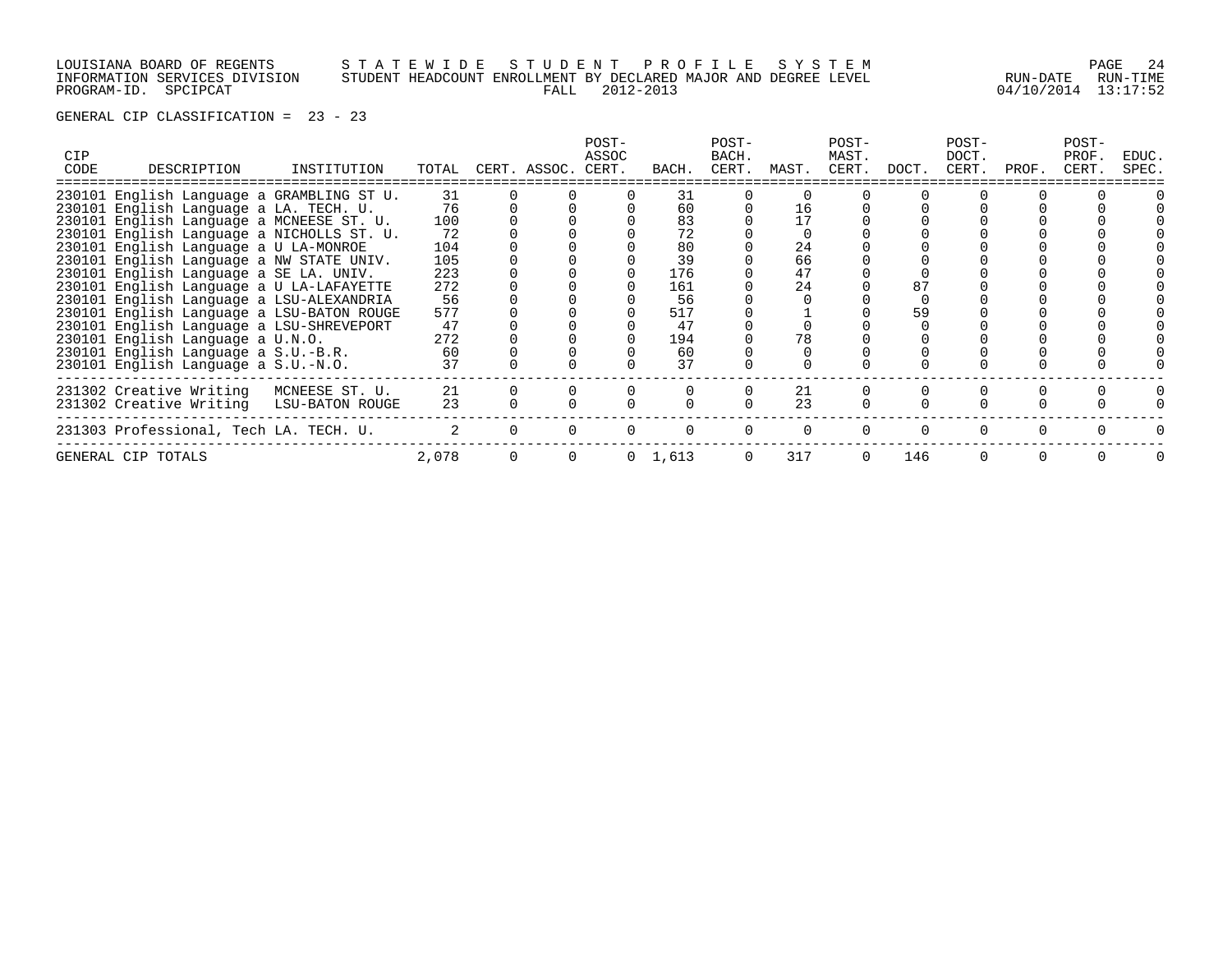LOUISIANA BOARD OF REGENTS S T A T E W I D E S T U D E N T P R O F I L E S Y S T E M PAGE 25 INFORMATION SERVICES DIVISION STUDENT HEADCOUNT ENROLLMENT BY DECLARED MAJOR AND DEGREE LEVEL RUN-DATE RUN-TIME PROGRAM-ID. SPCIPCAT FALL 2012-2013 04/10/2014 13:17:52

| CIP<br>CODE | DESCRIPTION                                                                                                                                                                                                                                                                                                                                                                                                                                                                                                                                                                                                        | INSTITUTION                                                                                                                                                                                                                                                                                                                                                                                          |                                                                                                                                                            |                                                                                                                                                                                           | TOTAL CERT. ASSOC. CERT.                                                                                                                                                                      | POST-<br>ASSOC                                                                                                                                                                                                                                          | BACH.                                                                                                                                                                             | POST-<br>BACH.                                                                                                                                                                                       | CERT. MAST. CERT.                                                               | POST-<br>MAST.                                         | DOCT.                                                                   | POST-<br>DOCT.<br>CERT.                    | PROF.                                                                                 | POST-<br>PROF.<br>CERT.                              | EDUC.<br>SPEC. |
|-------------|--------------------------------------------------------------------------------------------------------------------------------------------------------------------------------------------------------------------------------------------------------------------------------------------------------------------------------------------------------------------------------------------------------------------------------------------------------------------------------------------------------------------------------------------------------------------------------------------------------------------|------------------------------------------------------------------------------------------------------------------------------------------------------------------------------------------------------------------------------------------------------------------------------------------------------------------------------------------------------------------------------------------------------|------------------------------------------------------------------------------------------------------------------------------------------------------------|-------------------------------------------------------------------------------------------------------------------------------------------------------------------------------------------|-----------------------------------------------------------------------------------------------------------------------------------------------------------------------------------------------|---------------------------------------------------------------------------------------------------------------------------------------------------------------------------------------------------------------------------------------------------------|-----------------------------------------------------------------------------------------------------------------------------------------------------------------------------------|------------------------------------------------------------------------------------------------------------------------------------------------------------------------------------------------------|---------------------------------------------------------------------------------|--------------------------------------------------------|-------------------------------------------------------------------------|--------------------------------------------|---------------------------------------------------------------------------------------|------------------------------------------------------|----------------|
|             | 240000 TRANSFER PROGRAM<br>240000 TRANSFER PROGRAM<br>240000 TRANSFER PROGRAM<br>240000 TRANSFER PROGRAM<br>240000 TRANSFER PROGRAM<br>240000 TRANSFER PROGRAM                                                                                                                                                                                                                                                                                                                                                                                                                                                     | LA. TECH. U.<br>NICHOLLS ST. U.<br>U LA-LAFAYETTE<br>LSU-BATON ROUGE<br>LSU-EUNICE<br>L.E. FLETCHER                                                                                                                                                                                                                                                                                                  | 39<br>118<br>159<br>626<br>975<br>90                                                                                                                       | $\Omega$<br>0<br>$\Omega$<br>$\Omega$<br>$\Omega$<br>$\Omega$                                                                                                                             | $\Omega$<br>$\mathsf{O}$<br>$\Omega$<br>$\Omega$<br>87<br>$\Omega$                                                                                                                            | $\Omega$<br>$\overline{0}$<br>$\Omega$<br>$\Omega$<br>$\Omega$<br>$\Omega$                                                                                                                                                                              | 39<br>118<br>159<br>626<br>888<br>90                                                                                                                                              | $\Omega$<br>$\mathbf 0$<br>$\mathbf 0$<br>0<br>$\Omega$<br>$\Omega$                                                                                                                                  | $\Omega$<br>0<br>$\mathbf 0$<br>$\Omega$<br>$\Omega$                            | 0<br>$\Omega$<br>$\Omega$<br>$\Omega$<br>$\Omega$      | $\Omega$<br>$\mathbf 0$<br>$\Omega$<br>$\Omega$<br>$\Omega$<br>$\Omega$ | 0<br>$\Omega$<br>0                         | $\Omega$<br>0<br>$\Omega$<br>O<br>O<br>$\Omega$                                       | 0<br>$\Omega$<br>$\Omega$                            |                |
|             | 240101 Liberal Arts and S MCNEESE ST. U.<br>240101 Liberal Arts and S NW STATE UNIV.<br>240101 Liberal Arts and S SE LA. UNIV.<br>240101 Liberal Arts and S LSU-ALEXANDRIA<br>240101 Liberal Arts and S LSU-BATON ROUGE<br>240101 Liberal Arts and S LSU-SHREVEPORT<br>240101 Liberal Arts and S B.R.C.C.<br>240101 Liberal Arts and S RIVER PAR. C.C.<br>240101 Liberal Arts and S SOUTH LA. C. C.                                                                                                                                                                                                                |                                                                                                                                                                                                                                                                                                                                                                                                      | 48<br>219<br>2<br>-5<br>131<br>54<br>2,561<br>7<br>22                                                                                                      | $\Omega$<br>$\Omega$<br>$\Omega$<br>$\cap$<br>$\cap$<br>$\Omega$<br>$\Omega$<br>$\Omega$<br>$\Omega$                                                                                      | $\Omega$<br>0<br>$\Omega$<br>$\Omega$<br>$\Omega$<br>$\cap$<br>2,561<br>22                                                                                                                    | $\overline{0}$<br>$\Omega$<br>$\Omega$<br>$\Omega$<br>$\Omega$<br>$\Omega$<br>$\Omega$<br>$\Omega$                                                                                                                                                      | 48<br>219<br>2<br>-5<br>91<br>$\Omega$<br>$\Omega$<br>$\Omega$<br>$\Omega$                                                                                                        | $\overline{0}$<br>0<br>$\Omega$<br>$\Omega$<br>$\Omega$<br>$\Omega$<br>$\Omega$<br>$\Omega$<br>$\Omega$                                                                                              | $\overline{0}$<br>0<br>$\Omega$<br>$\Omega$<br>40<br>54<br>$\Omega$<br>$\Omega$ | $\mathbf 0$<br>0<br>$\Omega$<br>$\Omega$               | $\mathbf 0$<br>0<br>$\Omega$<br>$\Omega$<br>∩<br>O<br>$\Omega$          | 0<br>$\Omega$<br>O<br>0<br>O<br>$\Omega$   | $\mathbf 0$<br>0<br>0<br>U<br>U<br>O<br>$\Omega$                                      | $\mathbf 0$<br>0<br>$\Omega$<br>$\Omega$<br>$\Omega$ |                |
|             | 240102 General Studies<br>240102 General Studies<br>240102 General Studies<br>240102 General Studies<br>240102 General Studies<br>240102 General Studies<br>240102 General Studies<br>240102 General Studies<br>240102 General Studies<br>240102 General Studies<br>240102 General Studies<br>240102 General Studies<br>240102 General Studies<br>240102 General Studies<br>240102 General Studies<br>240102 General Studies<br>240102 General Studies<br>240102 General Studies<br>240102 General Studies<br>240102 General Studies<br>240102 General Studies<br>240102 General Studies<br>240102 General Studies | LA. TECH. U.<br>MCNEESE ST. U.<br>NICHOLLS ST. U.<br><b>U LA-MONROE</b><br>NW STATE UNIV.<br>SE LA. UNIV.<br>U LA-LAFAYETTE<br>LSU-ALEXANDRIA<br>LSU-BATON ROUGE<br>LSU-EUNICE<br>LSU-SHREVEPORT<br>U.N.O.<br>$S.U.-N.O.$<br>S.U.-SHREVEPORT<br>B.R.C.C.<br>BOSSIER P.C.C.<br>DELGADO C. C.<br>NUNEZ C. C.<br>RIVER PAR. C.C. 1,092<br>SOUTH LA. C. C.<br>LA. DELTA C. C.<br>L.E. FLETCHER<br>SOWELA | 374<br>459<br>450<br>372<br>631<br>766<br>688<br>144<br>104<br>116<br>212<br>13<br>94<br>606<br>157<br>1,588<br>1,934<br>188<br>1,280<br>544<br>365<br>147 | $\Omega$<br>$\mathbf{0}$<br>0<br>$\mathbf 0$<br>$\Omega$<br>$\Omega$<br>$\Omega$<br>$\cap$<br>$\Omega$<br>$\Omega$<br>157<br>30<br>$\overline{\phantom{0}}$<br>149<br>19<br>8<br>$\Omega$ | 73<br>19<br>42<br>43<br>113<br>87<br>$\Omega$<br>$\Omega$<br>$\Omega$<br>116<br>$\Omega$<br>$\Omega$<br>606<br>$\Omega$<br>27 1,561<br>56 1,878<br>158<br>1,092<br>1,131<br>525<br>357<br>147 | $\mathbf{0}$<br>$\mathbf{0}$<br>$\Omega$<br>$\Omega$<br>$\Omega$<br>$\Omega$<br>$\Omega$<br>$\Omega$<br>$\Omega$<br>0<br>$\Omega$<br>$\Omega$<br>$\Omega$<br>$\Omega$<br>$\Omega$<br>$\Omega$<br>$\Omega$<br>$\Omega$<br>$\Omega$<br>0<br>0<br>$\Omega$ | 301<br>440<br>408<br>329<br>518<br>679<br>688<br>144<br>104<br>$\Omega$<br>212<br>13<br>94<br>$\Omega$<br>$\Omega$<br>$\Omega$<br>$\Omega$<br>$\Omega$<br>0<br>0<br>0<br>$\Omega$ | 0<br>0<br>0<br>0<br>$\Omega$<br>$\Omega$<br>$\Omega$<br>0<br>0<br>$\Omega$<br><sup>0</sup><br>$\Omega$<br>$\Omega$<br>$\Omega$<br>$\Omega$<br>0<br>$\Omega$<br>$\Omega$<br>$\Omega$<br>0<br>$\Omega$ | 0<br>0<br>0<br>O<br>0<br>$\Omega$                                               | $\Omega$<br>$\Omega$<br>0<br>$\Omega$<br>0<br>$\Omega$ | $\Omega$<br>0<br>0<br>0<br>$\Omega$<br>0<br>$\Omega$                    | $\Omega$<br>0<br>$\Omega$<br>O<br>$\Omega$ | $\Omega$<br>0<br>0<br>0<br>U<br>O<br>O<br>0<br>O<br>O<br>O<br>O<br>0<br>0<br>$\Omega$ | $\mathbf 0$<br>0<br>0<br>$\Omega$<br>$\Omega$        | $\Omega$<br>U  |
|             | 240199 Liberal Arts and S LSU-ALEXANDRIA<br>240199 Liberal Arts and S LSU-EUNICE<br>240199 Liberal Arts and S S.U.-SHREVEPORT<br>240199 Liberal Arts and S B.R.C.C.<br>240199 Liberal Arts and S BOSSIER P.C.C.<br>$240199$ Liberal Arts and S DELGADO C. C.                                                                                                                                                                                                                                                                                                                                                       |                                                                                                                                                                                                                                                                                                                                                                                                      | 173<br>79<br>$\overline{\phantom{a}}$<br>1,228<br>415<br>474                                                                                               | $\Omega$<br>$\Omega$<br>$\Omega$<br>$\Omega$<br>$\Omega$                                                                                                                                  | 173<br>79<br>3<br>1,228<br>415<br>474                                                                                                                                                         | $\Omega$<br>$\Omega$<br>$\Omega$<br>$\Omega$<br>$\cap$                                                                                                                                                                                                  | $\Omega$<br>$\Omega$<br>$\Omega$                                                                                                                                                  | $\mathbf 0$<br>$\Omega$<br>$\Omega$<br>$\Omega$<br>$\Omega$<br>$\Omega$                                                                                                                              | 0<br>$\Omega$                                                                   | 0                                                      | $\Omega$<br>$\Omega$<br>O<br>∩<br>∩                                     | $\Omega$<br>0                              | $\Omega$<br>0<br>0                                                                    | $\Omega$<br>$\Omega$                                 |                |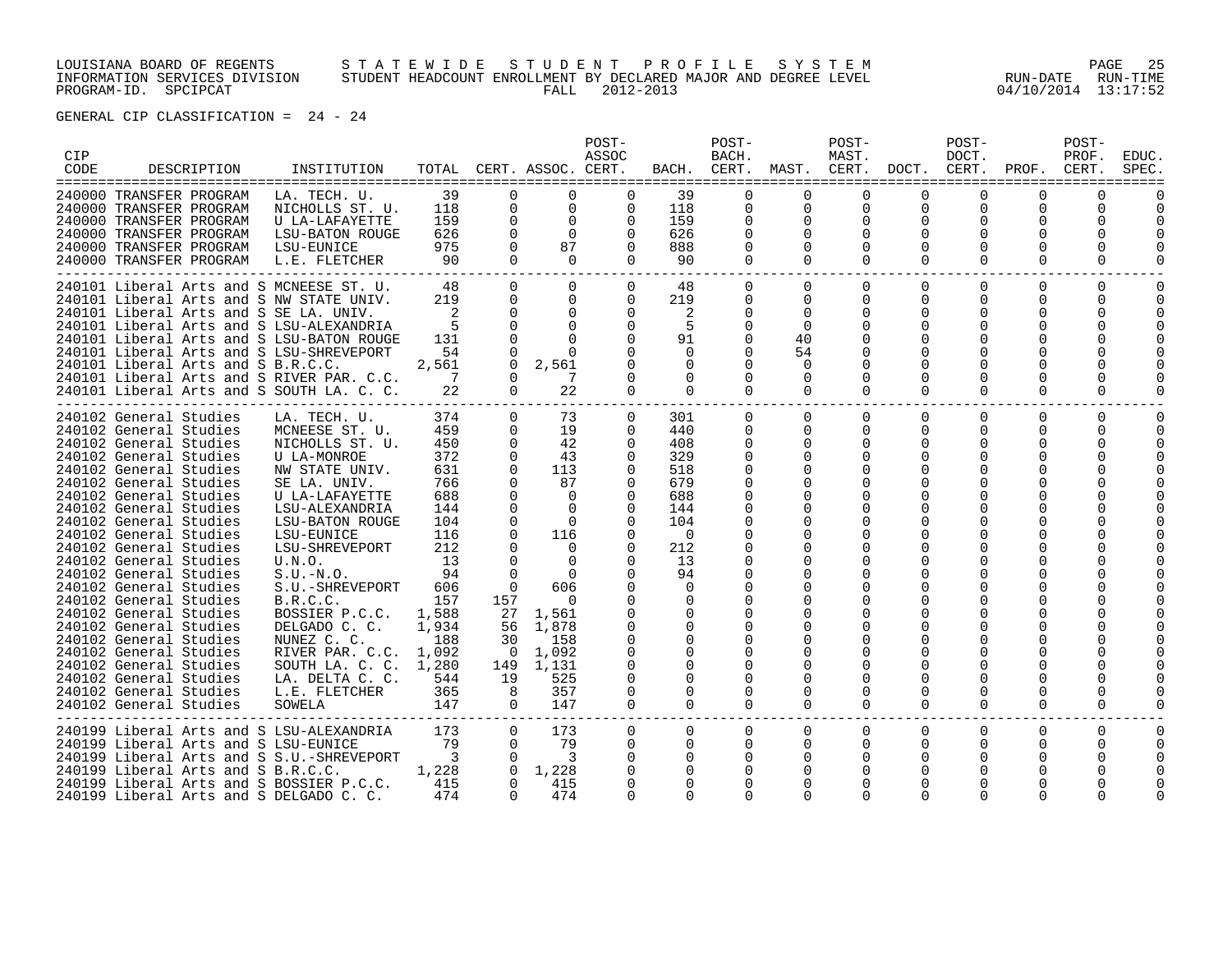LOUISIANA BOARD OF REGENTS S T A T E W I D E S T U D E N T P R O F I L E S Y S T E M PAGE 26 INFORMATION SERVICES DIVISION STUDENT HEADCOUNT ENROLLMENT BY DECLARED MAJOR AND DEGREE LEVEL RUN-DATE RUN-TIME PROGRAM-ID. SPCIPCAT FALL 2012-2013 04/10/2014 13:17:52

| CIP<br>CODE | DESCRIPTION                                                                            | INSTITUTION | TOTAL      | CERT. ASSOC. | POST-<br>ASSOC<br>CERT. | BACH.           | POST-<br>BACH.<br>CERT. | MAST. | POST-<br>MAST.<br>CERT. | DOCT. | POST-<br>DOCT.<br>CERT. | PROF. | POST-<br>PROF.<br>CERT. | EDUC.<br>SPEC.     |
|-------------|----------------------------------------------------------------------------------------|-------------|------------|--------------|-------------------------|-----------------|-------------------------|-------|-------------------------|-------|-------------------------|-------|-------------------------|--------------------|
|             | 240199 Liberal Arts and S NUNEZ C. C.<br>240199 Liberal Arts and S RIVER PAR. C.C.     |             | 191<br>143 | 191<br>143   |                         |                 |                         |       |                         |       |                         |       |                         | 0<br>$\Omega$      |
|             | 240199 Liberal Arts and S SOUTH LA. C. C.<br>240199 Liberal Arts and S LA. DELTA C. C. |             | 389<br>213 | 389<br>213   |                         |                 |                         |       |                         |       |                         |       |                         | $\Omega$<br>$\cap$ |
|             | 240199 Liberal Arts and S L.E. FLETCHER                                                |             | 53         | 53           |                         |                 |                         |       |                         |       |                         |       |                         | $\cap$             |
|             | GENERAL CIP TOTALS                                                                     |             | 20,741     | 446 13,986   |                         | $0 \quad 6.215$ |                         | 94    |                         |       |                         |       |                         | $\cap$             |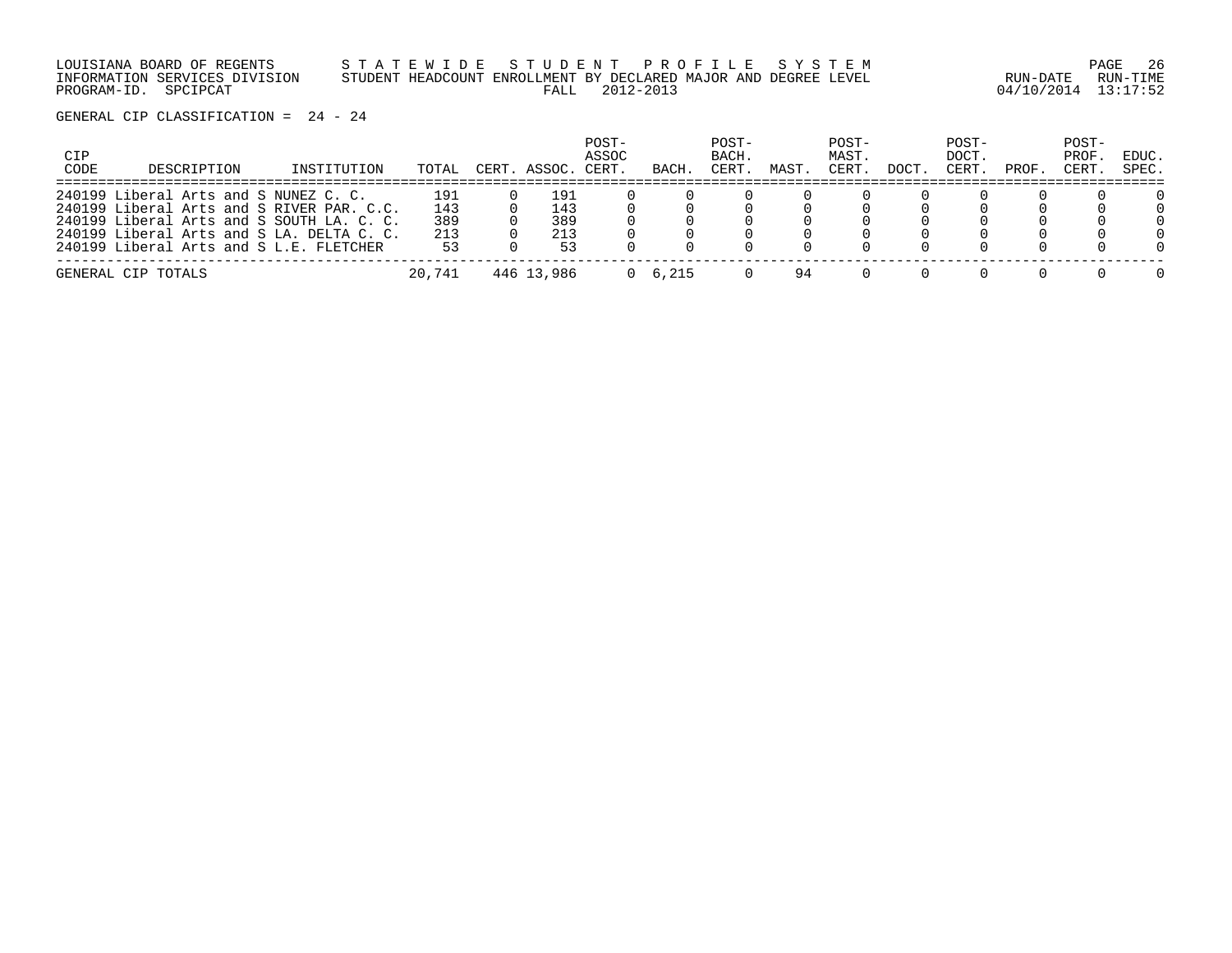| LOUISIANA BOARD OF REGENTS                            |      | STATEWIDE STUDENT PROFILE SYSTEM                                             |                                 | PAGE 27  |
|-------------------------------------------------------|------|------------------------------------------------------------------------------|---------------------------------|----------|
| INFORMATION SERVICES DIVISION<br>PROGRAM-ID. SPCIPCAT | FALL | STUDENT HEADCOUNT ENROLLMENT BY DECLARED MAJOR AND DEGREE LEVEL<br>2012-2013 | RUN-DATE<br>04/10/2014 13:17:52 | RUN-TIME |
|                                                       |      |                                                                              |                                 |          |

| CIP<br>CODE | DESCRIPTION                                       | INSTITUTION | TOTAL | CERT. ASSOC. | POST-<br>ASSOC<br>CERT. | BACH. | POST-<br>BACH.<br>CERT. | MAST. | POST-<br>MAST.<br>CERT. | DOCT. | POST-<br>DOCT.<br>CERT. | PROF. | POST-<br>PROF<br>CERT. | EDUC.<br>SPEC. |
|-------------|---------------------------------------------------|-------------|-------|--------------|-------------------------|-------|-------------------------|-------|-------------------------|-------|-------------------------|-------|------------------------|----------------|
|             | 250101 Library and Inform LSU-BATON ROUGE 155 0 0 |             |       |              | $\Omega$                | (1)   |                         | 0 155 | <sup>()</sup>           |       |                         |       |                        |                |
|             | GENERAL CIP TOTALS                                |             | 155   |              |                         |       | (1)                     | 155   | <sup>()</sup>           |       |                         |       |                        |                |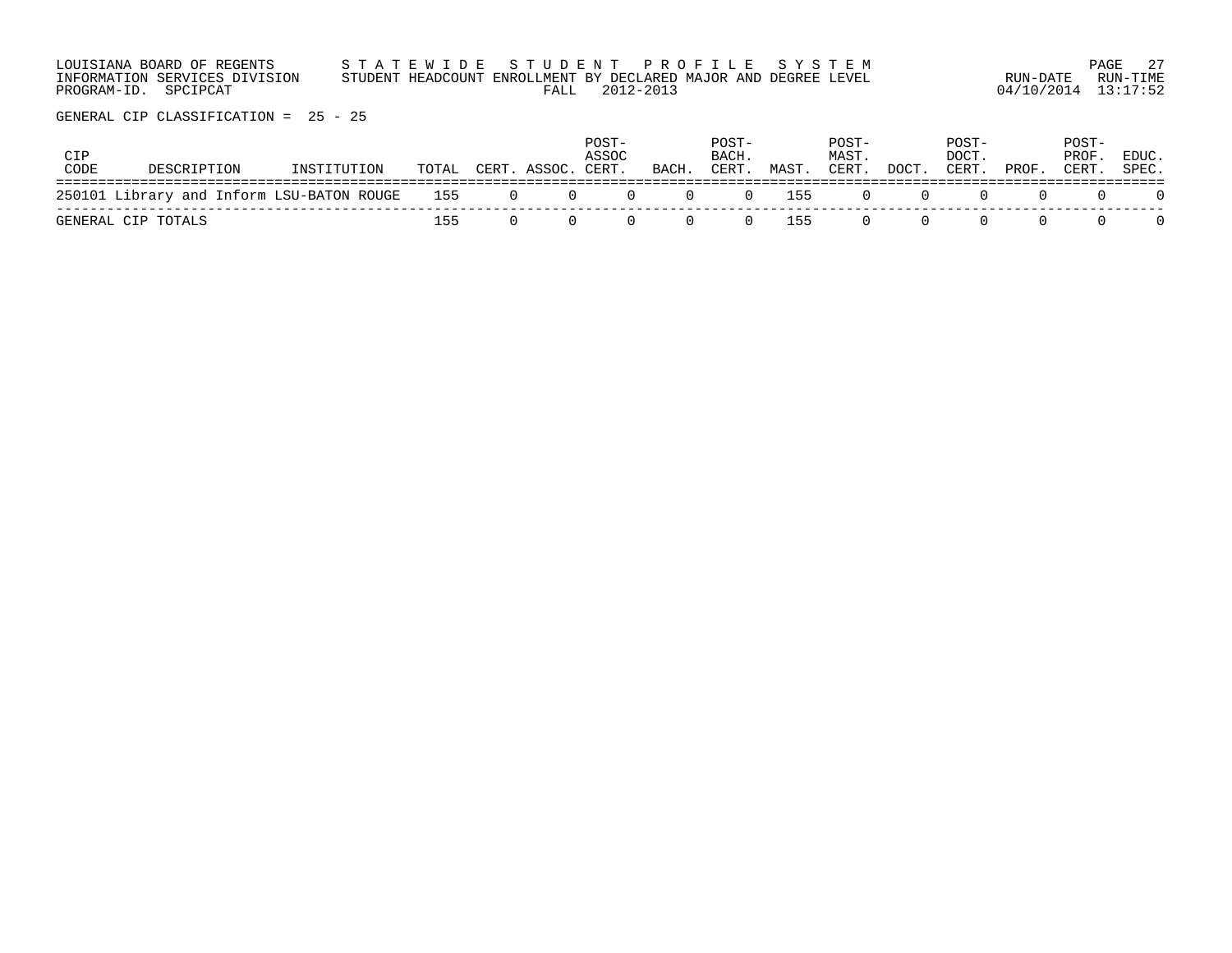# LOUISIANA BOARD OF REGENTS S T A T E W I D E S T U D E N T P R O F I L E S Y S T E M PAGE 28 INFORMATION SERVICES DIVISION STUDENT HEADCOUNT ENROLLMENT BY DECLARED MAJOR AND DEGREE LEVEL RUN-DATE RUN-TIME PROGRAM-ID. SPCIPCAT FALL 2012-2013 04/10/2014 13:17:52

| CIP<br>CODE | DESCRIPTION<br>====================================== | INSTITUTION       |       |          | TOTAL CERT. ASSOC. CERT.<br>-------------- | POST-<br>ASSOC | BACH.<br>------------ | POST-<br>BACH.<br>CERT. | MAST.<br>------- | POST-<br>MAST.<br>CERT.<br>------ | DOCT.        | POST-<br>DOCT.<br>CERT. | PROF.    | POST-<br>PROF.<br>CERT. | <b>EDUC</b><br>SPEC. |
|-------------|-------------------------------------------------------|-------------------|-------|----------|--------------------------------------------|----------------|-----------------------|-------------------------|------------------|-----------------------------------|--------------|-------------------------|----------|-------------------------|----------------------|
|             | 260101 Biology/Biological GRAMBLING ST U.             |                   | 258   |          |                                            | <sup>n</sup>   | 258                   | $\Omega$                | <sup>n</sup>     | ∩                                 | <sup>n</sup> | ∩                       | ∩        | ∩                       |                      |
|             | 260101 Biology/Biological LA. TECH. U.                |                   | 420   | $\Omega$ | $\Omega$                                   | $\Omega$       | 378                   | $\mathbf 0$             | 42               | $\Omega$                          | $\Omega$     | 0                       | U        |                         |                      |
|             | 260101 Biology/Biological MCNEESE ST. U.              |                   | 287   | $\Omega$ | U                                          | 0              | 287                   | $\Omega$                | $\Omega$         | ∩                                 | U            | U                       |          |                         |                      |
|             | 260101 Biology/Biological NICHOLLS ST. U.             |                   | 444   | $\Omega$ | <sup>n</sup>                               | $\Omega$       | 444                   | $\Omega$                | $\Omega$         |                                   | <sup>n</sup> |                         |          |                         |                      |
|             | 260101 Biology/Biological U LA-MONROE                 |                   | 305   |          |                                            | 0              | 280                   | $\Omega$                | 25               |                                   |              |                         |          |                         |                      |
|             | 260101 Biology/Biological NW STATE UNIV.              |                   | 513   |          |                                            | 0              | 513                   | $\Omega$                | $\Omega$         |                                   |              |                         |          |                         |                      |
|             | 260101 Biology/Biological SE LA. UNIV.                |                   | 759   |          |                                            | 0              | 733                   | $\Omega$                | 26               |                                   |              |                         |          |                         |                      |
|             | 260101 Biology/Biological U LA-LAFAYETTE              |                   | 736   |          |                                            | 0              | 717                   | $\Omega$                | 19               |                                   |              |                         |          |                         |                      |
|             | 260101 Biology/Biological LSU-ALEXANDRIA              |                   | 128   |          |                                            | 0              | 128                   | $\Omega$                | $\Omega$         | $\Omega$                          | <sup>n</sup> |                         |          |                         |                      |
|             | 260101 Biology/Biological LSU-BATON ROUGE             |                   | 2,157 |          |                                            | ∩              | 2,039                 | $\Omega$                | 7                | ∩                                 | 111          |                         |          |                         |                      |
|             | 260101 Biology/Biological LSU-SHREVEPORT              |                   | 389   |          | U                                          | $\Omega$       | 376                   | $\Omega$                | 13               | ∩                                 | $\Omega$     |                         |          |                         |                      |
|             | 260101 Biology/Biological U.N.O.                      |                   | 644   |          | n                                          | $\Omega$       | 631                   | $\Omega$                | 13               | ∩                                 | <sup>n</sup> |                         |          |                         |                      |
|             | 260101 Biology/Biological S.U.-B.R.                   |                   | 303   | $\Omega$ | $\Omega$                                   | $\Omega$       | 291                   | $\Omega$                | 12               | $\Omega$                          | $\Omega$     |                         |          |                         |                      |
|             | 260101 Biology/Biological S.U.-N.O.                   |                   | 323   |          | $\Omega$                                   | 0              | 323                   | $\Omega$                | $\Omega$         | O                                 | O            |                         | ∩        |                         |                      |
|             | 260101 Biology/Biological S.U.-SHREVEPORT             |                   | 51    | $\Omega$ | 51                                         | 0              | $\Omega$              | $\Omega$                | $\Omega$         | $\Omega$                          | $\Omega$     | 0                       | O        |                         |                      |
|             |                                                       |                   |       |          |                                            |                |                       |                         |                  |                                   |              |                         |          |                         |                      |
|             | 260102 Biomedical Science LSU H.S.C.-SHRV             |                   | 4     | $\Omega$ | $\Omega$                                   | 0              | $\Omega$              | $\Omega$                | 4                | $\Omega$                          | $\Omega$     | 0                       | $\Omega$ | $\Omega$                |                      |
|             | 260202 Biochemistry                                   | LSU-BATON ROUGE   | 270   | $\Omega$ | $\Omega$                                   | $\Omega$       | 244                   | $\Omega$                | $\Omega$         | $\Omega$                          | 26           | 0                       | $\Omega$ | $\Omega$                |                      |
|             | 260202 Biochemistry                                   | LSU $H.S.C.-N.O.$ | 11    | $\Omega$ | $\Omega$                                   | 0              | $\Omega$              | $\Omega$                | $\Omega$         | $\Omega$                          | 11           | 0                       | 0        | $\Omega$                |                      |
|             | 260202 Biochemistry                                   | LSU H.S.C.-SHRV   | 17    | $\Omega$ | $\Omega$                                   | $\Omega$       | $\Omega$              | $\Omega$                | $\Omega$         | $\Omega$                          | 17           | $\Omega$                | $\Omega$ | $\Omega$                |                      |
|             |                                                       |                   |       |          |                                            |                |                       |                         |                  |                                   |              |                         |          |                         |                      |
|             | 260299 Biochemistry, Biop LSU-SHREVEPORT              |                   | 43    | $\Omega$ | $\Omega$                                   | $\Omega$       | 43                    | $\Omega$                | $\Omega$         | $\Omega$                          | $\Omega$     | $\Omega$                | $\Omega$ | $\Omega$                |                      |
|             | 260305 Plant Pathology/Ph LSU-BATON ROUGE             |                   | 31    | $\Omega$ | $\Omega$                                   | $\Omega$       | $\Omega$              | $\Omega$                | 13               | $\Omega$                          | 18           | $\Omega$                | $\Omega$ | $\Omega$                |                      |
|             |                                                       | LSU H.S.C.-N.O.   | 6     | $\Omega$ | $\Omega$                                   | $\Omega$       | $\Omega$              | $\mathbf 0$             | $\Omega$         | $\Omega$                          | 6            | 0                       | 0        | $\mathbf 0$             | n                    |
|             | 260403 Anatomy                                        |                   | 9     | $\cap$   | $\Omega$                                   | $\Omega$       | $\Omega$              | $\Omega$                | $\Omega$         | $\cap$                            | 9            | $\Omega$                | $\Omega$ | $\Omega$                | $\Omega$             |
|             | 260403 Anatomy                                        | LSU H.S.C.-SHRV   |       |          |                                            |                |                       |                         |                  |                                   |              |                         |          |                         |                      |
|             | 260502 Microbiology, Gene U LA-LAFAYETTE              |                   | 9     | $\Omega$ | $\Omega$                                   | $\Omega$       | 9                     | $\Omega$                | $\Omega$         | $\Omega$                          | $\Omega$     | $\Omega$                | $\Omega$ | $\Omega$                |                      |
|             | 260502 Microbiology, Gene LSU-BATON ROUGE             |                   | 88    | $\Omega$ | $\Omega$                                   | $\Omega$       | 88                    | $\Omega$                | $\Omega$         | $\Omega$                          | $\Omega$     | $\Omega$                | $\Omega$ | $\Omega$                |                      |
|             |                                                       |                   |       |          |                                            |                |                       |                         |                  |                                   |              |                         |          |                         |                      |
|             | 260503 Medical Microbiolo LSU H.S.C.-N.O.             |                   | 19    | $\Omega$ | $\Omega$                                   | $\Omega$       | $\Omega$              | $\Omega$                |                  | $\Omega$                          | 18           | 0                       | $\Omega$ | $\Omega$                |                      |
|             | 260503 Medical Microbiolo LSU H.S.C.-SHRV             |                   | 23    | $\Omega$ | $\Omega$                                   | $\Omega$       | $\Omega$              | $\Omega$                | $\Omega$         | $\Omega$                          | 23           | $\Omega$                | $\Omega$ | $\Omega$                |                      |
|             |                                                       |                   |       |          |                                            |                |                       |                         |                  |                                   |              |                         |          |                         |                      |
|             | 260702 Entomology                                     | LSU-BATON ROUGE   | 25    | $\Omega$ | $\Omega$                                   | $\Omega$       | $\Omega$              | $\Omega$                | 11               | $\Omega$                          | 14           | $\Omega$                | $\Omega$ | $\Omega$                |                      |
|             |                                                       |                   |       |          |                                            |                |                       |                         |                  |                                   |              |                         |          |                         |                      |
|             | 260806 Human/Medical Gene LSU H.S.C.-N.O.             |                   | 12    | $\Omega$ | $\mathbf 0$                                | 0              | $\Omega$              | $\Omega$                | $\Omega$         | $\Omega$                          | 12           | $\Omega$                | $\Omega$ | $\mathbf 0$             |                      |
|             |                                                       |                   |       |          |                                            |                |                       |                         |                  |                                   |              |                         |          |                         |                      |
|             | 260901 Physiology, Genera LSU H.S.C.-N.O.             |                   | 6     |          | $\Omega$                                   | $\Omega$       | 0                     | $\mathbf 0$             | $\Omega$         | $\Omega$                          | 6            | 0                       | 0        | $\mathbf 0$             | n                    |
|             | 260901 Physiology, Genera LSU H.S.C.-SHRV             |                   | 9     | $\Omega$ | $\Omega$                                   | $\Omega$       | $\Omega$              | $\Omega$                | $\Omega$         | $\Omega$                          | 9            | $\Omega$                | $\Omega$ | $\Omega$                | $\Omega$             |
|             |                                                       |                   |       |          |                                            |                |                       |                         |                  |                                   |              |                         |          |                         |                      |
|             | 261001 Pharmacology                                   | LSU H.S.C.-N.O.   | 22    | $\Omega$ | $\Omega$                                   | 0              | $\mathbf 0$           | $\mathbf{0}$            | 2                | $\mathbf 0$                       | 20           | $\mathbf 0$             | 0        | $\mathbf 0$             |                      |
|             | 261001 Pharmacology                                   | LSU H.S.C.-SHRV   | 11    | $\Omega$ | $\Omega$                                   | 0              | $\Omega$              | $\Omega$                | $\Omega$         | $\Omega$                          | 11           | $\Omega$                | $\Omega$ | $\Omega$                | U                    |
|             |                                                       |                   |       |          |                                            |                |                       |                         |                  |                                   |              |                         |          |                         |                      |
|             | 261004 Toxicology                                     | U LA-MONROE       | 113   | $\Omega$ | $\Omega$                                   | $\Omega$       | 113                   | $\Omega$                | $\Omega$         | $\Omega$                          | $\Omega$     | $\Omega$                | $\Omega$ | $\Omega$                | $\Omega$             |
|             | 261006 Environmental Toxi S.U.-B.R.                   |                   | 22    | $\Omega$ | $\Omega$                                   | 0              | $\Omega$              | $\Omega$                | $\Omega$         | $\Omega$                          | 22           | $\Omega$                | $\Omega$ | $\Omega$                | $\Omega$             |
|             |                                                       |                   |       |          |                                            |                |                       |                         |                  |                                   |              |                         |          |                         |                      |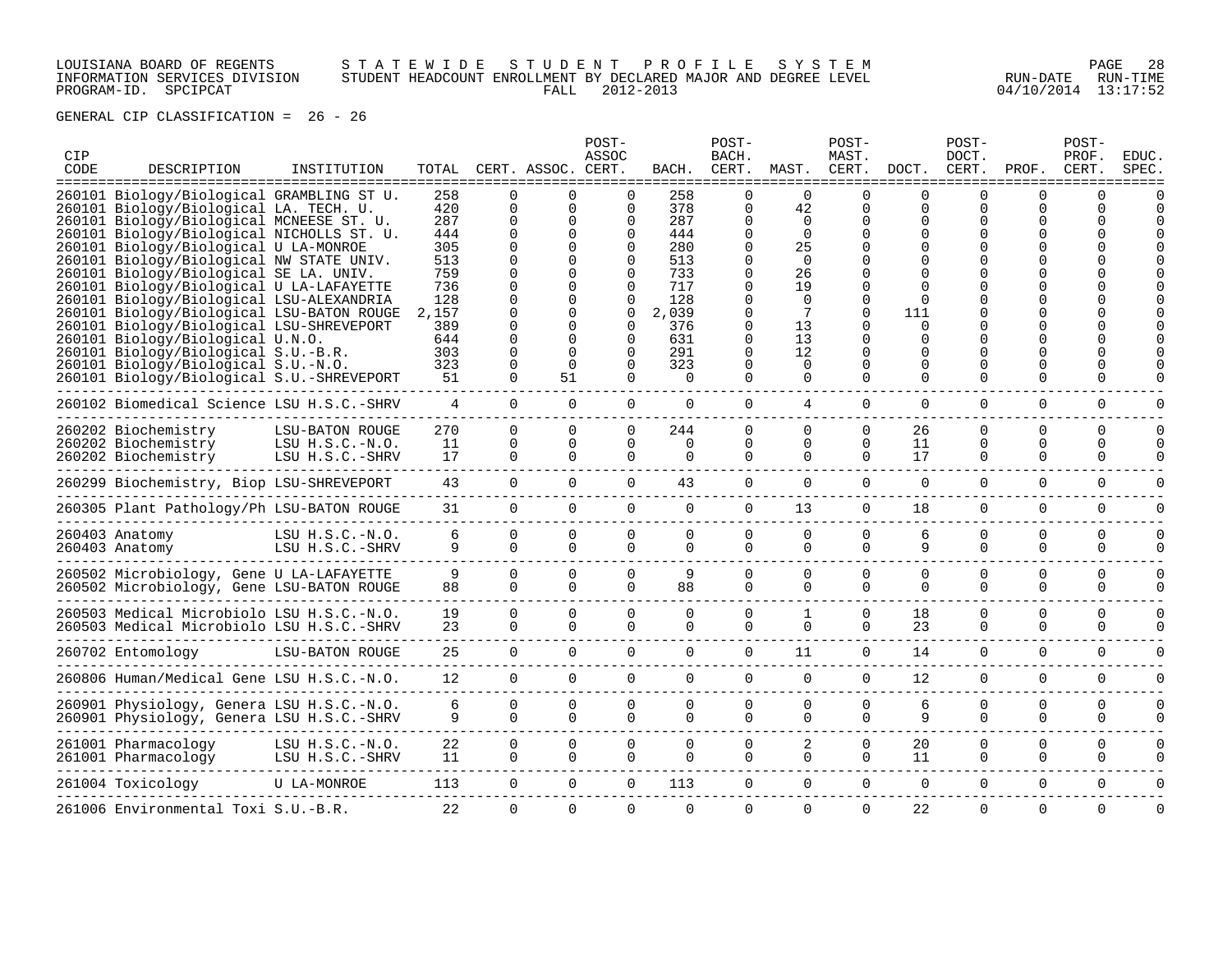LOUISIANA BOARD OF REGENTS S T A T E W I D E S T U D E N T P R O F I L E S Y S T E M PAGE 29 INFORMATION SERVICES DIVISION STUDENT HEADCOUNT ENROLLMENT BY DECLARED MAJOR AND DEGREE LEVEL RUN-DATE RUN-TIME PROGRAM-ID. SPCIPCAT FALL 2012-2013 04/10/2014 13:17:52

| <b>CIP</b><br>CODE | DESCRIPTION                                                                  | INSTITUTION       | TOTAL |   | CERT. ASSOC. | POST-<br>ASSOC<br>CERT. | BACH.     | POST-<br>BACH.<br>CERT. | MAST.    | POST-<br>MAST.<br>CERT. | DOCT. | $POST-$<br>DOCT.<br>CERT. | PROF.          | POST-<br>PROF.<br>CERT. | EDUC.<br>SPEC. |
|--------------------|------------------------------------------------------------------------------|-------------------|-------|---|--------------|-------------------------|-----------|-------------------------|----------|-------------------------|-------|---------------------------|----------------|-------------------------|----------------|
|                    | 261102 Biostatistics                                                         | LSU $H.S.C.-N.O.$ | 16    |   |              |                         | $\Omega$  | $\Omega$                | 2        | $\Omega$                | 14    | $\Omega$                  | $\Omega$       | $\Omega$                | $\Omega$       |
|                    | 261302 Marine Biology and NICHOLLS ST. U.                                    |                   | 19    |   |              |                         | $\Omega$  | 0                       | 19       | $\Omega$                | 0     | $\mathbf 0$               | 0              | $\Omega$                | $\Omega$       |
|                    | 261307 Conservation Biolo U LA-LAFAYETTE<br>261307 Conservation Biolo U.N.O. |                   | 10    |   |              |                         | 10        |                         |          |                         | 11    |                           |                |                         | 0              |
|                    | 261309 Epidemiology                                                          | LSU $H.S.C.-N.O.$ |       |   |              | $\Omega$                | $\Omega$  | $\Omega$                | $\Omega$ | $\Omega$                |       | $\Omega$                  | $\Omega$       | $\Omega$                | $\Omega$       |
|                    | 261399 Ecology, Evolution U LA-LAFAYETTE                                     |                   | 49    |   |              | $\Omega$                | $\Omega$  | $\Omega$                | $\Omega$ | $\Omega$                | 49    | $\Omega$                  | $\Omega$       | $\Omega$                | $\Omega$       |
|                    | 261501 Neuroscience                                                          | LSU $H.S.C.-N.O.$ | 13    |   |              |                         | $\Omega$  | $\Omega$                | 2        | $\Omega$                | 11    | $\Omega$                  | $\Omega$       | $\Omega$                | $\cap$         |
|                    | 269999 Biological and Bio U.N.O.                                             |                   |       |   |              |                         | $\Omega$  | $\Omega$                | $\Omega$ | $\Omega$                | 3     | $\Omega$                  | $\Omega$       | $\Omega$                | $\Omega$       |
|                    | GENERAL CIP TOTALS                                                           |                   | 8,595 | 0 | 51           |                         | 0, 7, 905 | 0                       | 211      | $\Omega$                | 428   | 0                         | $\overline{0}$ | $\Omega$                | $\Omega$       |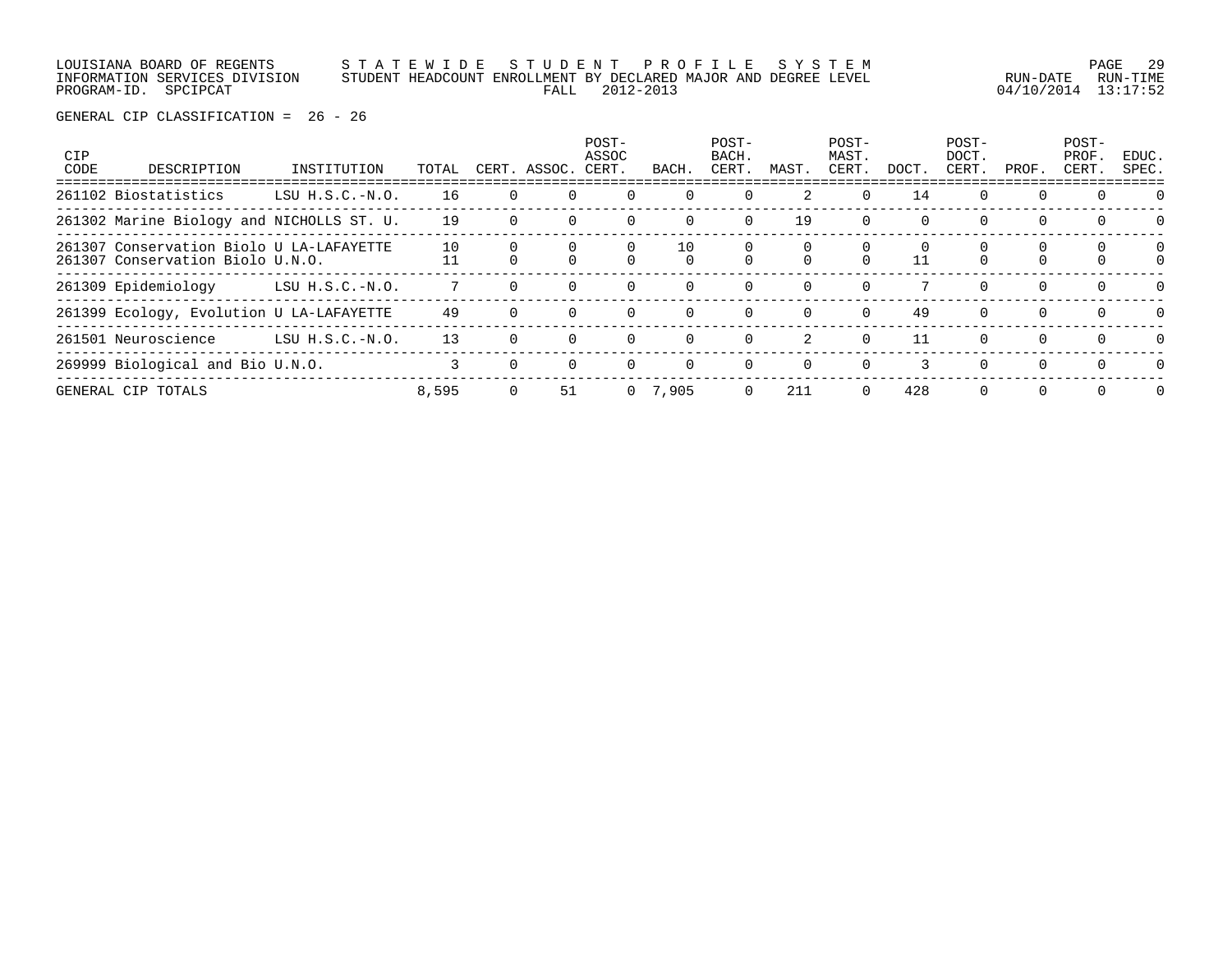# LOUISIANA BOARD OF REGENTS S T A T E W I D E S T U D E N T P R O F I L E S Y S T E M PAGE 30 INFORMATION SERVICES DIVISION STUDENT HEADCOUNT ENROLLMENT BY DECLARED MAJOR AND DEGREE LEVEL RUN-DATE RUN-TIME PROGRAM-ID. SPCIPCAT FALL 2012-2013 04/10/2014 13:17:52

| CIP.<br>CODE | DESCRIPTION                           | INSTITUTION                               |       | TOTAL CERT. ASSOC. CERT. | POST-<br>ASSOC | BACH. | POST-<br>BACH.<br>CERT. | MAST. | POST-<br>MAST.<br>CERT. | DOCT. | POST-<br>DOCT.<br>CERT. | PROF. | POST-<br>PROF.<br>CERT. | EDUC.<br>SPEC. |
|--------------|---------------------------------------|-------------------------------------------|-------|--------------------------|----------------|-------|-------------------------|-------|-------------------------|-------|-------------------------|-------|-------------------------|----------------|
|              |                                       | 270101 Mathematics, Gener GRAMBLING ST U. | 10    |                          |                | 10    |                         |       |                         |       |                         |       |                         |                |
|              |                                       | 270101 Mathematics, Gener LA. TECH. U.    | 52    |                          |                | 41    |                         | 11    |                         |       |                         |       |                         |                |
|              |                                       | 270101 Mathematics, Gener MCNEESE ST. U.  | 82    |                          |                | 62    |                         | 20    |                         |       |                         |       |                         |                |
|              |                                       | 270101 Mathematics, Gener NICHOLLS ST. U. | 58    |                          |                | 58    |                         |       |                         |       |                         |       |                         |                |
|              | 270101 Mathematics, Gener U LA-MONROE |                                           | 32    |                          |                | 32    |                         |       |                         |       |                         |       |                         |                |
|              |                                       | 270101 Mathematics, Gener NW STATE UNIV.  | 23    |                          |                | 23    |                         |       |                         |       |                         |       |                         |                |
|              |                                       | 270101 Mathematics, Gener SE LA. UNIV.    | 96    |                          |                | 96    |                         |       |                         |       |                         |       |                         |                |
|              |                                       | 270101 Mathematics, Gener U LA-LAFAYETTE  | 76    |                          |                | 40    |                         |       |                         | 32    |                         |       |                         |                |
|              |                                       | 270101 Mathematics, Gener LSU-ALEXANDRIA  | 35    |                          |                | 35    |                         |       |                         |       |                         |       |                         |                |
|              |                                       | 270101 Mathematics, Gener LSU-BATON ROUGE | 296   |                          |                | 205   |                         |       |                         | 83    |                         |       |                         |                |
|              |                                       | 270101 Mathematics, Gener LSU-SHREVEPORT  |       |                          |                |       |                         |       |                         |       |                         |       |                         |                |
|              | 270101 Mathematics, Gener U.N.O.      |                                           | 59    |                          |                | 36    |                         | 23    |                         |       |                         |       |                         |                |
|              | 270101 Mathematics, Gener S.U.-B.R.   |                                           | 14    |                          |                | 13    |                         |       |                         |       |                         |       |                         |                |
|              | 270101 Mathematics, Gener S.U.-N.O.   |                                           | 61    |                          |                | 61    |                         |       |                         |       |                         |       |                         |                |
|              |                                       | 270199 Mathematics, Other GRAMBLING ST U. | 13    |                          |                | 13    |                         |       |                         |       |                         |       |                         |                |
|              |                                       | 270199 Mathematics, Other NICHOLLS ST. U. | 24    |                          |                |       |                         | 24    |                         |       |                         |       |                         |                |
|              |                                       | 270199 Mathematics, Other LSU-SHREVEPORT  | 54    |                          |                | 54    |                         |       |                         |       |                         |       |                         |                |
|              | 270199 Mathematics, Other S.U.-B.R.   |                                           | 18    |                          |                | 18    |                         |       |                         |       |                         |       |                         |                |
|              |                                       | 270501 Statistics, Genera LSU-BATON ROUGE | 22    |                          |                |       |                         | 22    |                         |       |                         |       |                         |                |
|              | GENERAL CIP TOTALS                    |                                           | 1,032 |                          |                | 804   |                         | 113   |                         | 115   |                         |       |                         |                |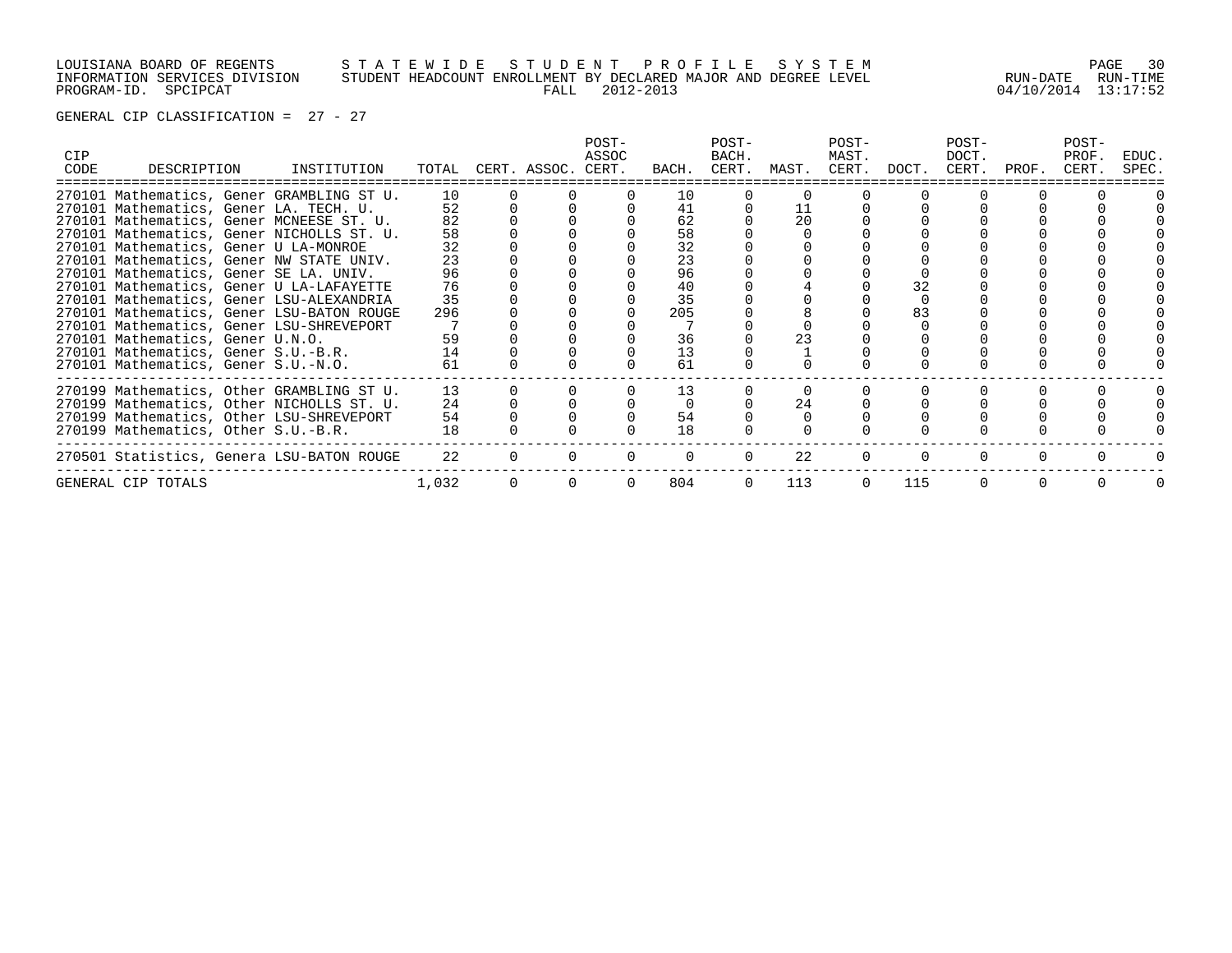### LOUISIANA BOARD OF REGENTS S T A T E W I D E S T U D E N T P R O F I L E S Y S T E M PAGE 31 INFORMATION SERVICES DIVISION STUDENT HEADCOUNT ENROLLMENT BY DECLARED MAJOR AND DEGREE LEVEL RUN-DATE RUN-TIME PROGRAM-ID. SPCIPCAT FALL 2012-2013 04/10/2014 13:17:52

| <b>CIP</b><br>CODE | DESCRIPTION                                                                                                                                                      | INSTITUTION    | TOTAL                   | CERT. ASSOC. | POST-<br>ASSOC<br>CERT. | BACH.                   | POST-<br>BACH.<br>CERT. | MAST.          | POST-<br>MAST.<br>CERT. | DOCT. | POST-<br>DOCT.<br>CERT. | PROF.    | POST-<br>PROF.<br>CERT. | EDUC.<br>SPEC. |
|--------------------|------------------------------------------------------------------------------------------------------------------------------------------------------------------|----------------|-------------------------|--------------|-------------------------|-------------------------|-------------------------|----------------|-------------------------|-------|-------------------------|----------|-------------------------|----------------|
|                    | 300101 Biological and Phy LA. TECH. U.<br>300101 Biological and Phy LSU-BATON ROUGE<br>301101 Gerontology                                                        | U LA-MONROE    | 38<br>20<br>33          |              |                         |                         |                         | 33<br>20<br>33 |                         |       |                         |          |                         |                |
|                    | 301401 Museology/Museum S S.U.-N.O.                                                                                                                              |                | 25                      |              |                         | $\Omega$                | $\Omega$                | 25             | $\Omega$                |       | $\Omega$                | $\Omega$ |                         |                |
|                    | 301501 Science, Technolog SE LA. UNIV.                                                                                                                           |                | 24                      |              |                         |                         |                         | 24             |                         |       |                         |          |                         |                |
|                    | 301801 Natural Sciences                                                                                                                                          | BOSSIER P.C.C. | 5.                      |              |                         |                         |                         |                |                         |       |                         |          |                         |                |
|                    | 301901 Nutrition Sciences MCNEESE ST. U.<br>301901 Nutrition Sciences LSU-BATON ROUGE                                                                            |                | 30<br>255               |              |                         | 30<br>255               |                         |                |                         |       |                         |          |                         |                |
|                    | 302001 International/Glob LSU-BATON ROUGE<br>302001 International/Glob U.N.O.                                                                                    |                | 205<br>69               |              |                         | 205<br>69               |                         |                | $\Omega$                |       |                         |          |                         |                |
|                    | 302501 Cognitive Science U LA-LAFAYETTE                                                                                                                          |                | 10                      |              |                         | $\Omega$                | $\cap$                  | $\cap$         | $\Omega$                | 10    | $\Omega$                | $\cap$   |                         |                |
|                    | 309999 Multi-/Interdiscip NW STATE UNIV.<br>309999 Multi-/Interdiscip LSU-BATON ROUGE<br>309999 Multi-/Interdiscip U.N.O.<br>309999 Multi-/Interdiscip S.U.-B.R. |                | 31<br>328<br>415<br>259 |              |                         | 31<br>328<br>415<br>259 |                         |                |                         |       |                         |          |                         |                |
|                    | GENERAL CIP TOTALS                                                                                                                                               |                | 1,747                   |              |                         | 1,592                   |                         | 135            | $\Omega$                | 15    | $\Omega$                | $\Omega$ |                         |                |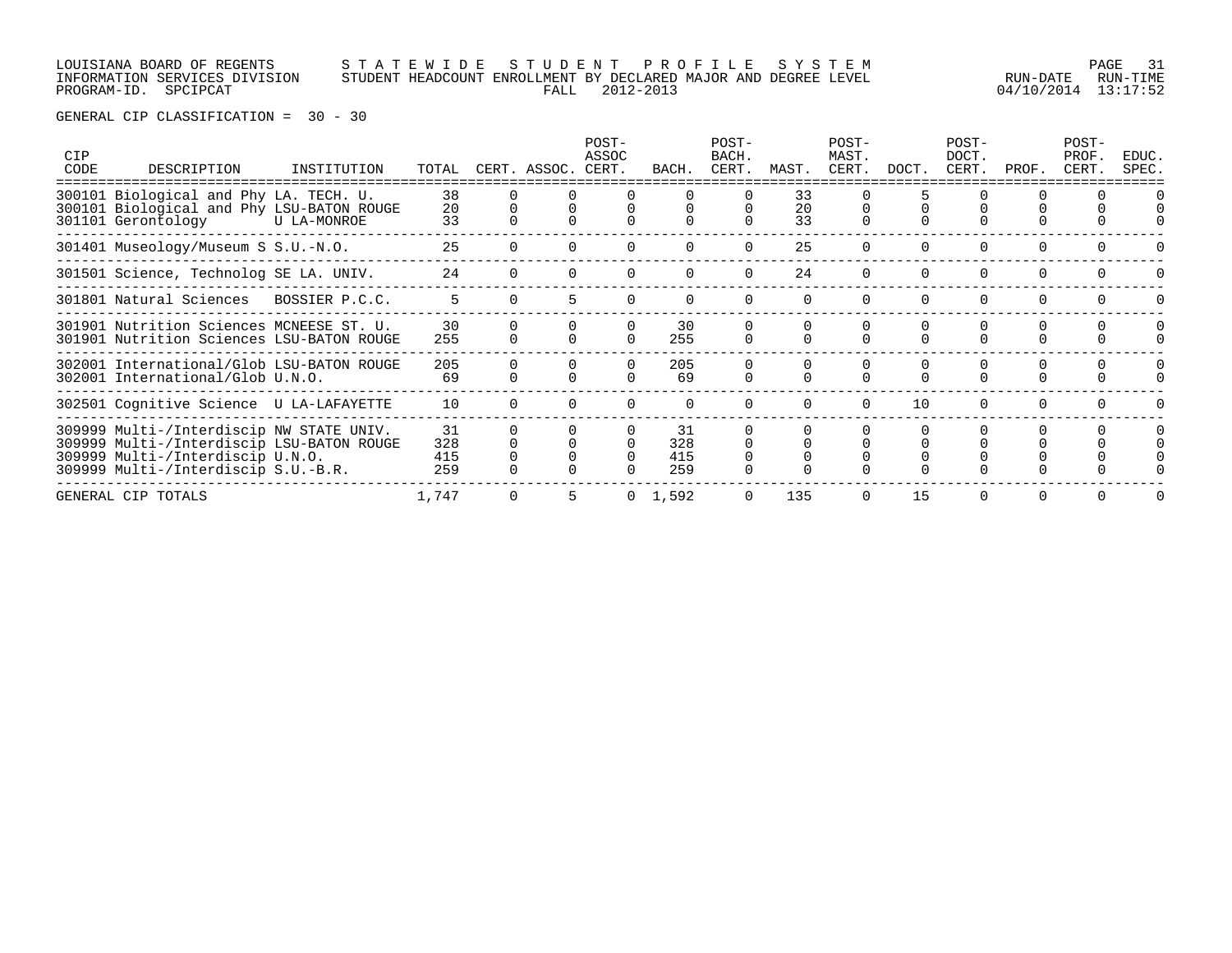LOUISIANA BOARD OF REGENTS S T A T E W I D E S T U D E N T P R O F I L E S Y S T E M PAGE 32 INFORMATION SERVICES DIVISION STUDENT HEADCOUNT ENROLLMENT BY DECLARED MAJOR AND DEGREE LEVEL RUN-DATE RUN-TIME PROGRAM-ID. SPCIPCAT FALL 2012-2013 04/10/2014 13:17:52

| CIP<br>CODE | DESCRIPTION                                                                                                                                                             | INSTITUTION     | TOTAL             |          | CERT. ASSOC. | POST-<br>ASSOC<br>CERT. | BACH              | POST-<br>BACH.<br>CERT. | MAST.    | POST-<br>MAST.<br>CERT. | DOCT. | POST-<br>DOCT.<br>CERT. | PROF. | POST-<br>PROF.<br>CERT. | EDUC.<br>SPEC. |
|-------------|-------------------------------------------------------------------------------------------------------------------------------------------------------------------------|-----------------|-------------------|----------|--------------|-------------------------|-------------------|-------------------------|----------|-------------------------|-------|-------------------------|-------|-------------------------|----------------|
|             | 310101 Parks, Recreation GRAMBLING ST U.                                                                                                                                |                 | 114               | $\Omega$ |              |                         | 114               |                         |          |                         |       |                         |       |                         |                |
|             | 310501 Health and Physica NW STATE UNIV.<br>310501 Health and Physica U.N.O.                                                                                            |                 | 265               |          |              |                         | 181               |                         | 84       |                         |       |                         |       |                         | $\Omega$       |
|             | 310504 Sport and Fitness<br>310504 Sport and Fitness SE LA. UNIV.<br>310504 Sport and Fitness LSU-BATON ROUGE                                                           | GRAMBLING ST U. | 96<br>109<br>539  |          |              |                         | 109<br>539        |                         | 96       |                         |       |                         |       |                         |                |
|             | 310505 Kinesiology and Ex LA. TECH. U.<br>310505 Kinesiology and Ex MCNEESE ST. U.<br>310505 Kinesiology and Ex U LA-MONROE<br>310505 Kinesiology and Ex LSU-SHREVEPORT |                 | 339<br>307<br>424 |          |              |                         | 339<br>259<br>387 |                         | 48<br>37 |                         |       |                         |       |                         |                |
|             | GENERAL CIP TOTALS                                                                                                                                                      |                 | 2,200             |          |              |                         | 0, 1, 930         |                         | 270      |                         |       | 0                       |       |                         |                |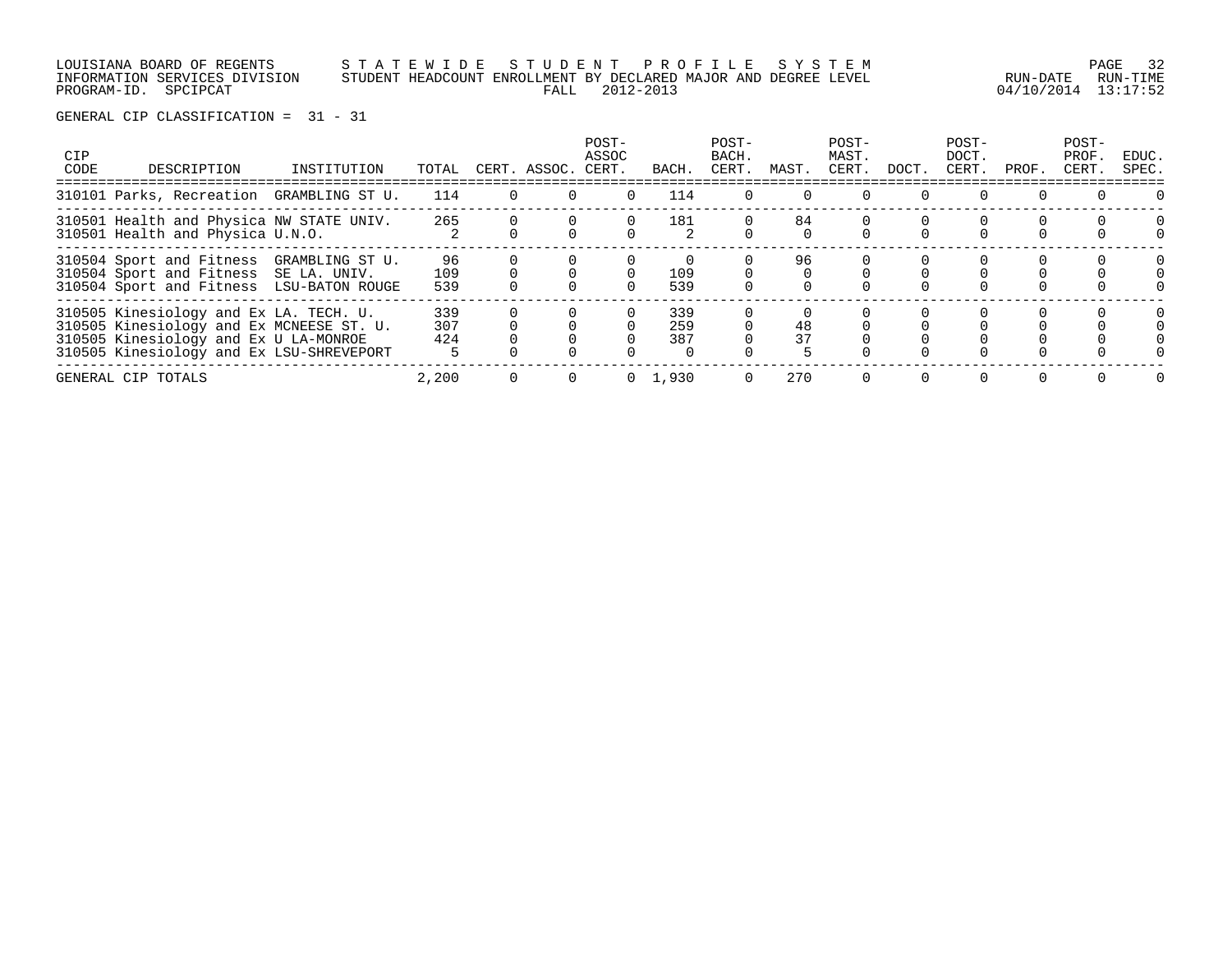LOUISIANA BOARD OF REGENTS S T A T E W I D E S T U D E N T P R O F I L E S Y S T E M PAGE 33 INFORMATION SERVICES DIVISION STUDENT HEADCOUNT ENROLLMENT BY DECLARED MAJOR AND DEGREE LEVEL RUN-DATE RUN-TIME PROGRAM-ID. SPCIPCAT FALL 2012-2013 04/10/2014 13:17:52

| CIP<br>CODE | DESCRIPTION                                                 | INSTITUTION                                 | TOTAL     | CERT. ASSOC. | POST-<br>ASSOC<br>CERT. | BACH.    | POST-<br>BACH.<br>CERT | MAST | POST-<br>MAST.<br>CERT | DOCT. | POST-<br>DOCT.<br>CERT | PROF. | POST-<br>PROF.<br>CERT. | EDUC.<br>SPEC. |
|-------------|-------------------------------------------------------------|---------------------------------------------|-----------|--------------|-------------------------|----------|------------------------|------|------------------------|-------|------------------------|-------|-------------------------|----------------|
|             | 380101 Philosophy<br>380101 Philosophy<br>380101 Philosophy | U LA-LAFAYETTE<br>LSU-BATON ROUGE<br>U.N.O. | 107<br>20 |              |                         | 96<br>20 |                        |      |                        |       |                        |       |                         |                |
|             | GENERAL CIP TOTALS                                          |                                             | 129       |              |                         | 118      |                        |      |                        |       |                        |       |                         |                |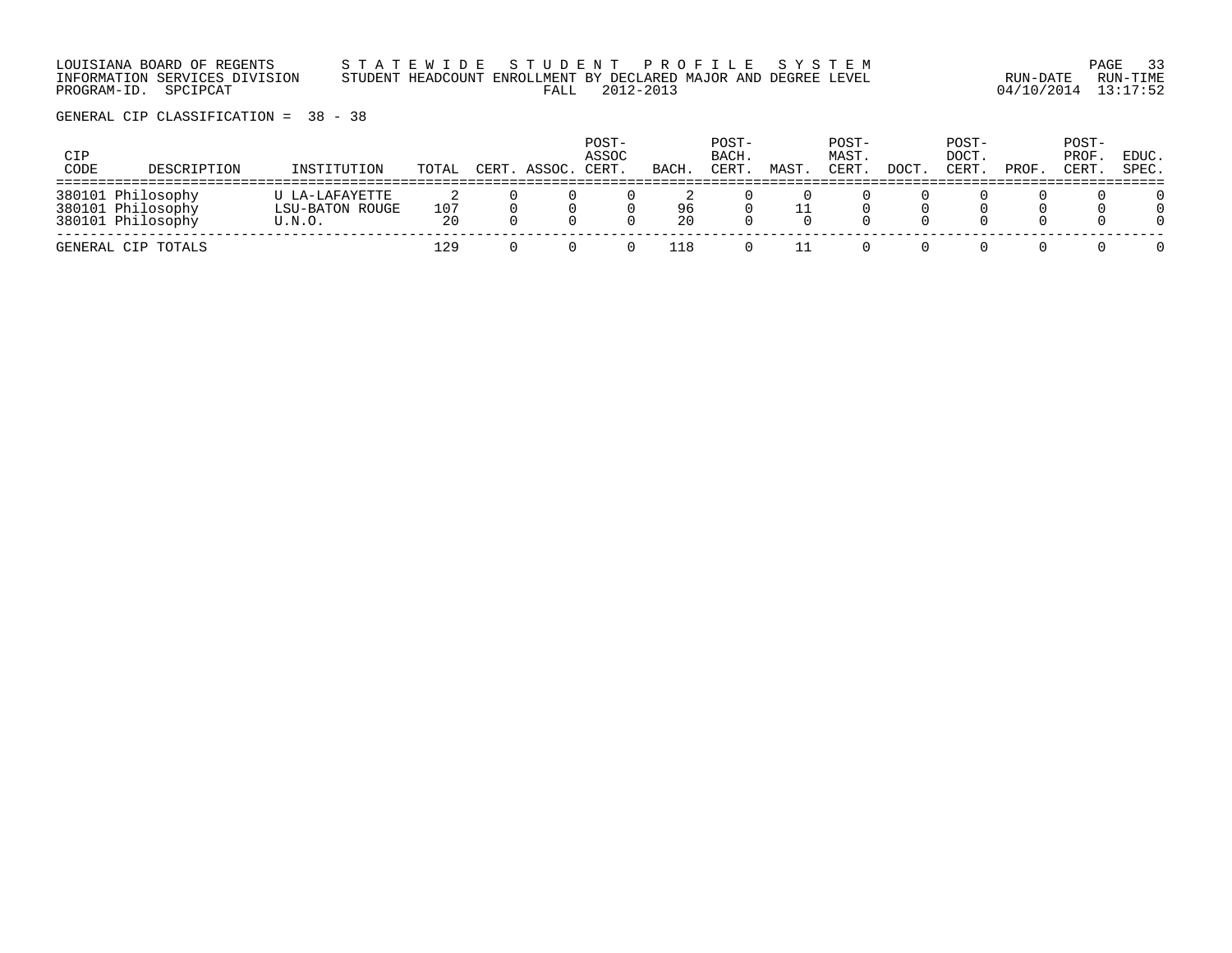# LOUISIANA BOARD OF REGENTS S T A T E W I D E S T U D E N T P R O F I L E S Y S T E M PAGE 34 INFORMATION SERVICES DIVISION STUDENT HEADCOUNT ENROLLMENT BY DECLARED MAJOR AND DEGREE LEVEL RUN-DATE RUN-TIME PROGRAM-ID. SPCIPCAT FALL 2012-2013 04/10/2014 13:17:52

| CIP<br>CODE | DESCRIPTION                                                                                                                                                                                                                                     | INSTITUTION                                                                                                                                       | TOTAL                                             |                                                   | CERT. ASSOC. CERT.                                                   | POST-<br>ASSOC                   | BACH.                                       | POST-<br>BACH.<br>CERT.          | MAST. CERT.               | POST-<br>MAST.                               | DOCT.                      | POST-<br>DOCT.<br>CERT.   | PROF.                            | POST-<br>PROF.<br>CERT. | EDUC.<br>SPEC. |
|-------------|-------------------------------------------------------------------------------------------------------------------------------------------------------------------------------------------------------------------------------------------------|---------------------------------------------------------------------------------------------------------------------------------------------------|---------------------------------------------------|---------------------------------------------------|----------------------------------------------------------------------|----------------------------------|---------------------------------------------|----------------------------------|---------------------------|----------------------------------------------|----------------------------|---------------------------|----------------------------------|-------------------------|----------------|
|             | 400101 Physical Sciences NW STATE UNIV.                                                                                                                                                                                                         |                                                                                                                                                   | 3                                                 | 0                                                 | $\Omega$                                                             |                                  | 3                                           | $\Omega$                         | $\Omega$                  | $\Omega$                                     | $\Omega$                   | $\Omega$                  | <sup>0</sup>                     | 0                       |                |
|             | 400401 Atmospheric Scienc U LA-MONROE                                                                                                                                                                                                           |                                                                                                                                                   | 37                                                | $\mathbf 0$                                       | $\mathbf{0}$                                                         | 0                                | 37                                          | 0                                | $\mathbf 0$               | $\mathbf 0$                                  | $\mathbf 0$                | 0                         | $\mathbf 0$                      | $\mathbf 0$             | 0              |
|             | 400501 Chemistry, General GRAMBLING ST U.<br>400501 Chemistry, General LA. TECH. U.<br>400501 Chemistry, General MCNEESE ST. U.                                                                                                                 |                                                                                                                                                   | 34<br>45<br>91                                    | $\Omega$<br>$\Omega$                              | $\Omega$<br>$\Omega$                                                 | $\Omega$                         | 34<br>45<br>91                              |                                  | $\Omega$<br>$\Omega$      | $\Omega$<br>$\Omega$                         |                            | $\Omega$<br>∩             | $\Omega$<br>U                    | U                       |                |
|             | 400501 Chemistry, General NICHOLLS ST. U.<br>400501 Chemistry, General U LA-MONROE<br>400501 Chemistry, General SE LA. UNIV.                                                                                                                    |                                                                                                                                                   | 41<br>2<br>160                                    |                                                   |                                                                      | $\Omega$                         | 41<br>160                                   |                                  |                           |                                              |                            |                           |                                  |                         |                |
|             | 400501 Chemistry, General U LA-LAFAYETTE<br>400501 Chemistry, General LSU-BATON ROUGE<br>400501 Chemistry, General LSU-SHREVEPORT<br>400501 Chemistry, General U.N.O.                                                                           |                                                                                                                                                   | 67<br>346<br>70<br>142                            |                                                   |                                                                      |                                  | 67<br>182<br>70<br>91                       |                                  |                           | $\Omega$<br>0<br>$\Omega$                    | 162<br>$\Omega$<br>45      |                           |                                  |                         |                |
|             | 400501 Chemistry, General S.U.-B.R.<br>400501 Chemistry, General S.U.-SHREVEPORT                                                                                                                                                                |                                                                                                                                                   | 73<br>$\mathbf{1}$                                |                                                   |                                                                      |                                  | 72<br>$\cap$                                |                                  |                           | $\cap$                                       |                            |                           |                                  |                         |                |
|             | 400599 Chemistry, Other                                                                                                                                                                                                                         | MCNEESE ST. U.                                                                                                                                    | 42                                                | $\mathbf{0}$                                      | $\overline{0}$                                                       | 0                                | 0                                           | 0                                | 42                        | 0                                            | 0                          | 0                         | 0                                | 0                       |                |
|             | 400601 Geology/Earth Scie U LA-LAFAYETTE<br>400601 Geology/Earth Scie LSU-BATON ROUGE<br>400601 Geology/Earth Scie U.N.O.                                                                                                                       |                                                                                                                                                   | 134<br>155<br>123                                 | $\cap$<br>$\Omega$<br>$\Omega$                    | $\Omega$<br>$\Omega$                                                 | $\Omega$<br>$\Omega$<br>$\Omega$ | 85<br>107<br>107                            | $\Omega$<br>$\Omega$<br>$\Omega$ | 49<br>28<br>16            | $\Omega$<br>$\Omega$<br>$\Omega$             | $\cap$<br>20<br>$\Omega$   | $\Omega$<br>$\Omega$<br>0 | $\Omega$<br>$\Omega$<br>$\Omega$ | $\Omega$<br>0<br>0      | $\Omega$       |
|             | 400607 Oceanography, Chem LSU-BATON ROUGE                                                                                                                                                                                                       |                                                                                                                                                   | 131                                               | $\Omega$                                          | $\Omega$                                                             | $\Omega$                         | 69                                          | $\Omega$                         | 32                        | $\Omega$                                     | 30                         | $\Omega$                  | $\Omega$                         | $\Omega$                |                |
|             | 400801 Physics, General<br>400801 Physics, General<br>400801 Physics, General<br>400801 Physics, General<br>400801 Physics, General<br>400801 Physics, General<br>400801 Physics, General<br>400801 Physics, General<br>400801 Physics, General | GRAMBLING ST U.<br>LA. TECH. U.<br>MCNEESE ST. U.<br>SE LA. UNIV.<br>U LA-LAFAYETTE<br>LSU-BATON ROUGE<br>LSU-SHREVEPORT<br>U.N.O.<br>$S.U.-B.R.$ | 28<br><sup>1</sup><br>106<br>27<br>193<br>3<br>37 | $\Omega$<br>$\Omega$<br>$\Omega$<br>0<br>$\Omega$ | $\Omega$<br>$\Omega$<br>$\Omega$<br>$\Omega$<br>$\Omega$<br>$\Omega$ | $\Omega$<br>$\Omega$             | 3<br>26<br>1<br>106<br>21<br>104<br>3<br>29 | U                                | $\Omega$<br>$\Omega$<br>8 | $\Omega$<br>$\Omega$<br>$\Omega$<br>$\Omega$ | $\Omega$<br>88<br>$\Omega$ | $\Omega$<br>O<br>$\Omega$ | $\Omega$<br><sup>0</sup>         |                         |                |
|             | GENERAL CIP TOTALS                                                                                                                                                                                                                              |                                                                                                                                                   | 2,104                                             | 0                                                 |                                                                      |                                  | $0 \quad 1,565$                             | $\Omega$                         | 193                       | $\Omega$                                     | 345                        | $\Omega$                  | $\Omega$                         | 0                       |                |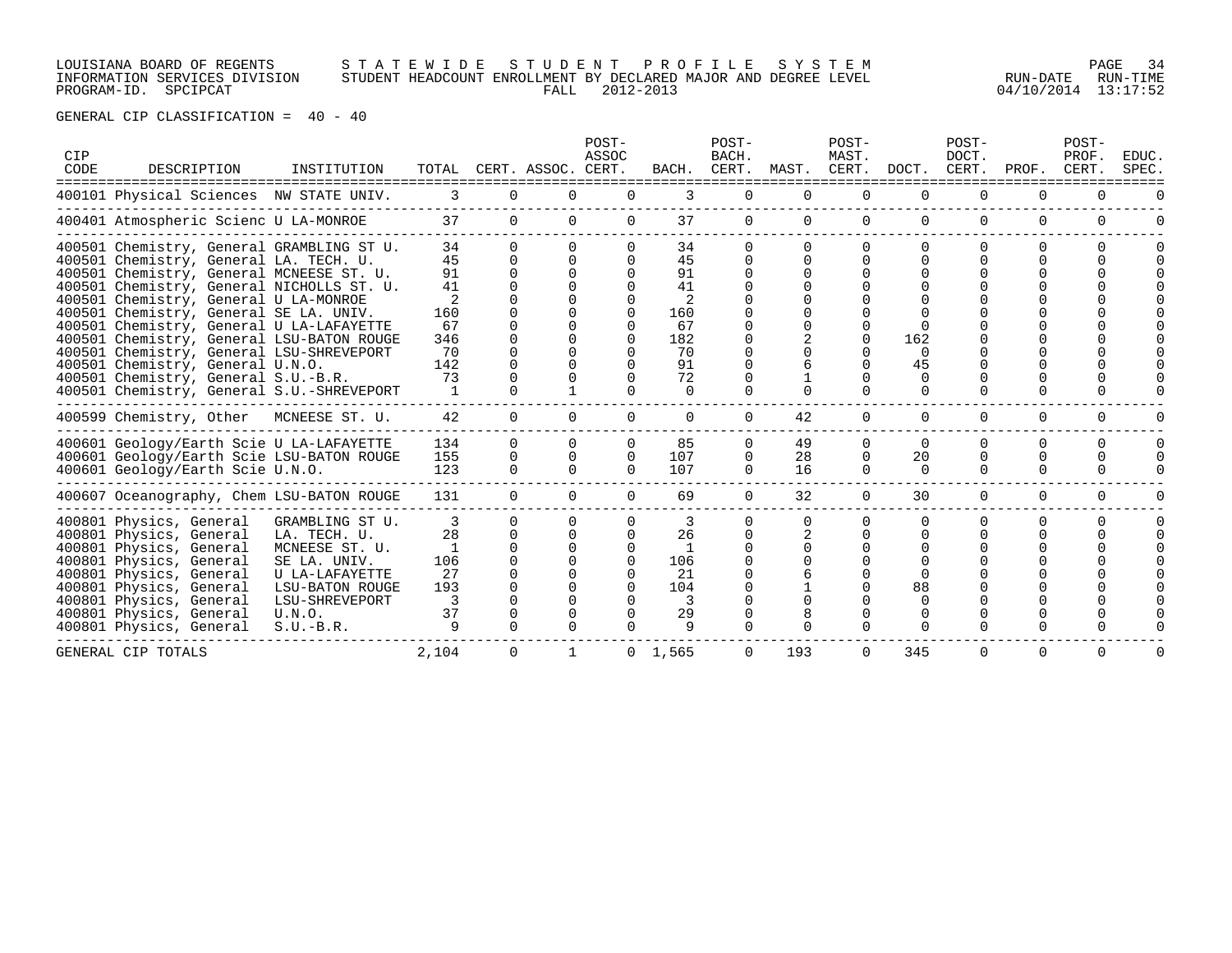LOUISIANA BOARD OF REGENTS S T A T E W I D E S T U D E N T P R O F I L E S Y S T E M PAGE 35 INFORMATION SERVICES DIVISION STUDENT HEADCOUNT ENROLLMENT BY DECLARED MAJOR AND DEGREE LEVEL RUN-DATE RUN-TIME PROGRAM-ID. SPCIPCAT FALL 2012-2013 04/10/2014 13:17:52

| CIP<br>CODE | DESCRIPTION                               | INSTITUTION | TOTAL |          | CERT. ASSOC. | POST-<br>ASSOC<br>CERT. | BACH.            | POST-<br>BACH.<br>CERT. | MAST. | POST-<br>MAST.<br>CERT. | DOCT. | POST-<br>DOCT.<br>CERT. | PROF. | POST-<br>PROF<br>CERT. | EDUC.<br>SPEC. |
|-------------|-------------------------------------------|-------------|-------|----------|--------------|-------------------------|------------------|-------------------------|-------|-------------------------|-------|-------------------------|-------|------------------------|----------------|
|             | 410101 Biology Technician BOSSIER P.C.C.  |             |       | $\Box$ 0 | 0            | $\Omega$                |                  |                         |       |                         |       |                         |       |                        |                |
|             | 410204 Industrial Radiolo SOUTH LA. C. C. |             | 45    |          |              | $\Omega$                |                  |                         |       |                         |       |                         |       |                        | $\cap$         |
|             | 419999 Science Technologi B.R.C.C.        |             | 157   |          | 157          | $\Omega$                | $\left( \right)$ |                         |       |                         |       |                         |       |                        | $\Omega$       |
|             | GENERAL CIP TOTALS                        |             | 203   |          | 157          |                         |                  |                         |       |                         |       |                         |       | $\Omega$               | $\Omega$       |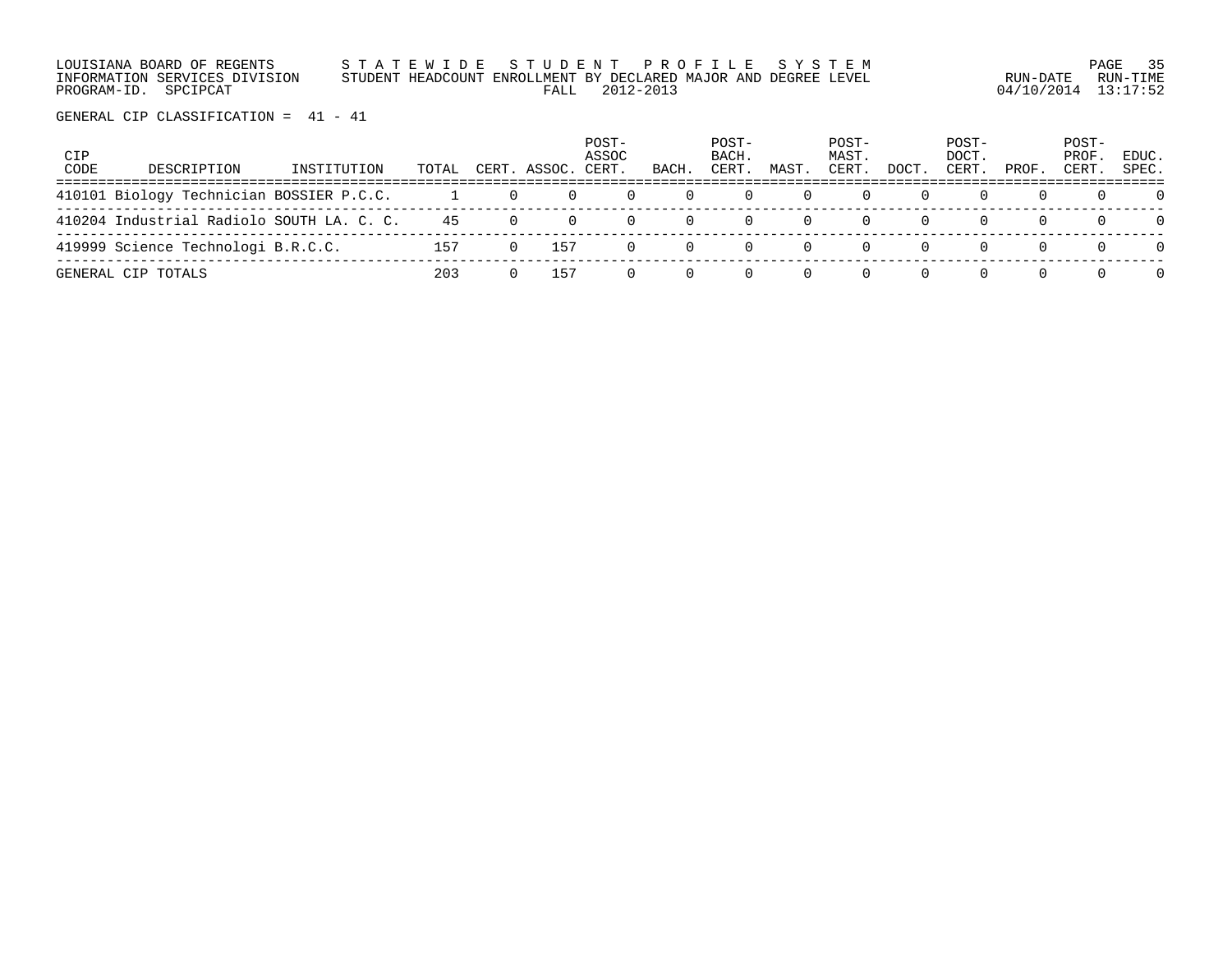# LOUISIANA BOARD OF REGENTS S T A T E W I D E S T U D E N T P R O F I L E S Y S T E M PAGE 36 INFORMATION SERVICES DIVISION STUDENT HEADCOUNT ENROLLMENT BY DECLARED MAJOR AND DEGREE LEVEL RUN-DATE RUN-TIME PROGRAM-ID. SPCIPCAT FALL 2012-2013 04/10/2014 13:17:52

| CIP<br>CODE | DESCRIPTION                               | INSTITUTION | TOTAL |          | CERT. ASSOC. CERT. | POST-<br>ASSOC | BACH.    | POST-<br>BACH.<br>CERT. | MAST.    | POST-<br>MAST.<br>CERT. | DOCT.    | POST-<br>DOCT.<br>CERT. | PROF.    | POST-<br>PROF.<br>CERT. | EDUC.<br>SPEC. |
|-------------|-------------------------------------------|-------------|-------|----------|--------------------|----------------|----------|-------------------------|----------|-------------------------|----------|-------------------------|----------|-------------------------|----------------|
|             | 420101 Psychology, Genera GRAMBLING ST U. |             | 215   |          |                    |                | 215      |                         |          |                         |          |                         |          |                         |                |
|             | 420101 Psychology, Genera LA. TECH. U.    |             | 246   |          |                    |                | 246      |                         |          |                         |          |                         |          |                         |                |
|             | 420101 Psychology, Genera MCNEESE ST. U.  |             | 364   |          |                    |                | 288      |                         | 76       |                         |          |                         |          |                         |                |
|             | 420101 Psychology, Genera NICHOLLS ST. U. |             | 222   |          |                    |                | 222      |                         |          |                         |          |                         |          |                         |                |
|             | 420101 Psychology, Genera U LA-MONROE     |             | 350   |          |                    |                | 326      |                         | 24       |                         |          |                         |          |                         |                |
|             | 420101 Psychology, Genera NW STATE UNIV.  |             | 518   |          |                    |                | 518      |                         | $\Omega$ |                         |          |                         |          |                         |                |
|             | 420101 Psychology, Genera SE LA. UNIV.    |             | 544   |          |                    |                | 516      |                         | 28       |                         |          |                         |          |                         |                |
|             | 420101 Psychology, Genera U LA-LAFAYETTE  |             | 621   |          |                    |                | 581      |                         | 40       |                         |          |                         |          |                         |                |
|             | 420101 Psychology, Genera LSU-ALEXANDRIA  |             | 142   |          |                    |                | 142      |                         |          |                         |          |                         |          |                         |                |
|             | 420101 Psychology, Genera LSU-BATON ROUGE |             | 938   |          |                    |                | 834      |                         |          |                         | 104      |                         |          |                         |                |
|             | 420101 Psychology, Genera LSU-SHREVEPORT  |             | 245   |          |                    |                | 245      |                         |          |                         |          |                         |          |                         |                |
|             | 420101 Psychology, Genera U.N.O.          |             | 411   |          |                    |                | 411      |                         |          |                         |          |                         |          |                         |                |
|             | 420101 Psychology, Genera S.U.-B.R.       |             | 293   |          |                    |                | 293      |                         |          |                         |          |                         |          |                         |                |
|             | 420101 Psychology, Genera S.U.-N.O.       |             | 214   |          |                    |                | 214      |                         |          |                         |          |                         |          |                         |                |
|             |                                           |             |       |          |                    |                |          |                         |          |                         |          |                         |          |                         |                |
|             | 422801 Clinical Psycholog NW STATE UNIV.  |             | 35    | $\Omega$ |                    |                | $\Omega$ | $\Omega$                | 35       | $\Omega$                | $\Omega$ | $\Omega$                | $\Omega$ | $\Omega$                |                |
|             |                                           |             |       |          |                    |                |          |                         |          |                         |          |                         |          |                         |                |
|             | 422802 Community Psycholo LA. TECH. U.    |             | 4     |          |                    | 0              | $\Omega$ | $\Omega$                | $\Omega$ |                         | $\Omega$ | 0                       | 0        |                         |                |
|             | 422803 Counseling Psychol LA. TECH. U.    |             | 33    |          |                    |                |          |                         | $\Omega$ |                         | 33       | O                       | 0        | $\Omega$                | $\Omega$       |
|             | 422803 Counseling Psychol NICHOLLS ST. U. |             | 86    | $\Omega$ |                    | $\Omega$       | $\Omega$ | $\Omega$                | 86       |                         | 0        |                         |          |                         |                |
|             | 422803 Counseling Psychol LSU-SHREVEPORT  |             | 42    | $\Omega$ |                    |                |          |                         | 42       | $\Omega$                | $\Omega$ | 0                       | 0        | $\Omega$                |                |
|             |                                           |             |       |          |                    |                |          |                         |          |                         |          |                         |          |                         |                |
|             | 422804 Industrial and Org LA. TECH. U.    |             | 60    | $\Omega$ |                    | 0              |          | $\Omega$                | 43       | $\Omega$                | 17       | $\Omega$                | 0        | $\Omega$                |                |
|             | 422806 Educational Psycho NICHOLLS ST. U. |             | 25    |          |                    |                |          | 0                       | $\Omega$ |                         |          |                         |          |                         |                |
|             |                                           |             | 2     |          |                    |                |          |                         |          |                         |          |                         |          |                         |                |
|             | 422806 Educational Psycho U LA-MONROE     |             | 15    |          |                    |                |          |                         |          |                         |          |                         |          |                         |                |
|             | 422806 Educational Psycho LSU-SHREVEPORT  |             |       |          |                    |                |          |                         |          |                         |          |                         |          |                         |                |
|             | 429999 Psychology, Other U.N.O.           |             | 31    |          |                    |                |          |                         | $\Omega$ | $\Omega$                | 31       | $\Omega$                | $\Omega$ |                         |                |
|             |                                           |             |       |          |                    |                |          |                         |          |                         |          |                         |          |                         |                |
|             | GENERAL CIP TOTALS                        |             | 5,656 |          |                    | 0              | 5,051    | $\Omega$                | 374      | $\Omega$                | 185      | $\Omega$                | 0        | $\Omega$                |                |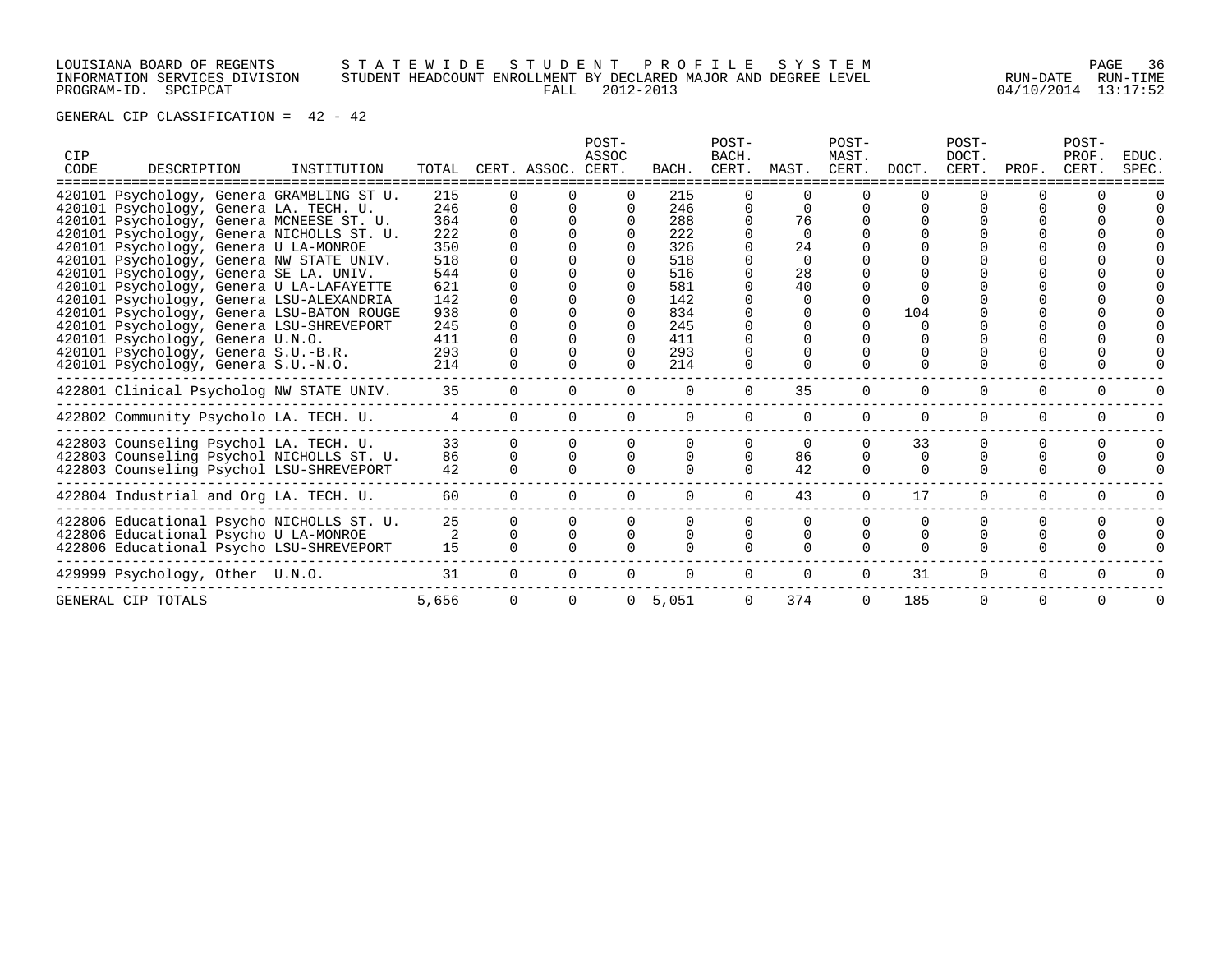# LOUISIANA BOARD OF REGENTS S T A T E W I D E S T U D E N T P R O F I L E S Y S T E M PAGE 37 INFORMATION SERVICES DIVISION STUDENT HEADCOUNT ENROLLMENT BY DECLARED MAJOR AND DEGREE LEVEL RUN-DATE RUN-TIME PROGRAM-ID. SPCIPCAT FALL 2012-2013 04/10/2014 13:17:52

| CIP<br>CODE |                                     | DESCRIPTION | INSTITUTION                               |              |                 | TOTAL CERT. ASSOC. CERT. | POST-<br>ASSOC |           | POST-<br>BACH.<br>BACH. CERT. |             | POST-<br>MAST.<br>MAST. CERT. |             | POST-<br>DOCT.<br>DOCT. CERT. | PROF.    | POST-<br>PROF.<br>CERT. | EDUC.<br>SPEC. |
|-------------|-------------------------------------|-------------|-------------------------------------------|--------------|-----------------|--------------------------|----------------|-----------|-------------------------------|-------------|-------------------------------|-------------|-------------------------------|----------|-------------------------|----------------|
|             |                                     |             | 430103 Criminal Justice/L S.U.-SHREVEPORT | 145          | $\Omega$        | 145                      | $\Omega$       | $\Omega$  | $\Omega$                      | $\Omega$    | $\Omega$                      | $\Omega$    | $\Omega$                      | $\Omega$ | 0                       |                |
|             |                                     |             | 430104 Criminal Justice/S CENTRAL LA.TCC  | 20           |                 | $\Omega$                 |                |           |                               |             |                               |             |                               |          |                         |                |
|             |                                     |             | 430104 Criminal Justice/S NORTHSHORE TCC  | 86           | $\Omega$        | 35                       | 0              | $\Omega$  | $\Omega$                      | $\Omega$    |                               |             | ∩                             |          |                         |                |
|             |                                     |             | 430104 Criminal Justice/S GRAMBLING ST U. | 848          |                 | $\Omega$                 |                | 579       | $\Omega$                      | 269         |                               |             |                               |          |                         |                |
|             |                                     |             | 430104 Criminal Justice/S MCNEESE ST. U.  | 266          |                 |                          |                | 266       |                               | $\cap$      |                               |             |                               |          |                         |                |
|             |                                     |             | 430104 Criminal Justice/S U LA-MONROE     | 285          |                 | $\Omega$                 |                | 245       |                               | 40          |                               |             |                               |          |                         |                |
|             |                                     |             | 430104 Criminal Justice/S NW STATE UNIV.  | 356          |                 |                          |                | 356       |                               | $\Omega$    |                               |             |                               |          |                         |                |
|             |                                     |             | 430104 Criminal Justice/S SE LA. UNIV.    | 493          |                 |                          |                | 493       |                               |             |                               |             |                               |          |                         |                |
|             |                                     |             | 430104 Criminal Justice/S U LA-LAFAYETTE  | 361          |                 |                          |                | 361       |                               |             |                               |             |                               |          |                         |                |
|             |                                     |             | 430104 Criminal Justice/S LSU-ALEXANDRIA  | 92           |                 |                          |                | 92        |                               |             |                               |             |                               |          |                         |                |
|             |                                     |             | 430104 Criminal Justice/S LSU-SHREVEPORT  | 107          |                 |                          |                | 107       |                               |             |                               |             |                               |          |                         |                |
|             | 430104 Criminal Justice/S S.U.-B.R. |             |                                           | 411          |                 |                          |                | 353       |                               | 58          |                               |             |                               |          |                         |                |
|             | 430104 Criminal Justice/S S.U.-N.O. |             |                                           | 393          |                 |                          |                | 304       |                               | 89          |                               |             |                               |          |                         |                |
|             |                                     |             | 430104 Criminal Justice/S BOSSIER P.C.C.  | 493          | $\Omega$        | 493                      |                | $\Omega$  |                               | $\Omega$    |                               |             |                               |          |                         |                |
|             |                                     |             | 430104 Criminal Justice/S SOUTH LA. C. C. | 125          |                 | 125                      |                |           |                               |             |                               |             |                               |          |                         |                |
|             | 430104 Criminal Justice/S SOWELA    |             |                                           | 264          |                 | 264                      |                |           |                               |             |                               |             |                               | ∩        |                         |                |
|             |                                     |             | 430106 Forensic Science a LSU-EUNICE      | 12           | 10 <sup>°</sup> | $\Omega$                 | $\Omega$       | $\Omega$  | $\Omega$                      | $\Omega$    | $\Omega$                      | $\Omega$    | $\Omega$                      | $\Omega$ | $\Omega$                |                |
|             |                                     |             | 430107 Criminal Justice/P NW STATE UNIV.  | 68           | $\Omega$        | 68                       |                |           |                               |             |                               |             | ∩                             | $\Omega$ |                         | $\Omega$       |
|             |                                     |             | 430107 Criminal Justice/P LSU-ALEXANDRIA  | 9            | $\Omega$        | 9                        |                | $\Omega$  |                               |             |                               |             |                               |          |                         |                |
|             |                                     |             | 430107 Criminal Justice/P LSU-EUNICE      | 109          | $\Omega$        | 109                      |                |           |                               |             |                               |             |                               |          |                         |                |
|             | 430107 Criminal Justice/P B.R.C.C.  |             |                                           | 419          | $\Omega$        | 419                      |                |           |                               |             |                               |             |                               |          |                         |                |
|             |                                     |             | 430107 Criminal Justice/P DELGADO C. C.   | 719          |                 | 719                      |                |           |                               |             |                               |             |                               |          |                         |                |
|             |                                     |             | 430107 Criminal Justice/P L.E. FLETCHER   | 107          |                 | 107                      |                |           |                               |             |                               |             |                               |          |                         |                |
|             |                                     |             | 430201 Fire Prevention an DELGADO C. C.   | 21           | 21              | $\Omega$                 |                |           | 0                             |             | $\Omega$                      | $\Omega$    | $\Omega$                      | $\Omega$ | 0                       |                |
|             |                                     |             | 430203 Fire Science/Fire- LSU-EUNICE      | 91           | $\overline{2}$  | 89                       | 0              | 0         | 0                             | $\mathbf 0$ | $\mathbf 0$                   | $\mathbf 0$ | 0                             | 0        | 0                       |                |
|             |                                     |             | 430203 Fire Science/Fire- DELGADO C. C.   | 31           | $\Omega$        | 31                       | $\Omega$       | $\Omega$  | 0                             | $\Omega$    | $\Omega$                      | $\Omega$    | $\Omega$                      | 0        | $\Omega$                | $\Omega$       |
|             |                                     |             |                                           |              |                 |                          |                |           |                               |             |                               |             |                               |          |                         |                |
|             |                                     |             | 430301 Homeland Security NW STATE UNIV.   | 17           | $\Omega$        | $\Omega$                 |                | $\Omega$  | $\Omega$                      | 17          | $\Omega$                      | $\Omega$    | $\Omega$                      | 0        | $\Omega$                | $\Omega$       |
|             | 439999 Homeland Security, B.R.C.C.  |             |                                           | $\mathbf{1}$ | $\mathbf{1}$    | $\Omega$                 | $\Omega$       | $\Omega$  | $\Omega$                      | $\Omega$    | $\Omega$                      | $\Omega$    | $\Omega$                      | $\Omega$ | $\Omega$                | 0              |
|             | GENERAL CIP TOTALS                  |             |                                           | 6,349        |                 | 34 2,613                 |                | 0, 3, 156 | $\Omega$                      | 473         | $\Omega$                      | $\Omega$    | $\Omega$                      | $\Omega$ | $\Omega$                | $\Omega$       |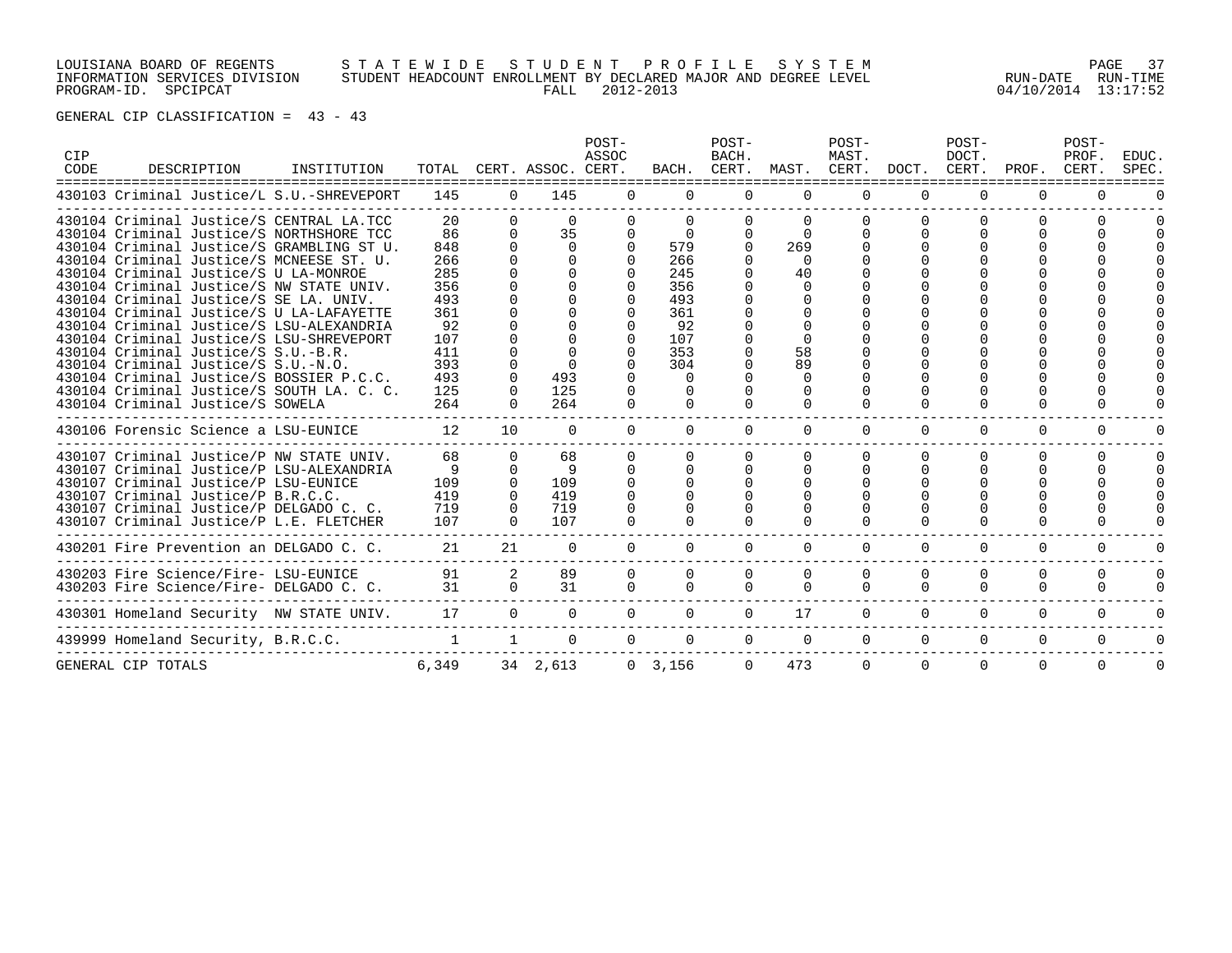LOUISIANA BOARD OF REGENTS S T A T E W I D E S T U D E N T P R O F I L E S Y S T E M PAGE 38 INFORMATION SERVICES DIVISION STUDENT HEADCOUNT ENROLLMENT BY DECLARED MAJOR AND DEGREE LEVEL RUN-DATE RUN-TIME PROGRAM-ID. SPCIPCAT FALL 2012-2013 04/10/2014 13:17:52

| <b>CIP</b><br>CODE | DESCRIPTION                                                                                                                                                                                              | INSTITUTION                                                                                                       | TOTAL                                        |          | CERT. ASSOC. | POST-<br>ASSOC<br>CERT. | BACH.                                 | POST-<br>BACH.<br>CERT. | MAST.                  | POST-<br>MAST.<br>CERT. | DOCT. | POST-<br>DOCT.<br>CERT. | PROF.    | POST-<br>PROF.<br>CERT. | EDUC.<br>SPEC. |
|--------------------|----------------------------------------------------------------------------------------------------------------------------------------------------------------------------------------------------------|-------------------------------------------------------------------------------------------------------------------|----------------------------------------------|----------|--------------|-------------------------|---------------------------------------|-------------------------|------------------------|-------------------------|-------|-------------------------|----------|-------------------------|----------------|
|                    | 440201 Community Organiza LSU-SHREVEPORT                                                                                                                                                                 |                                                                                                                   | 28                                           | $\Omega$ |              |                         | $\Omega$                              | $\Omega$                | 28                     | $\Omega$                |       | $\Omega$                | $\Omega$ | 0                       |                |
|                    | 440401 Public Administrat GRAMBLING ST U.<br>440401 Public Administrat LSU-BATON ROUGE<br>440401 Public Administrat U.N.O.<br>440401 Public Administrat S.U.-B.R.<br>440401 Public Administrat S.U.-N.O. |                                                                                                                   | 56<br>113<br>48<br>103<br>68                 |          |              |                         | 68                                    |                         | 56<br>113<br>48<br>103 |                         |       |                         |          |                         |                |
|                    | 440501 Public Policy Anal S.U.-B.R.                                                                                                                                                                      |                                                                                                                   | 39                                           |          |              |                         |                                       |                         |                        | n                       | 39    |                         |          |                         |                |
|                    | 440701 Social Work<br>440701 Social Work<br>440701 Social Work<br>440701 Social Work<br>440701 Social Work<br>440701 Social Work<br>440701 Social Work                                                   | GRAMBLING ST U.<br>U LA-MONROE<br>NW STATE UNIV.<br>SE LA. UNIV.<br>LSU-BATON ROUGE<br>$S.U.-B.R.$<br>$S.U.-N.O.$ | 268<br>87<br>197<br>233<br>232<br>132<br>584 |          |              |                         | 209<br>87<br>197<br>233<br>132<br>270 |                         | 59<br>207<br>314       |                         | 25    |                         |          |                         |                |
|                    | GENERAL CIP TOTALS                                                                                                                                                                                       |                                                                                                                   | 2,188                                        |          |              |                         | 1,196                                 |                         | 928                    |                         | 64    |                         |          |                         |                |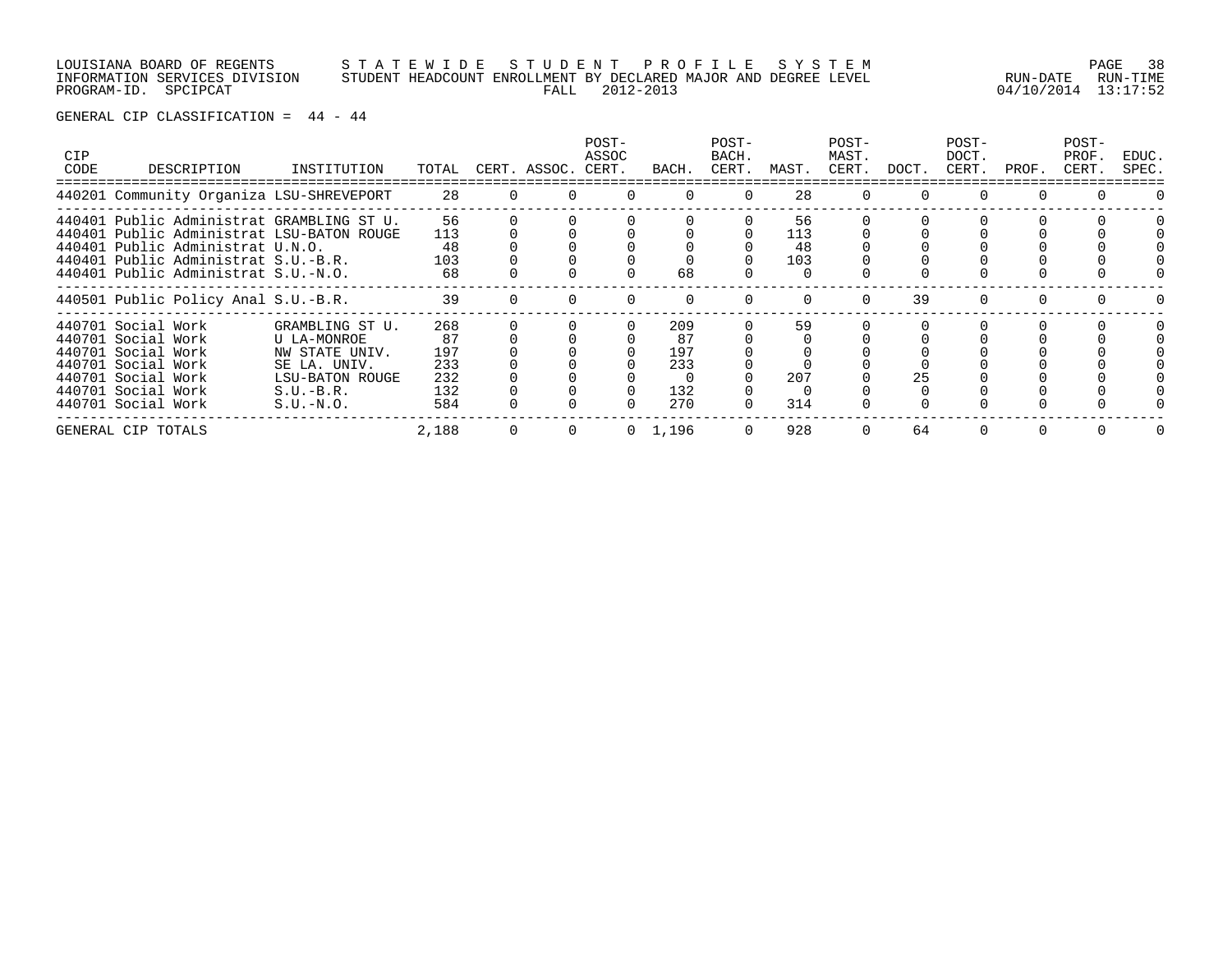LOUISIANA BOARD OF REGENTS S T A T E W I D E S T U D E N T P R O F I L E S Y S T E M PAGE 39 INFORMATION SERVICES DIVISION STUDENT HEADCOUNT ENROLLMENT BY DECLARED MAJOR AND DEGREE LEVEL RUN-DATE RUN-TIME PROGRAM-ID. SPCIPCAT FALL 2012-2013 04/10/2014 13:17:52

| <b>CIP</b><br>CODE | DESCRIPTION                                                                                                                                                                                                                                                                                                      | INSTITUTION                                                                                                                                                                                              | TOTAL                                                                      |                                                          | CERT. ASSOC. CERT.                                                   | POST-<br>ASSOC                                                                                                                      | BACH.                                                                    | POST-<br>BACH.<br>CERT.                                                                                   | MAST.                                                                                                                     | POST-<br>MAST.<br>CERT.                                           | DOCT.                                                                                        | POST-<br>DOCT.<br>CERT.                    | PROF.                                      | POST-<br>PROF<br>CERT.                                   | EDUC.<br>SPEC.                                   |
|--------------------|------------------------------------------------------------------------------------------------------------------------------------------------------------------------------------------------------------------------------------------------------------------------------------------------------------------|----------------------------------------------------------------------------------------------------------------------------------------------------------------------------------------------------------|----------------------------------------------------------------------------|----------------------------------------------------------|----------------------------------------------------------------------|-------------------------------------------------------------------------------------------------------------------------------------|--------------------------------------------------------------------------|-----------------------------------------------------------------------------------------------------------|---------------------------------------------------------------------------------------------------------------------------|-------------------------------------------------------------------|----------------------------------------------------------------------------------------------|--------------------------------------------|--------------------------------------------|----------------------------------------------------------|--------------------------------------------------|
|                    | ========<br>=================<br>450101 Social Sciences, G GRAMBLING ST U.<br>450101 Social Sciences, G S.U.-B.R.<br>450201 Anthropology<br>450201 Anthropology<br>450201 Anthropology                                                                                                                           | U LA-LAFAYETTE<br>LSU-BATON ROUGE<br>U.N.O.                                                                                                                                                              | ============================<br>14<br>57<br>54<br>203<br>61                | $\Omega$<br>$\Omega$<br>$\Omega$<br>$\Omega$<br>$\Omega$ | U<br>$\Omega$<br>$\Omega$<br>$\Omega$<br>$\Omega$                    | $\Omega$<br>$\Omega$<br>$\Omega$<br>$\Omega$<br>$\Omega$                                                                            | ==================<br>0<br>$\Omega$<br>54<br>168<br>61                   | $\Omega$<br>$\Omega$<br>$\Omega$<br>$\Omega$<br>$\Omega$                                                  | 14<br>57<br>$\Omega$<br>35<br>$\Omega$                                                                                    | eeeee<br>$\Omega$<br>$\Omega$<br>$\Omega$<br>$\Omega$<br>$\Omega$ | $\Omega$<br>$\Omega$<br>$\Omega$<br>$\mathbf 0$<br>$\Omega$                                  | 0<br>$\Omega$<br>0<br>$\Omega$<br>$\Omega$ | $\Omega$<br>$\Omega$<br>0<br>U<br>$\Omega$ | 0<br>$\Omega$<br>$\Omega$<br>$\Omega$<br>$\Omega$        |                                                  |
|                    | 450601 Economics, General LSU-BATON ROUGE                                                                                                                                                                                                                                                                        |                                                                                                                                                                                                          | 61                                                                         | $\overline{0}$                                           | $\Omega$                                                             | $\overline{0}$                                                                                                                      | 31                                                                       | 0                                                                                                         | 5                                                                                                                         | $\Omega$                                                          | 25                                                                                           | 0                                          | $\Omega$                                   | $\mathbf 0$                                              |                                                  |
|                    | 450701 Geography<br>450701 Geography<br>450701 Geography<br>450701 Geography                                                                                                                                                                                                                                     | LA. TECH. U.<br>LSU-BATON ROUGE<br>LSU-SHREVEPORT<br>U.N.O.                                                                                                                                              | $\mathbf{1}$<br>115<br>$\mathbf{1}$<br>5                                   | $\Omega$<br>$\Omega$<br>$\Omega$<br>$\Omega$             | $\Omega$<br>$\Omega$<br>$\Omega$<br>$\Omega$                         | $\Omega$<br>$\Omega$<br>$\Omega$<br>$\Omega$                                                                                        | -1<br>41<br>1<br>3                                                       | $\Omega$<br>$\Omega$<br>$\Omega$<br>$\Omega$                                                              | $\Omega$<br>17<br>$\mathbf 0$<br>2                                                                                        | $\Omega$<br>$\Omega$<br>$\Omega$<br>$\Omega$                      | $\Omega$<br>57<br>$\mathbf 0$<br>$\Omega$                                                    | 0<br>$\Omega$<br>0<br>$\Omega$             | $\Omega$<br>0<br>0<br>$\Omega$             | $\Omega$<br>$\Omega$<br>0<br>$\Omega$                    | $\Omega$<br>$\Omega$<br>$\Omega$<br><sup>n</sup> |
|                    | 450799 Geography, Other                                                                                                                                                                                                                                                                                          | LA. TECH. U.                                                                                                                                                                                             | 32                                                                         | $\mathbf{0}$                                             | $\Omega$                                                             | $\mathbf{0}$                                                                                                                        | 32                                                                       | 0                                                                                                         | $\mathbf 0$                                                                                                               | $\Omega$                                                          | $\mathbf 0$                                                                                  | 0                                          | $\mathbf 0$                                | $\mathbf 0$                                              | $\Omega$                                         |
|                    | 451001 Political Science<br>451001 Political Science<br>451001 Political Science<br>451001 Political Science<br>451001 Political Science<br>451001 Political Science<br>451001 Political Science<br>451001 Political Science<br>451001 Political Science<br>451001 Political Science<br>451001 Political Science | GRAMBLING ST U.<br>LA. TECH. U<br>MCNEESE ST. U.<br>NICHOLLS ST. U.<br><b>U LA-MONROE</b><br>SE LA. UNIV.<br>U LA-LAFAYETTE<br>LSU-BATON ROUGE<br>LSU-SHREVEPORT<br>U.N.O.<br>$S.U.-B.R.$                | 28<br>62<br>34<br>34<br>71<br>95<br>226<br>582<br>22<br>166<br>103         | $\Omega$<br>∩<br>$\Omega$<br>∩<br>$\Omega$               | $\Omega$<br>$\Omega$<br>$\Omega$<br>$\Omega$<br>$\Omega$<br>$\Omega$ | $\Omega$<br>$\Omega$<br>0<br>$\Omega$<br><sup>n</sup><br>$\Omega$<br>$\Omega$<br>$\Omega$<br>$\Omega$<br>0<br>$\Omega$              | 28<br>62<br>34<br>34<br>71<br>95<br>226<br>527<br>22<br>112<br>103       | $\Omega$<br>$\Omega$<br>O<br>U<br>O<br>$\Omega$<br>$\Omega$<br>$\Omega$                                   | $\Omega$<br>$\Omega$<br>O<br>∩<br>$\Omega$<br>21<br>$\Omega$                                                              | $\Omega$<br>$\Omega$<br>O<br>$\cap$<br>$\cap$<br>0<br>$\Omega$    | $\Omega$<br>$\Omega$<br>$\Omega$<br>$\Omega$<br>$\Omega$<br>46<br>$\Omega$<br>33<br>$\Omega$ | $\Omega$<br>$\Omega$<br>U<br>O<br>0        | $\Omega$<br>$\Omega$<br>O<br>O<br>0        | $\Omega$<br>$\Omega$<br>$\Omega$<br>$\Omega$<br>$\Omega$ |                                                  |
|                    | 451101 Sociology<br>451101 Sociology<br>451101 Sociology<br>451101 Sociology<br>451101 Sociology<br>451101 Sociology<br>451101 Sociology<br>451101 Sociology<br>451101 Sociology<br>451101 Sociology<br>451101 Sociology<br>451101 Sociology                                                                     | GRAMBLING ST U.<br>LA. TECH. U<br>MCNEESE ST. U.<br>NICHOLLS ST. U.<br><b>U LA-MONROE</b><br>SE LA. UNIV.<br>U LA-LAFAYETTE<br>LSU-BATON ROUGE<br>LSU-SHREVEPORT<br>U.N.O.<br>$S.U.-B.R.$<br>$S.U.-N.O.$ | 39<br>122<br>187<br>75<br>43<br>122<br>131<br>468<br>63<br>100<br>90<br>13 | $\Omega$<br>$\Omega$<br>∩<br>$\Omega$                    | $\Omega$<br>$\Omega$<br>$\Omega$<br>$\Omega$<br>$\Omega$             | 0<br>$\Omega$<br>$\Omega$<br>$\cap$<br>$\Omega$<br>$\Omega$<br>$\Omega$<br>$\Omega$<br>$\Omega$<br>$\Omega$<br>$\Omega$<br>$\Omega$ | 39<br>122<br>187<br>75<br>43<br>87<br>131<br>423<br>63<br>69<br>90<br>13 | $\Omega$<br>$\Omega$<br>$\Omega$<br>∩<br>O<br>$\Omega$<br>O<br>U<br>$\Omega$<br>$\Omega$<br>0<br>$\Omega$ | $\Omega$<br>$\Omega$<br>$\Omega$<br>∩<br>$\Omega$<br>35<br>$\Omega$<br>$\Omega$<br>$\Omega$<br>31<br>$\Omega$<br>$\Omega$ | $\Omega$<br>$\Omega$<br>U<br>U<br>$\Omega$<br>$\Omega$            | 0<br>∩<br>∩<br>$\Omega$<br>45<br>$\Omega$<br>$\Omega$<br>0<br>$\Omega$                       | $\Omega$<br>U<br>0<br>$\Omega$             | $\Omega$<br>0<br>U<br>∩<br>0<br>$\Omega$   | 0<br>$\Omega$<br>$\Omega$<br>$\Omega$<br>$\Omega$        |                                                  |
|                    | 451201 Urban Studies/Affa U.N.O.                                                                                                                                                                                                                                                                                 |                                                                                                                                                                                                          | 103                                                                        | $\Omega$                                                 | $\Omega$                                                             | $\Omega$                                                                                                                            | 51                                                                       | $\Omega$                                                                                                  | 15                                                                                                                        | $\Omega$                                                          | 37                                                                                           | $\Omega$                                   | $\Omega$                                   | $\Omega$                                                 | ∩                                                |
|                    | GENERAL CIP TOTALS                                                                                                                                                                                                                                                                                               |                                                                                                                                                                                                          | 3,583                                                                      | 0                                                        | $\Omega$                                                             |                                                                                                                                     | 0, 3, 099                                                                | $\Omega$                                                                                                  | 241                                                                                                                       | $\Omega$                                                          | 243                                                                                          | 0                                          | $\Omega$                                   | $\Omega$                                                 | $\cap$                                           |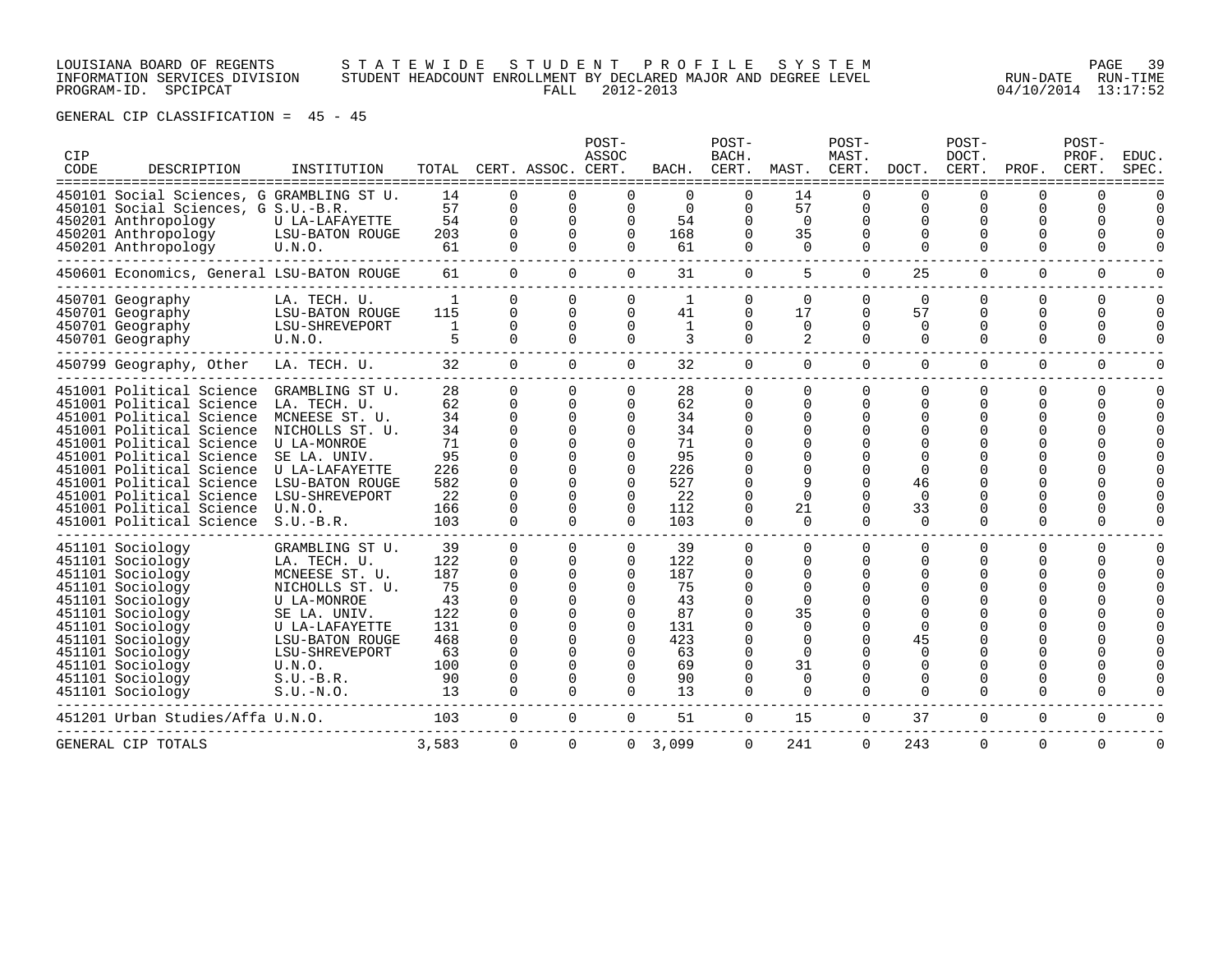### LOUISIANA BOARD OF REGENTS S T A T E W I D E S T U D E N T P R O F I L E S Y S T E M PAGE 40 INFORMATION SERVICES DIVISION STUDENT HEADCOUNT ENROLLMENT BY DECLARED MAJOR AND DEGREE LEVEL RUN-DATE RUN-TIME PROGRAM-ID. SPCIPCAT FALL 2012-2013 04/10/2014 13:17:52

| CIP<br>CODE | DESCRIPTION                                                                                                                                                                                                                                                                                                | INSTITUTION                                                                                                                                                         | TOTAL<br>====================                            |                                                               | CERT. ASSOC.                                 | POST-<br><b>ASSOC</b><br>CERT. | BACH.                     | POST-<br>BACH.<br>CERT.          | MAST.                     | POST-<br>MAST.<br>CERT.                      | DOCT.                     | POST-<br>DOCT.<br>CERT.                              | PROF.                                    | POST-<br>PROF.<br>CERT. | EDUC.<br>SPEC |
|-------------|------------------------------------------------------------------------------------------------------------------------------------------------------------------------------------------------------------------------------------------------------------------------------------------------------------|---------------------------------------------------------------------------------------------------------------------------------------------------------------------|----------------------------------------------------------|---------------------------------------------------------------|----------------------------------------------|--------------------------------|---------------------------|----------------------------------|---------------------------|----------------------------------------------|---------------------------|------------------------------------------------------|------------------------------------------|-------------------------|---------------|
|             | 460000 Construction Trade CAPITAL AREA<br>460000 Construction Trade S. CENTRAL LA.<br>460000 Construction Trade NORTHSHORE TCC                                                                                                                                                                             |                                                                                                                                                                     | 470<br>16<br>216                                         | O<br>0<br>0                                                   | 0<br>16<br>21                                | 0                              | $\Omega$<br>0<br>$\Omega$ | $\Omega$<br>$\Omega$<br>$\Omega$ | 0<br>$\Omega$<br>$\Omega$ | 0<br>$\mathbf 0$<br>$\Omega$                 | $\Omega$<br>$\Omega$      | O<br>$\Omega$<br>$\Omega$                            | <sup>0</sup><br><sup>0</sup><br>$\Omega$ | O<br>0                  | O             |
|             | 460101 Mason/Masonry                                                                                                                                                                                                                                                                                       | CENTRAL LA.TCC                                                                                                                                                      | 24                                                       | $\Omega$                                                      | $\Omega$                                     | $\Omega$                       | $\Omega$                  | $\Omega$                         | $\Omega$                  | $\Omega$                                     | $\Omega$                  | $\Omega$                                             | $\Omega$                                 | $\Omega$                | 0             |
|             | 460201 Carpentry/Carpente CAPITAL AREA<br>460201 Carpentry/Carpente CENTRAL LA.TCC<br>460201 Carpentry/Carpente NORTHWEST LA.<br>460201 Carpentry/Carpente NORTHSHORE TCC<br>460201 Carpentry/Carpente DELGADO C. C.<br>460201 Carpentry/Carpente NUNEZ C. C.<br>460201 Carpentry/Carpente SOUTH LA. C. C. |                                                                                                                                                                     | 111<br>15<br>19<br>1<br>22<br>16                         | $\Omega$<br>0<br>$\Omega$<br>$\Omega$<br>20<br>16<br>$\Omega$ | $\Omega$<br>$\Omega$<br>$\Omega$<br>$\Omega$ |                                | 0                         | 0                                | 0<br>0<br>$\Omega$        | $\Omega$<br>$\Omega$<br>$\Omega$<br>$\Omega$ | O                         | $\Omega$<br><sup>0</sup><br><sup>0</sup><br>$\Omega$ | <sup>0</sup><br>U<br><sup>0</sup>        | 0<br>0                  | O             |
|             | 460301 Electrical and Pow NORTHSHORE TCC<br>460301 Electrical and Pow DELGADO C. C.<br>460301 Electrical and Pow SOWELA                                                                                                                                                                                    |                                                                                                                                                                     | 5<br>64                                                  | $\Omega$                                                      | $\Omega$<br>0<br>$\cap$                      | <sup>0</sup><br>0<br>$\Omega$  | $\Omega$<br>0<br>$\Omega$ | 0<br>0<br>0                      | 0<br>0<br>$\Omega$        | $\Omega$<br>0<br>$\Omega$                    | $\Omega$<br>$\Omega$      | $\Omega$<br>0<br>$\Omega$                            | $\Omega$<br>0<br>$\Omega$                | 0<br>U.<br>O            | O             |
|             | 460302 Electrician<br>460302 Electrician<br>460302 Electrician<br>460302 Electrician<br>460302 Electrician<br>460302 Electrician<br>460302 Electrician<br>460302 Electrician<br>460302 Electrician<br>460302 Electrician                                                                                   | S. CENTRAL LA.<br>CENTRAL LA.TCC<br>NORTHWEST LA.<br>NORTHSHORE TCC<br>DELGADO C. C.<br>NUNEZ C. C<br>SOUTH LA. C. C.<br>LA. DELTA C. C.<br>L.E. FLETCHER<br>SOWELA | 25<br>34<br>36<br>30<br>87<br>11<br>84<br>24<br>26<br>47 | U<br>$\Omega$<br>3<br>87<br>11<br>U<br>O<br>$\Omega$          | <sup>n</sup><br>U                            |                                |                           | <sup>n</sup><br>0                | 0<br>0                    | $\Omega$<br>$\cap$<br>$\Omega$               |                           | <sup>0</sup><br>$\Omega$                             | 0<br><sup>0</sup>                        | <sup>n</sup>            |               |
|             | 460401 Building/Property<br>460401 Building/Property<br>460401 Building/Property                                                                                                                                                                                                                           | CENTRAL LA.TCC<br>NORTHWEST LA.<br>NORTHSHORE TCC                                                                                                                   | 83<br>3<br>79                                            | $\Omega$<br>0                                                 | $\Omega$<br>0<br>$\cap$                      | $\Omega$<br>$\Omega$           | $\Omega$<br>0<br>$\cap$   | $\Omega$<br>0<br>$\Omega$        | $\Omega$<br>0<br>$\Omega$ | $\Omega$<br>$\Omega$<br>$\Omega$             | $\Omega$<br>∩<br>$\Omega$ | $\Omega$<br>0<br>$\Omega$                            | 0<br><sup>0</sup><br>$\Omega$            | $\Omega$<br>0<br>0      | O<br>0<br>U   |
|             | 460502 Pipefitting/Pipefi DELGADO C. C.                                                                                                                                                                                                                                                                    |                                                                                                                                                                     | $\mathbf{1}$                                             | $\mathbf{1}$                                                  | $\overline{0}$                               | $\Omega$                       | 0                         | 0                                | $\Omega$                  | 0                                            | $\Omega$                  | $\Omega$                                             | $\Omega$                                 | $\Omega$                | U             |
|             | 460503 Plumbing Technolog SOWELA                                                                                                                                                                                                                                                                           |                                                                                                                                                                     | 25                                                       | $\mathbf{0}$                                                  | $\Omega$                                     | $\Omega$                       | $\Omega$                  | $\Omega$                         | $\Omega$                  | $\Omega$                                     | $\Omega$                  | $\Omega$                                             | $\Omega$                                 | $\Omega$                | U             |
|             | 460504 Well Drilling/Dril NORTHWEST LA.                                                                                                                                                                                                                                                                    |                                                                                                                                                                     | 8                                                        | $\Omega$                                                      | $\Omega$                                     | $\Omega$                       | $\Omega$                  | $\Omega$                         | $\Omega$                  | $\Omega$                                     | $\Omega$                  | $\Omega$                                             | $\Omega$                                 | $\Omega$                | U             |
|             | GENERAL CIP TOTALS                                                                                                                                                                                                                                                                                         |                                                                                                                                                                     | 1,597                                                    | 147                                                           | 37                                           | $\Omega$                       | $\Omega$                  | $\Omega$                         | $\Omega$                  | $\mathbf 0$                                  | 0                         | $\Omega$                                             | 0                                        | 0                       | 0             |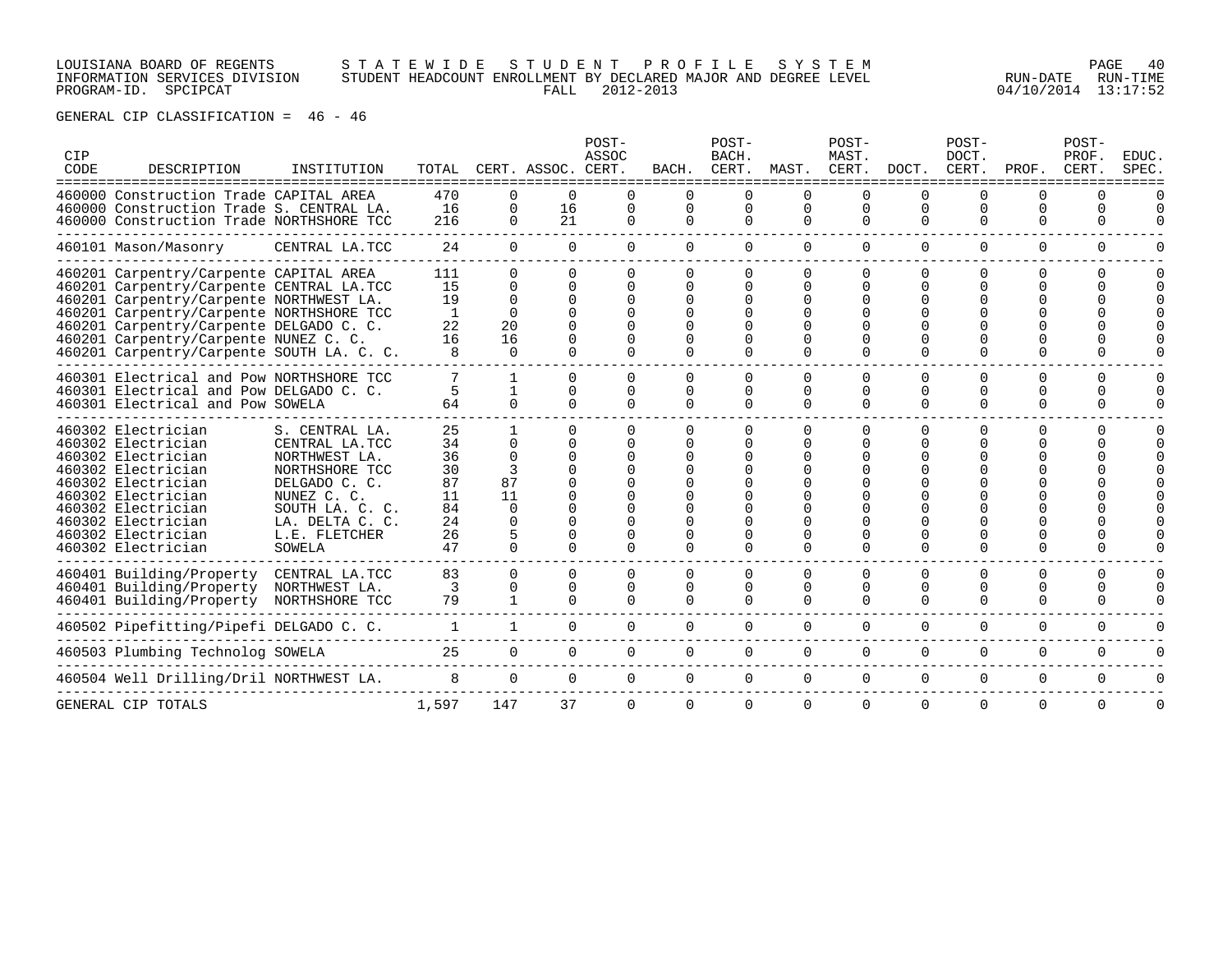# LOUISIANA BOARD OF REGENTS S T A T E W I D E S T U D E N T P R O F I L E S Y S T E M PAGE 41 INFORMATION SERVICES DIVISION STUDENT HEADCOUNT ENROLLMENT BY DECLARED MAJOR AND DEGREE LEVEL RUN-DATE RUN-TIME PROGRAM-ID. SPCIPCAT FALL 2012-2013 04/10/2014 13:17:52

| CIP<br>CODE | DESCRIPTION                                                                                                                                                                                                                                                                                                                                                                                                                                                                            | INSTITUTION |                                                                 |                                                                                                              | TOTAL CERT. ASSOC. CERT.                                                                                      | POST-<br>ASSOC                                                                                                               |                                                                                          | POST-<br>BACH.                                                                                                |                                                                                           | POST-<br>MAST.                                                                                   |                                                                                                        | POST-<br>DOCT.                                                                        | BACH. CERT. MAST. CERT. DOCT. CERT. PROF. CERT.                    | POST-<br>PROF.                                                            | <b>EDUC</b><br><b>SPEC</b> |
|-------------|----------------------------------------------------------------------------------------------------------------------------------------------------------------------------------------------------------------------------------------------------------------------------------------------------------------------------------------------------------------------------------------------------------------------------------------------------------------------------------------|-------------|-----------------------------------------------------------------|--------------------------------------------------------------------------------------------------------------|---------------------------------------------------------------------------------------------------------------|------------------------------------------------------------------------------------------------------------------------------|------------------------------------------------------------------------------------------|---------------------------------------------------------------------------------------------------------------|-------------------------------------------------------------------------------------------|--------------------------------------------------------------------------------------------------|--------------------------------------------------------------------------------------------------------|---------------------------------------------------------------------------------------|--------------------------------------------------------------------|---------------------------------------------------------------------------|----------------------------|
|             | 470104 Computer Installat SOUTH LA. C. C.                                                                                                                                                                                                                                                                                                                                                                                                                                              |             | 19                                                              | $\Omega$                                                                                                     | 3                                                                                                             | $\Omega$                                                                                                                     | $\Omega$                                                                                 | $\Omega$                                                                                                      | $\Omega$                                                                                  | $\Omega$                                                                                         | $\Omega$                                                                                               | $\Omega$                                                                              | $\cap$                                                             | $\Omega$                                                                  |                            |
|             | 470105 Industrial Electro CENTRAL LA.TCC<br>470105 Industrial Electro NORTHWEST LA.<br>470105 Industrial Electro SOUTH LA. C. C.<br>470105 Industrial Electro LA. DELTA C. C.<br>470105 Industrial Electro SOWELA                                                                                                                                                                                                                                                                      |             | 14<br>3<br>111<br>25<br>3                                       | $\Omega$<br>$\Omega$<br>$\Omega$<br>$\Omega$<br>$\Omega$                                                     | 3<br>$\Omega$<br>12<br>6<br>3                                                                                 | $\Omega$<br>$\Omega$<br>$\Omega$<br>$\Omega$<br>$\Omega$                                                                     | $\Omega$<br>$\Omega$<br>$\Omega$<br>$\Omega$<br>$\Omega$                                 | $\Omega$<br>$\Omega$<br>$\Omega$<br>$\Omega$<br>$\Omega$                                                      | $\Omega$<br>$\Omega$<br>$\Omega$<br>$\Omega$<br>$\Omega$                                  | $\Omega$<br>$\Omega$<br>$\Omega$<br>$\Omega$<br>$\Omega$                                         | $\Omega$<br>$\Omega$<br>$\Omega$<br>$\Omega$<br>$\Omega$                                               | 0<br>$\Omega$<br>$\Omega$<br>$\Omega$<br>$\Omega$                                     | $\Omega$<br>$\Omega$<br>$\Omega$<br>$\Omega$                       | $\Omega$<br><sup>0</sup><br>$\Omega$<br>$\Omega$                          |                            |
|             | 470199 Electrical/Electro DELGADO C. C.                                                                                                                                                                                                                                                                                                                                                                                                                                                |             | 50                                                              | 41                                                                                                           | 9                                                                                                             | $\Omega$                                                                                                                     | $\Omega$                                                                                 | $\Omega$                                                                                                      | $\Omega$                                                                                  | $\overline{0}$                                                                                   | $\overline{0}$                                                                                         | $\mathbf{0}$                                                                          | $\Omega$                                                           | $\mathbf 0$                                                               | $\mathbf 0$                |
|             | 470201 Heating, Air Condi CAPITAL AREA<br>470201 Heating, Air Condi S. CENTRAL LA.<br>470201 Heating, Air Condi CENTRAL LA.TCC<br>470201 Heating, Air Condi NORTHWEST LA.<br>470201 Heating, Air Condi NORTHSHORE TCC<br>470201 Heating, Air Condi DELGADO C. C.<br>470201 Heating, Air Condi NUNEZ C. C.<br>470201 Heating, Air Condi SOUTH LA. C. C.<br>470201 Heating, Air Condi LA. DELTA C. C.<br>470201 Heating, Air Condi L.E. FLETCHER                                         |             | 61<br>37<br>37<br>85<br>32<br>91<br>22<br>56<br>24<br>8         | $\Omega$<br>1<br>$\Omega$<br>$\Omega$<br>$\Omega$<br>21<br>22<br>$\Omega$<br>$\Omega$<br>1                   | $\Omega$<br>$\Omega$<br>$\Omega$<br>$\Omega$<br>$\Omega$<br>$\Omega$<br>$\Omega$<br>$\Omega$<br>2<br>$\Omega$ | $\Omega$<br>$\Omega$<br>$\Omega$<br>$\Omega$<br>$\Omega$<br>$\Omega$<br>$\Omega$<br>$\Omega$<br>$\Omega$<br>$\Omega$         | $\Omega$<br>$\Omega$<br>$\Omega$<br>$\cap$<br>$\Omega$<br>∩<br>0<br>$\Omega$<br>$\Omega$ | $\Omega$<br>$\Omega$<br>$\Omega$<br>$\Omega$<br>$\Omega$<br>$\Omega$<br>$\Omega$<br>$\Omega$<br>$\Omega$      | $\Omega$<br>$\Omega$<br>$\Omega$<br>$\Omega$<br>$\Omega$<br>0<br><sup>n</sup><br>$\Omega$ | $\Omega$<br>$\Omega$<br>$\Omega$<br><sup>n</sup><br>$\Omega$<br>$\Omega$<br>$\Omega$<br>$\Omega$ | $\Omega$<br>$\Omega$<br>$\Omega$<br>$\Omega$<br>$\Omega$<br>$\Omega$<br>U<br>0<br>$\Omega$<br>$\Omega$ | $\Omega$<br>0<br>$\Omega$<br>$\Omega$<br>$\Omega$<br>$\Omega$<br>$\Omega$<br>$\Omega$ | $\Omega$<br>0<br>O<br>$\Omega$<br>$\Omega$<br>0                    | $\Omega$<br>$\Omega$<br>$\Omega$<br>$\Omega$<br>$\Omega$<br>$\Omega$<br>0 | $\Omega$                   |
|             | 470303 Industrial Mechani S. CENTRAL LA.<br>470303 Industrial Mechani CENTRAL LA.TCC<br>470303 Industrial Mechani NORTHWEST LA.<br>470303 Industrial Mechani BOSSIER P.C.C.<br>470303 Industrial Mechani NUNEZ C. C.<br>470303 Industrial Mechani SOUTH LA. C. C.<br>470303 Industrial Mechani LA. DELTA C. C.                                                                                                                                                                         |             | 28<br>13<br>47<br>13<br>4<br>44<br>17                           | $\Omega$<br>$\Omega$<br>$\Omega$<br>13<br>$\Omega$<br>$\Omega$<br>$\Omega$                                   | $\Omega$<br>$\Omega$<br>$\Omega$<br>$\Omega$<br>$\Omega$<br>$\Omega$<br>$\Omega$                              | $\Omega$<br>$\Omega$<br>$\Omega$<br>$\Omega$<br>$\Omega$<br>$\Omega$<br>$\Omega$                                             | $\Omega$<br>$\Omega$<br>$\Omega$<br>$\Omega$<br>$\Omega$<br>$\Omega$<br>$\cap$           | $\Omega$<br>$\Omega$<br>$\Omega$<br>$\Omega$<br>$\Omega$<br>$\Omega$<br>$\Omega$                              | $\Omega$<br>$\Omega$<br>$\Omega$<br>$\Omega$<br>$\Omega$<br>$\Omega$<br>$\Omega$          | $\Omega$<br>$\Omega$<br>$\Omega$<br>$\Omega$<br>$\Omega$<br>$\Omega$<br>$\Omega$                 | $\Omega$<br>$\Omega$<br>$\Omega$<br>$\Omega$<br><sup>0</sup><br>0<br>$\Omega$                          | $\Omega$<br>$\Omega$<br>$\Omega$<br>$\Omega$<br>$\Omega$<br>0<br>$\Omega$             | $\Omega$<br>$\Omega$<br>$\Omega$<br>$\Omega$<br>∩<br>0<br>$\Omega$ | $\Omega$<br>$\Omega$<br>$\Omega$<br>$\Omega$<br>∩<br>$\Omega$<br>$\Omega$ |                            |
|             | 470603 Autobody/Collision CAPITAL AREA<br>470603 Autobody/Collision CENTRAL LA.TCC<br>470603 Autobody/Collision NORTHWEST LA.<br>470603 Autobody/Collision SOUTH LA. C. C.<br>470603 Autobody/Collision SOWELA                                                                                                                                                                                                                                                                         |             | 21<br>6<br>2.7<br>10<br>11                                      | $\Omega$<br>$\Omega$<br>$\Omega$<br>$\Omega$<br>$\Omega$                                                     | $\Omega$<br>$\Omega$<br>$\Omega$<br>$\Omega$<br>$\Omega$                                                      | $\Omega$<br>$\Omega$<br>$\Omega$<br>$\Omega$<br>$\Omega$                                                                     | $\Omega$<br>$\Omega$<br>$\Omega$<br>$\Omega$<br>$\Omega$                                 | $\Omega$<br>$\Omega$<br>$\Omega$<br>$\Omega$<br>$\Omega$                                                      | $\Omega$<br>$\Omega$<br>$\Omega$<br>$\Omega$<br>$\Omega$                                  | $\Omega$<br>$\Omega$<br>$\Omega$<br>$\Omega$<br>$\Omega$                                         | $\Omega$<br>$\Omega$<br>$\Omega$<br>$\Omega$<br>$\Omega$                                               | $\Omega$<br>$\Omega$<br>$\Omega$<br>0<br>$\Omega$                                     | $\Omega$<br>$\Omega$<br>∩<br>0<br>$\Omega$                         | $\Omega$<br>$\Omega$<br>∩<br>0<br>$\Omega$                                | $\Omega$                   |
|             | 470604 Automobile/Automot CAPITAL AREA<br>470604 Automobile/Automot S. CENTRAL LA.<br>470604 Automobile/Automot CENTRAL LA.TCC<br>470604 Automobile/Automot NORTHWEST LA.<br>470604 Automobile/Automot NORTHSHORE TCC<br>470604 Automobile/Automot DELGADO C. C.<br>470604 Automobile/Automot RIVER PAR. C.C.<br>470604 Automobile/Automot SOUTH LA. C. C.<br>470604 Automobile/Automot LA. DELTA C. C.<br>470604 Automobile/Automot L.E. FLETCHER<br>470604 Automobile/Automot SOWELA |             | 26<br>12<br>43<br>40<br>89<br>267<br>16<br>52<br>31<br>19<br>73 | $\Omega$<br>$\Omega$<br>$\Omega$<br>$\Omega$<br>$\Omega$<br>91<br>7<br>$\Omega$<br>$\Omega$<br>0<br>$\Omega$ | $\Omega$<br>$\Omega$<br>$\Omega$<br>$\Omega$<br>12<br>175<br>$\Omega$<br>0<br>$\Omega$<br>0<br>$\Omega$       | $\Omega$<br>$\Omega$<br>$\Omega$<br>$\Omega$<br>$\Omega$<br>$\Omega$<br>$\mathbf 0$<br>$\Omega$<br>$\Omega$<br>0<br>$\Omega$ | $\Omega$<br>0<br>$\Omega$<br>0<br>0<br>0<br>$\Omega$<br>$\Omega$<br>$\Omega$             | $\Omega$<br>$\Omega$<br>$\Omega$<br>$\Omega$<br>$\Omega$<br>$\Omega$<br>$\Omega$<br>$\Omega$<br>0<br>$\Omega$ | $\Omega$<br>$\Omega$<br>$\Omega$<br>$\Omega$<br><sup>n</sup><br>U<br>0<br>$\Omega$        | $\Omega$<br>$\Omega$<br>0<br>0<br>$\Omega$<br>0<br>U<br>$\Omega$<br>0<br>$\Omega$                | 0<br>$\Omega$<br>0<br>0<br>$\Omega$<br><sup>0</sup><br>O<br>0<br>0<br>0<br>0                           | 0<br>$\Omega$<br>$\Omega$<br>$\Omega$<br>$\Omega$<br>$\Omega$<br>0<br>0               | 0<br>$\Omega$<br>0<br>$\Omega$<br>0<br>0                           | $\mathbf 0$<br>$\Omega$<br>∩<br>$\Omega$<br>∩<br>0<br>$\Omega$            |                            |
|             | 470605 Diesel Mechanics T S. CENTRAL LA.                                                                                                                                                                                                                                                                                                                                                                                                                                               |             |                                                                 | $\mathbf{0}$                                                                                                 | $\overline{0}$                                                                                                | $\sigma$                                                                                                                     | $\sigma$                                                                                 | $\sigma$                                                                                                      | 0                                                                                         | 0                                                                                                | $\overline{0}$                                                                                         | 0                                                                                     |                                                                    | $\Omega$                                                                  |                            |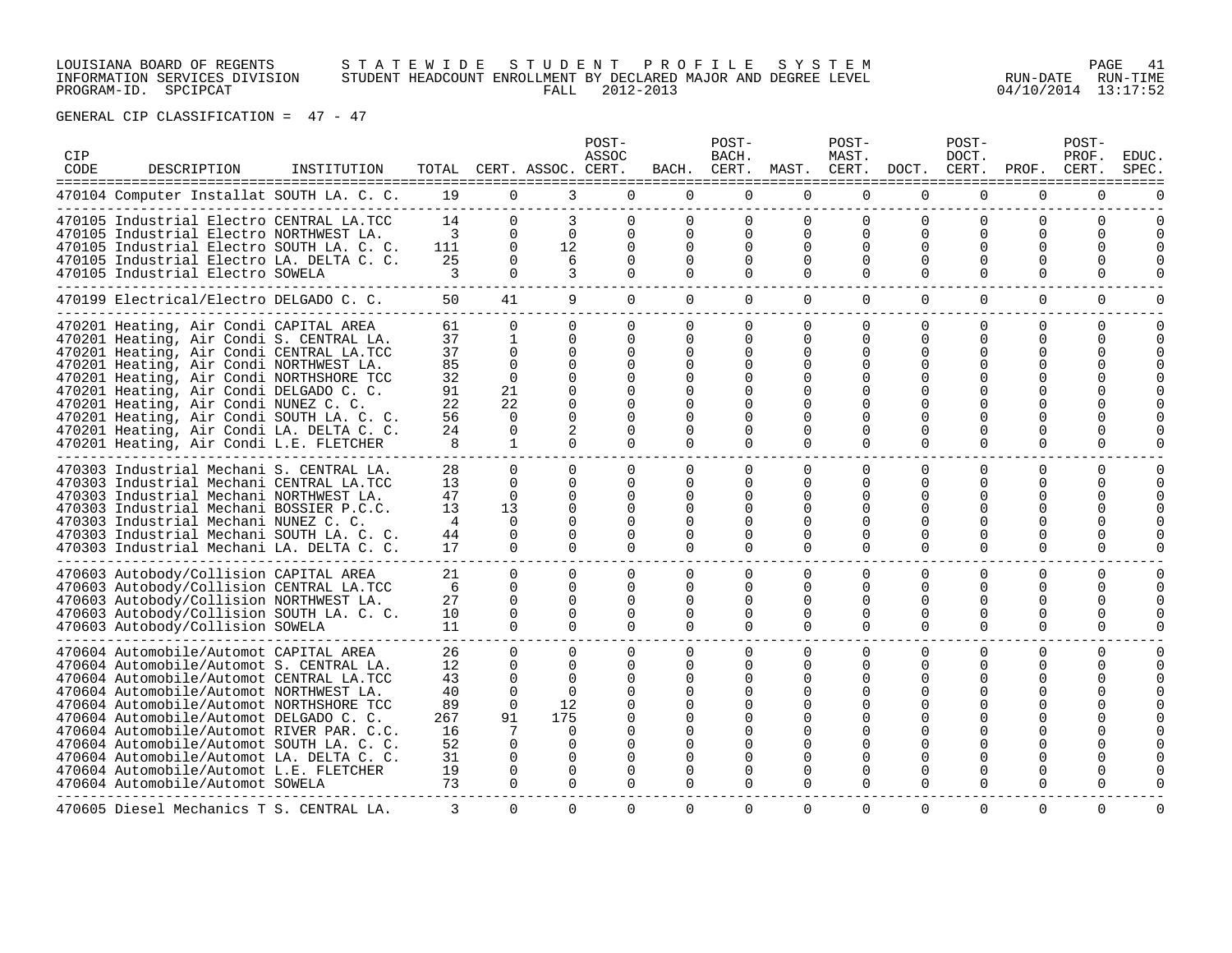# LOUISIANA BOARD OF REGENTS S T A T E W I D E S T U D E N T P R O F I L E S Y S T E M PAGE 42 INFORMATION SERVICES DIVISION STUDENT HEADCOUNT ENROLLMENT BY DECLARED MAJOR AND DEGREE LEVEL RUN-DATE RUN-TIME PROGRAM-ID. SPCIPCAT FALL 2012-2013 04/10/2014 13:17:52

| <b>CIP</b><br>CODE | DESCRIPTION                                                                         | INSTITUTION | TOTAL |     | CERT. ASSOC. | POST-<br>ASSOC<br>CERT. | BACH. | POST-<br>BACH.<br>CERT. | MAST. | POST-<br>MAST.<br>CERT. | DOCT. | POST-<br>DOCT.<br>CERT. | PROF. | POST-<br>PROF.<br>CERT. | EDUC.<br>SPEC. |
|--------------------|-------------------------------------------------------------------------------------|-------------|-------|-----|--------------|-------------------------|-------|-------------------------|-------|-------------------------|-------|-------------------------|-------|-------------------------|----------------|
|                    | 470605 Diesel Mechanics T NORTHWEST LA.                                             |             | 22    |     |              |                         |       |                         |       |                         |       |                         |       |                         |                |
|                    | 470605 Diesel Mechanics T NORTHSHORE TCC<br>470605 Diesel Mechanics T DELGADO C. C. |             | 21    |     |              |                         |       |                         |       |                         |       |                         |       |                         |                |
|                    | 470605 Diesel Mechanics T SOUTH LA. C. C.                                           |             | 41    |     |              |                         |       |                         |       |                         |       |                         |       |                         |                |
|                    | 470605 Diesel Mechanics T LA. DELTA C. C.                                           |             |       |     |              |                         |       |                         |       |                         |       |                         |       |                         |                |
|                    | 470605 Diesel Mechanics T L.E. FLETCHER                                             |             | 24    |     |              |                         |       |                         |       |                         |       |                         |       |                         |                |
|                    | 470606 Small Engine Mecha CENTRAL LA.TCC                                            |             | 15    |     |              |                         |       |                         |       |                         |       |                         |       |                         |                |
|                    | 470606 Small Engine Mecha NORTHWEST LA.                                             |             | 15    |     |              |                         |       |                         |       |                         |       |                         |       |                         |                |
|                    | 470608 Aircraft Powerplan S.U.-SHREVEPORT                                           |             | 41    |     |              |                         |       |                         |       |                         |       |                         |       |                         |                |
|                    | 470608 Aircraft Powerplan SOUTH LA. C. C.                                           |             | 46    |     | 11           |                         |       |                         |       |                         |       |                         |       |                         |                |
|                    | 470608 Aircraft Powerplan SOWELA                                                    |             | 53    |     | 53           |                         |       |                         |       |                         |       |                         |       |                         |                |
|                    | 470609 Avionics Maintenan B.R.C.C.                                                  |             |       |     |              |                         |       |                         |       |                         |       |                         |       |                         |                |
|                    | 470616 Marine Maintenance S. CENTRAL LA.                                            |             | 17    |     |              |                         |       |                         |       |                         |       |                         |       |                         |                |
|                    | 479999 Mechanic and Repai L.E. FLETCHER                                             |             | 39    |     | 39           |                         |       |                         |       |                         |       |                         |       |                         |                |
|                    | GENERAL CIP TOTALS                                                                  |             | 1,933 | 207 | 328          |                         |       |                         |       |                         |       |                         |       |                         |                |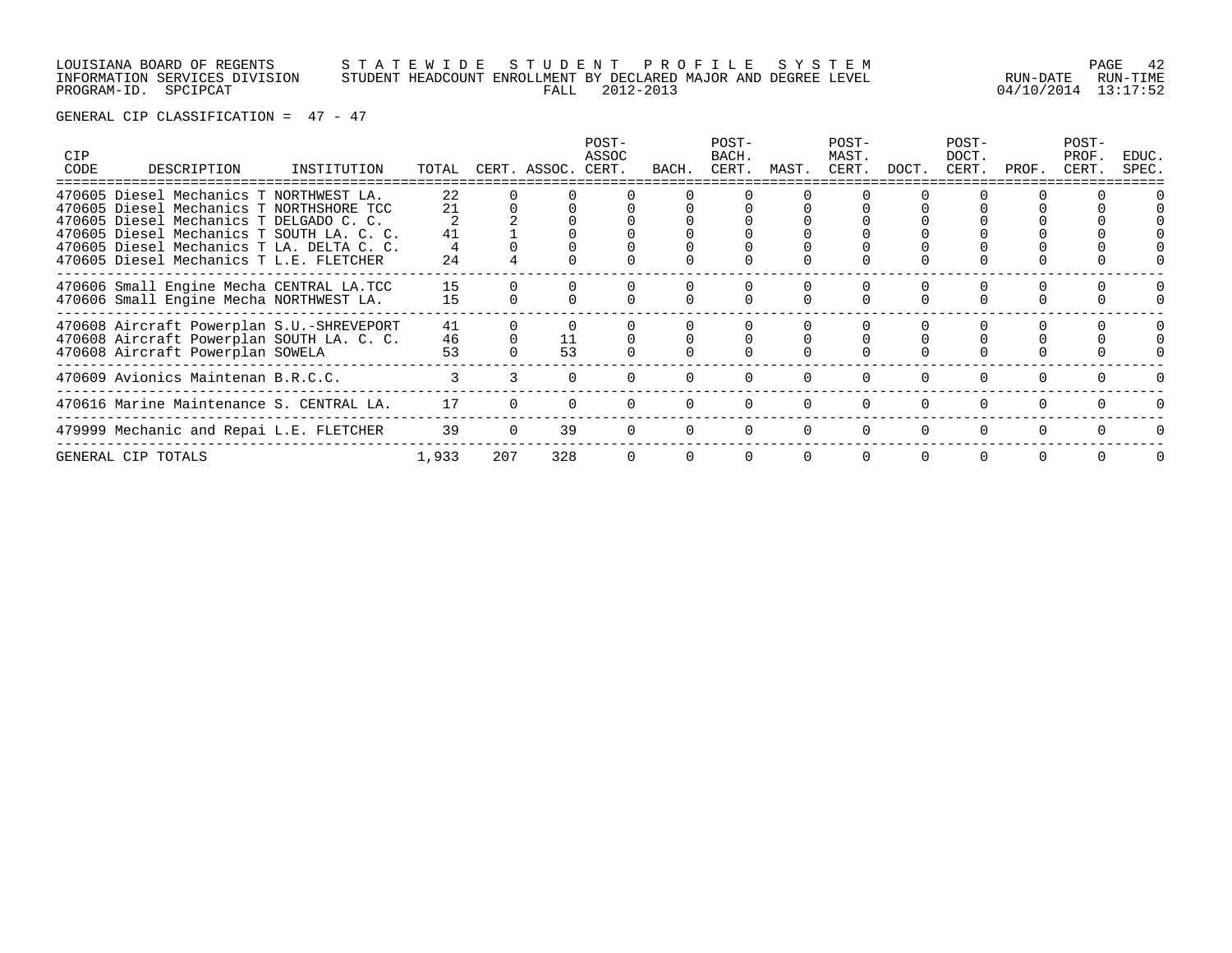# LOUISIANA BOARD OF REGENTS S T A T E W I D E S T U D E N T P R O F I L E S Y S T E M PAGE 43 INFORMATION SERVICES DIVISION STUDENT HEADCOUNT ENROLLMENT BY DECLARED MAJOR AND DEGREE LEVEL RUN-DATE RUN-TIME PROGRAM-ID. SPCIPCAT FALL 2012-2013 04/10/2014 13:17:52

| CIP<br>CODE | DESCRIPTION                               | INSTITUTION | TOTAL |    | CERT. ASSOC. CERT. | POST-<br>ASSOC | BACH.    | POST-<br>BACH.<br>CERT. | MAST.    | POST-<br>MAST.<br>CERT. | DOCT.    | POST-<br>DOCT.<br>CERT. | PROF.    | POST-<br>PROF.<br>CERT. | EDUC.<br>SPEC. |
|-------------|-------------------------------------------|-------------|-------|----|--------------------|----------------|----------|-------------------------|----------|-------------------------|----------|-------------------------|----------|-------------------------|----------------|
|             | 480303 Upholstery/Upholst CAPITAL AREA    |             | 27    |    |                    |                |          |                         |          |                         |          |                         |          |                         |                |
|             | 480303 Upholstery/Upholst CENTRAL LA.TCC  |             | 29    |    |                    |                |          |                         |          |                         |          |                         |          |                         |                |
|             | 480501 Machine Tool Techn CAPITAL AREA    |             | 24    |    |                    |                |          |                         |          |                         |          |                         |          |                         |                |
|             | 480501 Machine Tool Techn NORTHWEST LA.   |             | 10    |    |                    |                |          |                         |          |                         |          |                         |          |                         |                |
|             | 480501 Machine Tool Techn NORTHSHORE TCC  |             | 15    |    |                    |                |          |                         |          |                         |          |                         |          |                         |                |
|             | 480501 Machine Tool Techn DELGADO C. C.   |             | 38    |    |                    |                |          |                         |          |                         |          |                         |          |                         |                |
|             | 480501 Machine Tool Techn SOUTH LA. C. C. |             | 81    |    |                    |                |          |                         |          |                         |          |                         |          |                         |                |
|             | 480501 Machine Tool Techn L.E. FLETCHER   |             | 22    |    |                    |                |          |                         |          |                         |          |                         |          |                         |                |
|             | 480503 Machine Shop Techn DELGADO C. C.   |             | 5     |    |                    |                |          |                         |          |                         |          |                         |          |                         |                |
|             | 480506 Sheet Metal Techno DELGADO C. C.   |             |       |    |                    |                |          | $\Omega$                | $\Omega$ |                         | $\Omega$ | $\Omega$                | $\Omega$ |                         |                |
|             | 480508 Welding Technology CAPITAL AREA    |             | 284   | 39 |                    |                |          |                         |          |                         |          |                         |          |                         |                |
|             | 480508 Welding Technology S. CENTRAL LA.  |             | 57    |    |                    |                |          |                         |          |                         |          |                         |          |                         |                |
|             | 480508 Welding Technology CENTRAL LA.TCC  |             | 192   |    |                    |                |          |                         |          |                         |          |                         |          |                         |                |
|             | 480508 Welding Technology NORTHWEST LA.   |             | 157   |    |                    |                |          |                         |          |                         |          |                         |          |                         |                |
|             | 480508 Welding Technology NORTHSHORE TCC  |             | 163   |    |                    |                |          |                         |          |                         |          |                         |          |                         |                |
|             | 480508 Welding Technology DELGADO C. C.   |             | 81    | 20 |                    |                |          |                         |          |                         |          |                         |          |                         |                |
|             | 480508 Welding Technology RIVER PAR. C.C. |             | 31    |    |                    |                |          |                         |          |                         |          |                         |          |                         |                |
|             | 480508 Welding Technology SOUTH LA. C. C. |             | 185   |    |                    |                |          |                         |          |                         |          |                         |          |                         |                |
|             | 480508 Welding Technology LA. DELTA C. C. |             | 164   |    |                    |                |          |                         |          |                         |          |                         |          |                         |                |
|             | 480508 Welding Technology L.E. FLETCHER   |             | 14    |    |                    |                |          |                         |          |                         |          |                         |          |                         |                |
|             | 480508 Welding Technology SOWELA          |             | 58    |    |                    |                |          |                         |          |                         |          |                         |          |                         |                |
|             | 480510 Computer Numerical LA. DELTA C. C. |             |       |    |                    |                |          |                         |          |                         | $\Omega$ | 0                       | 0        |                         |                |
|             | 480703 Cabinetmaking and CENTRAL LA.TCC   |             | 25    |    | $\Omega$           | $\Omega$       | $\Omega$ | $\Omega$                | $\Omega$ | $\Omega$                | $\Omega$ | $\Omega$                | $\Omega$ |                         |                |
|             | GENERAL CIP TOTALS                        |             | 1,667 | 94 |                    |                |          | $\Omega$                | $\Omega$ |                         | $\Omega$ | $\Omega$                |          |                         |                |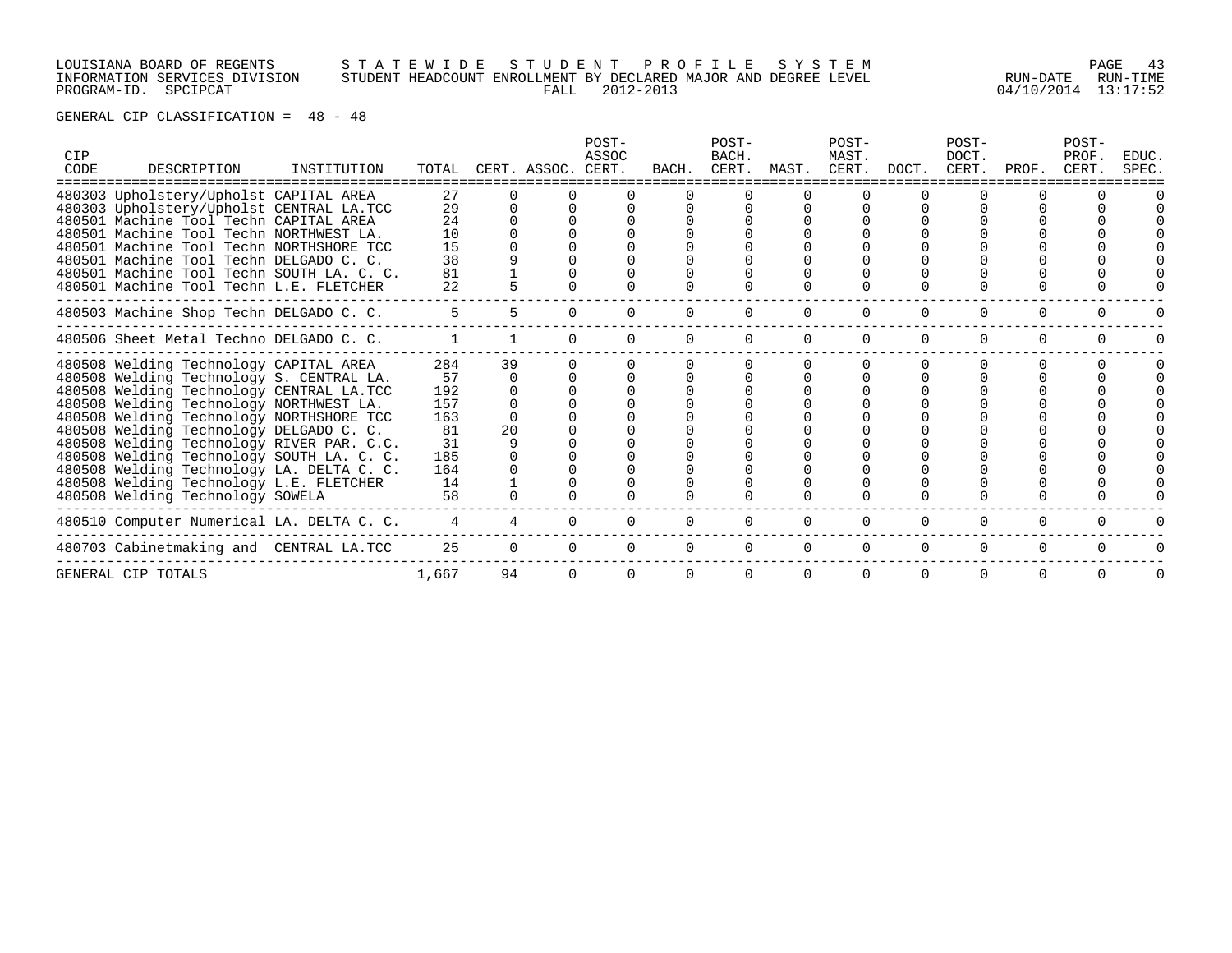# LOUISIANA BOARD OF REGENTS S T A T E W I D E S T U D E N T P R O F I L E S Y S T E M PAGE 44 INFORMATION SERVICES DIVISION STUDENT HEADCOUNT ENROLLMENT BY DECLARED MAJOR AND DEGREE LEVEL RUN-DATE RUN-TIME PROGRAM-ID. SPCIPCAT FALL 2012-2013 04/10/2014 13:17:52

| CIP<br>CODE | DESCRIPTION                                                                                                               | INSTITUTION | TOTAL           |    | CERT. ASSOC. | POST-<br>ASSOC<br>CERT. | BACH.           | POST-<br>BACH.<br>CERT. | MAST. | POST-<br>MAST.<br>CERT. | DOCT.    | $POST-$<br>DOCT.<br>CERT. | PROF. | POST-<br>PROF.<br>CERT. | EDUC.<br>SPEC. |
|-------------|---------------------------------------------------------------------------------------------------------------------------|-------------|-----------------|----|--------------|-------------------------|-----------------|-------------------------|-------|-------------------------|----------|---------------------------|-------|-------------------------|----------------|
|             | 490102 Airline/Commercial LA. TECH. U.<br>490102 Airline/Commercial U LA-MONROE<br>490104 Aviation/Airway Ma LA. TECH. U. |             | 117<br>27<br>41 |    |              |                         | 117<br>27<br>41 |                         |       |                         |          |                           |       |                         |                |
|             | 490202 Construction/Heavy NORTHWEST LA.<br>490202 Construction/Heavy SOUTH LA. C. C.                                      |             | 32              | 32 |              |                         |                 |                         |       |                         |          |                           |       |                         |                |
|             | 490205 Truck and Bus Driv S. CENTRAL LA.<br>490205 Truck and Bus Driv SOUTH LA. C. C.                                     |             | 16              |    |              |                         |                 |                         |       |                         |          |                           |       |                         |                |
|             | 490304 Diver, Professiona S. CENTRAL LA.                                                                                  |             | 23              | 23 |              |                         |                 |                         |       |                         | $\Omega$ |                           |       |                         |                |
|             | 490309 Marine Science/Mer S. CENTRAL LA.<br>490309 Marine Science/Mer L.E. FLETCHER                                       |             | 539<br>183      |    |              |                         |                 |                         |       |                         |          |                           |       |                         | $\Omega$       |
|             | GENERAL CIP TOTALS                                                                                                        |             | 992             | 62 |              | $\Omega$                | 185             | $\Omega$                |       | $\Omega$                | $\Omega$ | $\Omega$                  |       |                         |                |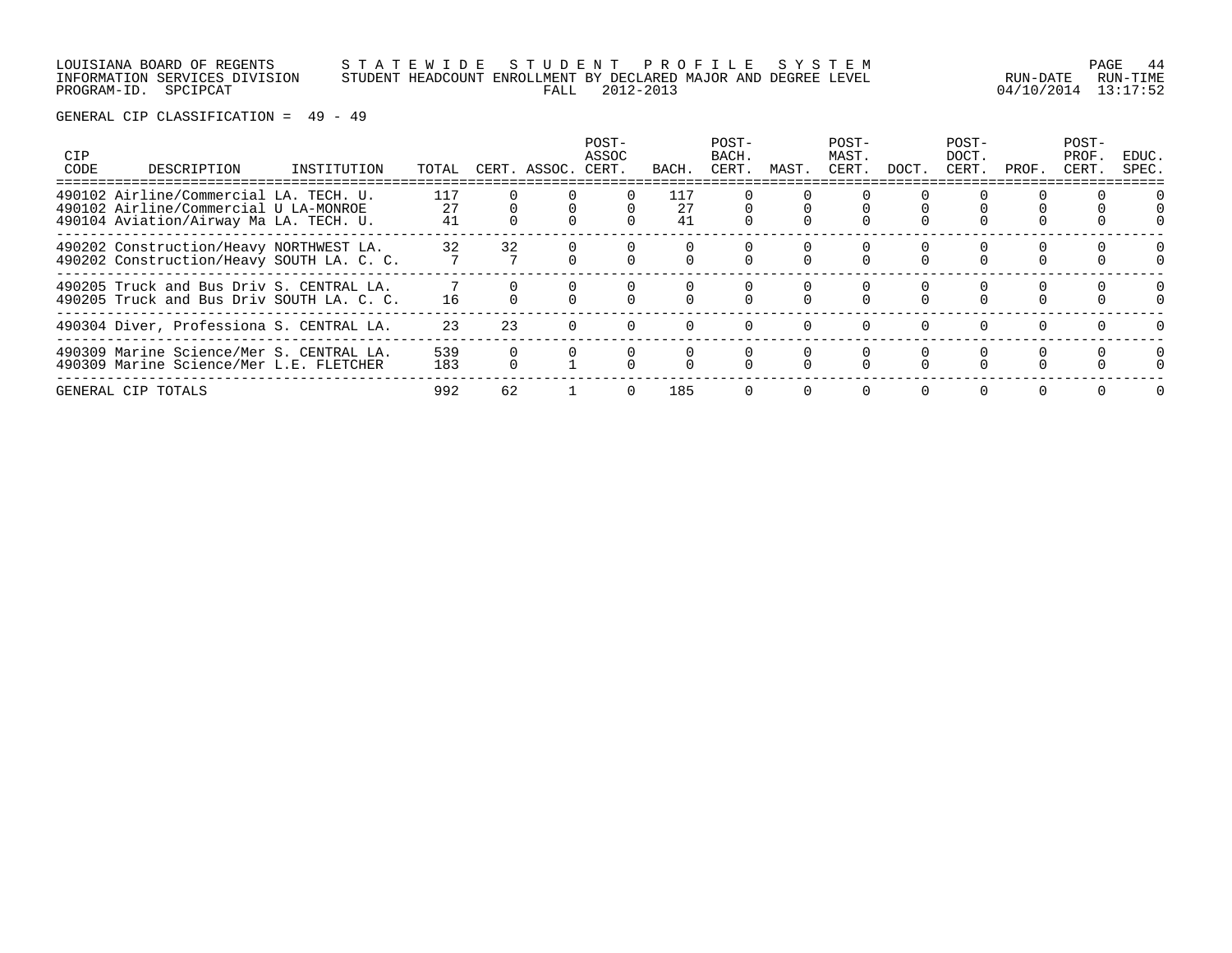LOUISIANA BOARD OF REGENTS S T A T E W I D E S T U D E N T P R O F I L E S Y S T E M PAGE 45 INFORMATION SERVICES DIVISION STUDENT HEADCOUNT ENROLLMENT BY DECLARED MAJOR AND DEGREE LEVEL RUN-DATE RUN-TIME PROGRAM-ID. SPCIPCAT FALL 2012-2013 04/10/2014 13:17:52

| CIP<br>CODE | DESCRIPTION<br>=====================================                                                                                                                                                                                                                                                  | INSTITUTION                                                                                                                                     |                                                        |                                                                                  | TOTAL CERT. ASSOC. CERT.                           | POST-<br>ASSOC                                                                   | BACH.                                                        | POST-<br>BACH.<br>CERT.                       | MAST.                                                                                  | POST-<br>MAST.<br>CERT.                                              | DOCT.                                        | POST-<br>DOCT.<br>CERT.                               | PROF.                                                     | POST-<br>PROF.<br>CERT. | <b>EDUC</b><br><b>SPEC</b>    |
|-------------|-------------------------------------------------------------------------------------------------------------------------------------------------------------------------------------------------------------------------------------------------------------------------------------------------------|-------------------------------------------------------------------------------------------------------------------------------------------------|--------------------------------------------------------|----------------------------------------------------------------------------------|----------------------------------------------------|----------------------------------------------------------------------------------|--------------------------------------------------------------|-----------------------------------------------|----------------------------------------------------------------------------------------|----------------------------------------------------------------------|----------------------------------------------|-------------------------------------------------------|-----------------------------------------------------------|-------------------------|-------------------------------|
|             | 500101 Visual and Perform U LA-LAFAYETTE                                                                                                                                                                                                                                                              |                                                                                                                                                 | 72                                                     | $\Omega$                                                                         | $\Omega$                                           | $\Omega$                                                                         | 72                                                           | 0                                             | $\Omega$                                                                               | $\Omega$                                                             | $\Omega$                                     | $\Omega$                                              | $\Omega$                                                  | $\Omega$                | ∩                             |
|             | 500402 Commercial and Adv B.R.C.C.<br>500402 Commercial and Adv BOSSIER P.C.C.<br>500402 Commercial and Adv SOWELA                                                                                                                                                                                    |                                                                                                                                                 | 34<br>12<br>89                                         | 34<br>$\Omega$<br>$\Omega$                                                       | $\Omega$<br>$\Omega$<br>89                         | $\Omega$<br>$\Omega$                                                             | 0<br>0<br>$\Omega$                                           | $\Omega$<br>0<br>0                            | $\Omega$<br>$\Omega$<br>$\Omega$                                                       | $\Omega$<br>$\Omega$<br>$\Omega$                                     | $\Omega$<br>$\Omega$<br>$\Omega$             | $\Omega$<br>$\Omega$<br>$\Omega$                      | $\Omega$<br>0<br>$\Omega$                                 | $\Omega$<br>0<br>0      | $\Omega$<br><sup>0</sup><br>O |
|             | 500404 Industrial and Pro U LA-LAFAYETTE                                                                                                                                                                                                                                                              |                                                                                                                                                 | 87                                                     | $\Omega$                                                                         | $\Omega$                                           | $\Omega$                                                                         | 87                                                           | 0                                             | $\Omega$                                                                               | $\Omega$                                                             | $\Omega$                                     | $\Omega$                                              | 0                                                         | $\Omega$                | U                             |
|             | 500408 Interior Design                                                                                                                                                                                                                                                                                | DELGADO C. C.                                                                                                                                   | 86                                                     | $\Omega$                                                                         | 85                                                 | $\Omega$                                                                         | $\Omega$                                                     | 0                                             | $\Omega$                                                                               | $\Omega$                                                             | $\Omega$                                     | $\Omega$                                              | $\Omega$                                                  | $\Omega$                | ∩                             |
|             | 500409 Graphic Design<br>500409 Graphic Design                                                                                                                                                                                                                                                        | LA. TECH. U.<br>DELGADO C. C.                                                                                                                   | 104<br>223                                             | $\Omega$<br>$\Omega$                                                             | $\Omega$<br>223                                    | $\Omega$<br>$\Omega$                                                             | 104<br>$\Omega$                                              | 0<br>0                                        | $\Omega$<br>$\Omega$                                                                   | $\Omega$<br>$\Omega$                                                 | $\Omega$<br>$\Omega$                         | $\Omega$<br>$\Omega$                                  | $\Omega$<br>$\Omega$                                      | $\Omega$<br>$\Omega$    | U<br>U                        |
|             | 500501 Drama and Dramatic GRAMBLING ST U.<br>500501 Drama and Dramatic MCNEESE ST. U.<br>500501 Drama and Dramatic NW STATE UNIV.<br>500501 Drama and Dramatic LSU-BATON ROUGE<br>500501 Drama and Dramatic U.N.O.<br>500501 Drama and Dramatic S.U.-B.R.<br>500501 Drama and Dramatic BOSSIER P.C.C. |                                                                                                                                                 | 25<br>7<br>119<br>149<br>649<br>9                      | $\Omega$<br>$\Omega$<br>$\Omega$<br>$\Omega$<br>$\Omega$<br>$\Omega$<br>$\Omega$ | $\Omega$<br>0<br>$\Omega$<br>$\Omega$<br>∩         | $\Omega$<br>$\Omega$<br>$\Omega$<br>$\Omega$<br>$\cap$<br>$\Omega$               | 25<br>-7<br>119<br>127<br>496<br>9                           | 0<br>0<br>0<br>0<br>$\Omega$<br>0             | $\Omega$<br>$\Omega$<br>$\Omega$<br>14<br>153<br>$\Omega$<br>$\Omega$                  | $\Omega$<br>$\Omega$<br>$\Omega$<br>$\Omega$<br>$\Omega$<br>$\Omega$ | $\Omega$<br>∩<br>∩                           | $\Omega$<br><sup>0</sup><br>$\Omega$<br>∩<br>$\Omega$ | $\Omega$<br>U<br><sup>0</sup><br><sup>0</sup><br>U<br>U   | 0<br>0<br>U.<br>U       | $\Omega$<br><sup>0</sup>      |
|             | 500502 Technical Theatre/ BOSSIER P.C.C.<br>500502 Technical Theatre/ DELGADO C. C.<br>-----------------------------------                                                                                                                                                                            |                                                                                                                                                 | 6                                                      | $\Omega$<br>6                                                                    | $\Omega$                                           | $\Omega$<br>$\Omega$                                                             | 0<br>0                                                       | 0<br>0                                        | 0<br>$\Omega$                                                                          | $\Omega$<br>$\Omega$                                                 | $\Omega$<br>$\Omega$                         | $\Omega$<br>0                                         | $\Omega$<br>$\Omega$                                      | 0<br>$\Omega$           |                               |
|             | 500599 Dramatic/Theatre A BOSSIER P.C.C.                                                                                                                                                                                                                                                              |                                                                                                                                                 | 8                                                      | 6                                                                                | $\Omega$                                           | 0                                                                                | 0                                                            | 0                                             | $\mathbf 0$                                                                            | $\mathbf 0$                                                          | $\Omega$                                     | $\Omega$                                              | $\Omega$                                                  | $\Omega$                | ∩                             |
|             | 500601 Film/Cinema/Video U LA-LAFAYETTE                                                                                                                                                                                                                                                               |                                                                                                                                                 | 90                                                     | $\Omega$                                                                         | $\mathbf 0$                                        | $\Omega$                                                                         | 90                                                           | 0                                             | $\mathbf 0$                                                                            | $\Omega$                                                             | $\Omega$                                     | $\Omega$                                              | $\Omega$                                                  | $\Omega$                |                               |
|             | 500602 Cinematography and B.R.C.C.                                                                                                                                                                                                                                                                    |                                                                                                                                                 | 190                                                    | $\mathbf 0$                                                                      | 190                                                | $\Omega$                                                                         | 0                                                            | 0                                             | $\Omega$                                                                               | $\Omega$                                                             | $\Omega$                                     | $\Omega$                                              | 0                                                         | 0                       | U                             |
|             | 500605 Photography                                                                                                                                                                                                                                                                                    | LA. TECH. U.                                                                                                                                    | 39                                                     | $\Omega$                                                                         | $\Omega$                                           | $\Omega$                                                                         | 39                                                           | 0                                             | $\Omega$                                                                               | $\Omega$                                                             | $\Omega$                                     | $\Omega$                                              | $\Omega$                                                  | 0                       | U                             |
|             | 500701 Art/Art Studies, G GRAMBLING ST U.<br>500701 Art/Art Studies, G MCNEESE ST. U.<br>500701 Art/Art Studies, G NW STATE UNIV.<br>500701 Art/Art Studies, G SE LA. UNIV.<br>500701 Art/Art Studies, G U LA-LAFAYETTE                                                                               |                                                                                                                                                 | 23<br>147<br>11<br>388<br>356                          | $\Omega$<br>$\Omega$<br>$\Omega$<br>0<br>$\Omega$                                | 0<br>$\Omega$<br>∩<br>0<br>$\cap$                  | 0<br>$\Omega$<br>$\Omega$<br>$\Omega$<br>$\Omega$                                | 23<br>147<br>$\Omega$<br>388<br>356                          | O<br>0<br>0<br>0<br>0                         | 0<br>$\Omega$<br>11<br>$\Omega$<br>$\Omega$                                            | 0<br>$\Omega$<br>$\Omega$<br>0<br>$\Omega$                           | $\Omega$<br>$\Omega$<br>$\Omega$<br>$\Omega$ | O<br><sup>0</sup><br><sup>0</sup><br>0<br>$\Omega$    | $\Omega$<br><sup>0</sup><br><sup>0</sup><br>0<br>$\Omega$ | 0<br>0<br>U<br>U<br>0   | 0                             |
|             | 500702 Fine/Studio Arts,<br>500702 Fine/Studio Arts,<br>500702 Fine/Studio Arts,<br>500702 Fine/Studio Arts,<br>500702 Fine/Studio Arts,<br>500702 Fine/Studio Arts,<br>500702 Fine/Studio Arts,<br>500702 Fine/Studio Arts,<br>500702 Fine/Studio Arts,                                              | LA. TECH. U.<br>NICHOLLS ST. U.<br>U LA-MONROE<br>NW STATE UNIV.<br>LSU-BATON ROUGE<br>LSU-SHREVEPORT<br>U.N.O.<br>$S.U.-B.R.$<br>DELGADO C. C. | 55<br>178<br>85<br>89<br>503<br>126<br>137<br>13<br>30 | $\Omega$<br>$\Omega$<br>$\Omega$<br>$\Omega$<br>0<br>$\Omega$<br>$\Omega$        | <sup>n</sup><br>$\Omega$<br>∩<br>∩<br>∩<br>∩<br>30 | $\Omega$<br>$\Omega$<br>$\Omega$<br>$\Omega$<br>$\Omega$<br>$\Omega$<br>$\Omega$ | 36<br>178<br>85<br>89<br>455<br>126<br>119<br>13<br>$\Omega$ | 0<br>0<br>O<br>$\Omega$<br>0<br>$\Omega$<br>O | 19<br>$\Omega$<br>$\Omega$<br>$\Omega$<br>48<br>$\Omega$<br>18<br>$\Omega$<br>$\Omega$ | $\Omega$<br>$\Omega$<br>$\cap$<br>$\Omega$<br>$\cap$                 | $\Omega$                                     | $\Omega$<br>$\Omega$<br>$\Omega$                      | $\Omega$<br>U<br><sup>0</sup><br>U                        | 0                       |                               |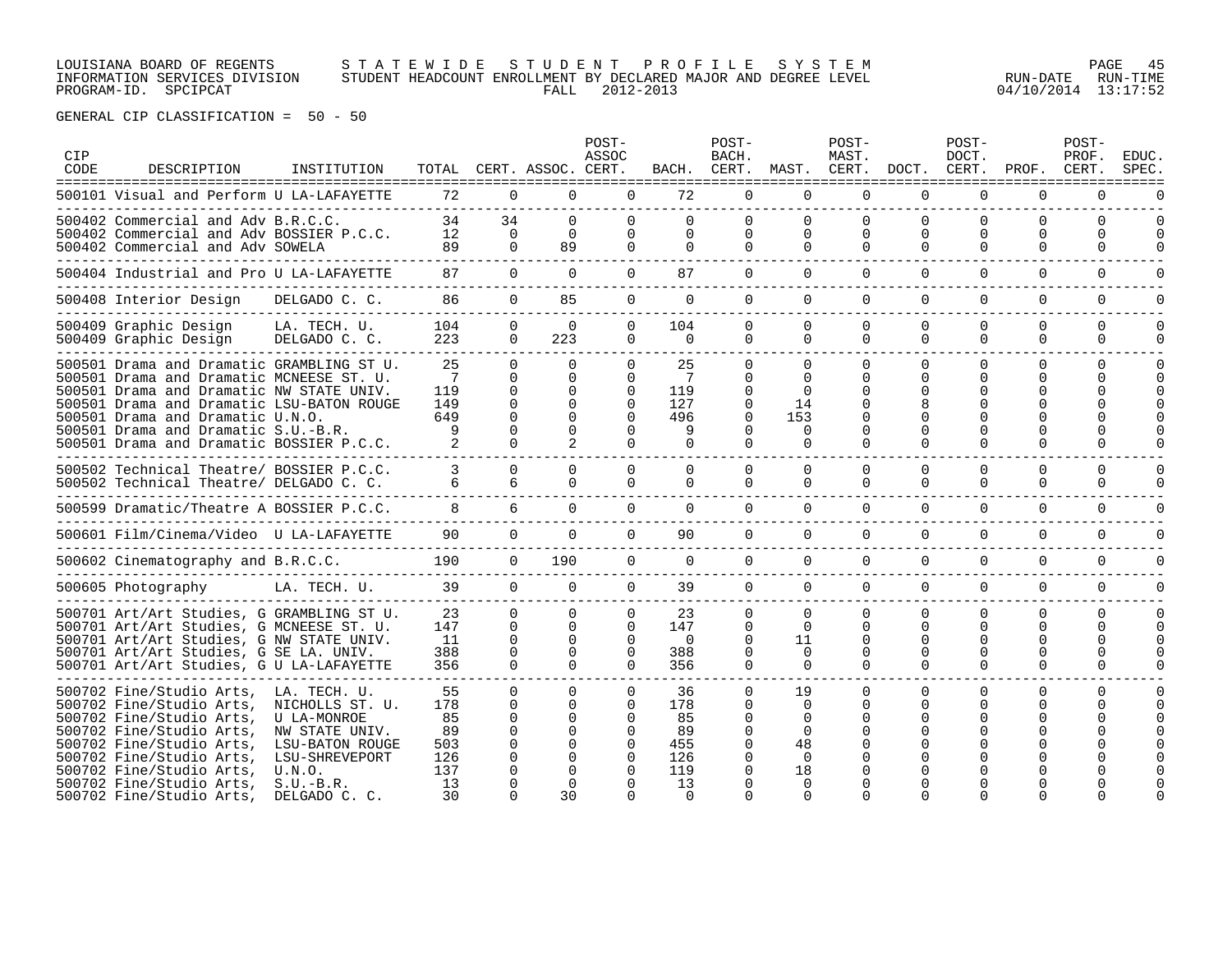# LOUISIANA BOARD OF REGENTS S T A T E W I D E S T U D E N T P R O F I L E S Y S T E M PAGE 46 INFORMATION SERVICES DIVISION STUDENT HEADCOUNT ENROLLMENT BY DECLARED MAJOR AND DEGREE LEVEL RUN-DATE RUN-TIME PROGRAM-ID. SPCIPCAT FALL 2012-2013 04/10/2014 13:17:52

| CIP<br>CODE | DESCRIPTION                               | INSTITUTION     |       |    | TOTAL CERT. ASSOC. CERT. | POST-<br>ASSOC | BACH.           | POST-<br>BACH. | CERT. MAST. | POST-<br>MAST.<br>CERT. | DOCT. | POST-<br>DOCT.<br>CERT. | PROF. | POST-<br>PROF.<br>CERT. | EDUC.<br>SPEC. |
|-------------|-------------------------------------------|-----------------|-------|----|--------------------------|----------------|-----------------|----------------|-------------|-------------------------|-------|-------------------------|-------|-------------------------|----------------|
|             | 500703 Art History, Criti LSU-BATON ROUGE |                 | 14    |    |                          |                |                 |                | 14          |                         |       |                         |       |                         |                |
|             | 500703 Art History, Criti U.N.O.          |                 | 15    |    |                          |                | 15              |                |             |                         |       |                         |       |                         |                |
|             | 500901 Music, General                     | GRAMBLING ST U. | 15    |    |                          |                | 15              |                |             |                         |       |                         |       |                         |                |
|             | 500901 Music, General                     | LA. TECH. U.    | 53    |    |                          |                | 53              |                |             |                         |       |                         |       |                         |                |
|             | 500901 Music, General                     | NICHOLLS ST. U. | 56    |    |                          |                | 56              |                |             |                         |       |                         |       |                         |                |
|             | 500901 Music, General                     | U LA-LAFAYETTE  | 14    |    |                          |                | 14              |                |             |                         |       |                         |       |                         |                |
|             | 500901 Music, General                     | LSU-BATON ROUGE | 43    |    |                          |                | 14              |                |             |                         | 29    |                         |       |                         |                |
|             | 500901 Music, General                     | U.N.O.          | 101   |    |                          |                | 101             |                |             |                         |       |                         |       |                         |                |
|             | 500901 Music, General                     | BOSSIER P.C.C.  | 15    | 14 |                          |                | $\Omega$        |                |             |                         |       |                         |       |                         |                |
|             | 500901 Music, General                     | DELGADO C. C.   | 36    |    | 36                       |                |                 |                |             |                         |       |                         |       |                         |                |
|             | 500903 Music Performance, GRAMBLING ST U. |                 | 31    |    |                          |                | 31              |                |             |                         |       |                         |       |                         |                |
|             | 500903 Music Performance, MCNEESE ST. U.  |                 | 70    |    |                          |                | 70              |                |             |                         |       |                         |       |                         |                |
|             | 500903 Music Performance, U LA-MONROE     |                 | 86    |    |                          |                | 86              |                |             |                         |       |                         |       |                         |                |
|             | 500903 Music Performance, NW STATE UNIV.  |                 | 45    |    |                          |                | 32              |                | 13          |                         |       |                         |       |                         |                |
|             | 500903 Music Performance, SE LA. UNIV.    |                 | 148   |    |                          |                | 134             |                | 14          |                         |       |                         |       |                         |                |
|             | 500903 Music Performance, U LA-LAFAYETTE  |                 | 117   |    |                          |                | 96              |                | 21          |                         |       |                         |       |                         |                |
|             | 500903 Music Performance, LSU-BATON ROUGE |                 | 270   |    |                          |                | 105             |                | 87          |                         | 78    |                         |       |                         |                |
|             | 500903 Music Performance, U.N.O.          |                 | 31    |    |                          |                | $\Omega$        |                | 31          |                         |       |                         |       |                         |                |
|             | 500903 Music Performance, S.U.-B.R.       |                 | 16    |    |                          |                | 16              |                |             |                         |       |                         |       |                         |                |
|             | 501002 Fine and Studio Ar SE LA. UNIV.    |                 | 4     |    |                          |                |                 |                |             |                         |       |                         |       |                         |                |
|             | 501002 Fine and Studio Ar U.N.O.          |                 | 52    |    |                          |                |                 |                | 52          |                         |       |                         |       |                         |                |
|             | 509999 Visual and Perform GRAMBLING ST U. |                 | 29    |    |                          |                | 29              |                |             |                         |       |                         |       |                         |                |
|             | 509999 Visual and Perform BOSSIER P.C.C.  |                 | 49    |    | 49                       |                |                 |                |             |                         |       |                         |       |                         |                |
|             | GENERAL CIP TOTALS                        |                 | 5,454 | 60 | 705                      |                | $0 \quad 4,061$ |                | 495         |                         | 115   | $\Omega$                |       |                         | $\Omega$       |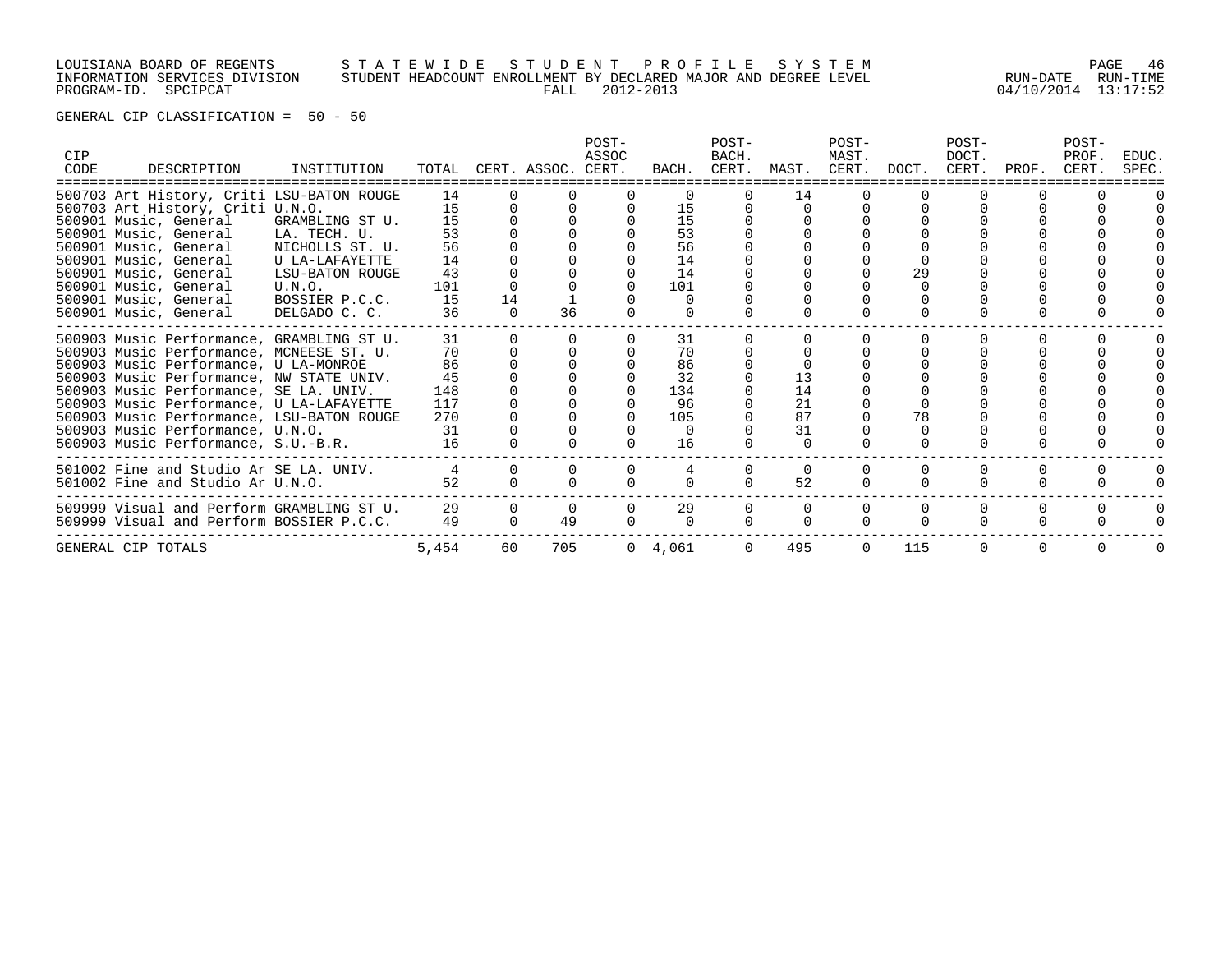### LOUISIANA BOARD OF REGENTS S T A T E W I D E S T U D E N T P R O F I L E S Y S T E M PAGE 47 INFORMATION SERVICES DIVISION STUDENT HEADCOUNT ENROLLMENT BY DECLARED MAJOR AND DEGREE LEVEL RUN-DATE RUN-TIME PROGRAM-ID. SPCIPCAT FALL 2012-2013 04/10/2014 13:17:52

| CIP<br>CODE | DESCRIPTION<br>===============                                                                                                                                                                                                                                                                                                                                                                   | INSTITUTION       |                                                         |                                                                                                        | TOTAL CERT. ASSOC. CERT.             | POST-<br>ASSOC                                                              | BACH.                                                              | POST-<br>BACH.<br>CERT.                                                           | MAST.                                                              | POST-<br>MAST.<br>CERT.              | DOCT.                                                      | POST-<br>DOCT.<br>CERT.          | PROF.                                | POST-<br>PROF.<br>CERT.               | EDUC.<br>SPEC. |
|-------------|--------------------------------------------------------------------------------------------------------------------------------------------------------------------------------------------------------------------------------------------------------------------------------------------------------------------------------------------------------------------------------------------------|-------------------|---------------------------------------------------------|--------------------------------------------------------------------------------------------------------|--------------------------------------|-----------------------------------------------------------------------------|--------------------------------------------------------------------|-----------------------------------------------------------------------------------|--------------------------------------------------------------------|--------------------------------------|------------------------------------------------------------|----------------------------------|--------------------------------------|---------------------------------------|----------------|
|             | 510000 Health Services/Al NICHOLLS ST. U.<br>510000 Health Services/Al NW STATE UNIV.<br>510202 Audiology/Audiolog LA. TECH. U.<br>510202 Audiology/Audiolog LSU H.S.C.-N.O.                                                                                                                                                                                                                     |                   | 76<br>22<br>21<br>43                                    | $\Omega$<br>$\Omega$<br>$\Omega$<br>$\Omega$                                                           | $\Omega$<br><sup>0</sup><br>$\Omega$ | $\Omega$<br>$\Omega$<br>O<br>$\Omega$                                       | 76<br>22<br>$\Omega$<br>$\Omega$                                   | 0<br>$\Omega$<br>0<br>$\Omega$                                                    | $\Omega$<br>$\Omega$<br>0<br>$\Omega$                              | $\Omega$<br><sup>0</sup><br>$\Omega$ | ∩<br>$\Omega$<br>0<br>$\Omega$                             | ∩<br>$\Omega$<br>O<br>$\Omega$   | <sup>0</sup><br>$\Omega$<br>21<br>43 | $\Omega$<br>$\Omega$<br>0<br>$\Omega$ |                |
|             | 510203 Speech-Language Pa LA. TECH. U.<br>510203 Speech-Language Pa SE LA. UNIV.                                                                                                                                                                                                                                                                                                                 |                   | 41<br>68                                                | $\Omega$<br>$\Omega$                                                                                   | $\Omega$<br>$\Omega$                 | $\Omega$<br>$\Omega$                                                        | $\Omega$<br>$\Omega$                                               | $\Omega$<br>$\Omega$                                                              | 41<br>68                                                           | $\Omega$<br>$\Omega$                 | $\Omega$<br>$\Omega$                                       | $\Omega$<br>$\Omega$             | $\Omega$<br>$\Omega$                 | $\Omega$<br>$\Omega$                  |                |
|             | 510204 Audiology/Audiolog LA. TECH. U.<br>510204 Audiology/Audiolog NICHOLLS ST. U.<br>510204 Audiology/Audiolog U LA-MONROE<br>510204 Audiology/Audiolog SE LA. UNIV.<br>510204 Audiology/Audiolog U LA-LAFAYETTE<br>510204 Audiology/Audiolog LSU-BATON ROUGE<br>510204 Audiology/Audiolog LSU H.S.C.-N.O.<br>510204 Audiology/Audiolog LSU H.S.C.-SHRV<br>510204 Audiology/Audiolog S.U.-B.R. |                   | 94<br>83<br>168<br>176<br>273<br>368<br>57<br>28<br>118 | $\cap$<br>$\Omega$<br>$\Omega$<br>$\Omega$<br>$\Omega$<br>$\Omega$<br>$\Omega$<br>$\Omega$<br>$\Omega$ | $\Omega$<br>$\Omega$                 | <sup>n</sup><br>0<br>$\Omega$<br>$\Omega$<br>0<br>0<br>$\Omega$<br>$\Omega$ | 94<br>83<br>119<br>176<br>213<br>302<br>$\Omega$<br>$\Omega$<br>59 | $\cap$<br>0<br>0<br>$\Omega$<br>0<br>$\Omega$<br>$\Omega$<br>$\Omega$<br>$\Omega$ | $\cap$<br>$\Omega$<br>49<br>$\Omega$<br>60<br>54<br>57<br>28<br>59 | $\Omega$<br>U<br>$\Omega$            | ∩<br>∩<br>∩<br>∩<br>12<br>$\Omega$<br>$\Omega$<br>$\Omega$ | $\Omega$<br>U<br>$\Omega$        | $\Omega$<br>0<br>O<br>U<br>$\Omega$  | $\Omega$<br><sup>n</sup><br>$\Omega$  |                |
|             | 510299 Communication Diso U LA-LAFAYETTE                                                                                                                                                                                                                                                                                                                                                         |                   | 24                                                      | $\Omega$                                                                                               | $\Omega$                             | $\Omega$                                                                    | $\Omega$                                                           | $\Omega$                                                                          | $\Omega$                                                           | $\Omega$                             | 24                                                         | $\Omega$                         | $\Omega$                             | $\Omega$                              |                |
|             | 510401 Dentistry                                                                                                                                                                                                                                                                                                                                                                                 | $LSU H.S.C.-N.O.$ | 263                                                     | $\Omega$                                                                                               | $\Omega$                             | $\Omega$                                                                    | $\Omega$                                                           | $\Omega$                                                                          | $\Omega$                                                           | $\Omega$                             | $\Omega$                                                   | $\Omega$                         | 263                                  | 0                                     |                |
|             | 510506 Endodontics/Endodo LSU H.S.C.-N.O.                                                                                                                                                                                                                                                                                                                                                        |                   | 6                                                       | $\mathbf{0}$                                                                                           | 0                                    | $\mathbf 0$                                                                 | 0                                                                  | $\mathbf 0$                                                                       | $\mathbf 0$                                                        | $\mathbf 0$                          | $\Omega$                                                   | $\Omega$                         | $\Omega$                             | 6                                     |                |
|             | 510508 Orthodontics/Ortho LSU H.S.C.-N.O.                                                                                                                                                                                                                                                                                                                                                        |                   | 8                                                       | $\Omega$                                                                                               | 0                                    | $\mathbf 0$                                                                 | 0                                                                  | $\mathbf 0$                                                                       | $\mathbf 0$                                                        | 0                                    | $\mathbf 0$                                                | $\Omega$                         | $\mathbf 0$                          | 8                                     |                |
|             | 510509 Pediatric Dentistr LSU H.S.C.-N.O.                                                                                                                                                                                                                                                                                                                                                        |                   | 8                                                       | $\Omega$                                                                                               | $\Omega$                             | $\Omega$                                                                    | $\Omega$                                                           | $\Omega$                                                                          | $\Omega$                                                           | $\Omega$                             | $\Omega$                                                   | $\Omega$                         | $\Omega$                             | 8                                     |                |
|             | 510510 Periodontics/Perio LSU H.S.C.-N.O.                                                                                                                                                                                                                                                                                                                                                        |                   | 9                                                       | $\Omega$                                                                                               | $\Omega$                             | $\Omega$                                                                    | $\Omega$                                                           | $\Omega$                                                                          | $\Omega$                                                           | $\Omega$                             | $\Omega$                                                   | $\Omega$                         | $\Omega$                             | 9                                     |                |
|             | 510511 Prosthodontics/Pro LSU H.S.C.-N.O.                                                                                                                                                                                                                                                                                                                                                        |                   | 9                                                       | $\Omega$                                                                                               | $\Omega$                             | $\Omega$                                                                    | $\Omega$                                                           | $\Omega$                                                                          | $\Omega$                                                           | $\Omega$                             | $\Omega$                                                   | $\Omega$                         | $\Omega$                             | 9                                     |                |
|             | 510602 Dental Hygiene/Hyg U LA-MONROE<br>510602 Dental Hygiene/Hyg LSU H.S.C.-N.O.<br>510602 Dental Hygiene/Hyg S.U.-SHREVEPORT                                                                                                                                                                                                                                                                  |                   | 152<br>78<br>110                                        | $\Omega$<br>$\Omega$<br>$\Omega$                                                                       | $\Omega$<br>$\Omega$<br>110          | $\Omega$<br>$\Omega$<br>$\Omega$                                            | 152<br>78<br>$\Omega$                                              | $\Omega$<br>$\mathbf{0}$<br>$\Omega$                                              | $\Omega$<br>0<br>$\Omega$                                          | $\Omega$<br>0<br>$\Omega$            | $\Omega$<br>0<br>0                                         | 0<br>0<br>0                      | $\Omega$<br>0<br>$\Omega$            | $\Omega$<br>$\Omega$<br>$\Omega$      | n              |
|             | 510603 Dental Laboratory LSU H.S.C.-N.O.                                                                                                                                                                                                                                                                                                                                                         |                   | 13                                                      | $\Omega$                                                                                               | 13                                   | $\Omega$                                                                    | $\Omega$                                                           | $\Omega$                                                                          | $\Omega$                                                           | $\Omega$                             | $\Omega$                                                   | $\Omega$                         | $\Omega$                             | $\Omega$                              |                |
|             | 510701 Health/Health Care U LA-LAFAYETTE<br>510701 Health/Health Care LSU-SHREVEPORT<br>510701 Health/Health Care U.N.O.                                                                                                                                                                                                                                                                         |                   | 54<br>28<br>90                                          | $\Omega$<br>$\Omega$<br>$\Omega$                                                                       | $\Omega$<br>$\Omega$<br>$\cap$       | $\Omega$<br>0<br>$\cap$                                                     | 16<br>0<br>$\Omega$                                                | $\Omega$<br>$\Omega$<br>$\Omega$                                                  | 36<br>28<br>90                                                     | 2<br>$\Omega$<br>$\Omega$            | $\Omega$<br>0<br>$\Omega$                                  | $\Omega$<br>$\Omega$<br>$\Omega$ | $\Omega$<br>$\Omega$<br>$\Omega$     | $\Omega$<br>$\Omega$<br>$\Omega$      |                |
|             | 510702 Hospital and Healt BOSSIER P.C.C.                                                                                                                                                                                                                                                                                                                                                         |                   | 81                                                      | $\Omega$                                                                                               | 81                                   | $\Omega$                                                                    | $\Omega$                                                           | $\Omega$                                                                          | $\Omega$                                                           | $\Omega$                             | $\Omega$                                                   | $\Omega$                         | $\Omega$                             | $\Omega$                              | U              |
|             | 510706 Health Information LA. TECH. U.<br>510706 Health Information U LA-LAFAYETTE<br>510706 Health Information LSU-EUNICE                                                                                                                                                                                                                                                                       |                   | 150<br>122<br>3                                         | $\Omega$<br>$\Omega$<br>$\Omega$                                                                       | $\Omega$<br>$\Omega$                 | 0<br>0                                                                      | 120<br>122<br>$\cap$                                               | 0<br>0                                                                            | 30<br>$\Omega$<br>$\Omega$                                         | $\Omega$<br>n                        | O<br>∩                                                     | 0<br>U                           | 0<br>0                               | $\Omega$<br><sup>n</sup>              |                |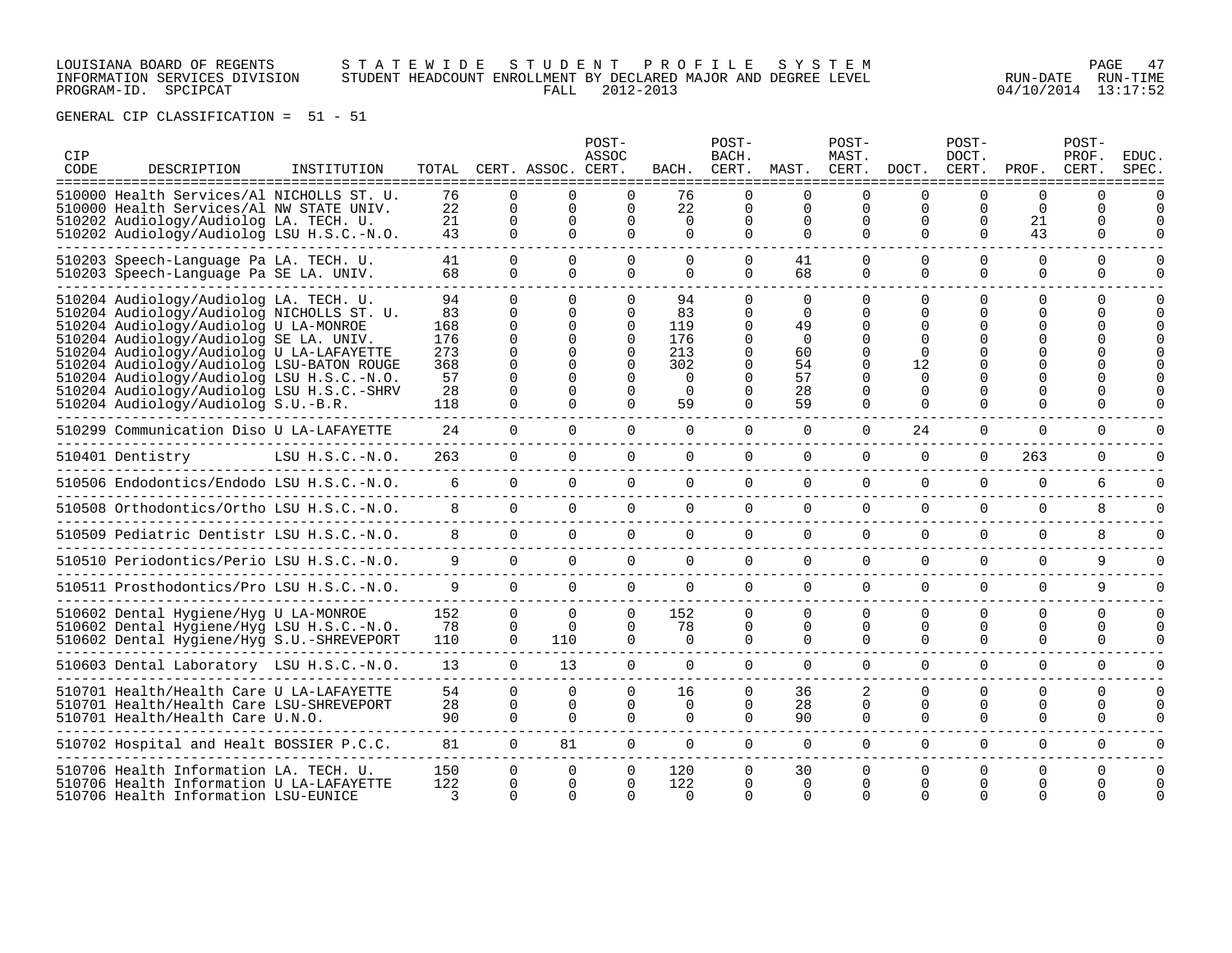### LOUISIANA BOARD OF REGENTS S T A T E W I D E S T U D E N T P R O F I L E S Y S T E M PAGE 48 INFORMATION SERVICES DIVISION STUDENT HEADCOUNT ENROLLMENT BY DECLARED MAJOR AND DEGREE LEVEL RUN-DATE RUN-TIME PROGRAM-ID. SPCIPCAT FALL 2012-2013 04/10/2014 13:17:52

| CIP<br>CODE | DESCRIPTION<br>===============                                                                                                                                                                                                                                                                                 | INSTITUTION |                                          |                                         | TOTAL CERT. ASSOC. CERT.                                                    | POST-<br>ASSOC                                                                   | BACH.                                                  | POST-<br>BACH.                  | CERT. MAST. CERT.                                             | POST-<br>MAST.                                                                   |                                            | POST-<br>DOCT.<br>DOCT. CERT.                          | PROF.                                                                       | POST-<br>PROF.<br>CERT.   | <b>EDUC</b><br>SPEC  |
|-------------|----------------------------------------------------------------------------------------------------------------------------------------------------------------------------------------------------------------------------------------------------------------------------------------------------------------|-------------|------------------------------------------|-----------------------------------------|-----------------------------------------------------------------------------|----------------------------------------------------------------------------------|--------------------------------------------------------|---------------------------------|---------------------------------------------------------------|----------------------------------------------------------------------------------|--------------------------------------------|--------------------------------------------------------|-----------------------------------------------------------------------------|---------------------------|----------------------|
|             | 510706 Health Information S.U.-N.O.                                                                                                                                                                                                                                                                            |             | 103                                      | $\Omega$                                | $\Omega$                                                                    | $\Omega$                                                                         | 103                                                    | 0                               | $\Omega$                                                      | $\Omega$                                                                         | $\Omega$                                   | 0                                                      | $\Omega$                                                                    | 0                         |                      |
|             | 510707 Health Information LA. TECH. U.<br>510707 Health Information LSU-EUNICE<br>510707 Health Information S.U.-SHREVEPORT<br>510707 Health Information DELGADO C. C.                                                                                                                                         |             | 6<br>2<br>67<br>385                      | $\Omega$<br>2<br>$\overline{4}$<br>251  | 6<br>$\Omega$<br>63<br>134                                                  | $\Omega$<br>$\Omega$<br>$\Omega$<br>$\Omega$                                     | 0<br>0<br>0<br>$\Omega$                                | 0<br>0<br>0<br>$\Omega$         | $\Omega$<br>$\Omega$<br>$\Omega$<br>$\Omega$                  | $\Omega$<br>$\Omega$<br>$\Omega$<br>$\Omega$                                     | $\Omega$<br>$\Omega$<br>$\Omega$           | $\Omega$<br>0<br>$\Omega$<br>$\Omega$                  | 0<br>U<br><sup>0</sup><br>$\Omega$                                          | $\Omega$<br>0<br>0        | $\Omega$<br>$\Omega$ |
|             | 510710 Medical Office Ass BOSSIER P.C.C.                                                                                                                                                                                                                                                                       |             | 77                                       | $\Omega$                                | $\Omega$                                                                    | $\Omega$                                                                         | $\Omega$                                               | 0                               | $\Omega$                                                      | $\Omega$                                                                         | $\Omega$                                   | $\Omega$                                               | $\Omega$                                                                    | $\Omega$                  |                      |
|             | 510713 Medical Insurance NUNEZ C. C.                                                                                                                                                                                                                                                                           |             | 50                                       | 50                                      | $\Omega$                                                                    | $\Omega$                                                                         | $\Omega$                                               | 0                               | $\Omega$                                                      | $\Omega$                                                                         | $\Omega$                                   | $\Omega$                                               | $\Omega$                                                                    | $\Omega$                  | O                    |
|             | 510801 Medical/Clinical A CAPITAL AREA<br>510801 Medical/Clinical A S. CENTRAL LA.<br>510801 Medical/Clinical A NORTHWEST LA.<br>510801 Medical/Clinical A NORTHSHORE TCC<br>510801 Medical/Clinical A BOSSIER P.C.C.<br>510801 Medical/Clinical A SOUTH LA. C. C.                                             |             | 13<br>22<br>21<br>95<br>116<br>80        | 13<br>22<br>21<br>95<br>$\Omega$<br>80  | $\Omega$<br>$\Omega$<br>$\Omega$<br>$\Omega$<br>107<br>$\Omega$             | $\Omega$<br>$\Omega$<br>$\Omega$<br>$\Omega$<br>$\Omega$<br>$\Omega$             | $\Omega$<br>0<br>$\Omega$<br>0<br>$\Omega$<br>$\Omega$ | 0<br>0<br>0<br>0<br>0<br>0      | $\Omega$<br>$\Omega$<br>$\Omega$<br>$\Omega$<br>$\Omega$<br>0 | $\Omega$<br>$\Omega$<br>$\Omega$<br>$\Omega$<br>$\Omega$<br>$\Omega$             | $\Omega$<br>$\Omega$<br>∩<br>∩<br>$\Omega$ | $\Omega$<br>O<br>$\Omega$<br>0<br>$\Omega$<br>$\Omega$ | $\Omega$<br>0<br><sup>0</sup><br><sup>0</sup><br><sup>0</sup><br>$\Omega$   | 0<br>0<br>0<br>0<br>0     | $\Omega$<br>$\Omega$ |
|             | 510802 Clinical/Medical L SOUTH LA. C. C.                                                                                                                                                                                                                                                                      |             | 21                                       | 21                                      | $\Omega$                                                                    | $\Omega$                                                                         | $\Omega$                                               | $\Omega$                        | $\Omega$                                                      | $\Omega$                                                                         | $\Omega$                                   | $\Omega$                                               | $\Omega$                                                                    | $\Omega$                  | ∩                    |
|             | 510803 Occupational Thera U LA-MONROE<br>510803 Occupational Thera BOSSIER P.C.C.<br>510803 Occupational Thera DELGADO C. C.                                                                                                                                                                                   |             | 100<br>149<br>187                        | $\Omega$<br>$\Omega$<br>$\Omega$        | 100<br>149<br>187                                                           | $\Omega$<br>$\Omega$<br>$\Omega$                                                 | $\Omega$<br>0<br>0                                     | 0<br>0<br>0                     | $\Omega$<br>$\Omega$<br>$\Omega$                              | $\Omega$<br>$\Omega$<br>$\Omega$                                                 | $\cap$<br>$\Omega$<br>$\Omega$             | $\Omega$<br>$\Omega$<br>0                              | $\Omega$<br>$\Omega$<br>$\Omega$                                            | $\Omega$<br>0<br>$\Omega$ | ∩                    |
|             | 510805 Pharmacy Technicia CAPITAL AREA<br>510805 Pharmacy Technicia CENTRAL LA.TCC<br>510805 Pharmacy Technicia NORTHSHORE TCC<br>510805 Pharmacy Technicia LSU-ALEXANDRIA<br>510805 Pharmacy Technicia BOSSIER P.C.C.<br>510805 Pharmacy Technicia DELGADO C. C.<br>510805 Pharmacy Technicia SOUTH LA. C. C. |             | 27<br>24<br>23<br>22<br>164<br>288<br>49 | 27<br>24<br>23<br>22<br>17<br>288<br>49 | $\Omega$<br>$\Omega$<br>$\Omega$<br>$\Omega$<br>147<br>$\Omega$<br>$\Omega$ | $\Omega$<br>$\Omega$<br>$\Omega$<br>$\Omega$<br>$\Omega$<br>$\Omega$<br>$\Omega$ | 0<br>0<br>$\Omega$<br>$\Omega$<br>$\Omega$<br>0        | 0<br>0<br>0<br>0<br>0<br>U<br>0 | 0<br>$\Omega$<br>$\Omega$<br>∩<br>$\Omega$<br>∩<br>$\Omega$   | $\Omega$<br>$\Omega$<br>$\Omega$<br>$\Omega$<br>$\Omega$<br>$\Omega$<br>$\Omega$ | ∩<br>∩<br>∩                                | <sup>0</sup><br>$\Omega$<br>$\Omega$<br>$\Omega$<br>0  | 0<br>U<br><sup>0</sup><br><sup>0</sup><br><sup>0</sup><br><sup>0</sup><br>U | 0<br>0<br>U<br>U          | $\Omega$             |
|             | 510806 Physical Therapy T BOSSIER P.C.C.<br>510806 Physical Therapy T DELGADO C. C.                                                                                                                                                                                                                            |             | 395<br>556                               | $\mathbf{0}$<br>$\Omega$                | 395<br>556                                                                  | $\Omega$<br>$\Omega$                                                             | 0<br>$\Omega$                                          | 0<br>$\Omega$                   | 0<br>$\Omega$                                                 | 0<br>$\Omega$                                                                    | $\Omega$<br>$\Omega$                       | 0<br>$\Omega$                                          | $\Omega$<br>$\Omega$                                                        | 0<br>$\Omega$             | O<br>U               |
|             | 510808 Veterinary/Animal NORTHSHORE TCC<br>510808 Veterinary/Animal NW STATE UNIV.<br>510808 Veterinary/Animal B.R.C.C.<br>510808 Veterinary/Animal DELGADO C. C.                                                                                                                                              |             | 26<br>52<br>34<br>197                    | 1<br>$\Omega$<br>0<br>$\Omega$          | 25<br>52<br>34<br>197                                                       | $\Omega$<br>$\Omega$<br>$\Omega$<br>$\Omega$                                     | $\Omega$<br>0<br>0<br>0                                | 0<br>0<br>0<br>0                | $\Omega$<br>$\Omega$<br>0<br>$\Omega$                         | $\Omega$<br>$\Omega$<br>0<br>$\Omega$                                            | $\Omega$<br>∩<br>$\Omega$<br>$\Omega$      | $\Omega$<br>$\Omega$<br>$\Omega$<br>$\Omega$           | $\Omega$<br>$\Omega$<br>0<br>$\Omega$                                       | $\Omega$<br>0<br>O<br>0   | $\Omega$<br>$\Omega$ |
|             | 510901 Cardiovascular Tec LSU H.S.C.-N.O.<br>510901 Cardiovascular Tec LSU H.S.C.-SHRV                                                                                                                                                                                                                         |             | 31<br>20                                 | $\Omega$<br>$\Omega$                    | $\Omega$<br>$\Omega$                                                        | $\Omega$<br>$\Omega$                                                             | 31<br>20                                               | 0<br>0                          | $\Omega$<br>$\Omega$                                          | $\Omega$<br>$\Omega$                                                             | $\Omega$<br>$\Omega$                       | 0<br>$\Omega$                                          | $\Omega$<br>$\Omega$                                                        | $\Omega$<br>$\Omega$      | O<br>U               |
|             | 510902 Electrocardiograph BOSSIER P.C.C.                                                                                                                                                                                                                                                                       |             | 11                                       | $\Omega$                                | $\mathbf{0}$                                                                | $\overline{0}$                                                                   | $\mathbf 0$                                            | $\mathbf 0$                     | $\Omega$                                                      | $\Omega$                                                                         | $\Omega$                                   | $\Omega$                                               | $\Omega$                                                                    | $\Omega$                  | $\Omega$             |
|             | 510904 Emergency Medical  CENTRAL LA.TCC<br>510904 Emergency Medical NORTHSHORE TCC                                                                                                                                                                                                                            |             | 12<br>16                                 | $\Omega$<br>$\Omega$                    | $\Omega$<br>$\Omega$                                                        | 0<br>$\Omega$                                                                    | 0<br>$\cap$                                            | 0<br><sup>n</sup>               | $\Omega$<br>$\Omega$                                          | $\Omega$<br>$\Omega$                                                             | $\Omega$<br>$\Omega$                       | $\Omega$<br>$\Omega$                                   | $\Omega$<br>$\Omega$                                                        | 0<br>$\Omega$             | $\Omega$             |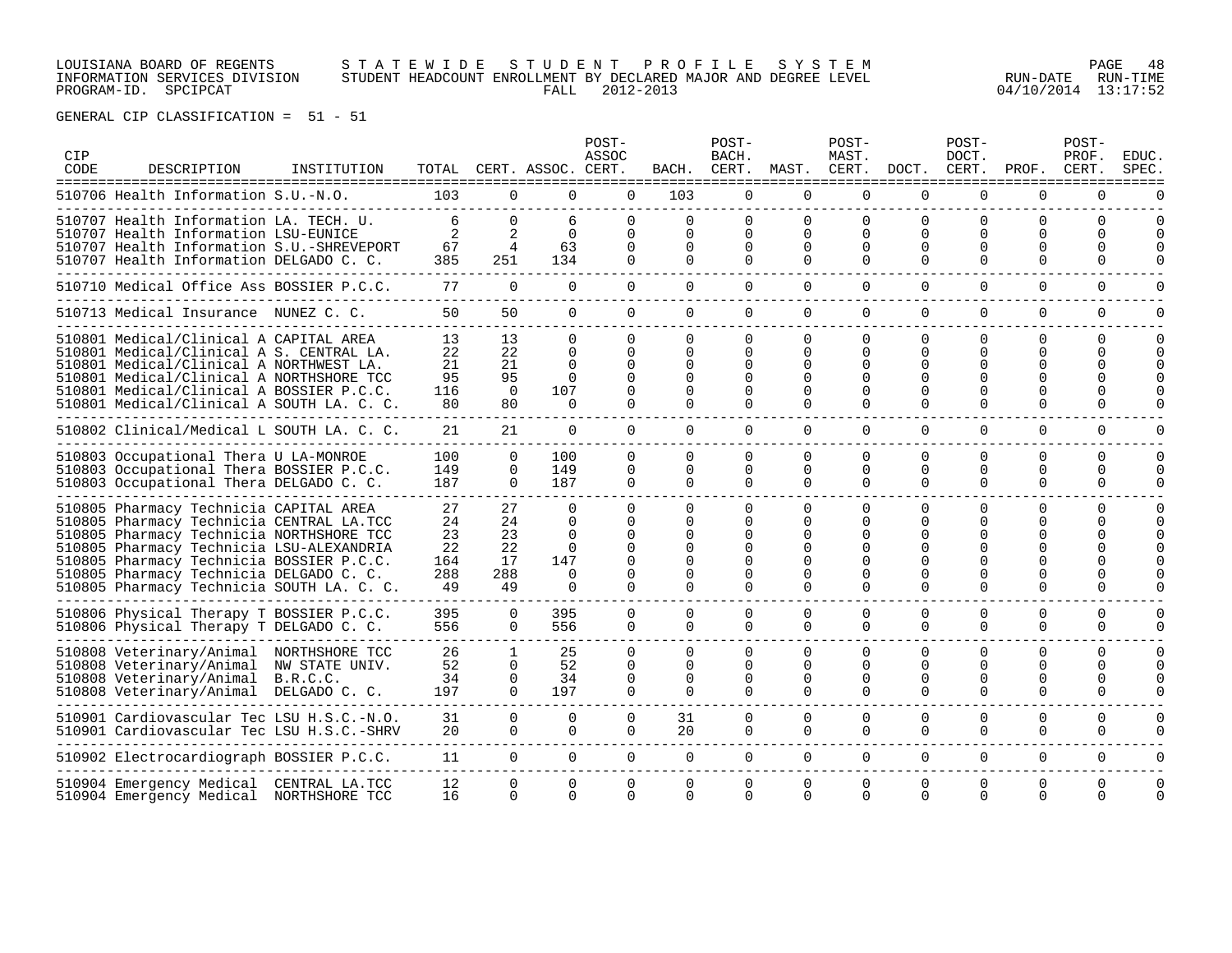LOUISIANA BOARD OF REGENTS S T A T E W I D E S T U D E N T P R O F I L E S Y S T E M PAGE 49 INFORMATION SERVICES DIVISION STUDENT HEADCOUNT ENROLLMENT BY DECLARED MAJOR AND DEGREE LEVEL RUN-DATE RUN-TIME PROGRAM-ID. SPCIPCAT FALL 2012-2013 04/10/2014 13:17:52

| CIP<br>CODE | DESCRIPTION<br>==================                                                                                                                                                                                                                                                                                                                   | INSTITUTION                                        |                                                     |                                                                                             | TOTAL CERT. ASSOC. CERT.                                         | POST-<br>ASSOC                                                                        | BACH.                                                                            | POST-<br>BACH.                                                   |                                                                                 | POST-<br>MAST.                                                                               |                                                   | POST-<br>DOCT.                                                                     | CERT. MAST. CERT. DOCT. CERT. PROF.                                                            | POST-<br>PROF.<br>CERT.      | <b>EDUC</b><br>SPEC      |
|-------------|-----------------------------------------------------------------------------------------------------------------------------------------------------------------------------------------------------------------------------------------------------------------------------------------------------------------------------------------------------|----------------------------------------------------|-----------------------------------------------------|---------------------------------------------------------------------------------------------|------------------------------------------------------------------|---------------------------------------------------------------------------------------|----------------------------------------------------------------------------------|------------------------------------------------------------------|---------------------------------------------------------------------------------|----------------------------------------------------------------------------------------------|---------------------------------------------------|------------------------------------------------------------------------------------|------------------------------------------------------------------------------------------------|------------------------------|--------------------------|
|             | 510904 Emergency Medical<br>510904 Emergency Medical<br>510904 Emergency Medical<br>510904 Emergency Medical NUNEZ C. C.<br>510904 Emergency Medical SOUTH LA. C. C.<br>510904 Emergency Medical LA. DELTA C. C.<br>510904 Emergency Medical L.E. FLETCHER                                                                                          | S.U.-SHREVEPORT<br>BOSSIER P.C.C.<br>DELGADO C. C. | 10<br>107<br>150<br>59<br>340<br>21<br>$\mathbf{1}$ | 10<br>$\mathbf{1}$<br>150<br>58<br>38<br>$\Omega$<br>$\Omega$                               | $\Omega$<br>103<br>$\Omega$<br>1<br>224<br>$\Omega$<br>$\Omega$  | 0<br>0<br>0<br>$\Omega$<br>$\Omega$<br>$\Omega$                                       | $\Omega$<br>$\Omega$<br>$\Omega$<br>$\Omega$<br>$\Omega$<br>$\Omega$<br>$\Omega$ | 0<br>$\Omega$<br>$\Omega$<br>$\Omega$<br>0<br>$\Omega$<br>0      | 0<br>0<br>0<br>0<br>$\Omega$<br>$\Omega$<br>$\Omega$                            | $\Omega$<br>0<br>0<br>0<br>$\Omega$<br>$\Omega$<br>$\Omega$                                  | 0<br>∩<br>$\Omega$                                | O<br>0<br>$\Omega$<br>$\Omega$<br>$\Omega$<br>O<br>0                               | 0<br>0<br><sup>0</sup><br>0<br>U<br><sup>0</sup><br>$\Omega$                                   | O<br>0<br>0                  |                          |
|             | 510905 Nuclear Medical Te DELGADO C. C.                                                                                                                                                                                                                                                                                                             |                                                    | 30                                                  | $\Omega$                                                                                    | $\Omega$                                                         | 30                                                                                    | $\Omega$                                                                         | $\Omega$                                                         | $\Omega$                                                                        | $\Omega$                                                                                     | $\Omega$                                          | 0                                                                                  | $\Omega$                                                                                       | $\Omega$                     | O                        |
|             | 510907 Medical Radiologic DELGADO C. C.                                                                                                                                                                                                                                                                                                             |                                                    | 89                                                  | $\Omega$                                                                                    | $\Omega$                                                         | 89                                                                                    | $\Omega$                                                                         | $\Omega$                                                         | $\Omega$                                                                        | $\Omega$                                                                                     | $\Omega$                                          | $\Omega$                                                                           | $\Omega$                                                                                       | $\Omega$                     | $\Omega$                 |
|             | 510908 Respiratory Care T LSU-EUNICE<br>510908 Respiratory Care T S.U.-SHREVEPORT<br>510908 Respiratory Care T BOSSIER P.C.C.<br>510908 Respiratory Care T DELGADO C. C.<br>510908 Respiratory Care T L.E. FLETCHER                                                                                                                                 |                                                    | 81<br>75<br>137<br>210<br>74                        | $\Omega$<br>$\Omega$<br>0<br>$\mathbf{0}$<br>$\Omega$                                       | 81<br>75<br>137<br>210<br>74                                     | $\Omega$<br>$\Omega$<br>$\Omega$<br>0<br>$\Omega$                                     | $\Omega$<br>$\Omega$<br>$\Omega$<br>$\Omega$<br>$\Omega$                         | $\Omega$<br>$\Omega$<br>0<br>$\Omega$<br>$\Omega$                | $\Omega$<br>$\Omega$<br>$\Omega$<br>$\Omega$<br>$\Omega$                        | $\Omega$<br>$\Omega$<br>$\Omega$<br>$\Omega$<br>$\Omega$                                     | $\Omega$<br>$\Omega$<br>0<br>$\Omega$<br>$\Omega$ | $\Omega$<br>$\Omega$<br>0<br>$\Omega$<br>$\Omega$                                  | $\Omega$<br>$\Omega$<br>0<br>0<br>0                                                            | $\Omega$<br>0<br>0<br>0<br>0 | $\Omega$<br>$\Omega$     |
|             | 510909 Surgical Technolog S. CENTRAL LA.<br>510909 Surgical Technolog S.U.-SHREVEPORT<br>510909 Surgical Technolog BOSSIER P.C.C.<br>510909 Surgical Technolog DELGADO C. C.<br>510909 Surgical Technolog SOUTH LA. C. C.                                                                                                                           |                                                    | 17<br>39<br>52<br>256<br>42                         | $\Omega$<br>$\Omega$<br>$\Omega$<br>256<br>$\Omega$                                         | 17<br>39<br>$\Omega$<br>$\Omega$<br>42                           | $\Omega$<br>$\Omega$<br>$\Omega$<br>0<br>$\Omega$                                     | $\Omega$<br>0<br>$\Omega$<br>$\Omega$<br>$\Omega$                                | 0<br>0<br>0<br>0<br>0                                            | $\Omega$<br>$\Omega$<br>$\Omega$<br>$\Omega$<br>$\Omega$                        | $\Omega$<br>$\Omega$<br>$\Omega$<br>$\Omega$<br>$\Omega$                                     | $\Omega$<br>∩<br>$\Omega$<br>O<br>$\Omega$        | $\Omega$<br>0<br>0<br>$\Omega$<br>$\Omega$                                         | $\Omega$<br>$\Omega$<br>$\Omega$<br><sup>0</sup><br>$\Omega$                                   | $\Omega$<br>0<br>0<br>U<br>0 | $\Omega$<br>$\Omega$     |
|             | 510910 Diagnostic Medical LSU-EUNICE<br>510910 Diagnostic Medical B.R.C.C.<br>510910 Diagnostic Medical DELGADO C. C.                                                                                                                                                                                                                               |                                                    | 71<br>3<br>235                                      | 71<br>3<br>$\Omega$                                                                         | $\Omega$<br>$\Omega$<br>$\Omega$                                 | $\Omega$<br>$\Omega$<br>235                                                           | $\Omega$<br>$\Omega$<br>$\Omega$                                                 | $\Omega$<br>$\Omega$<br>$\Omega$                                 | $\Omega$<br>$\Omega$<br>$\Omega$                                                | $\Omega$<br>$\Omega$<br>$\Omega$                                                             | $\Omega$<br>$\Omega$<br>$\Omega$                  | $\Omega$<br>0<br>$\Omega$                                                          | $\Omega$<br>$\Omega$<br>$\Omega$                                                               | $\Omega$<br>0<br>$\Omega$    | $\Omega$<br>$\Omega$     |
|             | 510911 Radiologic Technol MCNEESE ST. U.<br>510911 Radiologic Technol U LA-MONROE<br>510911 Radiologic Technol NW STATE UNIV.<br>510911 Radiologic Technol SE LA. UNIV.<br>510911 Radiologic Technol LSU-ALEXANDRIA<br>510911 Radiologic Technol LSU-EUNICE<br>510911 Radiologic Technol S.U.-SHREVEPORT<br>510911 Radiologic Technol DELGADO C. C. |                                                    | 215<br>175<br>301<br>18<br>86<br>208<br>207<br>848  | $\Omega$<br>$\Omega$<br>0<br>$\mathbf 0$<br>$\mathbf 0$<br>$\Omega$<br>$\Omega$<br>$\Omega$ | $\Omega$<br>$\Omega$<br>0<br>$\Omega$<br>86<br>208<br>207<br>848 | $\Omega$<br>$\Omega$<br>$\Omega$<br>$\Omega$<br>$\Omega$<br>$\Omega$<br>$\Omega$<br>0 | 215<br>175<br>281<br>18<br>0<br>$\Omega$<br>$\Omega$<br>$\Omega$                 | $\Omega$<br>0<br>0<br>$\Omega$<br>$\Omega$<br>0<br>0<br>$\Omega$ | $\Omega$<br>$\Omega$<br>20<br>$\Omega$<br>0<br>$\Omega$<br>$\Omega$<br>$\Omega$ | $\Omega$<br>$\Omega$<br>$\Omega$<br>$\Omega$<br>$\Omega$<br>$\Omega$<br>$\Omega$<br>$\Omega$ | $\Omega$<br>∩<br>O<br>∩<br>$\Omega$               | $\Omega$<br>O<br>O<br>$\Omega$<br>$\Omega$<br><sup>0</sup><br>$\Omega$<br>$\Omega$ | $\Omega$<br>0<br><sup>0</sup><br><sup>0</sup><br><sup>0</sup><br>U<br><sup>0</sup><br>$\Omega$ | 0<br>0<br>U.<br>U<br>0       | $\Omega$<br><sup>0</sup> |
|             | 510912 Physician Assistan LSU H.S.C.-SHRV                                                                                                                                                                                                                                                                                                           |                                                    | 96                                                  | $\overline{0}$                                                                              | $\Omega$                                                         | $\mathbf{0}$                                                                          | $\Omega$                                                                         | $\overline{0}$                                                   | 96                                                                              | $\overline{0}$                                                                               | $\mathbf{0}$                                      | 0                                                                                  | $\mathbf 0$                                                                                    | 0                            | U                        |
|             | 510913 Athletic Training/ MCNEESE ST. U.<br>510913 Athletic Training/ NICHOLLS ST. U.<br>510913 Athletic Training/ SE LA. UNIV.<br>510913 Athletic Training/ U LA-LAFAYETTE<br>510913 Athletic Training/ LSU-BATON ROUGE                                                                                                                            |                                                    | 73<br>115<br>149<br>166<br>110                      | $\Omega$<br>$\Omega$<br>$\Omega$<br>$\Omega$<br>$\Omega$                                    | $\mathbf 0$<br>$\Omega$<br>0<br>$\Omega$<br>$\Omega$             | 0<br>$\Omega$<br>$\Omega$<br>$\Omega$<br>$\Omega$                                     | 73<br>115<br>149<br>166<br>110                                                   | $\Omega$<br>$\Omega$<br>$\Omega$<br>$\Omega$<br>0                | $\Omega$<br>$\Omega$<br>$\Omega$<br>$\Omega$<br>$\Omega$                        | 0<br>$\Omega$<br>0<br>$\Omega$<br>$\Omega$                                                   | $\Omega$<br>O<br>O<br>$\Omega$<br>$\Omega$        | $\Omega$<br>$\Omega$<br>$\Omega$<br>$\Omega$<br>$\Omega$                           | 0<br>$\Omega$<br>0<br>0<br>$\Omega$                                                            | 0<br>0<br>0<br>U<br>0        | $\Omega$<br>$\Omega$     |
|             | 511004 Clinical/Medical L LSU-ALEXANDRIA<br>511004 Clinical/Medical L S.U.-SHREVEPORT                                                                                                                                                                                                                                                               |                                                    | 28<br>26                                            | $\Omega$<br>U                                                                               | 28<br>26                                                         | $\Omega$                                                                              | $\Omega$<br>$\Omega$                                                             | $\Omega$<br>$\Omega$                                             | $\Omega$<br>$\Omega$                                                            | $\Omega$<br>$\cap$                                                                           | $\Omega$<br>$\Omega$                              | $\Omega$<br>$\Omega$                                                               | $\Omega$<br>$\Omega$                                                                           | O<br>U                       | O                        |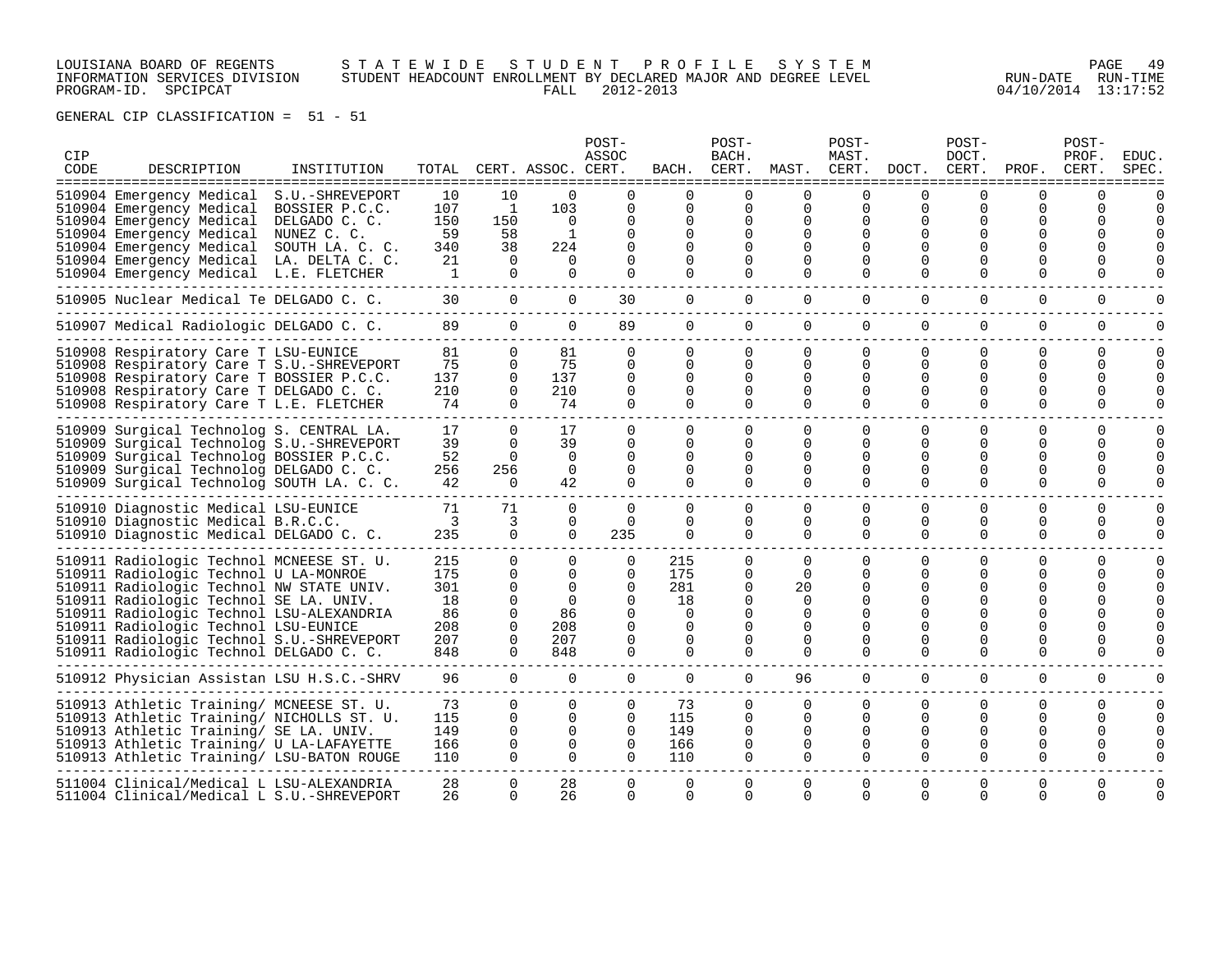LOUISIANA BOARD OF REGENTS S T A T E W I D E S T U D E N T P R O F I L E S Y S T E M PAGE 50 INFORMATION SERVICES DIVISION STUDENT HEADCOUNT ENROLLMENT BY DECLARED MAJOR AND DEGREE LEVEL RUN-DATE RUN-TIME PROGRAM-ID. SPCIPCAT FALL 2012-2013 04/10/2014 13:17:52

| CIP<br>CODE | DESCRIPTION<br>===============                                                                                                                                                                                                                                                                                | INSTITUTION                          |                                         |                                                                                | TOTAL CERT. ASSOC. CERT.                                | POST-<br>ASSOC                             | BACH.                                              | POST-<br>BACH.<br>CERT.                                         | MAST.                                                              | POST-<br>MAST.<br>CERT.          | DOCT.                            | POST-<br>DOCT.<br>CERT. | PROF.                                                    | POST-<br>PROF.<br>CERT.          | <b>EDUC</b><br>SPEC. |
|-------------|---------------------------------------------------------------------------------------------------------------------------------------------------------------------------------------------------------------------------------------------------------------------------------------------------------------|--------------------------------------|-----------------------------------------|--------------------------------------------------------------------------------|---------------------------------------------------------|--------------------------------------------|----------------------------------------------------|-----------------------------------------------------------------|--------------------------------------------------------------------|----------------------------------|----------------------------------|-------------------------|----------------------------------------------------------|----------------------------------|----------------------|
|             | 511004 Clinical/Medical L DELGADO C. C.<br>511004 Clinical/Medical L SOUTH LA. C. C.<br>511005 Clinical Laborator LA. TECH. U.<br>511005 Clinical Laborator MCNEESE ST. U.<br>511005 Clinical Laborator U LA-MONROE<br>511005 Clinical Laborator LSU H.S.C.-N.O.<br>511005 Clinical Laborator LSU H.S.C.-SHRV |                                      | 150<br>66<br>64<br>63<br>57<br>30<br>30 | $\Omega$<br>$\Omega$<br>$\Omega$<br>$\Omega$<br>$\Omega$<br>$\Omega$<br>$\cap$ | 150<br>66<br>$\Omega$<br>$\Omega$<br>$\Omega$<br>$\cap$ | $\Omega$<br>$\Omega$<br>∩<br>∩<br>$\Omega$ | $\Omega$<br>$\Omega$<br>64<br>63<br>57<br>30<br>30 | U<br>$\Omega$<br>0<br><sup>0</sup><br>0<br>$\Omega$<br>$\Omega$ | $\Omega$<br>0<br>$\Omega$<br>$\Omega$<br>∩<br>$\Omega$<br>$\Omega$ | $\Omega$                         | ∩<br>$\Omega$<br>∩<br>$\Omega$   | U<br>U                  | ∩<br><sup>0</sup><br>∩<br>U                              | ∩                                |                      |
|             | 511009 Phlebotomy Technic NORTHWEST LA.<br>511009 Phlebotomy Technic S.U.-SHREVEPORT<br>511009 Phlebotomy Technic BOSSIER P.C.C.<br>511009 Phlebotomy Technic LA. DELTA C. C.<br>511009 Phlebotomy Technic L.E. FLETCHER                                                                                      |                                      | $\mathbf{1}$<br>43<br>71<br>10<br>6     | $\Omega$<br>43<br>71<br>$\Omega$<br>5                                          | $\Omega$<br>$\Omega$<br><sup>0</sup>                    | 0<br>0<br>0<br>$\Omega$<br>∩               | <sup>0</sup><br>0<br>0<br>$\Omega$<br>$\Omega$     | $\Omega$<br>0<br>0<br>$\Omega$                                  | $\Omega$<br>$\Omega$<br>$\Omega$<br>$\Omega$<br>$\Omega$           | $\Omega$<br>U                    | O<br>∩<br>∩<br>∩                 | 0<br>U<br>0             | <sup>0</sup><br><sup>0</sup><br><sup>0</sup><br>$\Omega$ | $\Omega$<br>0<br>$\Omega$        |                      |
|             | 511011 Renal/Dialysis Tec S.U.-SHREVEPORT                                                                                                                                                                                                                                                                     |                                      | 18                                      | 18                                                                             | $\Omega$                                                | $\Omega$                                   | $\Omega$                                           | $\Omega$                                                        | $\Omega$                                                           | $\Omega$                         | $\Omega$                         | $\Omega$                | $\Omega$                                                 | $\Omega$                         |                      |
|             | 511012 Sterile Processing S.U.-SHREVEPORT                                                                                                                                                                                                                                                                     |                                      | $\mathbf{1}$                            | $\mathbf{1}$                                                                   | $\Omega$                                                | $\Omega$                                   | $\Omega$                                           | $\Omega$                                                        | $\Omega$                                                           | $\Omega$                         | $\Omega$                         | $\Omega$                | $\Omega$                                                 | $\mathbf 0$                      |                      |
|             | 511201 Medicine<br>511201 Medicine                                                                                                                                                                                                                                                                            | LSU $H.S.C.-N.O.$<br>LSU H.S.C.-SHRV | 762<br>467                              | $\Omega$<br>$\Omega$                                                           | $\Omega$<br>$\Omega$                                    | $\Omega$<br>$\Omega$                       | $\Omega$<br>0                                      | $\Omega$<br>$\Omega$                                            | $\Omega$<br>$\Omega$                                               | $\Omega$<br>$\Omega$             | $\Omega$<br>$\Omega$             | $\Omega$<br>$\Omega$    | 762<br>467                                               | $\Omega$<br>$\Omega$             | U                    |
|             | 511501 Substance Abuse/Ad NW STATE UNIV.<br>511501 Substance Abuse/Ad S.U.-N.O.<br>511501 Substance Abuse/Ad S.U.-SHREVEPORT                                                                                                                                                                                  |                                      | 64<br>99<br>85                          | $\Omega$<br>$\Omega$<br>$\Omega$                                               | $\Omega$<br>45<br>85                                    | $\Omega$<br>0<br>$\Omega$                  | 64<br>54<br>$\Omega$                               | $\Omega$<br>$\Omega$<br>$\Omega$                                | $\Omega$<br>$\Omega$<br>$\Omega$                                   | $\Omega$<br>$\Omega$<br>$\Omega$ | $\Omega$<br>$\Omega$<br>$\Omega$ | $\Omega$<br>0<br>0      | $\Omega$<br>$\Omega$<br>$\Omega$                         | $\Omega$<br>$\Omega$<br>$\Omega$ |                      |
|             | 511502 Psychiatric/Mental S.U.-B.R.                                                                                                                                                                                                                                                                           |                                      | 75                                      | $\Omega$                                                                       | $\Omega$                                                | $\Omega$                                   | $\Omega$                                           | $\Omega$                                                        | 75                                                                 | $\Omega$                         | $\Omega$                         | $\Omega$                | $\Omega$                                                 | $\Omega$                         |                      |
|             | 511505 Marriage and Famil U LA-MONROE                                                                                                                                                                                                                                                                         |                                      | 110                                     | $\Omega$                                                                       | $\Omega$                                                | $\Omega$                                   | $\Omega$                                           | $\Omega$                                                        | 36                                                                 | $\Omega$                         | 74                               | $\Omega$                | $\Omega$                                                 | $\Omega$                         |                      |
|             | 511508 Mental Health Coun U LA-MONROE                                                                                                                                                                                                                                                                         |                                      | 33                                      | $\Omega$                                                                       | $\Omega$                                                | $\Omega$                                   | $\Omega$                                           | $\Omega$                                                        | 33                                                                 | $\Omega$                         | $\Omega$                         | $\Omega$                | $\Omega$                                                 | $\Omega$                         |                      |
|             | 511803 Ophthalmic Technic DELGADO C. C.                                                                                                                                                                                                                                                                       |                                      | 21                                      | 21                                                                             | $\Omega$                                                | $\mathbf 0$                                | 0                                                  | $\Omega$                                                        | $\mathbf 0$                                                        | $\Omega$                         | $\mathbf 0$                      | 0                       | $\mathbf 0$                                              | $\mathbf 0$                      |                      |
|             | 512001 Pharmacy                                                                                                                                                                                                                                                                                               | U LA-MONROE                          | 668                                     | $\Omega$                                                                       | $\Omega$                                                | $\Omega$                                   | $\Omega$                                           | $\Omega$                                                        | $\mathbf 0$                                                        | $\Omega$                         | $\Omega$                         | $\Omega$                | 668                                                      | 0                                |                      |
|             | 512003 Pharmaceutics and U LA-MONROE                                                                                                                                                                                                                                                                          |                                      | 36                                      | $\Omega$                                                                       | $\Omega$                                                | $\Omega$                                   | $\Omega$                                           | $\Omega$                                                        | $\mathbf{1}$                                                       | $\Omega$                         | 35                               | $\Omega$                | $\Omega$                                                 | $\Omega$                         |                      |
|             | 512201 Public Health, Gen LSU-SHREVEPORT<br>512201 Public Health, Gen LSU H.S.C.-N.O.<br>512201 Public Health, Gen LSU H.S.C.-SHRV                                                                                                                                                                            |                                      | 24<br>72<br>21                          | $\Omega$<br>$\overline{0}$<br>$\Omega$                                         | $\Omega$<br>$\Omega$<br>$\Omega$                        | $\Omega$<br>$\Omega$<br>$\Omega$           | 0<br>$\Omega$<br>$\Omega$                          | $\Omega$<br>$\Omega$<br>$\Omega$                                | 24<br>72<br>21                                                     | $\Omega$<br>$\Omega$<br>$\Omega$ | $\Omega$<br>0<br>$\Omega$        | $\Omega$<br>0<br>0      | $\Omega$<br>0<br>$\Omega$                                | $\Omega$<br>0<br>$\Omega$        | $\Omega$             |
|             | 512205 Health/Medical Phy LSU-BATON ROUGE                                                                                                                                                                                                                                                                     |                                      | 20                                      | $\Omega$                                                                       | $\Omega$                                                | $\Omega$                                   | $\Omega$                                           | $\Omega$                                                        | 20                                                                 | $\Omega$                         | $\Omega$                         | $\Omega$                | $\Omega$                                                 | $\Omega$                         |                      |
|             | 512207 Public Health Educ SE LA. UNIV.                                                                                                                                                                                                                                                                        |                                      | 81                                      | $\Omega$                                                                       | $\Omega$                                                | $\Omega$                                   | 81                                                 | $\Omega$                                                        | $\Omega$                                                           | $\Omega$                         | $\Omega$                         | 0                       | $\Omega$                                                 | $\Omega$                         |                      |
|             | 512208 Community Health a LSU-SHREVEPORT<br>512208 Community Health a LSU H.S.C.-N.O.                                                                                                                                                                                                                         |                                      | 225<br>10                               | $\Omega$<br>$\Omega$                                                           | $\Omega$                                                | 0<br>0                                     | 225<br>0                                           | $\Omega$<br>$\Omega$                                            | $\Omega$<br>$\Omega$                                               | $\Omega$<br>$\Omega$             | $\Omega$<br>10                   | $\Omega$<br>$\Omega$    | $\Omega$<br>0                                            | $\Omega$<br>$\Omega$             |                      |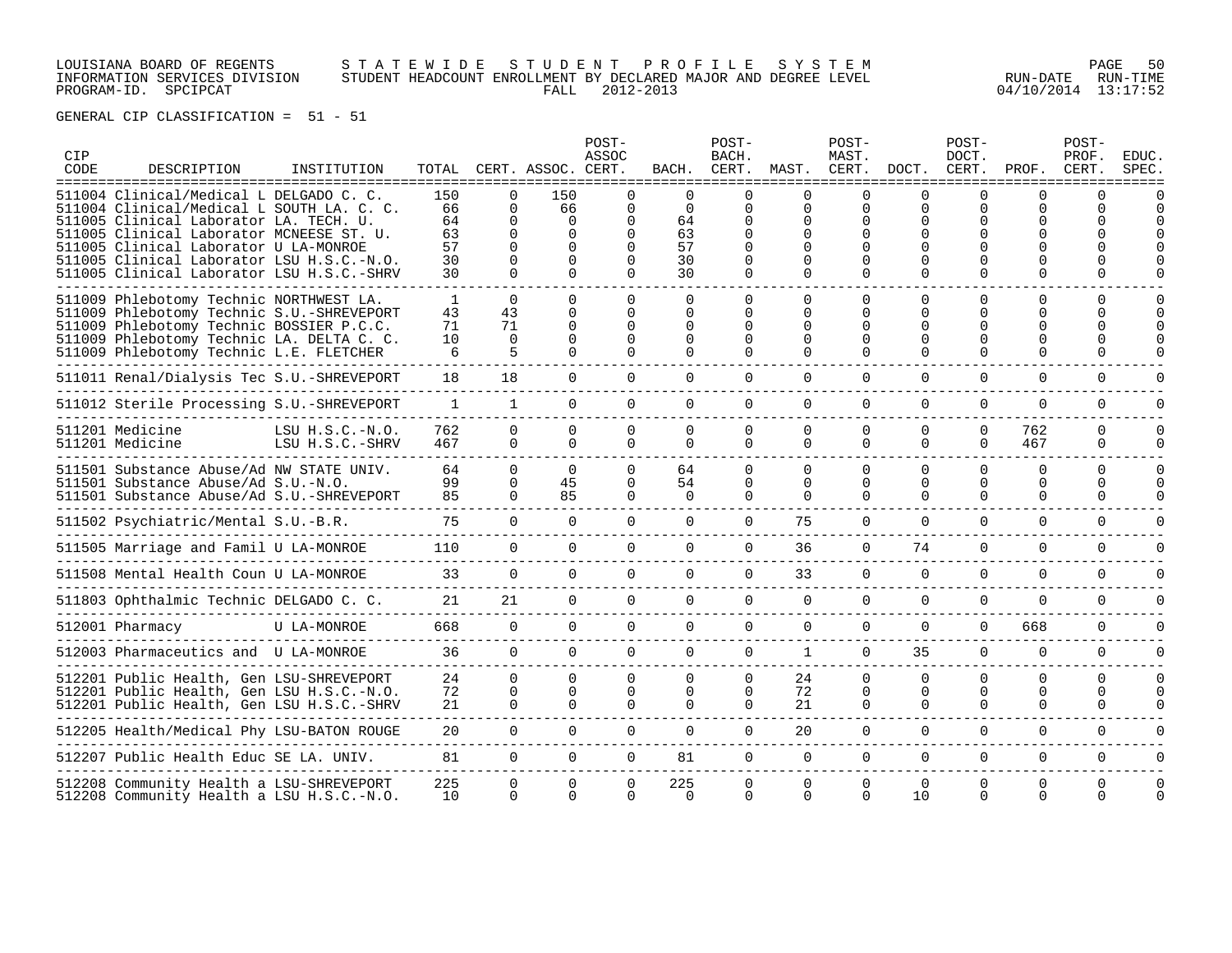### LOUISIANA BOARD OF REGENTS S T A T E W I D E S T U D E N T P R O F I L E S Y S T E M PAGE 51 INFORMATION SERVICES DIVISION STUDENT HEADCOUNT ENROLLMENT BY DECLARED MAJOR AND DEGREE LEVEL RUN-DATE RUN-TIME PROGRAM-ID. SPCIPCAT FALL 2012-2013 04/10/2014 13:17:52

| ===================================<br>512306 Occupational Thera LSU H.S.C.-N.O.<br>512306 Occupational Thera LSU H.S.C.-SHRV<br>512308 Physical Therapy/T LSU H.S.C.-N.O.<br>512308 Physical Therapy/T LSU H.S.C.-SHRV<br>512309 Therapeutic Recrea S.U.-B.R.<br>512310 Vocational Rehabil LSU H.S.C.-N.O.<br>512310 Vocational Rehabil S.U.-B.R. |                                                                                                        | 64<br>53<br>102<br>97<br>166                                                                                                                                                                                                                                                                                                                                                                                                                                                                                                                                                                                                                                                                                                                                                                                                                                                                                                        | $\Omega$<br>$\Omega$<br>$\Omega$<br>$\Omega$<br>$\Omega$ | ============================<br>$\Omega$<br>$\Omega$<br>$\Omega$ | $\Omega$<br>$\Omega$<br>$\Omega$                                                                                                                                                                                                                                                                             | =============<br>$\Omega$<br>$\Omega$<br>$\Omega$                                                                                                                               | 0<br>$\Omega$                                                                                                                                                 | 64<br>53                                                                                                    | $\Omega$<br>$\Omega$                                                                                            |                                            | O                                          | $\Omega$                                                                                  | 0                              |                      |
|----------------------------------------------------------------------------------------------------------------------------------------------------------------------------------------------------------------------------------------------------------------------------------------------------------------------------------------------------|--------------------------------------------------------------------------------------------------------|-------------------------------------------------------------------------------------------------------------------------------------------------------------------------------------------------------------------------------------------------------------------------------------------------------------------------------------------------------------------------------------------------------------------------------------------------------------------------------------------------------------------------------------------------------------------------------------------------------------------------------------------------------------------------------------------------------------------------------------------------------------------------------------------------------------------------------------------------------------------------------------------------------------------------------------|----------------------------------------------------------|------------------------------------------------------------------|--------------------------------------------------------------------------------------------------------------------------------------------------------------------------------------------------------------------------------------------------------------------------------------------------------------|---------------------------------------------------------------------------------------------------------------------------------------------------------------------------------|---------------------------------------------------------------------------------------------------------------------------------------------------------------|-------------------------------------------------------------------------------------------------------------|-----------------------------------------------------------------------------------------------------------------|--------------------------------------------|--------------------------------------------|-------------------------------------------------------------------------------------------|--------------------------------|----------------------|
|                                                                                                                                                                                                                                                                                                                                                    |                                                                                                        |                                                                                                                                                                                                                                                                                                                                                                                                                                                                                                                                                                                                                                                                                                                                                                                                                                                                                                                                     |                                                          |                                                                  |                                                                                                                                                                                                                                                                                                              | $\Omega$                                                                                                                                                                        | 0<br>$\Omega$                                                                                                                                                 | $\Omega$<br>$\Omega$                                                                                        | $\Omega$<br>$\Omega$                                                                                            | $\Omega$<br>$\Omega$<br>$\Omega$           | $\Omega$<br>$\Omega$<br>$\Omega$           | $\Omega$<br>102<br>97                                                                     | 0<br>0<br>$\Omega$             | $\Omega$<br>$\Omega$ |
|                                                                                                                                                                                                                                                                                                                                                    |                                                                                                        |                                                                                                                                                                                                                                                                                                                                                                                                                                                                                                                                                                                                                                                                                                                                                                                                                                                                                                                                     |                                                          | $\Omega$                                                         | $\Omega$                                                                                                                                                                                                                                                                                                     | 141                                                                                                                                                                             | $\Omega$                                                                                                                                                      | 25                                                                                                          | $\Omega$                                                                                                        | $\Omega$                                   | $\Omega$                                   | $\Omega$                                                                                  | $\Omega$                       | $\Omega$             |
|                                                                                                                                                                                                                                                                                                                                                    |                                                                                                        | 34<br>199                                                                                                                                                                                                                                                                                                                                                                                                                                                                                                                                                                                                                                                                                                                                                                                                                                                                                                                           | $\Omega$<br>$\Omega$                                     | $\Omega$<br>$\Omega$                                             | $\Omega$<br>$\Omega$                                                                                                                                                                                                                                                                                         | $\Omega$<br>157                                                                                                                                                                 | 0<br>$\Omega$                                                                                                                                                 | 34<br>42                                                                                                    | $\Omega$<br>$\Omega$                                                                                            | $\Omega$<br>$\Omega$                       | $\Omega$<br>$\Omega$                       | $\Omega$<br>$\Omega$                                                                      | $\Omega$<br>$\Omega$           | O<br>0               |
|                                                                                                                                                                                                                                                                                                                                                    |                                                                                                        | 335                                                                                                                                                                                                                                                                                                                                                                                                                                                                                                                                                                                                                                                                                                                                                                                                                                                                                                                                 |                                                          |                                                                  |                                                                                                                                                                                                                                                                                                              | $\Omega$                                                                                                                                                                        | $\Omega$                                                                                                                                                      | $\Omega$                                                                                                    | $\Omega$                                                                                                        | $\Omega$                                   | $\Omega$                                   | 335                                                                                       | $\Omega$                       | $\Omega$             |
|                                                                                                                                                                                                                                                                                                                                                    |                                                                                                        | 61                                                                                                                                                                                                                                                                                                                                                                                                                                                                                                                                                                                                                                                                                                                                                                                                                                                                                                                                  |                                                          |                                                                  |                                                                                                                                                                                                                                                                                                              | $\Omega$                                                                                                                                                                        | $\Omega$                                                                                                                                                      | 10                                                                                                          | $\Omega$                                                                                                        | 51                                         | $\Omega$                                   | $\mathbf 0$                                                                               | 0                              | $\Omega$             |
| 512601 Health Aide<br>512601 Health Aide<br>512601 Health Aide<br>512601 Health Aide<br>512601 Health Aide<br>512601 Health Aide<br>512601 Health Aide<br>512601 Health Aide                                                                                                                                                                       | CAPITAL AREA<br>S. CENTRAL LA.<br>CENTRAL LA.TCC<br>NORTHWEST LA.<br>NORTHSHORE TCC<br>SOUTH LA. C. C. | 47<br>51<br>88<br>69<br>44<br>2<br>71<br>108                                                                                                                                                                                                                                                                                                                                                                                                                                                                                                                                                                                                                                                                                                                                                                                                                                                                                        |                                                          |                                                                  | $\Omega$<br>$\Omega$<br>$\Omega$<br>$\Omega$<br>$\Omega$<br>$\Omega$                                                                                                                                                                                                                                         | 0<br>0<br>$\Omega$<br><sup>0</sup><br>$\Omega$<br>0<br>$\Omega$<br>$\Omega$                                                                                                     | 0<br>0<br>0<br>$\Omega$<br>0                                                                                                                                  | $\Omega$<br>$\Omega$<br>$\Omega$<br>$\Omega$<br>$\Omega$<br>0<br>$\Omega$<br>$\Omega$                       | $\mathbf{0}$<br>$\Omega$<br>0<br>$\Omega$<br>$\Omega$<br>$\Omega$<br>$\Omega$                                   | $\Omega$<br>O<br>O<br>$\Omega$<br>$\Omega$ | $\Omega$<br>0<br>0<br>$\Omega$<br>$\Omega$ | $\Omega$<br>0<br><sup>0</sup><br><sup>0</sup><br><sup>0</sup><br><sup>0</sup><br>$\Omega$ | $\Omega$<br>0<br>0<br>$\Omega$ | O                    |
|                                                                                                                                                                                                                                                                                                                                                    |                                                                                                        | 117<br>110                                                                                                                                                                                                                                                                                                                                                                                                                                                                                                                                                                                                                                                                                                                                                                                                                                                                                                                          |                                                          |                                                                  | $\Omega$<br>$\Omega$                                                                                                                                                                                                                                                                                         | 70<br>110                                                                                                                                                                       | 0<br>0                                                                                                                                                        | 44<br>$\mathbf 0$                                                                                           | $\Omega$<br>$\Omega$                                                                                            | $\Omega$<br>$\Omega$                       | $\Omega$<br>$\Omega$                       | $\Omega$<br>$\Omega$                                                                      | $\Omega$<br>$\Omega$           | O<br>0               |
|                                                                                                                                                                                                                                                                                                                                                    |                                                                                                        | 64                                                                                                                                                                                                                                                                                                                                                                                                                                                                                                                                                                                                                                                                                                                                                                                                                                                                                                                                  |                                                          |                                                                  |                                                                                                                                                                                                                                                                                                              | $\mathbf 0$                                                                                                                                                                     | $\mathbf 0$                                                                                                                                                   | $\overline{0}$                                                                                              | $\mathbf 0$                                                                                                     | $\Omega$                                   | $\Omega$                                   | $\mathbf 0$                                                                               | 0                              |                      |
|                                                                                                                                                                                                                                                                                                                                                    |                                                                                                        | 88                                                                                                                                                                                                                                                                                                                                                                                                                                                                                                                                                                                                                                                                                                                                                                                                                                                                                                                                  |                                                          |                                                                  |                                                                                                                                                                                                                                                                                                              | 88                                                                                                                                                                              | 0                                                                                                                                                             | $\mathbf{0}$                                                                                                | $\overline{0}$                                                                                                  | $\Omega$                                   | $\Omega$                                   | $\Omega$                                                                                  | $\Omega$                       | 0                    |
|                                                                                                                                                                                                                                                                                                                                                    |                                                                                                        | 16                                                                                                                                                                                                                                                                                                                                                                                                                                                                                                                                                                                                                                                                                                                                                                                                                                                                                                                                  |                                                          |                                                                  |                                                                                                                                                                                                                                                                                                              | $\Omega$                                                                                                                                                                        | $\Omega$                                                                                                                                                      | $\Omega$                                                                                                    | $\Omega$                                                                                                        | $\Omega$                                   | $\Omega$                                   | $\Omega$                                                                                  | $\Omega$                       |                      |
|                                                                                                                                                                                                                                                                                                                                                    |                                                                                                        | 58                                                                                                                                                                                                                                                                                                                                                                                                                                                                                                                                                                                                                                                                                                                                                                                                                                                                                                                                  |                                                          |                                                                  |                                                                                                                                                                                                                                                                                                              | $\Omega$                                                                                                                                                                        | $\Omega$                                                                                                                                                      | $\Omega$                                                                                                    | $\Omega$                                                                                                        | $\Omega$                                   | $\Omega$                                   | $\Omega$                                                                                  | $\Omega$                       | $\Omega$             |
|                                                                                                                                                                                                                                                                                                                                                    |                                                                                                        | 672<br>251<br>1,376<br>888<br>714<br>2,159<br>1,820<br>1,487<br>629<br>596<br>749<br>1,076                                                                                                                                                                                                                                                                                                                                                                                                                                                                                                                                                                                                                                                                                                                                                                                                                                          |                                                          | $\Omega$<br>$\Omega$                                             | $\Omega$<br>$\Omega$<br>$\Omega$<br>$\Omega$<br>$\Omega$<br>0<br>0<br>0                                                                                                                                                                                                                                      | 642<br>0<br>1,077<br>888<br>714<br>1,347<br>1,686<br>1,356<br>23<br>$\Omega$<br>749<br>1,076                                                                                    | $\Omega$<br>0<br>$\Omega$<br>$\Omega$<br>$\Omega$<br>0<br>0<br>$\Omega$                                                                                       | 30<br>$\Omega$<br>123<br>$\Omega$<br>$\Omega$<br>184<br>134<br>131<br>$\Omega$<br>$\Omega$<br>0<br>$\Omega$ | $\Omega$<br>$\Omega$<br>$\Omega$<br>$\Omega$<br>$\Omega$<br>$\Omega$<br>0<br>0<br>$\Omega$<br>0<br><sup>0</sup> | $\Omega$<br>$\Omega$                       | $\Omega$<br>0<br>$\Omega$                  | $\Omega$<br>$\Omega$<br>U<br><sup>0</sup>                                                 | $\Omega$<br>0                  | <sup>n</sup>         |
|                                                                                                                                                                                                                                                                                                                                                    |                                                                                                        | 512401 Veterinary Medicin LSU-BATON ROUGE<br>512501 Veterinary Science LSU-BATON ROUGE<br>DELGADO C. C.<br>LA. DELTA C. C.<br>513101 Dietetics/Dietitia LA. TECH. U.<br>513101 Dietetics/Dietitia U LA-LAFAYETTE<br>513103 Dietetic Technicia DELGADO C. C.<br>513199 Dietetics and Clin NICHOLLS ST. U.<br>513401 Direct Entry Midwi SOUTH LA. C. C.<br>513501 Massage Therapy/Th DELGADO C. C.<br>513801 Registered Nursing GRAMBLING ST U.<br>513801 Registered Nursing LA. TECH. U.<br>513801 Registered Nursing MCNEESE ST. U.<br>513801 Registered Nursing NICHOLLS ST. U.<br>513801 Registered Nursing U LA-MONROE<br>513801 Registered Nursing NW STATE UNIV.<br>513801 Registered Nursing SE LA. UNIV.<br>513801 Registered Nursing U LA-LAFAYETTE<br>513801 Registered Nursing LSU-ALEXANDRIA<br>513801 Registered Nursing LSU-EUNICE<br>513801 Registered Nursing LSU H.S.C.-N.O.<br>513801 Registered Nursing S.U.-B.R. |                                                          | 2<br>$\Omega$<br>$\Omega$<br>$\Omega$                            | $\Omega$<br>$\Omega$<br>47<br>51<br>0<br>88<br>68<br>$\Omega$<br>44<br>$\Omega$<br>71<br>$\Omega$<br>106<br>$\Omega$<br>$\overline{0}$<br>$\overline{0}$<br>$\Omega$<br>$\Omega$<br>58<br>$\Omega$<br>$\Omega$<br>$\Omega$<br>$\Omega$<br>$\Omega$<br>$\Omega$<br>0<br>628<br>0<br>- 0<br>0<br>$\Omega$<br>0 | $\Omega$<br>$\Omega$<br>$\Omega$<br>$\Omega$<br>$\cap$<br>$\Omega$<br>$\mathbf 0$<br>64<br>$\Omega$<br>16<br>$\Omega$<br>$\Omega$<br>251<br>176<br>$\overline{0}$<br>606<br>596 | $\Omega$<br>$\Omega$<br>$\overline{0}$<br>$\Omega$<br>$\Omega$<br>$\Omega$<br>513801 Registered Nursing S.U.-SHREVEPORT<br>798<br>798<br>$\Omega$<br>$\Omega$ |                                                                                                             |                                                                                                                 |                                            |                                            |                                                                                           | 0<br>$\Omega$<br>$\Omega$<br>U |                      |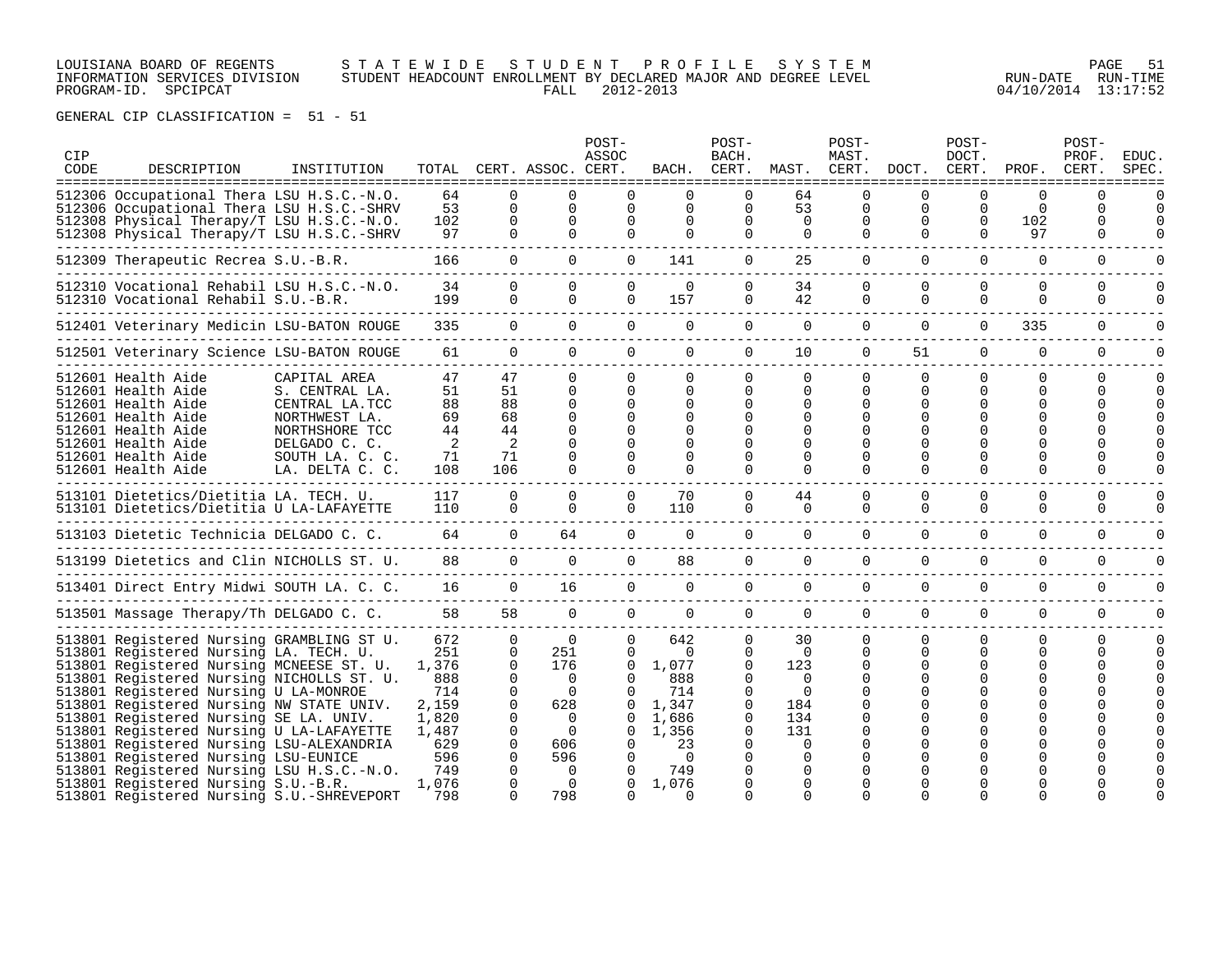# LOUISIANA BOARD OF REGENTS S T A T E W I D E S T U D E N T P R O F I L E S Y S T E M PAGE 52 INFORMATION SERVICES DIVISION STUDENT HEADCOUNT ENROLLMENT BY DECLARED MAJOR AND DEGREE LEVEL RUN-DATE RUN-TIME PROGRAM-ID. SPCIPCAT FALL 2012-2013 04/10/2014 13:17:52

| CIP<br>CODE | DESCRIPTION<br>=====================================                                                                                                                                                                                                                                                                                                                                                                                                                                                                           | INSTITUTION                                        |                                                                                |                                                                                                               | TOTAL CERT. ASSOC. CERT.                                          | POST-<br>ASSOC                                                       | BACH.                                                 | POST-<br>BACH.<br>CERT.                      | MAST.                                                                    | POST-<br>MAST.<br>CERT.               | DOCT.                                             | POST-<br>DOCT.<br>CERT.          | PROF.<br>==============                         | POST-<br>PROF.<br>CERT.          | <b>EDUC</b><br>SPEC |
|-------------|--------------------------------------------------------------------------------------------------------------------------------------------------------------------------------------------------------------------------------------------------------------------------------------------------------------------------------------------------------------------------------------------------------------------------------------------------------------------------------------------------------------------------------|----------------------------------------------------|--------------------------------------------------------------------------------|---------------------------------------------------------------------------------------------------------------|-------------------------------------------------------------------|----------------------------------------------------------------------|-------------------------------------------------------|----------------------------------------------|--------------------------------------------------------------------------|---------------------------------------|---------------------------------------------------|----------------------------------|-------------------------------------------------|----------------------------------|---------------------|
|             | 513801 Registered Nursing B.R.C.C.<br>513801 Registered Nursing BOSSIER P.C.C.<br>513801 Registered Nursing DELGADO C. C.<br>513801 Registered Nursing LA. DELTA C. C.<br>513801 Registered Nursing L.E. FLETCHER                                                                                                                                                                                                                                                                                                              |                                                    | 161<br>1,231<br>3,351<br>357<br>362                                            | $\Omega$<br>$\Omega$<br>$\mathbf{0}$<br>$\mathbf 0$<br>$\Omega$                                               | 161<br>1,231<br>3,351<br>357<br>362                               | $\Omega$<br>$\Omega$<br>$\Omega$<br>$\Omega$<br>$\Omega$             | $\Omega$<br>$\Omega$<br>$\Omega$<br>$\Omega$<br>0     | $\Omega$<br>$\Omega$<br>$\Omega$<br>$\Omega$ | $\Omega$<br>$\Omega$<br>$\Omega$<br>$\Omega$<br>$\Omega$                 | $\Omega$<br>$\Omega$<br>O<br>$\Omega$ | $\Omega$<br>$\Omega$<br>$\Omega$<br>$\Omega$<br>0 | 0<br>$\Omega$<br>0<br>U<br>0     | 0<br>$\Omega$<br>0<br><sup>0</sup>              | $\Omega$<br>$\Omega$<br>$\Omega$ |                     |
|             | 513802 Nursing Administra LSU H.S.C.-N.O.                                                                                                                                                                                                                                                                                                                                                                                                                                                                                      |                                                    | 37                                                                             | $\Omega$                                                                                                      | $\Omega$                                                          | $\Omega$                                                             | $\Omega$                                              | $\Omega$                                     | 37                                                                       | $\Omega$                              | $\Omega$                                          | $\Omega$                         | $\Omega$                                        | $\Omega$                         |                     |
|             | 513803 Adult Health Nurse LSU H.S.C.-N.O.                                                                                                                                                                                                                                                                                                                                                                                                                                                                                      |                                                    | $7^{\circ}$                                                                    | $\Omega$                                                                                                      | $\Omega$                                                          | $\Omega$                                                             | $\Omega$                                              | $\Omega$                                     | 7                                                                        | $\Omega$                              | $\Omega$                                          | $\Omega$                         | $\Omega$                                        | $\Omega$                         |                     |
|             | 513804 Nurse Anesthetist LSU H.S.C.-N.O.                                                                                                                                                                                                                                                                                                                                                                                                                                                                                       |                                                    | 118                                                                            | $\Omega$                                                                                                      | $\Omega$                                                          | $\Omega$                                                             | $\Omega$                                              | $\Omega$                                     | 118                                                                      | $\Omega$                              | $\Omega$                                          | $\Omega$                         | $\Omega$                                        | $\mathbf 0$                      |                     |
|             | 513805 Family Practice Nu GRAMBLING ST U.<br>513805 Family Practice Nu LSU H.S.C.-N.O.<br>513805 Family Practice Nu S.U.-B.R.                                                                                                                                                                                                                                                                                                                                                                                                  |                                                    | 30<br>93<br>144                                                                | $\Omega$<br>$\Omega$<br>$\Omega$                                                                              | $\Omega$<br>$\Omega$<br>$\cap$                                    | $\Omega$<br>$\Omega$<br>$\cap$                                       | $\Omega$<br>$\Omega$<br>$\cap$                        | $\Omega$<br>$\Omega$<br>$\Omega$             | 25<br>93<br>144                                                          | $\Omega$<br>$\Omega$                  | $\Omega$<br>$\mathbf 0$<br>$\cap$                 | $\Omega$<br>0<br>$\cap$          | $\Omega$<br>$\mathbf 0$<br>$\Omega$             | $\Omega$<br>0<br>$\Omega$        | n                   |
|             | 513806 Maternal/Child Hea LSU H.S.C.-N.O.                                                                                                                                                                                                                                                                                                                                                                                                                                                                                      |                                                    | 5.                                                                             | $\Omega$                                                                                                      | $\Omega$                                                          | $\Omega$                                                             | $\Omega$                                              | $\Omega$                                     | 5                                                                        | $\cap$                                | $\Omega$                                          | $\Omega$                         | $\Omega$                                        | $\Omega$                         | $\cap$              |
|             | 513808 Nursing Science<br>513808 Nursing Science                                                                                                                                                                                                                                                                                                                                                                                                                                                                               | $LSU H.S.C.-N.O.$<br>$S.U.-B.R.$                   | 8<br>11                                                                        | $\Omega$<br>$\Omega$                                                                                          | $\Omega$<br>$\Omega$                                              | $\Omega$<br>$\Omega$                                                 | $\Omega$<br>$\Omega$                                  | $\Omega$<br>$\Omega$                         | $\Omega$<br>$\Omega$                                                     | $\Omega$<br>$\Omega$                  | 8<br>11                                           | $\Omega$<br>$\Omega$             | $\Omega$<br>$\Omega$                            | $\Omega$<br>$\Omega$             | $\Omega$            |
|             | 513809 Pediatric Nurse/Nu GRAMBLING ST U.                                                                                                                                                                                                                                                                                                                                                                                                                                                                                      |                                                    | 3                                                                              | $\Omega$                                                                                                      | $\Omega$                                                          | $\Omega$                                                             | $\Omega$                                              | $\Omega$                                     | 3                                                                        | $\cap$                                | $\Omega$                                          | 0                                | $\Omega$                                        | $\Omega$                         |                     |
|             | 513811 Public Health/Comm LSU H.S.C.-N.O.                                                                                                                                                                                                                                                                                                                                                                                                                                                                                      |                                                    | $\overline{2}$                                                                 | $\Omega$                                                                                                      | $\cap$                                                            | $\Omega$                                                             | $\Omega$                                              | $\Omega$                                     | 2                                                                        | $\Omega$                              | $\Omega$                                          | $\Omega$                         | $\Omega$                                        | $\Omega$                         | $\cap$              |
|             | 513817 Nursing Education GRAMBLING ST U.<br>513817 Nursing Education LSU H.S.C.-N.O.                                                                                                                                                                                                                                                                                                                                                                                                                                           |                                                    | 3<br>6                                                                         | $\Omega$<br>$\Omega$                                                                                          | $\Omega$<br>$\cap$                                                | $\Omega$<br>$\cap$                                                   | $\Omega$<br>$\Omega$                                  | $\Omega$<br>$\Omega$                         | 3<br>б.                                                                  | $\Omega$<br>$\Omega$                  | $\Omega$<br>$\Omega$                              | $\Omega$<br>$\Omega$             | $\Omega$<br>$\Omega$                            | $\mathbf 0$<br>$\Omega$          | $\Omega$            |
|             | 513818 Nursing Practice<br>513818 Nursing Practice<br>513818 Nursing Practice                                                                                                                                                                                                                                                                                                                                                                                                                                                  | U LA-LAFAYETTE<br>$LSU H.S.C.-N.O.$<br>$S.U.-B.R.$ | 7<br>19<br>3                                                                   | $\Omega$<br>$\Omega$<br>$\Omega$                                                                              | $\cap$<br>$\Omega$<br>$\Omega$                                    | $\Omega$<br>$\Omega$<br>$\Omega$                                     | $\Omega$<br>$\Omega$<br>$\Omega$                      | $\Omega$<br>$\Omega$<br>$\Omega$             | $\Omega$<br>$\Omega$<br>$\Omega$                                         | $\Omega$<br>$\Omega$<br>$\Omega$      | $\Omega$<br>$\Omega$<br>$\Omega$                  | $\Omega$<br>$\Omega$<br>$\Omega$ | 7<br>19<br>3                                    | $\Omega$<br>$\Omega$<br>$\Omega$ |                     |
|             | 513821 Geriatric Nurse/Nu S.U.-B.R.                                                                                                                                                                                                                                                                                                                                                                                                                                                                                            |                                                    | $\mathfrak{D}$                                                                 | $\Omega$                                                                                                      | $\Omega$                                                          | $\Omega$                                                             | $\Omega$                                              | $\Omega$                                     | $\Omega$                                                                 | 2                                     | $\Omega$                                          | $\Omega$                         | $\Omega$                                        | $\Omega$                         | U                   |
|             | 513901 Licensed Practical CAPITAL AREA<br>513901 Licensed Practical S. CENTRAL LA.<br>513901 Licensed Practical CENTRAL LA.TCC<br>513901 Licensed Practical NORTHWEST LA.<br>513901 Licensed Practical NORTHSHORE TCC<br>513901 Licensed Practical DELGADO C. C.<br>513901 Licensed Practical NUNEZ C. C<br>513901 Licensed Practical RIVER PAR. C.C.<br>513901 Licensed Practical SOUTH LA. C. C.<br>513901 Licensed Practical LA. DELTA C. C.<br>513901 Licensed Practical L.E. FLETCHER<br>513901 Licensed Practical SOWELA |                                                    | 106<br>108<br>322<br>310<br>211<br>429<br>350<br>57<br>343<br>289<br>59<br>133 | $\Omega$<br>$\Omega$<br>$\Omega$<br>$\Omega$<br>$\Omega$<br>$\Omega$<br>$\Omega$<br>U<br>$\Omega$<br>$\Omega$ | $\Omega$<br>$\Omega$<br><sup>n</sup><br>$\Omega$<br>∩<br>$\Omega$ | $\Omega$<br>$\Omega$<br>$\Omega$<br>$\Omega$<br>$\Omega$<br>$\Omega$ | 0<br>$\Omega$<br>$\Omega$<br><sup>0</sup><br>$\Omega$ | $\Omega$<br>0<br>0<br>U<br>O<br>$\Omega$     | $\Omega$<br>$\Omega$<br>$\Omega$<br>$\Omega$<br><sup>0</sup><br>$\Omega$ | $\Omega$<br>$\Omega$<br>$\Omega$      | 0<br>$\Omega$<br>∩<br>$\Omega$<br>$\Omega$        | 0<br>$\Omega$<br>O<br>O          | $\Omega$<br>$\Omega$<br>0<br>∩<br>0<br>$\Omega$ | $\Omega$<br>$\Omega$             |                     |
|             | 513902 Nursing Assistant/ CAPITAL AREA                                                                                                                                                                                                                                                                                                                                                                                                                                                                                         |                                                    | $\mathbf{1}$                                                                   | $\Omega$                                                                                                      | $\Omega$                                                          | $\Omega$                                                             | $\Omega$                                              | $\Omega$                                     | $\Omega$                                                                 | $\Omega$                              | $\Omega$                                          | $\Omega$                         | $\Omega$                                        | $\Omega$                         |                     |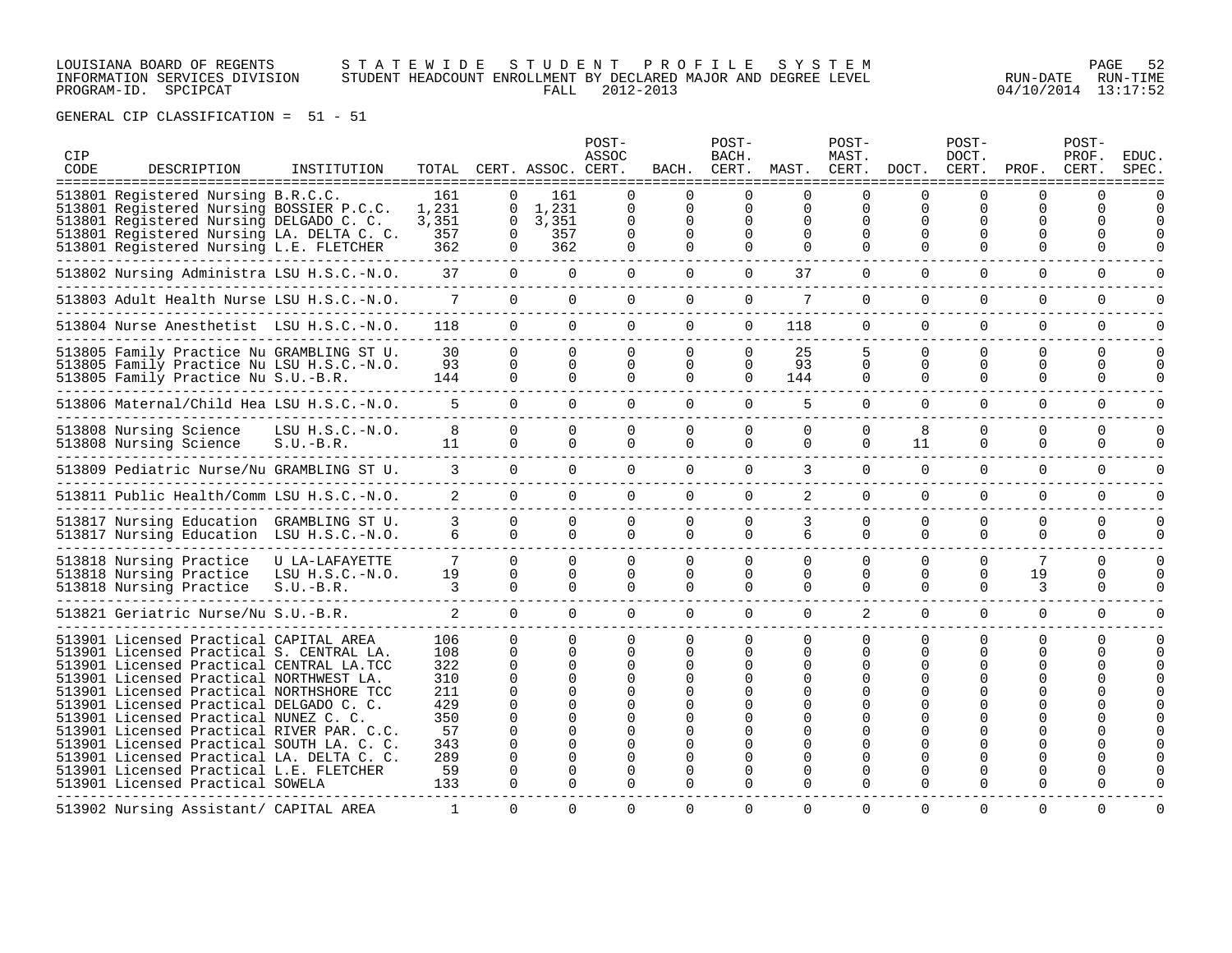LOUISIANA BOARD OF REGENTS S T A T E W I D E S T U D E N T P R O F I L E S Y S T E M PAGE 53 INFORMATION SERVICES DIVISION STUDENT HEADCOUNT ENROLLMENT BY DECLARED MAJOR AND DEGREE LEVEL RUN-DATE RUN-TIME

PROGRAM-ID. SPCIPCAT FALL 2012-2013 04/10/2014 13:17:52

| CIP<br>CODE | DESCRIPTION                               | INSTITUTION | TOTAL                          |          | CERT. ASSOC. CERT. | POST-<br>ASSOC | BACH. | POST-<br>BACH.<br>CERT. | MAST.           | POST-<br>MAST.<br>CERT. | DOCT. | POST-<br>DOCT.<br>CERT. | PROF. | POST-<br>PROF.<br>CERT. | EDUC.<br>SPEC. |
|-------------|-------------------------------------------|-------------|--------------------------------|----------|--------------------|----------------|-------|-------------------------|-----------------|-------------------------|-------|-------------------------|-------|-------------------------|----------------|
|             | 513902 Nursing Assistant/ CENTRAL LA.TCC  |             | 23                             |          |                    |                |       |                         |                 |                         |       |                         |       |                         |                |
|             | 513902 Nursing Assistant/ NORTHWEST LA.   |             | 29                             |          |                    |                |       |                         |                 |                         |       |                         |       |                         |                |
|             | 513902 Nursing Assistant/ NORTHSHORE TCC  |             | 19                             |          |                    |                |       |                         |                 |                         |       |                         |       |                         |                |
|             | 513902 Nursing Assistant/ DELGADO C. C.   |             |                                |          |                    |                |       |                         |                 |                         |       |                         |       |                         |                |
|             | 513902 Nursing Assistant/ NUNEZ C. C.     |             |                                |          |                    |                |       |                         |                 |                         |       |                         |       |                         |                |
|             | 513902 Nursing Assistant/ RIVER PAR. C.C. |             |                                |          |                    |                |       |                         |                 |                         |       |                         |       |                         |                |
|             | 513902 Nursing Assistant/ SOUTH LA. C. C. |             |                                |          |                    |                |       |                         |                 |                         |       |                         |       |                         |                |
|             | 513902 Nursing Assistant/ LA. DELTA C. C. |             | 22                             |          |                    |                |       |                         |                 |                         |       |                         |       |                         |                |
|             | 513902 Nursing Assistant/ L.E. FLETCHER   |             |                                |          |                    |                |       |                         |                 |                         |       |                         |       |                         |                |
|             | 513902 Nursing Assistant/ SOWELA          |             | 39                             |          |                    |                |       |                         |                 |                         |       |                         |       |                         |                |
|             | 519999 Health Professions U LA-MONROE     |             | 188                            | $\Omega$ |                    | $\circ$        | 188   |                         |                 |                         |       |                         |       |                         |                |
|             | 519999 Health Professions SE LA. UNIV.    |             |                                |          |                    |                |       |                         |                 |                         |       |                         |       |                         |                |
|             | GENERAL CIP TOTALS                        |             | 38,974 2,291 13,705 354 14,071 |          |                    |                |       |                         | $0 \quad 2,315$ | 9                       | 225   |                         | 2,787 | 40                      |                |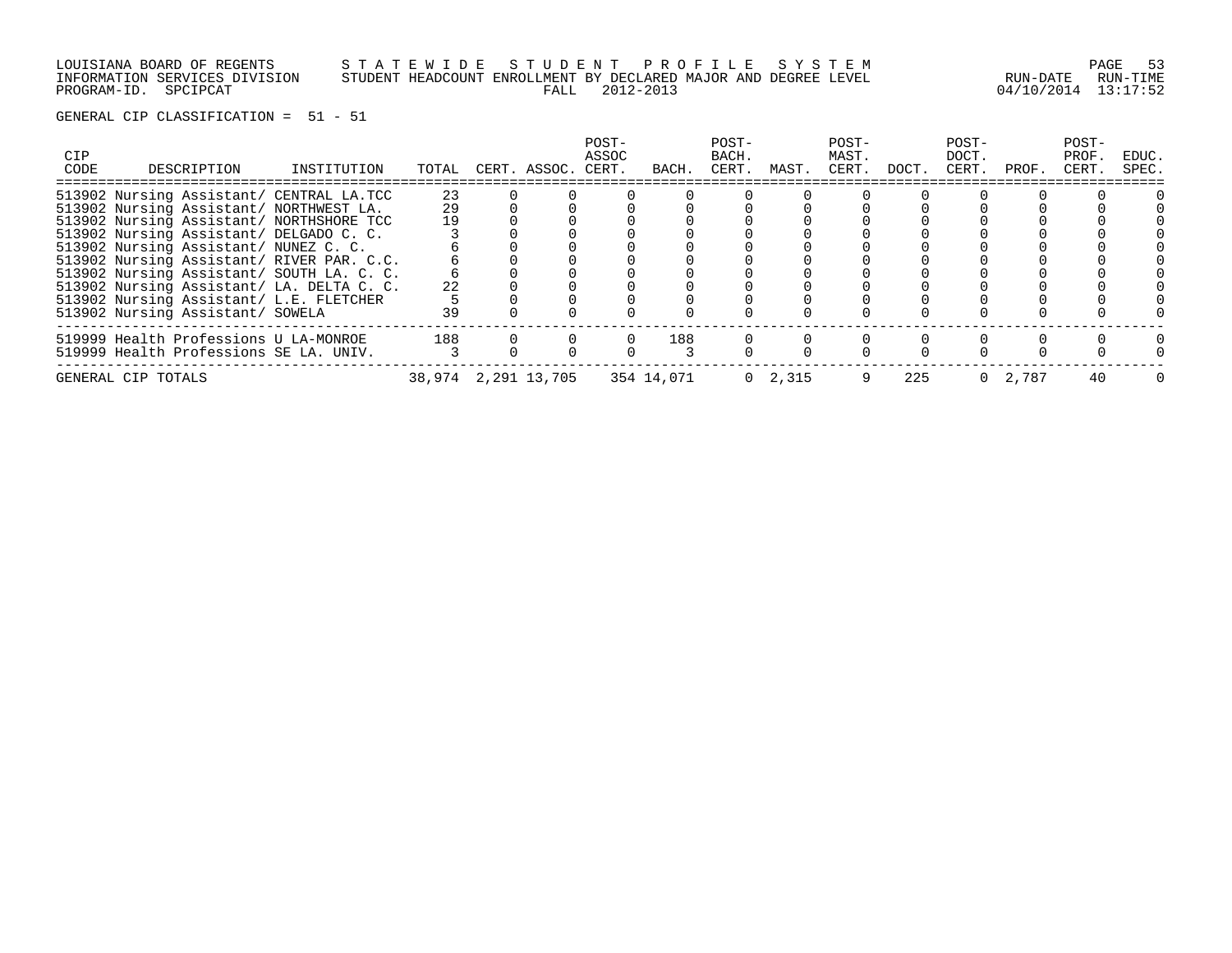# LOUISIANA BOARD OF REGENTS S T A T E W I D E S T U D E N T P R O F I L E S Y S T E M PAGE 54 INFORMATION SERVICES DIVISION STUDENT HEADCOUNT ENROLLMENT BY DECLARED MAJOR AND DEGREE LEVEL RUN-DATE RUN-TIME PROGRAM-ID. SPCIPCAT FALL 2012-2013 04/10/2014 13:17:52

| CIP<br>CODE | DESCRIPTION<br>================<br>=============                                                                                                                                                                                                                                                                                                                                                                                                                                                                                                                                                                                                                                                                                                    | INSTITUTION                                                                                                                                                                                           |                                                                                                                         |                                                                                                                                                    | TOTAL CERT. ASSOC. CERT.<br>=============                                                                                                                                                  | POST-<br>ASSOC<br>$=$ $=$ $=$ $=$ $=$                                                                                                                               | BACH.                                                                                                                                       | POST-<br>BACH.<br>CERT.                                                                                           | MAST.                                                                                                                                                 | POST-<br>MAST.<br>CERT.<br>====                                                                                                                                         | DOCT.                                                                                                                            | POST-<br>DOCT.<br>CERT.                                                                                                                                      | PROF.                                                                                                                                          | POST-<br>PROF.<br>CERT.                     | <b>EDUC</b><br>SPEC |
|-------------|-----------------------------------------------------------------------------------------------------------------------------------------------------------------------------------------------------------------------------------------------------------------------------------------------------------------------------------------------------------------------------------------------------------------------------------------------------------------------------------------------------------------------------------------------------------------------------------------------------------------------------------------------------------------------------------------------------------------------------------------------------|-------------------------------------------------------------------------------------------------------------------------------------------------------------------------------------------------------|-------------------------------------------------------------------------------------------------------------------------|----------------------------------------------------------------------------------------------------------------------------------------------------|--------------------------------------------------------------------------------------------------------------------------------------------------------------------------------------------|---------------------------------------------------------------------------------------------------------------------------------------------------------------------|---------------------------------------------------------------------------------------------------------------------------------------------|-------------------------------------------------------------------------------------------------------------------|-------------------------------------------------------------------------------------------------------------------------------------------------------|-------------------------------------------------------------------------------------------------------------------------------------------------------------------------|----------------------------------------------------------------------------------------------------------------------------------|--------------------------------------------------------------------------------------------------------------------------------------------------------------|------------------------------------------------------------------------------------------------------------------------------------------------|---------------------------------------------|---------------------|
|             | 520101 Business/Commerce, NW STATE UNIV.<br>520101 Business/Commerce, S.U.-SHREVEPORT<br>520101 Business/Commerce, B.R.C.C.<br>520101 Business/Commerce, BOSSIER P.C.C.<br>520101 Business/Commerce, DELGADO C. C.<br>520101 Business/Commerce, NUNEZ C. C.<br>520101 Business/Commerce, SOUTH LA. C. C.<br>520101 Business/Commerce, LA. DELTA C. C.                                                                                                                                                                                                                                                                                                                                                                                               |                                                                                                                                                                                                       | 68<br>152<br>1,147<br>697<br>757<br>177<br>319<br>334                                                                   | $\Omega$<br>$\Omega$<br>$\Omega$<br>$\Omega$<br>$\Omega$<br>$\Omega$<br>$\Omega$                                                                   | 68<br>152<br>74 1,073<br>696<br>757<br>177<br>319<br>334                                                                                                                                   | $\Omega$<br>$\Omega$<br>0<br>$\Omega$<br>$\Omega$<br>$\Omega$<br>$\Omega$                                                                                           | $\cap$<br>$\Omega$<br>$\Omega$<br>$\Omega$<br><sup>0</sup><br>0<br>$\Omega$<br>$\Omega$                                                     | U<br>$\Omega$<br>0<br>0<br>0<br>0<br>$\Omega$                                                                     | U<br>$\Omega$<br>$\Omega$<br>$\Omega$<br>$\Omega$<br>$\Omega$<br>∩<br>$\Omega$                                                                        | $\Omega$<br>$\mathbf 0$<br>$\Omega$<br>$\Omega$<br>$\Omega$<br>$\Omega$<br>$\Omega$                                                                                     | $\Omega$<br>O<br>$\Omega$                                                                                                        | $\Omega$<br>$\Omega$<br>$\Omega$<br>O<br><sup>0</sup><br>$\Omega$                                                                                            | U<br><sup>0</sup><br><sup>0</sup><br><sup>0</sup><br><sup>0</sup><br><sup>0</sup><br>$\Omega$                                                  | ∩<br>0<br>U<br>U<br>0                       |                     |
|             | 520201 Business Administr GRAMBLING ST U.<br>520201 Business Administr LA. TECH. U.<br>520201 Business Administr MCNEESE ST. U.<br>520201 Business Administr NICHOLLS ST. U.<br>520201 Business Administr U LA-MONROE<br>520201 Business Administr NW STATE UNIV.<br>520201 Business Administr SE LA. UNIV.<br>520201 Business Administr U LA-LAFAYETTE<br>520201 Business Administr LSU-ALEXANDRIA<br>520201 Business Administr LSU-BATON ROUGE<br>520201 Business Administr LSU-EUNICE<br>520201 Business Administr LSU-SHREVEPORT<br>520201 Business Administr U.N.O.<br>520201 Business Administr S.U.-B.R.<br>520201 Business Administr S.U.-SHREVEPORT<br>520201 Business Administr BOSSIER P.C.C.<br>520201 Business Administr DELGADO C. C. |                                                                                                                                                                                                       | 304<br>381<br>464<br>721<br>368<br>599<br>1,186<br>927<br>207<br>1,605<br>181<br>414<br>1,107<br>489<br>3<br>3<br>1,043 | $\Omega$<br>0<br>$\Omega$<br>$\Omega$<br>0<br>0<br>0<br>$\Omega$<br>$\Omega$<br>0<br>$\Omega$<br>$\Omega$<br>$\Omega$<br>$\Omega$<br>3<br>$\Omega$ | $\mathbf 0$<br>0<br>$\Omega$<br>$\Omega$<br>$\Omega$<br>$\Omega$<br>$\Omega$<br>$\Omega$<br>$\Omega$<br>$\Omega$<br>181<br>$\Omega$<br>$\Omega$<br>$\Omega$<br>$\Omega$<br>$0 \quad 1.043$ | 0<br>$\mathbf 0$<br>$\Omega$<br>$\Omega$<br>$\Omega$<br>$\Omega$<br>$\Omega$<br>$\Omega$<br>$\Omega$<br>0<br>$\Omega$<br>0<br>0<br>$\Omega$<br>$\Omega$<br>$\Omega$ | 304<br>266<br>383<br>614<br>291<br>599<br>1,076<br>727<br>207<br>1,347<br>$\Omega$<br>334<br>781<br>379<br>$\Omega$<br>$\Omega$<br>$\Omega$ | 0<br>0<br>$\Omega$<br>$\Omega$<br>0<br>0<br>$\Omega$<br>0<br>0<br>0<br>$\Omega$<br>0<br>$\Omega$<br>0<br>$\Omega$ | $\mathbf 0$<br>79<br>81<br>107<br>77<br>$\Omega$<br>110<br>200<br>$\Omega$<br>226<br>$\Omega$<br>80<br>326<br>110<br>$\Omega$<br>$\Omega$<br>$\Omega$ | 0<br>0<br>$\Omega$<br>$\Omega$<br>$\Omega$<br>$\Omega$<br>$\Omega$<br>$\Omega$<br>$\Omega$<br>0<br>$\Omega$<br>$\Omega$<br>$\Omega$<br>$\Omega$<br>$\Omega$<br>$\Omega$ | $\Omega$<br>36<br>$\Omega$<br>$\Omega$<br>$\Omega$<br>$\Omega$<br>$\Omega$<br>32<br>$\Omega$<br>$\Omega$<br>$\Omega$<br>$\Omega$ | $\Omega$<br>$\Omega$<br>$\Omega$<br>$\Omega$<br>$\Omega$<br>$\Omega$<br><sup>0</sup><br>$\Omega$<br>$\Omega$<br>$\Omega$<br>$\Omega$<br>$\Omega$<br>$\Omega$ | 0<br>0<br><sup>0</sup><br>$\Omega$<br><sup>0</sup><br><sup>0</sup><br><sup>0</sup><br><sup>0</sup><br><sup>0</sup><br><sup>0</sup><br>$\Omega$ | $\Omega$<br>0<br>0<br>0<br>O<br>U<br>U<br>0 | $\Omega$<br>O       |
|             | 520203 Logistics, Materia LA. TECH. U.<br>520203 Logistics, Materia SE LA. UNIV.<br>520203 Logistics, Materia DELGADO C. C.                                                                                                                                                                                                                                                                                                                                                                                                                                                                                                                                                                                                                         |                                                                                                                                                                                                       | 37<br>73<br>4                                                                                                           | $\Omega$<br>0<br>4                                                                                                                                 | $\Omega$<br>$\Omega$<br>$\Omega$                                                                                                                                                           | $\Omega$<br>$\Omega$<br>$\Omega$                                                                                                                                    | 37<br>73<br>$\Omega$                                                                                                                        | 0<br>0<br>$\Omega$                                                                                                | $\Omega$<br>$\Omega$<br>$\Omega$                                                                                                                      | $\Omega$<br>0<br>$\Omega$                                                                                                                                               | $\Omega$<br>$\Omega$<br>$\Omega$                                                                                                 | $\Omega$<br>$\Omega$<br>$\Omega$                                                                                                                             | $\Omega$<br>0<br>$\Omega$                                                                                                                      | $\Omega$<br>0<br>0                          | $\Omega$<br>0<br>O  |
|             | 520301 Accounting<br>520301 Accounting<br>520301 Accounting<br>520301 Accounting<br>520301 Accounting<br>520301 Accounting<br>520301 Accounting<br>520301 Accounting<br>520301 Accounting<br>520301 Accounting<br>520301 Accounting<br>520301 Accounting                                                                                                                                                                                                                                                                                                                                                                                                                                                                                            | GRAMBLING ST U.<br>LA. TECH. U.<br>MCNEESE ST. U.<br>NICHOLLS ST. U.<br>U LA-MONROE<br>NW STATE UNIV.<br>SE LA. UNIV.<br>U LA-LAFAYETTE<br>LSU-BATON ROUGE<br>LSU-SHREVEPORT<br>U.N.O.<br>$S.U.-B.R.$ | 166<br>223<br>258<br>286<br>191<br>135<br>496<br>524<br>800<br>202<br>546<br>212                                        | $\Omega$<br>$\Omega$<br>$\mathbf 0$<br>0<br>0<br>0<br>$\Omega$<br>$\Omega$<br>$\Omega$<br>$\Omega$<br>$\Omega$<br>$\Omega$                         | $\Omega$<br>$\Omega$<br>$\Omega$<br>$\Omega$<br>$\Omega$<br>$\Omega$<br>$\Omega$<br>$\Omega$<br>$\Omega$<br>$\Omega$<br>$\Omega$<br>$\Omega$                                               | $\overline{0}$<br>$\Omega$<br>$\Omega$<br>$\Omega$<br>$\Omega$<br>$\Omega$<br>$\Omega$<br>$\Omega$<br>$\Omega$<br>$\Omega$<br>$\Omega$<br>$\Omega$                  | 166<br>195<br>258<br>286<br>191<br>135<br>496<br>524<br>713<br>202<br>484<br>212                                                            | 0<br>0<br>0<br>0<br>0<br>0<br>0<br>0<br>0<br>0<br>0<br>0                                                          | $\Omega$<br>28<br>$\Omega$<br>$\Omega$<br>0<br>$\Omega$<br>$\Omega$<br>$\Omega$<br>76<br>$\Omega$<br>62<br>$\Omega$                                   | 0<br>0<br>0<br>$\Omega$<br>0<br><sup>0</sup><br>$\Omega$<br>$\cap$<br>$\Omega$<br>$\Omega$<br>$\Omega$<br>$\Omega$                                                      | $\Omega$<br>$\Omega$<br>$\Omega$<br>$\Omega$<br>11<br>$\Omega$<br>$\Omega$<br>$\Omega$                                           | $\Omega$<br>$\Omega$<br>$\Omega$<br>$\Omega$<br>O<br>$\Omega$<br>$\Omega$                                                                                    | $\Omega$<br>$\Omega$<br><sup>0</sup><br><sup>0</sup><br>0<br>U<br><sup>0</sup><br><sup>0</sup><br>$\Omega$                                     | $\Omega$<br>0<br>0<br>U<br>U<br>U<br>U<br>0 | $\Omega$<br>O       |
|             | 520302 Accounting Technol S.U.-SHREVEPORT<br>520302 Accounting Technol B.R.C.C.<br>520302 Accounting Technol BOSSIER P.C.C.                                                                                                                                                                                                                                                                                                                                                                                                                                                                                                                                                                                                                         |                                                                                                                                                                                                       | 49<br>138<br>20                                                                                                         | 0<br>$\Omega$<br>2                                                                                                                                 | 49<br>138<br>$\Omega$                                                                                                                                                                      | 0<br>$\Omega$<br>$\Omega$                                                                                                                                           | 0<br>0<br>$\Omega$                                                                                                                          | 0<br>0<br>0                                                                                                       | 0<br>$\Omega$<br>$\Omega$                                                                                                                             | 0<br>$\Omega$<br>$\Omega$                                                                                                                                               | $\Omega$<br>$\Omega$<br>$\Omega$                                                                                                 | 0<br>$\Omega$<br>$\Omega$                                                                                                                                    | 0<br><sup>0</sup><br>$\Omega$                                                                                                                  | 0<br>0<br>0                                 | 0<br>0<br>$\Omega$  |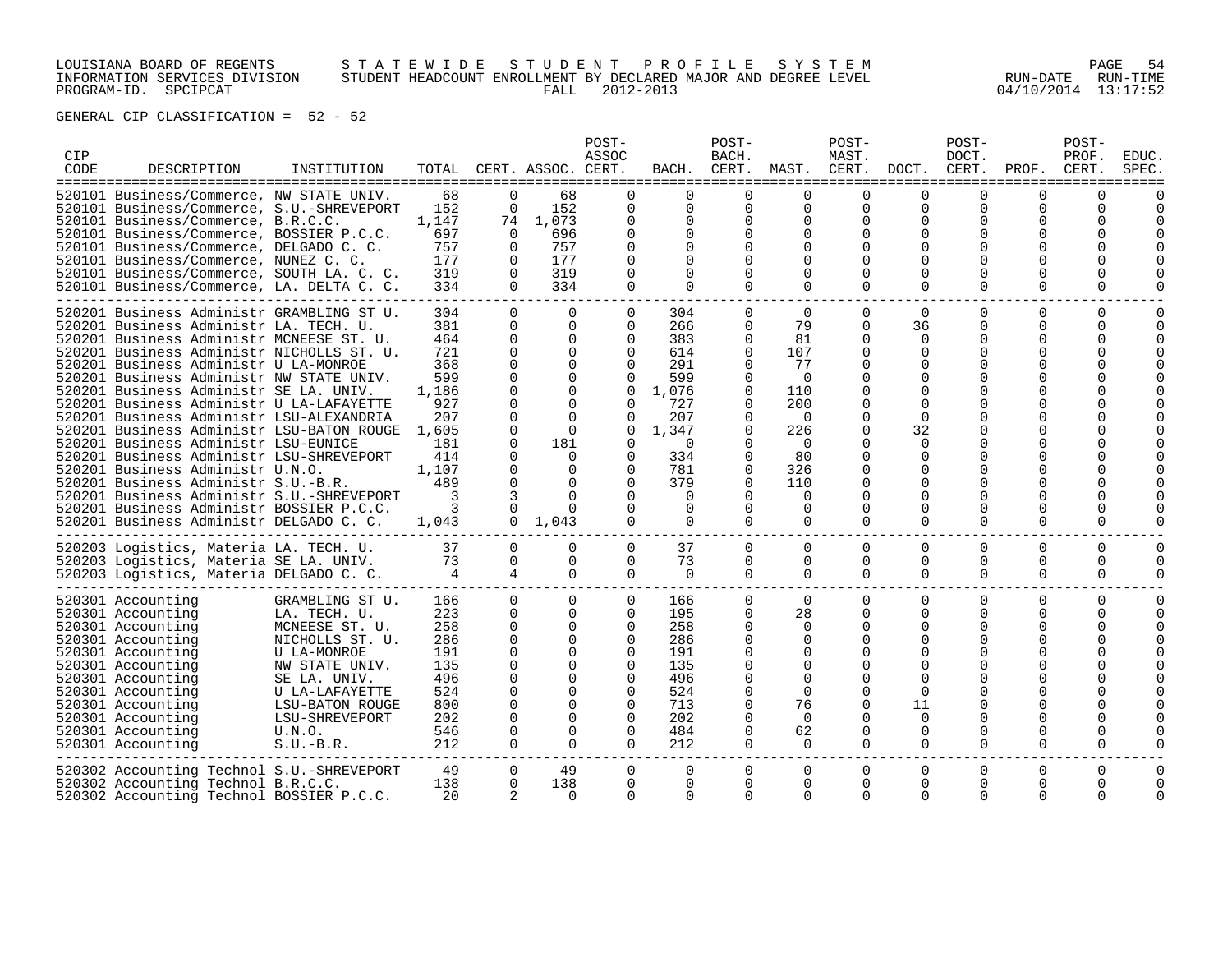# LOUISIANA BOARD OF REGENTS S T A T E W I D E S T U D E N T P R O F I L E S Y S T E M PAGE 55 INFORMATION SERVICES DIVISION STUDENT HEADCOUNT ENROLLMENT BY DECLARED MAJOR AND DEGREE LEVEL RUN-DATE RUN-TIME PROGRAM-ID. SPCIPCAT FALL 2012-2013 04/10/2014 13:17:52

| CIP<br>CODE | DESCRIPTION                                                                                                                                                                                                                                                                                                                                                                                                                                                                                                                                                            | INSTITUTION                                                                                                                                                      | ==============================                                                    |                                                                                              | TOTAL CERT. ASSOC. CERT.                                                                                      | POST-<br>ASSOC                                                                                          | ==============                                                                              | POST-<br>BACH.                                                                           | BACH. CERT. MAST. CERT. DOCT.<br>=============                                         | POST-<br>MAST.                                                                       | =============                                                                        | POST-<br>DOCT.<br>CERT.                                                | PROF.                                                                                                                       | POST-<br>PROF.<br>CERT.                                                      | EDUC.<br>SPEC.                           |
|-------------|------------------------------------------------------------------------------------------------------------------------------------------------------------------------------------------------------------------------------------------------------------------------------------------------------------------------------------------------------------------------------------------------------------------------------------------------------------------------------------------------------------------------------------------------------------------------|------------------------------------------------------------------------------------------------------------------------------------------------------------------|-----------------------------------------------------------------------------------|----------------------------------------------------------------------------------------------|---------------------------------------------------------------------------------------------------------------|---------------------------------------------------------------------------------------------------------|---------------------------------------------------------------------------------------------|------------------------------------------------------------------------------------------|----------------------------------------------------------------------------------------|--------------------------------------------------------------------------------------|--------------------------------------------------------------------------------------|------------------------------------------------------------------------|-----------------------------------------------------------------------------------------------------------------------------|------------------------------------------------------------------------------|------------------------------------------|
|             | ===============================<br>520302 Accounting Technol DELGADO C. C.<br>520302 Accounting Technol L.E. FLETCHER<br>520302 Accounting Technol SOWELA                                                                                                                                                                                                                                                                                                                                                                                                              |                                                                                                                                                                  | 486<br>125<br>135                                                                 | 24<br>4<br>$\Omega$                                                                          | 462<br>121<br>135                                                                                             | $\Omega$<br>0<br>0                                                                                      | $\Omega$<br>0<br>0                                                                          | $\Omega$<br>0<br>0                                                                       | $\Omega$<br>0<br>0                                                                     | <sup>n</sup><br>0<br>0                                                               | 0<br>0<br>0                                                                          | U<br>0<br>$\Omega$                                                     | 0<br>0<br>$\Omega$                                                                                                          | $\Omega$<br>0<br>$\Omega$                                                    | U                                        |
|             | 520401 Administrative Ass CAPITAL AREA<br>520401 Administrative Ass S. CENTRAL LA.<br>520401 Administrative Ass CENTRAL LA.TCC<br>520401 Administrative Ass NORTHWEST LA.<br>520401 Administrative Ass NORTHSHORE TCC<br>520401 Administrative Ass LSU-EUNICE<br>520401 Administrative Ass DELGADO C. C.<br>520401 Administrative Ass NUNEZ C. C<br>520401 Administrative Ass RIVER PAR. C.C.<br>520401 Administrative Ass SOUTH LA. C. C.<br>520401 Administrative Ass LA. DELTA C. C.<br>520401 Administrative Ass L.E. FLETCHER<br>520401 Administrative Ass SOWELA |                                                                                                                                                                  | 110<br>210<br>281<br>266<br>215<br>12<br>99<br>4<br>51<br>507<br>211<br>81<br>246 | $\Omega$<br>$\Omega$<br>$\Omega$<br>3<br>21<br>$\Omega$<br>4<br>0<br>0<br>1<br>2<br>$\Omega$ | 3<br>65<br>38<br>23<br>43<br>12<br>93<br>$\Omega$<br>50<br>43<br>35<br>79<br>235                              | $\Omega$<br>$\Omega$<br>$\Omega$<br>$\Omega$<br>∩<br>∩<br>∩<br>∩<br>O<br>O<br>O<br>$\Omega$<br>$\Omega$ | $\Omega$<br>$\Omega$<br>$\Omega$<br>$\Omega$<br>0<br>0<br>U<br>0<br>0<br>0<br>0<br>$\Omega$ | $\Omega$<br>0<br>$\Omega$<br>$\Omega$<br>∩<br>0<br>∩<br>0<br>0<br>0<br>$\Omega$<br>0     | 0<br>0<br>0<br>$\Omega$<br>∩<br>$\Omega$<br>$\Omega$<br>$\Omega$<br>$\Omega$<br>0<br>0 | $\Omega$<br>$\Omega$<br>$\Omega$<br><sup>n</sup><br>U<br>$\Omega$<br>$\mathbf 0$     | $\Omega$<br>0<br>$\Omega$<br>$\Omega$<br>∩<br>∩<br>∩<br>O<br>O<br>O<br>$\Omega$<br>0 | $\Omega$<br>$\Omega$<br>O<br>O<br>U<br>U<br>U<br>U<br>O<br>O<br>0<br>0 | $\Omega$<br>0<br><sup>0</sup><br>0<br>U<br>U<br>U<br><sup>0</sup><br><sup>0</sup><br><sup>0</sup><br><sup>0</sup><br>0<br>0 | $\Omega$<br>$\Omega$<br>$\Omega$<br>$\Omega$<br>O<br>$\Omega$<br>O<br>0      |                                          |
|             | 520408 General Office Occ LSU-EUNICE<br>520601 Business/Manageria GRAMBLING ST U.<br>520601 Business/Manageria LA. TECH. U.<br>520601 Business/Manageria U LA-LAFAYETTE<br>520601 Business/Manageria LSU-BATON ROUGE<br>520601 Business/Manageria U.N.O.<br>520601 Business/Manageria S.U.-B.R.                                                                                                                                                                                                                                                                        |                                                                                                                                                                  | $\mathbf{1}$<br>18<br>46<br>77<br>135<br>33<br>14                                 | $\mathbf{1}$<br>$\Omega$<br>0<br>$\Omega$<br>$\Omega$<br>$\Omega$<br>$\Omega$                | $\mathbf{0}$<br>$\Omega$<br>$\Omega$<br>$\Omega$<br>$\Omega$<br>$\Omega$<br>$\Omega$                          | $\overline{0}$<br>0<br>$\Omega$<br>0<br>$\Omega$<br>$\Omega$<br>$\Omega$                                | $\mathbf 0$<br>18<br>46<br>77<br>135<br>0<br>14                                             | $\mathbf{0}$<br>$\Omega$<br>$\Omega$<br>0<br>$\Omega$<br>0<br>$\Omega$                   | $\overline{0}$<br>0<br>0<br>0<br>0<br>0<br>$\Omega$                                    | $\mathbf{0}$<br>$\Omega$<br>$\Omega$<br>$\Omega$<br>$\Omega$<br>$\Omega$<br>$\Omega$ | 0<br>0<br>$\Omega$<br>$\Omega$<br>$\Omega$<br>33<br>$\Omega$                         | 0<br>0<br>$\Omega$<br>O<br>$\Omega$<br>O<br>$\Omega$                   | $\Omega$<br>$\Omega$<br>$\Omega$<br>0<br>0<br>0<br>$\Omega$                                                                 | $\mathbf 0$<br>0<br>$\Omega$<br>$\Omega$<br>$\Omega$<br>$\Omega$<br>$\Omega$ | $\Omega$<br><sup>n</sup><br><sup>n</sup> |
|             | 520701 Entrepreneurship/E U LA-MONROE<br>520701 Entrepreneurship/E U.N.O.<br>520701 Entrepreneurship/E S.U.-N.O.<br>520701 Entrepreneurship/E DELGADO C. C.                                                                                                                                                                                                                                                                                                                                                                                                            |                                                                                                                                                                  | 3<br>13<br>308<br>22                                                              | $\overline{0}$<br>$\Omega$<br>0<br>22                                                        | 0<br>$\Omega$<br>$\Omega$<br>$\Omega$                                                                         | 0<br>$\Omega$<br>0<br>$\Omega$                                                                          | 3<br>13<br>308<br>$\Omega$                                                                  | $\mathbf{0}$<br>$\Omega$<br>0<br>$\Omega$                                                | 0<br>$\Omega$<br>0<br>0                                                                | 0<br>$\Omega$<br>$\Omega$<br>$\Omega$                                                | 0<br>$\Omega$<br>0<br>$\Omega$                                                       | 0<br>$\Omega$<br>0<br>$\Omega$                                         | 0<br>$\Omega$<br>0<br>$\Omega$                                                                                              | 0<br>$\Omega$<br>$\Omega$<br>$\Omega$                                        | $\Omega$<br>$\Omega$<br>U                |
|             | 520801 Finance, General<br>520801 Finance, General<br>520801 Finance, General<br>520801 Finance, General<br>520801 Finance, General<br>520801 Finance, General<br>520801 Finance, General<br>520801 Finance, General<br>520801 Finance, General<br>520801 Finance, General                                                                                                                                                                                                                                                                                             | LA. TECH. U.<br>MCNEESE ST. U.<br>NICHOLLS ST. U.<br>U LA-MONROE<br>SE LA. UNIV.<br>U LA-LAFAYETTE<br>LSU-BATON ROUGE<br>LSU-SHREVEPORT<br>U.N.O.<br>$S.U.-B.R.$ | 94<br>84<br>44<br>52<br>151<br>273<br>479<br>58<br>171<br>50                      | 0<br>0<br>0<br>0<br>0<br>0<br>$\Omega$<br>$\Omega$<br>$\Omega$<br>$\Omega$                   | $\Omega$<br>$\Omega$<br>$\Omega$<br>0<br>$\Omega$<br>$\Omega$<br>$\Omega$<br>$\Omega$<br>$\Omega$<br>$\Omega$ | 0<br>$\Omega$<br>$\Omega$<br>0<br>0<br>0<br>$\Omega$<br>$\Omega$<br>$\Omega$<br>$\Omega$                | 94<br>84<br>44<br>52<br>151<br>273<br>435<br>58<br>171<br>50                                | 0<br>$\Omega$<br>0<br>0<br>$\Omega$<br>0<br>$\Omega$<br>$\Omega$<br>$\Omega$<br>$\Omega$ | 0<br>0<br>$\Omega$<br>0<br>$\Omega$<br>0<br>37<br>$\Omega$<br>$\Omega$<br>$\Omega$     | 0<br><sup>0</sup><br>$\Omega$<br>∩<br>$\Omega$                                       | 0<br>O<br>O<br>0<br>$\Omega$<br>∩<br>$\Omega$<br>$\Omega$                            | $\Omega$<br>O<br>U<br>O<br>O<br>U<br>U<br>U<br>$\Omega$                | 0<br>0<br>0<br>0<br><sup>0</sup><br>0<br><sup>0</sup><br>U<br><sup>0</sup><br>$\Omega$                                      | 0<br>$\Omega$<br>$\Omega$<br>O<br>O<br>U<br>0<br>$\Omega$                    | $\Omega$                                 |
|             | 520901 Hospitality Admini NW STATE UNIV.<br>520901 Hospitality Admini U LA-LAFAYETTE<br>520901 Hospitality Admini LSU-EUNICE<br>520901 Hospitality Admini U.N.O.                                                                                                                                                                                                                                                                                                                                                                                                       |                                                                                                                                                                  | 78<br>135<br>1<br>279                                                             | 0<br>0<br>1<br>$\Omega$                                                                      | 0<br>0<br>$\Omega$<br>$\cap$                                                                                  | 0<br>0<br>$\Omega$<br>$\Omega$                                                                          | 78<br>135<br>$\Omega$<br>235                                                                | 0<br>0<br>0<br>$\Omega$                                                                  | 0<br>0<br>$\Omega$<br>44                                                               | $\Omega$<br>$\Omega$<br>∩<br>$\Omega$                                                | 0<br>0<br>O<br>$\Omega$                                                              | $\Omega$<br>0<br>O<br>$\Omega$                                         | 0<br>0<br><sup>0</sup><br>$\Omega$                                                                                          | $\Omega$<br>$\Omega$<br>$\Omega$                                             | $\Omega$<br>$\Omega$                     |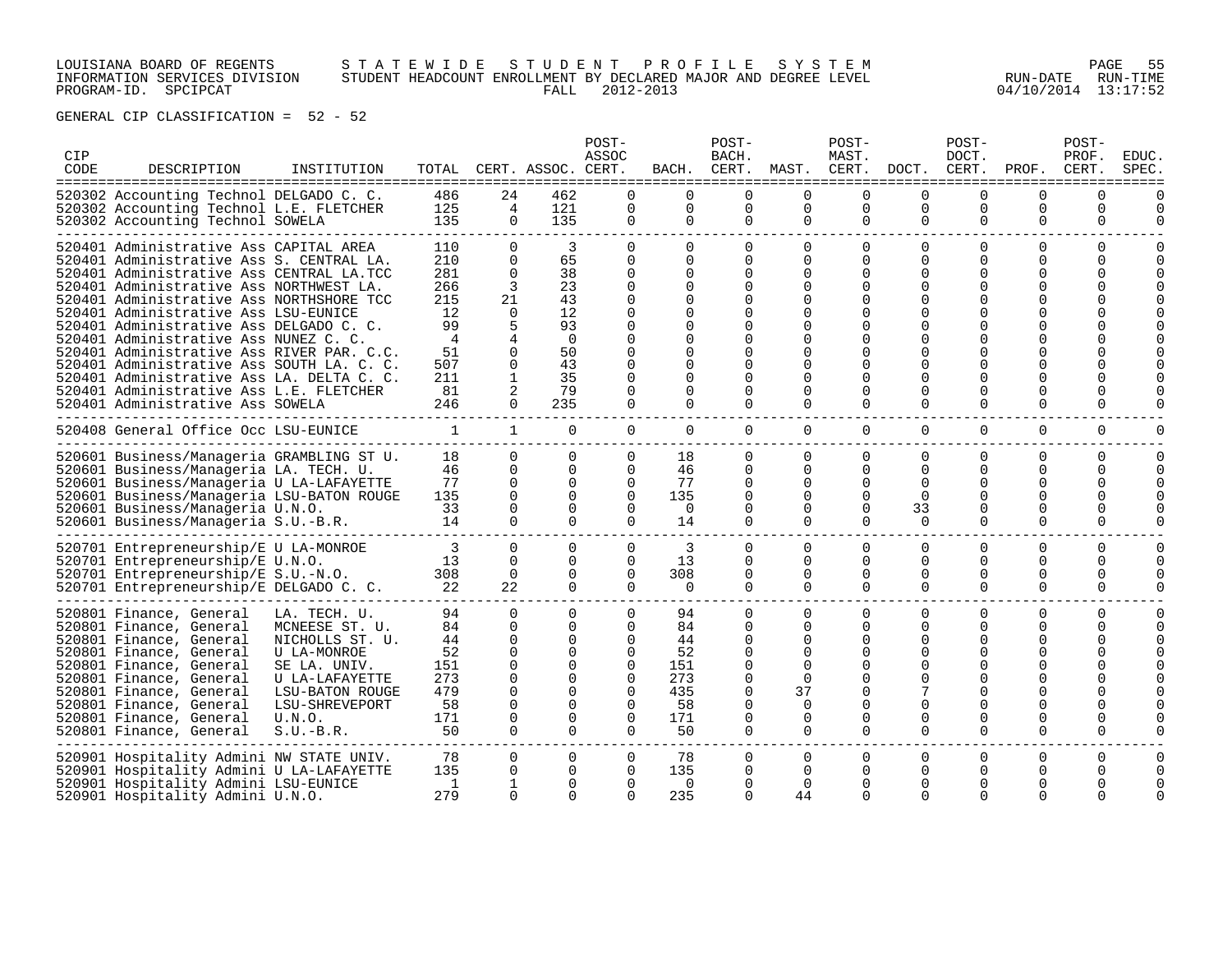### LOUISIANA BOARD OF REGENTS S T A T E W I D E S T U D E N T P R O F I L E S Y S T E M PAGE 56 INFORMATION SERVICES DIVISION STUDENT HEADCOUNT ENROLLMENT BY DECLARED MAJOR AND DEGREE LEVEL RUN-DATE RUN-TIME PROGRAM-ID. SPCIPCAT FALL 2012-2013 04/10/2014 13:17:52

| <b>CIP</b><br>CODE | DESCRIPTION                                                                                                                                                                                                                                                                                                                                                                                                                                                                     | INSTITUTION                   |                                                                     |                                                                                                                                  | TOTAL CERT. ASSOC. CERT.                                     | POST-<br>ASSOC                                                                                                       | BACH.                                                               | POST-<br>BACH.                       | CERT. MAST. CERT. DOCT. CERT.                                        | POST-<br>MAST.                                                                        |                                              | POST-<br>DOCT.                                               | PROF.                                     | POST-<br>PROF.<br>CERT.   | EDUC.<br>SPEC.           |
|--------------------|---------------------------------------------------------------------------------------------------------------------------------------------------------------------------------------------------------------------------------------------------------------------------------------------------------------------------------------------------------------------------------------------------------------------------------------------------------------------------------|-------------------------------|---------------------------------------------------------------------|----------------------------------------------------------------------------------------------------------------------------------|--------------------------------------------------------------|----------------------------------------------------------------------------------------------------------------------|---------------------------------------------------------------------|--------------------------------------|----------------------------------------------------------------------|---------------------------------------------------------------------------------------|----------------------------------------------|--------------------------------------------------------------|-------------------------------------------|---------------------------|--------------------------|
|                    | 520901 Hospitality Admini S.U.-SHREVEPORT<br>520901 Hospitality Admini DELGADO C. C.<br>520904 Hotel/Motel Admini GRAMBLING ST U.                                                                                                                                                                                                                                                                                                                                               |                               | 6<br>124<br>3                                                       | 6<br>$\Omega$<br>$\Omega$                                                                                                        | $\Omega$<br>124<br>$\Omega$                                  | $\Omega$<br>$\Omega$<br>$\Omega$                                                                                     | $\Omega$<br>$\Omega$<br>3                                           | 0<br>$\Omega$<br>$\Omega$            | $\Omega$<br>$\Omega$<br>0                                            | $\Omega$<br>$\Omega$<br>$\Omega$                                                      | $\Omega$<br>$\Omega$<br>$\Omega$             | $\Omega$<br>$\Omega$<br>$\Omega$                             | $\Omega$<br>$\Omega$<br>$\Omega$          | $\Omega$<br>0<br>$\Omega$ | $\Omega$<br>$\Omega$     |
|                    | 521001 Human Resources Ma LA. TECH. U.                                                                                                                                                                                                                                                                                                                                                                                                                                          |                               | 10                                                                  | $\Omega$                                                                                                                         | $\mathbf 0$                                                  | $\overline{0}$                                                                                                       | 10                                                                  | $\overline{0}$                       | $\overline{0}$                                                       | $\mathbf 0$                                                                           | $\mathbf 0$                                  | 0                                                            | $\mathbf 0$                               | $\mathbf 0$               | 0                        |
|                    | 521101 International Busi LSU-BATON ROUGE                                                                                                                                                                                                                                                                                                                                                                                                                                       |                               | 186                                                                 | $\Omega$                                                                                                                         | $\Omega$                                                     | $\Omega$                                                                                                             | 186                                                                 | $\Omega$                             | $\Omega$                                                             | $\Omega$                                                                              | $\Omega$                                     | $\Omega$                                                     | $\Omega$                                  | $\Omega$                  | 0                        |
|                    | 521201 Management Informa LA. TECH. U.<br>521201 Management Informa NICHOLLS ST. U.<br>521201 Management Informa U LA-MONROE<br>521201 Management Informa U LA-LAFAYETTE<br>521201 Management Informa U.N.O.<br>521201 Management Informa S.U.-N.O.                                                                                                                                                                                                                             |                               | 127<br>113<br>70<br>35<br>39<br>102                                 | $\Omega$<br>$\Omega$<br>$\Omega$<br>$\Omega$<br>$\Omega$<br>$\Omega$                                                             | $\Omega$<br>$\Omega$<br><sup>n</sup><br>$\Omega$<br>$\Omega$ | $\Omega$<br>$\Omega$<br>$\Omega$<br>$\Omega$<br>$\Omega$<br>$\Omega$                                                 | 123<br>113<br>70<br>35<br>39<br>102                                 | 0<br>0<br>0<br>0<br>0<br>0           | $\Omega$<br>$\Omega$<br>$\Omega$<br>$\Omega$<br>$\Omega$<br>$\Omega$ | 0<br>0<br>$\Omega$<br>$\Omega$<br>$\Omega$                                            | $\Omega$<br>$\Omega$<br>$\Omega$             | $\Omega$<br>$\Omega$<br>$\Omega$                             | 0<br><sup>0</sup><br>U<br><sup>0</sup>    | 0<br>0<br>U.<br>U         | $\Omega$<br><sup>0</sup> |
|                    | 521206 Information Resour S.U.-B.R.                                                                                                                                                                                                                                                                                                                                                                                                                                             |                               | 2                                                                   | $\Omega$                                                                                                                         | $\Omega$                                                     | $\Omega$                                                                                                             | 2                                                                   | 0                                    | $\Omega$                                                             | $\Omega$                                                                              | $\Omega$                                     | $\Omega$                                                     | $\Omega$                                  | $\Omega$                  |                          |
|                    | 521299 Management Informa S.U.-N.O.                                                                                                                                                                                                                                                                                                                                                                                                                                             |                               | 53                                                                  | $\Omega$                                                                                                                         | $\Omega$                                                     | $\Omega$                                                                                                             | $\Omega$                                                            | 0                                    | 53                                                                   | $\Omega$                                                                              | $\Omega$                                     | $\Omega$                                                     | $\Omega$                                  | $\Omega$                  | U                        |
|                    | 521301 Management Science LSU-BATON ROUGE                                                                                                                                                                                                                                                                                                                                                                                                                                       |                               | 204                                                                 | $\frac{1}{2}$<br>$\Omega$                                                                                                        | $\Omega$                                                     | $\Omega$                                                                                                             | 182                                                                 | 0                                    | 18                                                                   | $\Omega$                                                                              | 4                                            | $\Omega$                                                     | 0                                         | 0                         | O                        |
|                    | 521401 Marketing/Marketin GRAMBLING ST U.<br>521401 Marketing/Marketin LA. TECH. U.<br>521401 Marketing/Marketin MCNEESE ST. U.<br>521401 Marketing/Marketin NICHOLLS ST. U.<br>521401 Marketing/Marketin U LA-MONROE<br>521401 Marketing/Marketin SE LA. UNIV.<br>521401 Marketing/Marketin U LA-LAFAYETTE<br>521401 Marketing/Marketin LSU-BATON ROUGE<br>521401 Marketing/Marketin LSU-SHREVEPORT<br>521401 Marketing/Marketin U.N.O.<br>521401 Marketing/Marketin S.U.-B.R. |                               | 97<br>115<br>91<br>91<br>91<br>288<br>298<br>386<br>67<br>182<br>95 | $\Omega$<br>$\Omega$<br>$\Omega$<br>$\Omega$<br>$\Omega$<br>$\Omega$<br>$\Omega$<br>$\Omega$<br>$\Omega$<br>$\Omega$<br>$\Omega$ | $\Omega$<br>$\Omega$<br>$\Omega$<br>0<br><sup>n</sup>        | $\Omega$<br>$\Omega$<br>$\Omega$<br>$\Omega$<br>$\Omega$<br>$\Omega$<br>$\Omega$<br>$\Omega$<br>$\Omega$<br>$\Omega$ | 97<br>115<br>91<br>91<br>91<br>288<br>298<br>382<br>67<br>182<br>95 | 0<br>0<br>0<br>0<br>0<br>0<br>0<br>0 | $\Omega$<br>$\Omega$<br>0<br>O<br>∩<br>∩<br>$\Omega$<br>$\Omega$     | $\Omega$<br>$\Omega$<br>$\Omega$<br>$\Omega$<br>∩<br>$\Omega$<br>$\Omega$<br>$\Omega$ | $\Omega$<br>∩<br>O<br>$\Omega$               | $\Omega$<br>$\Omega$<br><sup>0</sup><br>$\Omega$<br>$\Omega$ | $\Omega$<br>U<br><sup>0</sup><br>$\Omega$ | 0<br>U<br>0               | ∩                        |
|                    | 521601 Taxation                                                                                                                                                                                                                                                                                                                                                                                                                                                                 | U.N.O.                        | 23                                                                  | $\overline{0}$                                                                                                                   | $\overline{0}$                                               | $\overline{0}$                                                                                                       | 0                                                                   | $\mathbf{0}$                         | 23                                                                   | $\mathbf{0}$                                                                          | 0                                            | 0                                                            | 0                                         | 0                         |                          |
|                    | 521701 Insurance<br>521701 Insurance                                                                                                                                                                                                                                                                                                                                                                                                                                            | U LA-MONROE<br>U LA-LAFAYETTE | 39<br>35                                                            | $\Omega$<br>$\Omega$                                                                                                             | $\Omega$<br>$\Omega$                                         | $\Omega$<br>$\Omega$                                                                                                 | 39<br>35                                                            | $\Omega$<br>0                        | $\Omega$<br>$\Omega$                                                 | $\Omega$<br>$\Omega$                                                                  | $\Omega$<br>$\Omega$                         | $\Omega$<br>$\Omega$                                         | $\Omega$<br>$\Omega$                      | $\Omega$<br>$\Omega$      | 0<br>$\Omega$            |
|                    | 521902 Fashion Merchandis U LA-LAFAYETTE<br>521902 Fashion Merchandis LSU-BATON ROUGE                                                                                                                                                                                                                                                                                                                                                                                           |                               | 46<br>258                                                           | $\Omega$<br>$\Omega$                                                                                                             | $\Omega$<br>$\cap$                                           | $\Omega$<br>$\Omega$                                                                                                 | 46<br>258                                                           | 0<br>$\Omega$                        | $\Omega$<br>$\Omega$                                                 | 0<br>$\Omega$                                                                         | $\Omega$<br>$\Omega$                         | $\Omega$<br>$\Omega$                                         | 0<br>0                                    | 0<br>$\Omega$             | $\Omega$<br>$\Omega$     |
|                    | 522001 Construction Manag U LA-MONROE<br>522001 Construction Manag LSU-BATON ROUGE<br>522001 Construction Manag B.R.C.C.<br>522001 Construction Manag DELGADO C. C.                                                                                                                                                                                                                                                                                                             |                               | 107<br>411<br>165<br>17                                             | $\Omega$<br>0<br>0<br>$\cap$                                                                                                     | $\Omega$<br>$\Omega$<br>165<br>17                            | $\Omega$<br>$\Omega$<br>0<br>$\Omega$                                                                                | 107<br>411<br>$\Omega$<br>0                                         | $\Omega$<br>$\Omega$<br>0<br>0       | $\Omega$<br>$\Omega$<br>0<br>$\Omega$                                | $\Omega$<br>$\Omega$<br>0<br>$\Omega$                                                 | $\Omega$<br>$\Omega$<br>$\Omega$<br>$\Omega$ | $\Omega$<br>0<br>0<br>0                                      | $\Omega$<br>$\Omega$<br>0<br>$\Omega$     | $\Omega$<br>0<br>0<br>0   | $\Omega$<br>$\Omega$     |
|                    | 529999 Business, Manageme U LA-LAFAYETTE                                                                                                                                                                                                                                                                                                                                                                                                                                        |                               | 63                                                                  | $\Omega$                                                                                                                         | $\Omega$                                                     | $\Omega$                                                                                                             | 63                                                                  | $\Omega$                             | $\Omega$                                                             | $\Omega$                                                                              | $\Omega$                                     | $\Omega$                                                     | $\Omega$                                  | $\Omega$                  | U                        |
|                    | GENERAL CIP TOTALS                                                                                                                                                                                                                                                                                                                                                                                                                                                              |                               | 27,710                                                              |                                                                                                                                  | 177 6,730                                                    |                                                                                                                      | 0, 17, 375                                                          |                                      | 0 1,737                                                              | 0                                                                                     | 127                                          | $\Omega$                                                     | $\Omega$                                  | $\Omega$                  | $\Omega$                 |